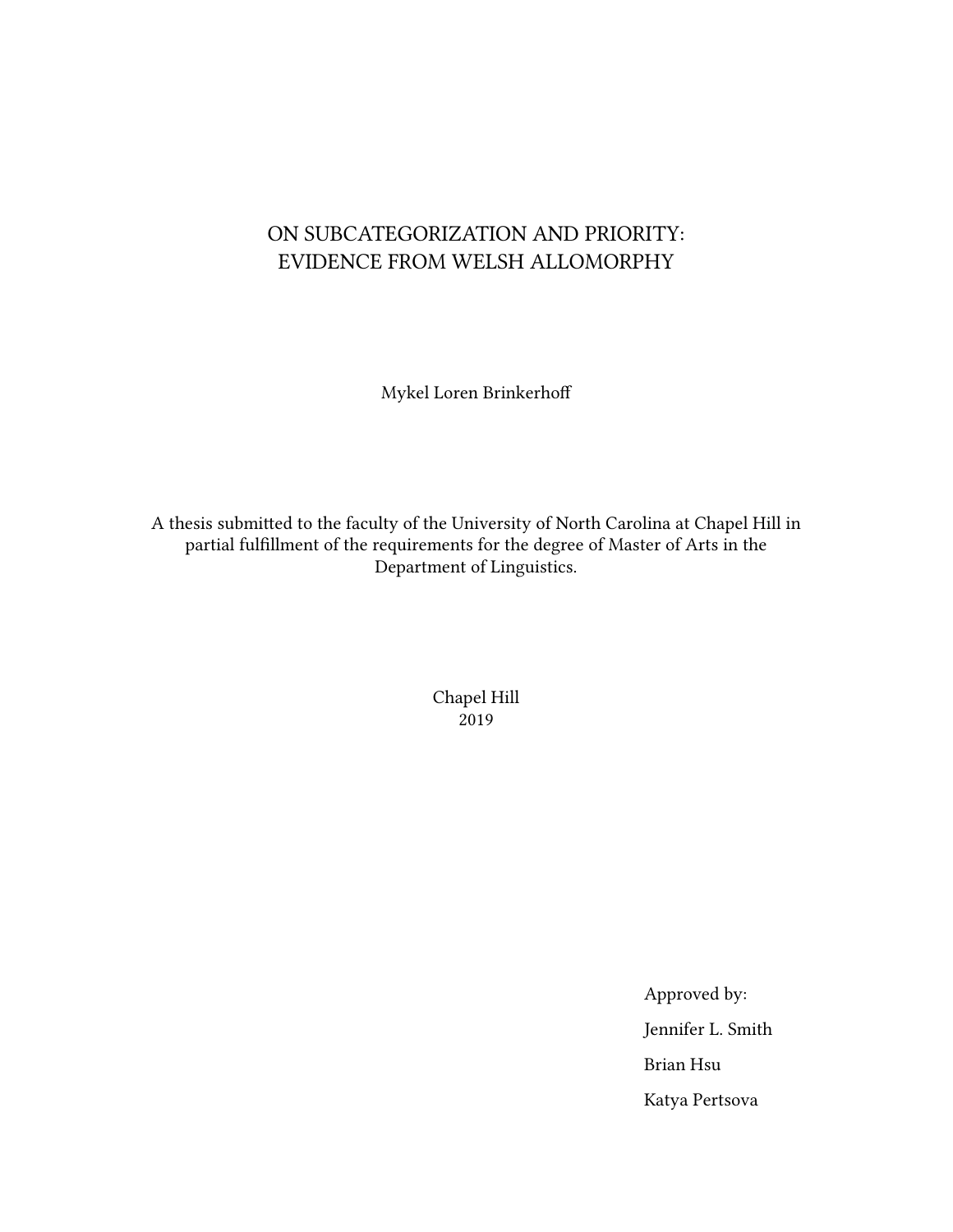©2019 Mykel Loren Brinkerhoff ALL RIGHTS RESERVED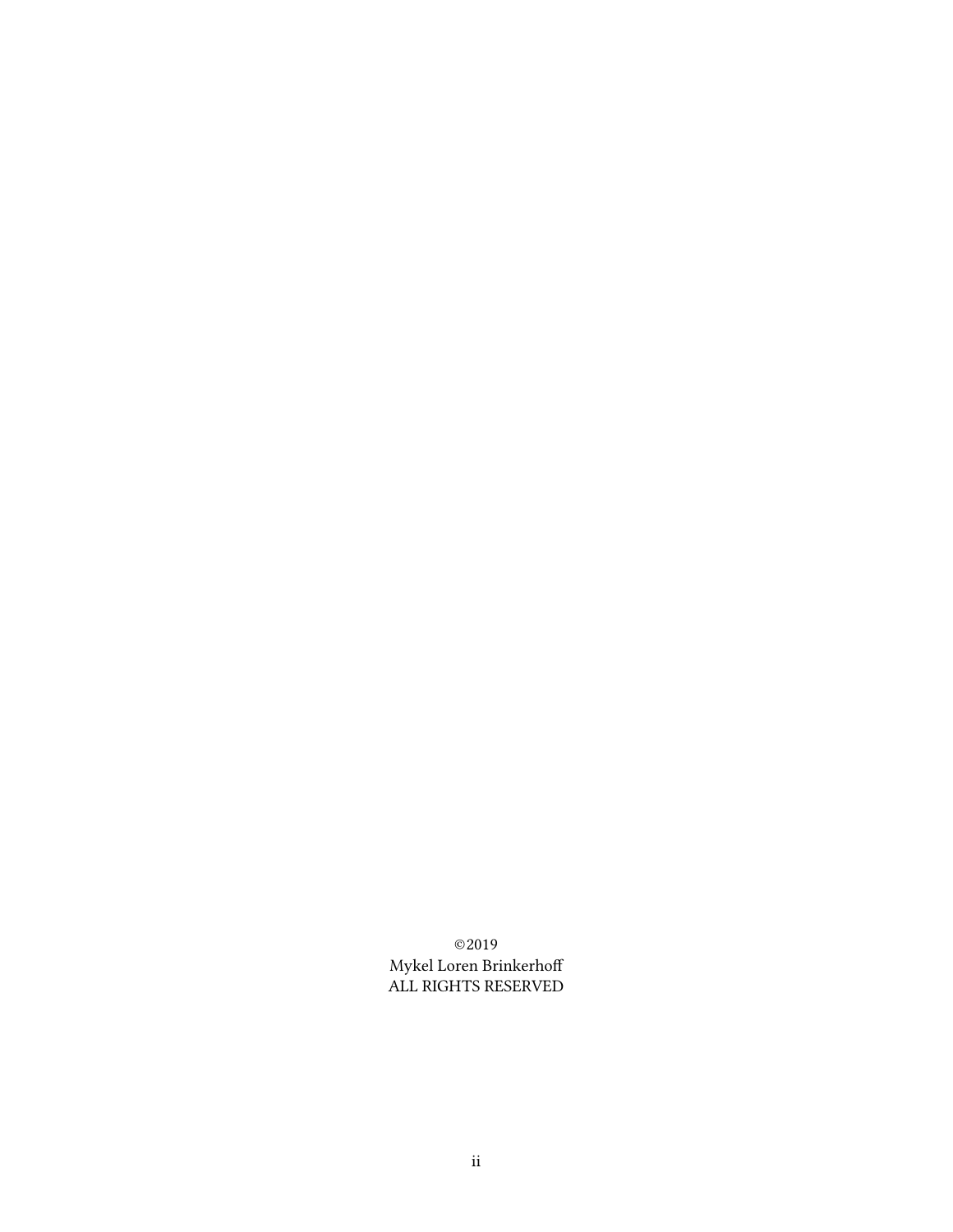## **ABSTRACT**

Mykel Loren Brinkerhoff: On Subcategorization and PRioRity: Evidence from Welsh Allomorphy (Under the direction of Jennifer L. Smith)

This thesis examines the phonologically conditioned suppletive allomorphy (PCSA) of the definite article in Welsh and initial consonant mutations. The analysis of these patterns shows that Optimality Theory([Prince & Smolensky](#page-86-0) [2004 \[1993\]](#page-86-0)), with the addition of Lexical Selection's use of priority relationships and lexical subcategorization [\(Mascaró](#page-85-0) [2007;](#page-85-0) [Bonet et al.](#page-83-0) [2007](#page-83-0)) and Prosodic Subcategorization([Inkelas](#page-84-0) [1990](#page-84-0), [1993;](#page-84-1) [Zec](#page-86-1) [2005](#page-86-1); [Bye](#page-83-1) [2007;](#page-83-1) [Bennett et al.](#page-83-2) [2018;](#page-83-2) [Tyler](#page-86-2) [2019](#page-86-2)), can account for the distribution of the definite article allomorphs and their interaction with the rest of the grammar as well as the behavior of Welsh initial consonant mutations contrary to [Hannahs & Tallerman](#page-84-2) ([2006\)](#page-84-2). The analysis further argues for an expansion of prosodic subcategorization to include allomorph-specific subcategorization frames in light of the Welsh definite article. Additionally, this thesis makes the argument against a purely morphological subcategorization approach to phonologically conditioned allomorphy, contrary to the claims of [Paster](#page-85-1) [\(2009,](#page-85-1) [2015](#page-85-2)).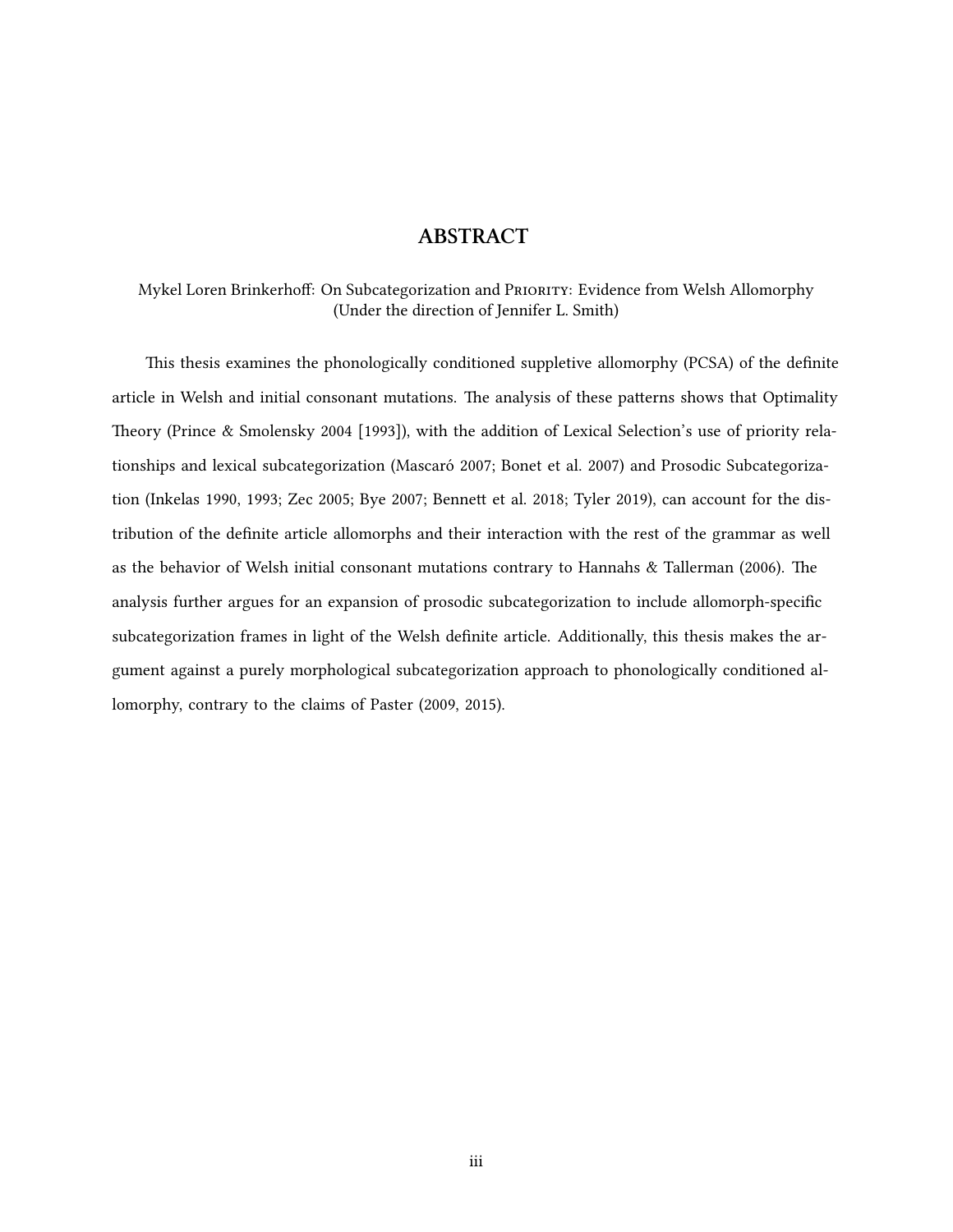*Dedicated to Grant J. Wilson for teaching me to never give up and for teaching and encouraging me to always discover new things about the world.*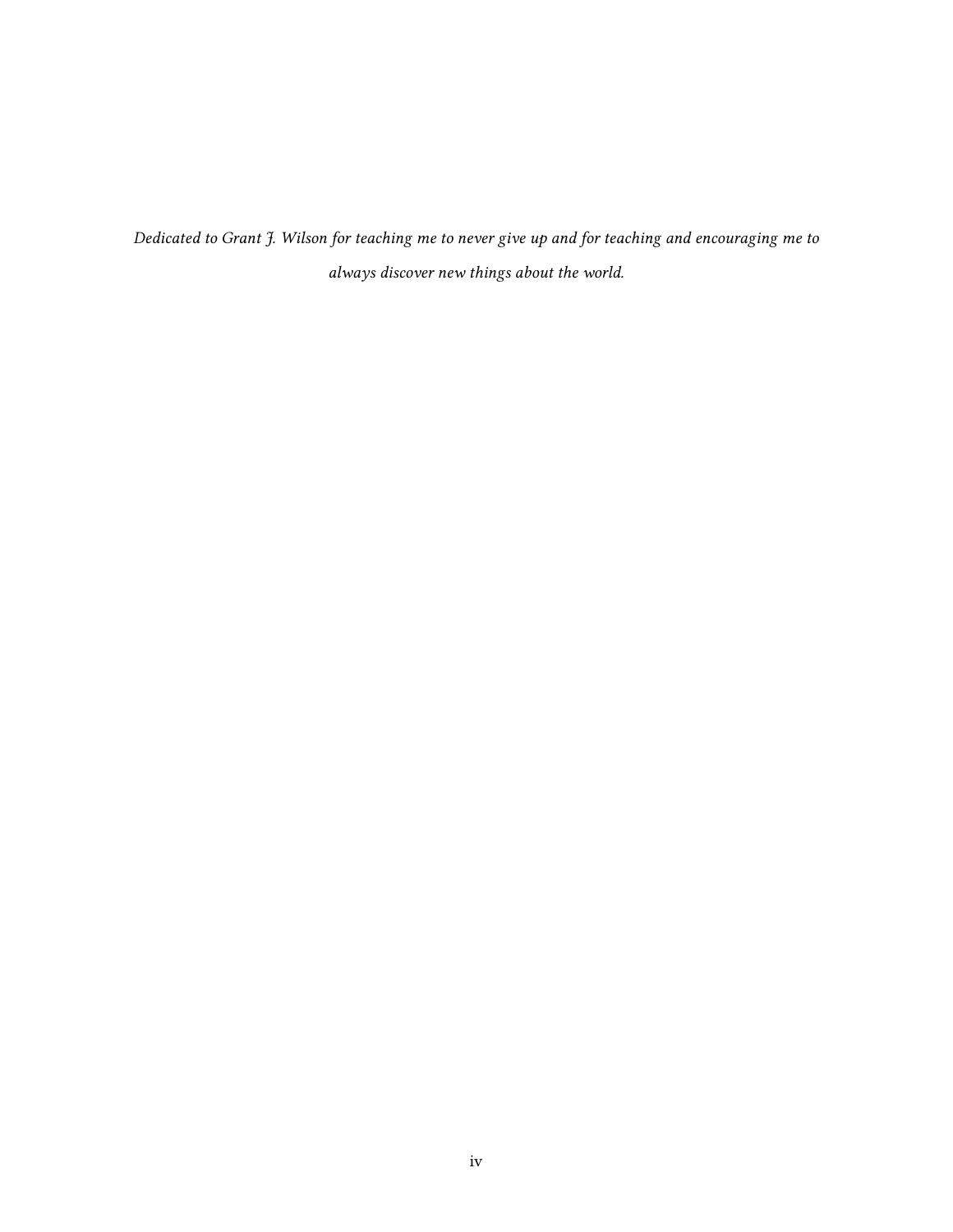## **ACKNOWLEDGEMENTS**

This thesis would never have been possible without the help of a large number of people. To name all who have had an impact or who have contributed in any way to this thesis would fill a vast number of tomes. If I inadvertently leave someone out who is deserving of acknowledgment, know it is not out of spite or a slight against you.

First and foremost, I wish to express eternal gratitude to my wife Betsy, without whose love and support I would never have considered going to graduate school and would not have been able to complete this thesis. Additional thanks is owed to my parents, who pushed me to be better and for their support and encouragement.

I wish to express my gratitude and thanks for the countless hours of discussion, assistance, and advise that my advisor, Jennifer L. Smith, has given me during my time here at the University of North Carolina at Chapel Hill. Without her help, I would not be where I am today. I wish to also thank the rest of the members of my thesis committee, Brian Hsu and Katya Pertsova, for the assistance that they have given me as we discussed various aspects of the thesis.

I am indebted to the wonderful members of the UNC P-side research group for the feedback that they gave me as they heard various aspects and parts of this thesis.

I wish to thank the many friends and acquaintances that I have made during my time here: Steven Kramer, Mel Klein, Haley Boone, Brent Eisenbarth, Will Carter, Jen Boehm, Amy Reynolds, Simon Wolf, John Kidd, Stephen Kudlacek, Tayler Billings, and many more. You all have helped to make my experience here one of the best and helped to provide me with an outlet from the rigors of academic life.

I also wish to thank several of the other professors in the linguistics department that have helped me. Specifically, Mike Terry, for always being there with an open door when I needed to talk or had concerns and Paul Roberge, thank you for providing me with a final year full of stories from our prehistory to the northern lands.

Thank you one and all!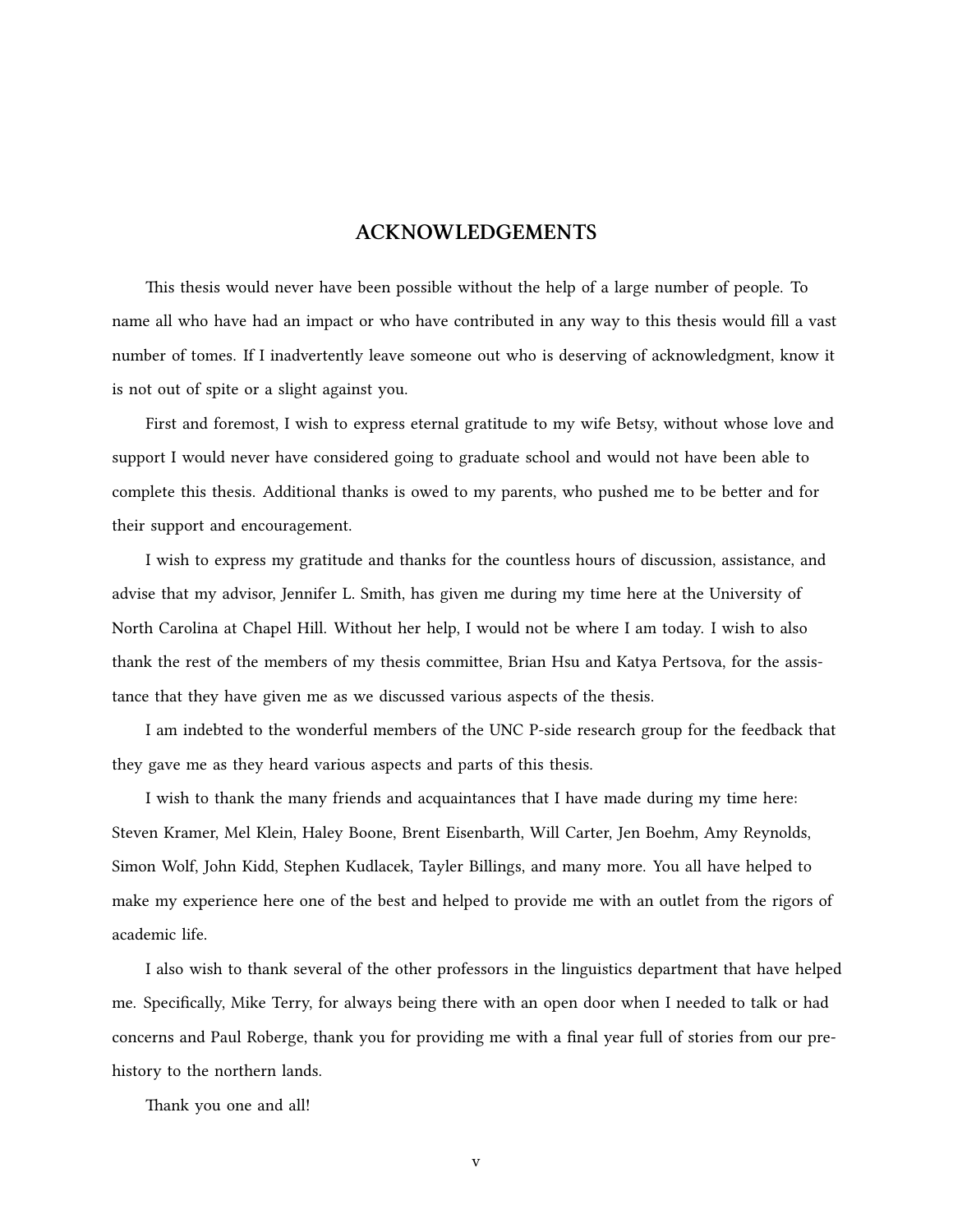## TABLE OF CONTENTS

| viii   |                                                                           |       |  |                |  |  |  |  |  |
|--------|---------------------------------------------------------------------------|-------|--|----------------|--|--|--|--|--|
|        |                                                                           |       |  | ix             |  |  |  |  |  |
|        |                                                                           |       |  | $\mathbf X$    |  |  |  |  |  |
| 1<br>1 |                                                                           |       |  |                |  |  |  |  |  |
| 2      |                                                                           |       |  | 3              |  |  |  |  |  |
|        | 2.1                                                                       |       |  | 3              |  |  |  |  |  |
|        |                                                                           | 2.1.1 |  | 4              |  |  |  |  |  |
|        |                                                                           | 2.1.2 |  | $\overline{4}$ |  |  |  |  |  |
|        |                                                                           | 2.1.3 |  | 6              |  |  |  |  |  |
|        |                                                                           | 2.1.4 |  | 7              |  |  |  |  |  |
|        |                                                                           | 2.1.5 |  | 9              |  |  |  |  |  |
|        | 2.2                                                                       |       |  | 10             |  |  |  |  |  |
|        |                                                                           | 2.2.1 |  | 13             |  |  |  |  |  |
|        | 2.3                                                                       |       |  | 13             |  |  |  |  |  |
|        |                                                                           | 2.3.1 |  | 14             |  |  |  |  |  |
|        |                                                                           | 2.3.2 |  | 16             |  |  |  |  |  |
|        |                                                                           | 2.3.3 |  | 18             |  |  |  |  |  |
|        | Interaction of the Definite Article and Initial Consonant Mutation<br>2.4 |       |  |                |  |  |  |  |  |
|        | 2.5                                                                       |       |  | 19             |  |  |  |  |  |
| 3      |                                                                           |       |  | 21             |  |  |  |  |  |
|        | 3.1                                                                       |       |  | 21             |  |  |  |  |  |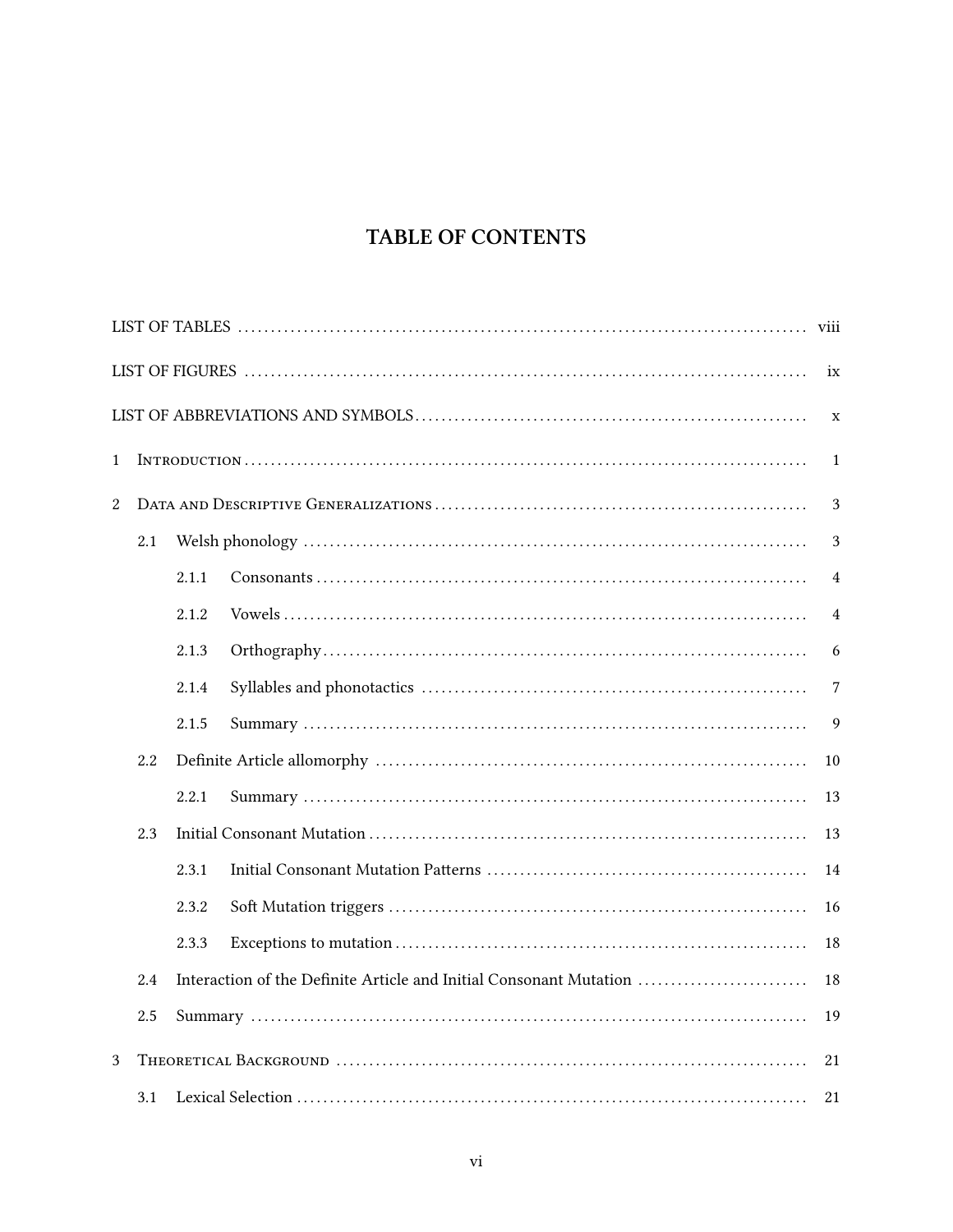|   |     | 3.1.1 | 22 |
|---|-----|-------|----|
|   |     | 3.1.2 | 24 |
|   |     | 3.1.3 | 28 |
|   |     | 3.1.4 | 30 |
|   | 3.2 |       | 31 |
|   | 3.3 |       | 32 |
|   |     | 3.3.1 | 34 |
|   |     | 3.3.2 | 36 |
|   | 3.4 |       | 36 |
| 4 |     |       | 38 |
|   | 4.1 |       | 38 |
|   | 4.2 |       | 48 |
|   |     | 4.2.1 | 48 |
|   |     | 4.2.2 | 51 |
|   |     | 4.2.3 | 53 |
|   | 4.3 |       | 56 |
| 5 |     |       | 58 |
|   | 5.1 |       | 58 |
|   | 5.2 |       | 62 |
|   | 5.3 |       | 64 |
|   |     | 5.3.1 | 64 |
|   |     | 5.3.2 | 66 |
|   |     | 5.3.3 | 68 |
|   |     | 5.3.4 | 69 |
|   | 5.4 |       | 71 |
| 6 |     |       | 72 |
|   |     |       | 74 |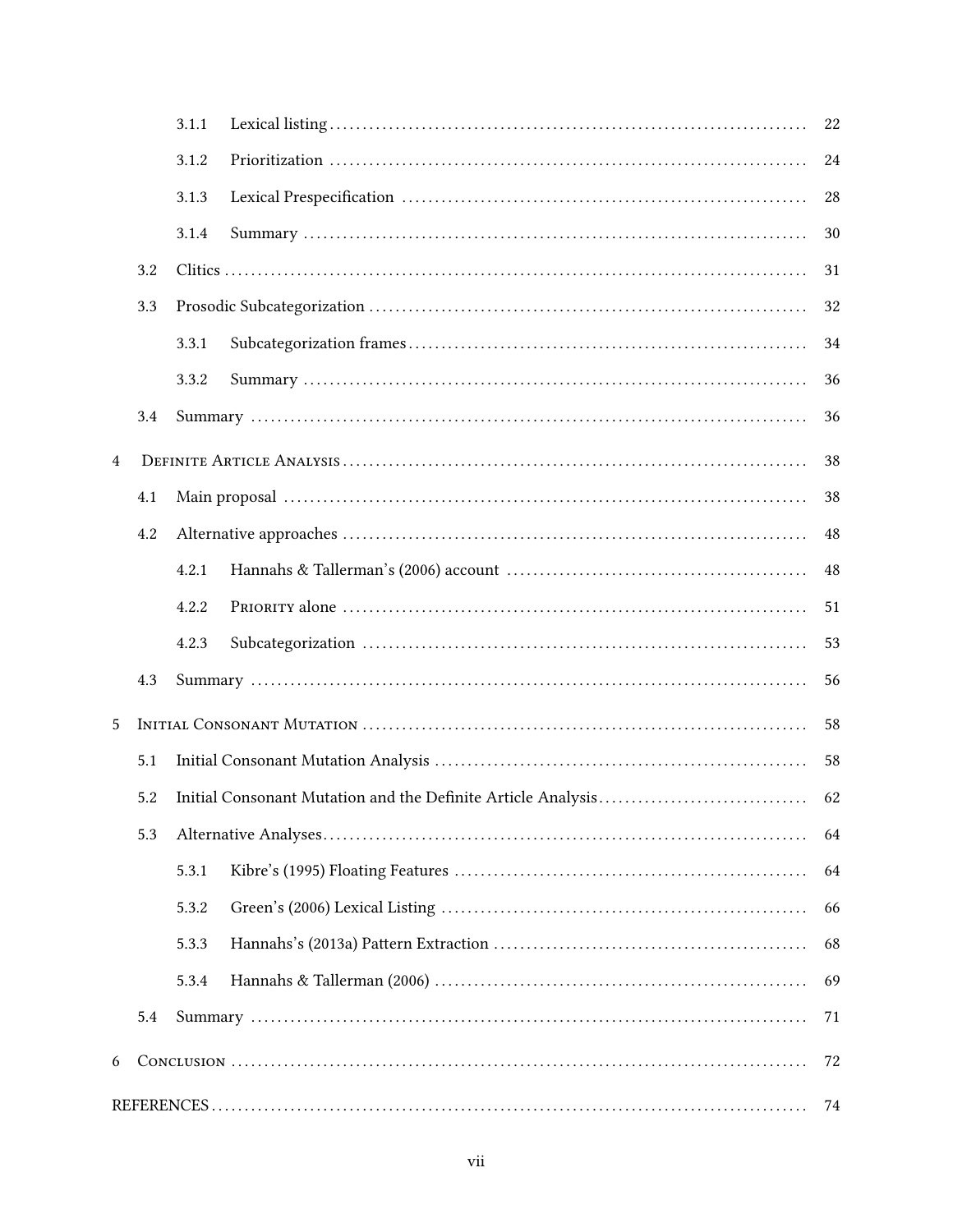## **LIST OF TABLES**

<span id="page-7-0"></span>

| 2.1 |                                                                                        |  |
|-----|----------------------------------------------------------------------------------------|--|
| 2.2 |                                                                                        |  |
| 2.3 | Mutation table showing soft, nasal, and aspirate mutation (Borsley et al. 2007: 20) 14 |  |
| 3.1 |                                                                                        |  |
| 3.2 | Correspondence table between the syntactic and prosodic structure (Tyler 2019:         |  |
| 4.1 |                                                                                        |  |
| 4.2 |                                                                                        |  |
| 5.1 |                                                                                        |  |
| 5.2 |                                                                                        |  |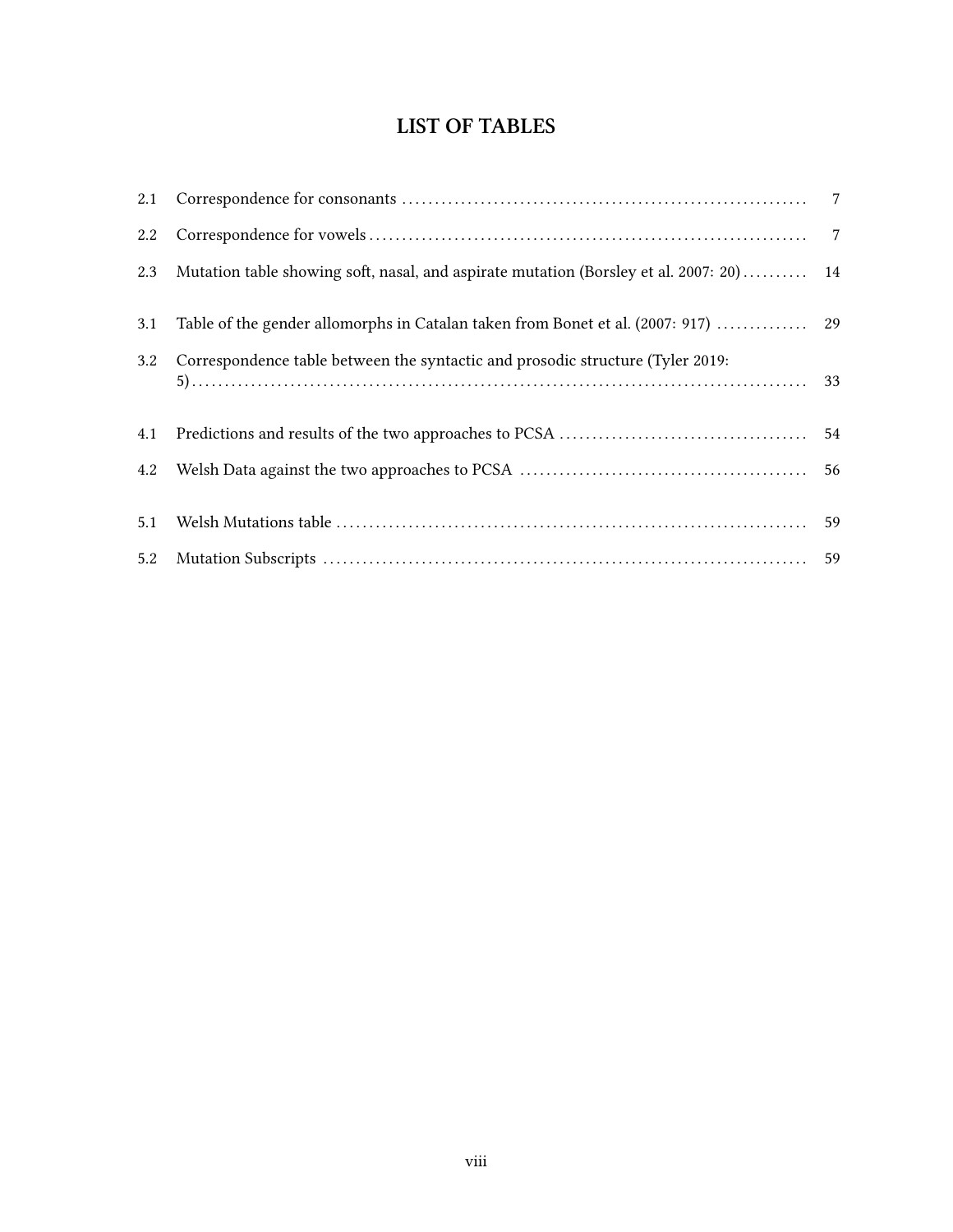# **LIST OF FIGURES**

<span id="page-8-0"></span>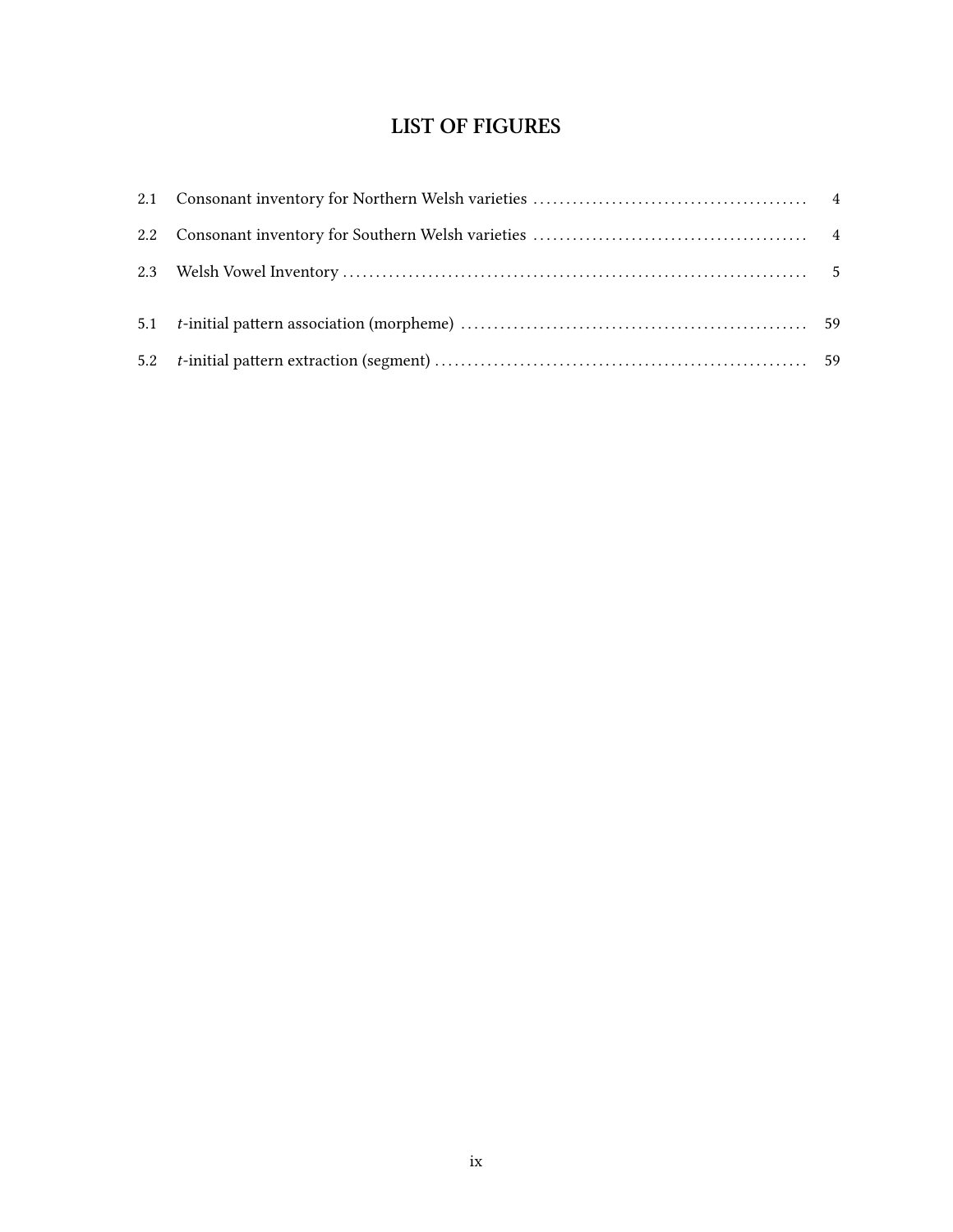## **LIST OF ABBREVIATIONS AND SYMBOLS**

<span id="page-9-0"></span>

| AM          | Aspirate mutation                                |
|-------------|--------------------------------------------------|
| <b>ICM</b>  | Initial consonant mutation                       |
| LS          | Lexical Selection                                |
| NM          | Nasal Mutation                                   |
| OТ          | <b>Optimality Theory</b>                         |
| <b>PCSA</b> | Phonologically Conditioned Suppletive Allomorphy |
| SM.         | Soft Mutation                                    |
| $X_{O}$     | Soft Mutation                                    |
| $X_n$       | Nasal Mutation                                   |
| $x_h$       | <b>Aspirate Mutation</b>                         |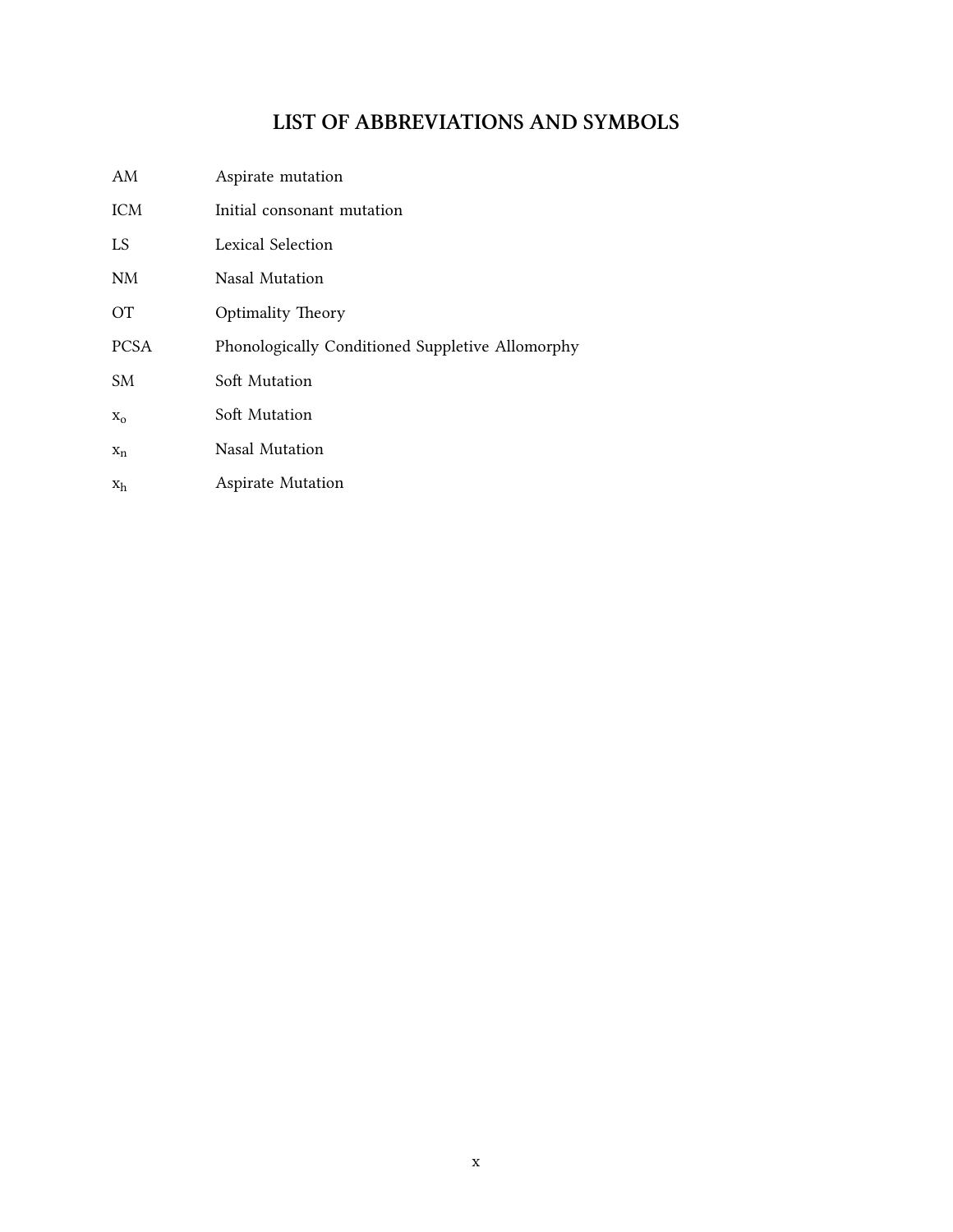## **CHAPTER 1**

# **Introduction**

<span id="page-10-0"></span>This thesis is concerned with the interaction of the phonological and morphological components of grammar within a constraint-based theory, specifically within Optimality Theory([Prince &](#page-86-0) [Smolensky](#page-86-0) [2004 \[1993\]](#page-86-0)). This interaction is explored in the specific context of the Welsh language's definite article allomorphy. The selection of the correct definite article allomorph is conditioned by the syntactic, phonological, and morphological component at the intersection of these components.

I show that the interaction of both *prosodic subcategorization* ([Inkelas](#page-84-0) [1990;](#page-84-0) [Zec](#page-86-1) [2005;](#page-86-1) [Bye](#page-83-1) [2007;](#page-83-1) [Bennett et al.](#page-83-2) [2018](#page-83-2); [Tyler](#page-86-2) [2019](#page-86-2)) and Lexical Selection's constraints on morpheme and allomorph selection, in the form of PRioRity and Respect [\(Mascaró](#page-85-0) [2007;](#page-85-0) [Bonet et al.](#page-83-0) [2007](#page-83-0); [Brinkerhoff](#page-83-4) [2019\)](#page-83-4), are necessary for giving a complete and adequate account of the Welsh definite article allomorphy. This is because of the clitic status of the Welsh definite article with its allomorphs exhibiting different cliticizing patterns. Additionally, this proposal is necessary to account for the phonologically nonoptimizing nature of one of the definite article allomorphs.

This thesis provides an account for initial consonant mutations within Optimality Theory and Lexical Selection. This is accomplished by the listing of the mutation patterns into sets that the grammar selects through lexical subcategorization, which is accounted for by means of the morphological constraint Respect [\(Bonet et al.](#page-83-0) [2007](#page-83-0)).

This thesis contributes to our understanding of morpho-phonology by addressing the claims made by Paster that *morphological* subcategorization alone can account for all cases of allomorphy [\(Paster](#page-85-3) [2005,](#page-85-3) [2006](#page-85-4), [2015](#page-85-2)). I demonstrate that this is not the case and that morphological constraints are needed to account for the definite article.

This thesis also extends the framework of prosodic subcategorization to include *allomorph-specific* subcategorization frames. This will be shown to be necessary for the definite article because its al-

1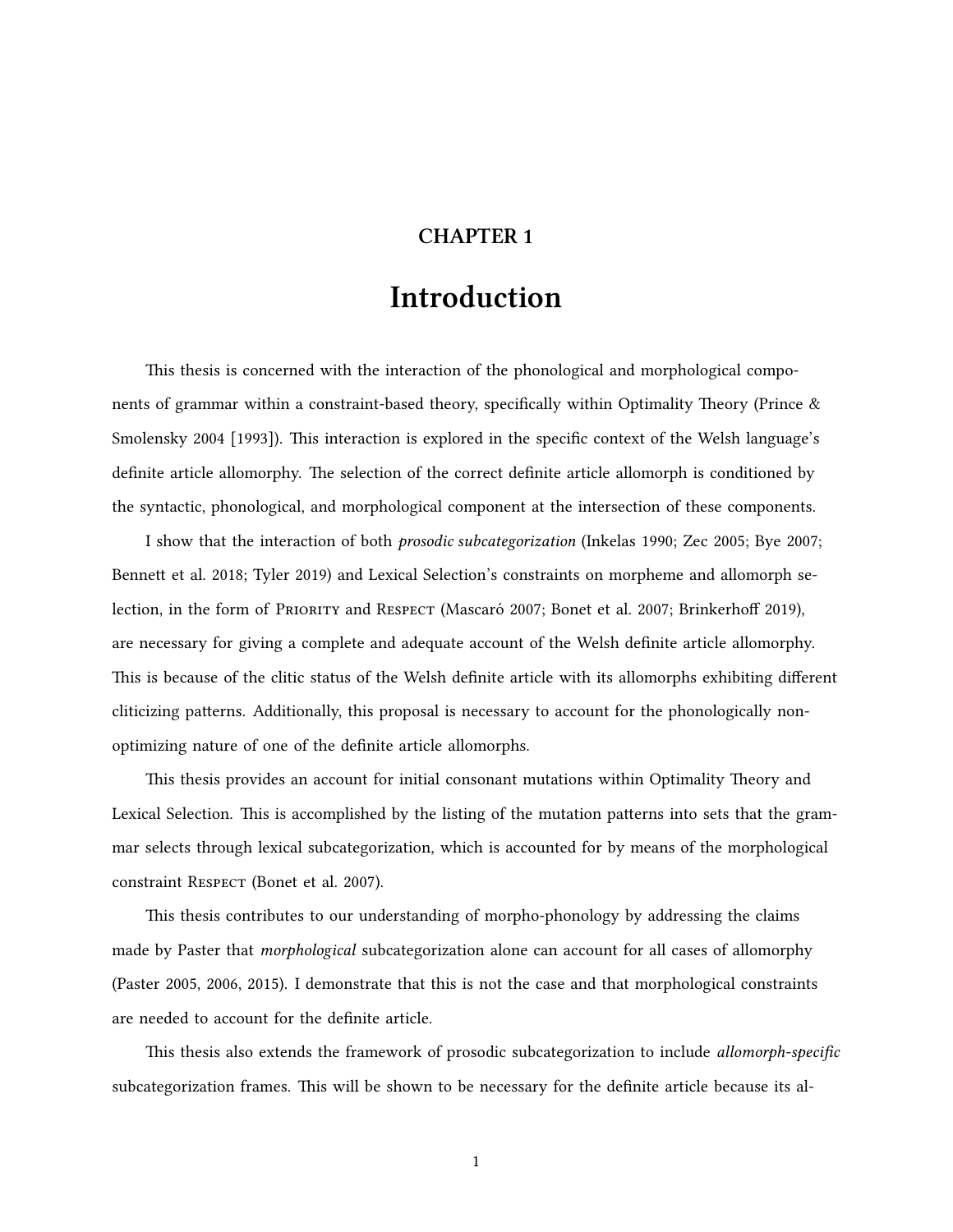lomorphs are associated with different prosodifications, with one being enclitic and the others being proclitic. By allowing the different allomorphs of the definite article to have their prosodic subcategorizations, the facts of the definite article can be accounted for within Optimality Theory.

This thesis presents facts of the Welsh phonology, the definite article and its allomorphy, and initial consonant mutations in Chapter [2](#page-12-0). Chapter [3](#page-30-0) lays out the theoretical assumption and frameworks that are necessary for analysis. Chapter [4](#page-47-0) presents the analysis of the definite article allomorphy using Lexical Selection and Prosodic Subcategorization. Chapter [5](#page-67-0) presents an analysis of initial consonant mutations in general and an analysis of the interaction of the initial consonant mutations with the definite article allomorphy. Chapter [6](#page-81-0) concludes the thesis.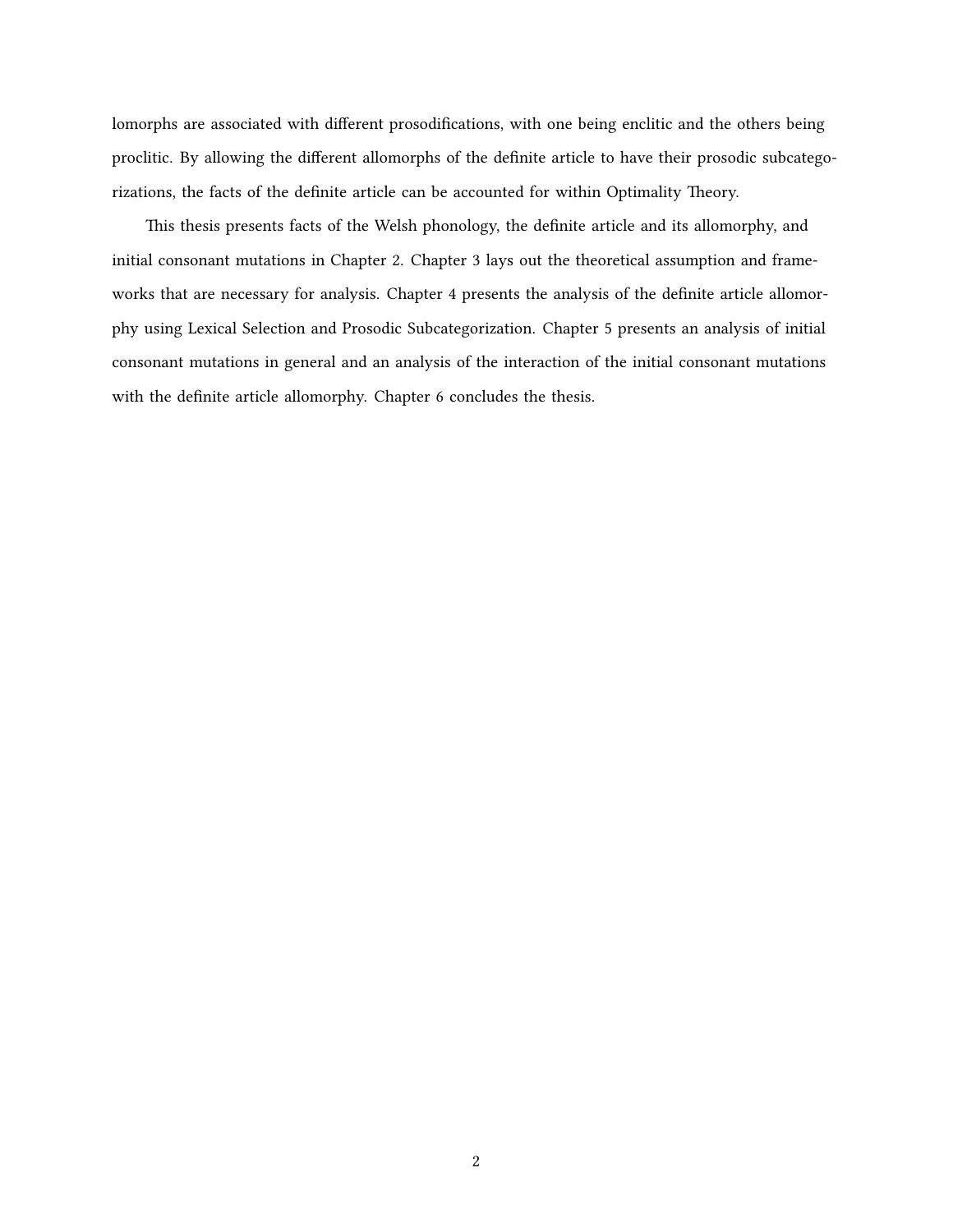## **CHAPTER 2**

# <span id="page-12-0"></span>**Data and Descriptive Generalizations**

For any discussion of Welsh phonology or any part of the grammar interacting with the phonology, it is vital to note that there does not exist a unified spoken standard for the language. It is commonly known that the Welsh language is divided into two larger dialect areas: the Northern varieties and the Southern varieties([Morris-Jones](#page-85-5) [1913;](#page-85-5) [Thorne](#page-86-3) [1993;](#page-86-3) [King](#page-84-3) [2015;](#page-84-3) [Borsley et al.](#page-83-5) [2007](#page-83-5); [Hannahs](#page-84-4) [2013b\)](#page-84-4). These differences between the Northern and Southern varieties amount to changes in the lexicon, syntactic structures, morphology, and most noticeably phonological and phonetic differences. This chapter introduces first a summary of the Welsh phonology with an emphasis on the segment inventories, syllables, and phonotactics in Section [2.1](#page-12-1). The data concerning the definite article allomorphy is introduced in Section [2.2](#page-19-0). The fundamental aspects of initial consonant mutation in Welsh are introduced in Section [2.3.](#page-22-1) Finally, the data concerning the interaction of the definite article allomorphy and initial consonant mutations are presented in Section [2.4.](#page-27-1) This chapter concludes with a summary in Section [2.5](#page-28-0).

## <span id="page-12-1"></span>**2.1 Welsh phonology**

As stated by [Hannahs](#page-84-4) ([2013b\)](#page-84-4), "in the absence of a spoken standard language the description of the segment inventory needs to take into consideration a significant amount of regional variation." These differences—which can be noticeable between the North and the South—need acknowledgment in any account concerning Welsh phonology even if they do not pose an issue for an analysis involving the definite article, as is the case in this thesis. This section lays out the main facts concerning the segment inventory for Welsh and makes a note of the key differences between these two spoken norms. A discussion of the consonant inventories is given in Section [2.1.1.](#page-13-0) Section [2.1.2](#page-13-1) is a discussion of the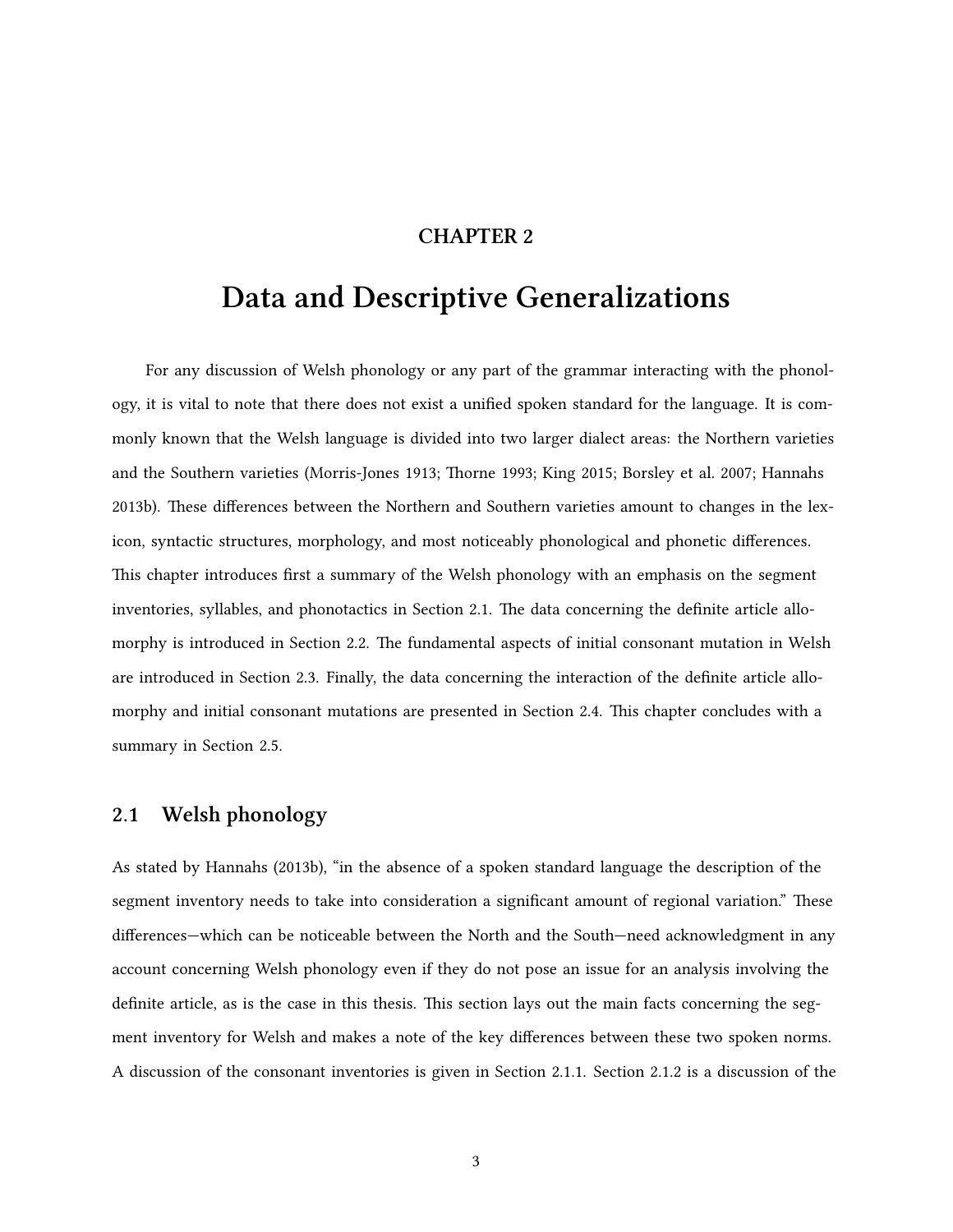vowel inventory. A discussion of the orthography is given in Section [2.1.3](#page-15-0). Finally, a discussion of the syllable structure and phonotactics is given in Section [2.1.4.](#page-16-0)

All information in this section is based on [Hannahs](#page-84-4) ([2013b](#page-84-4)), unless otherwise noted.

#### <span id="page-13-0"></span>**2.1.1 Consonants**

Figures [2.1](#page-13-2) and [2.2](#page-13-3) below lay out the basic consonant inventories in the Northern and Southern varieties respectively. The main differences between the two varieties lie in their treatment of the glottal fricative. Southern varieties do not have this sound and additionally lack the voiceless nasals<sup>[1](#page-13-4)</sup> and voiceless aspirated rhotic whereas the Northern varieties have them. Additionally, the Southern varieties have [ z ] which is only found in English loanwords such as *sw* [ zuː ] 'zoo'.[2](#page-13-5)

|           |   | Bilabial | Labio-dental |          | Dental |      | Alveolar | Lateral |  | Post-aveolar | Palatal |   | Velar | Uvular      | Glottal |
|-----------|---|----------|--------------|----------|--------|------|----------|---------|--|--------------|---------|---|-------|-------------|---------|
| Stop      |   | b        |              |          |        |      | d        |         |  |              |         | k | g     |             |         |
| Nasal     | m | m        |              |          |        | ņ    | n        |         |  |              |         | ň | ŋ     |             |         |
| Affricate |   |          |              |          |        |      |          |         |  | d3           |         |   |       |             |         |
| Fricative |   |          | $\mathbf{v}$ | $\theta$ | ð      | S    |          |         |  |              |         |   |       | $\sim$<br>⋏ | n       |
| Liquid    |   |          |              |          |        | $-h$ | r        |         |  |              |         |   |       |             |         |
| Glide     |   | W        |              |          |        |      |          |         |  |              |         |   | W     |             |         |

<span id="page-13-2"></span>Figure 2.1: Consonant inventory for Northern Welsh varieties

|           | Bilabial |   | Labio-dental   |          | Dental |   | Alveolar | Lateral |  | Post-aveolar | Palatal |   | Velar | Uvular        | Glottal |
|-----------|----------|---|----------------|----------|--------|---|----------|---------|--|--------------|---------|---|-------|---------------|---------|
| Stop      | p        | b |                |          |        |   | d        |         |  |              |         | k | g     |               |         |
| Nasal     |          | m |                |          |        |   | n        |         |  |              |         |   | n     |               |         |
| Affricate |          |   |                |          |        |   |          |         |  | dz           |         |   |       |               |         |
| Fricative |          |   | $\overline{V}$ | $\theta$ | ð      | S | z        |         |  |              |         |   |       | $\gamma$<br>⋏ |         |
| Liquid    |          |   |                |          |        |   | $\cdot$  |         |  |              |         |   |       |               |         |
| Glide     |          | W |                |          |        |   |          |         |  |              |         |   | W     |               |         |

<span id="page-13-3"></span>Figure 2.2: Consonant inventory for Southern Welsh varieties

#### <span id="page-13-1"></span>**2.1.2 Vowels**

The Welsh vowel inventory consists of between 11-13 monophthongs, depending on which variety is under consideration. Just as with the consonants, Southern varieties have a more restrictive vowel system than Northern varieties. Southern varieties, in general, do not contain the high central vowels

<span id="page-13-4"></span> $1$ This has led some researchers to the conclusion that all of these forms are better analyzed as consisting of a nasal followed by aspiration,  $[m^h n^h]$  or  $[m^h n^h]$ .

<span id="page-13-5"></span> $2$ In the North these are all realized with  $[$  s  $]$ .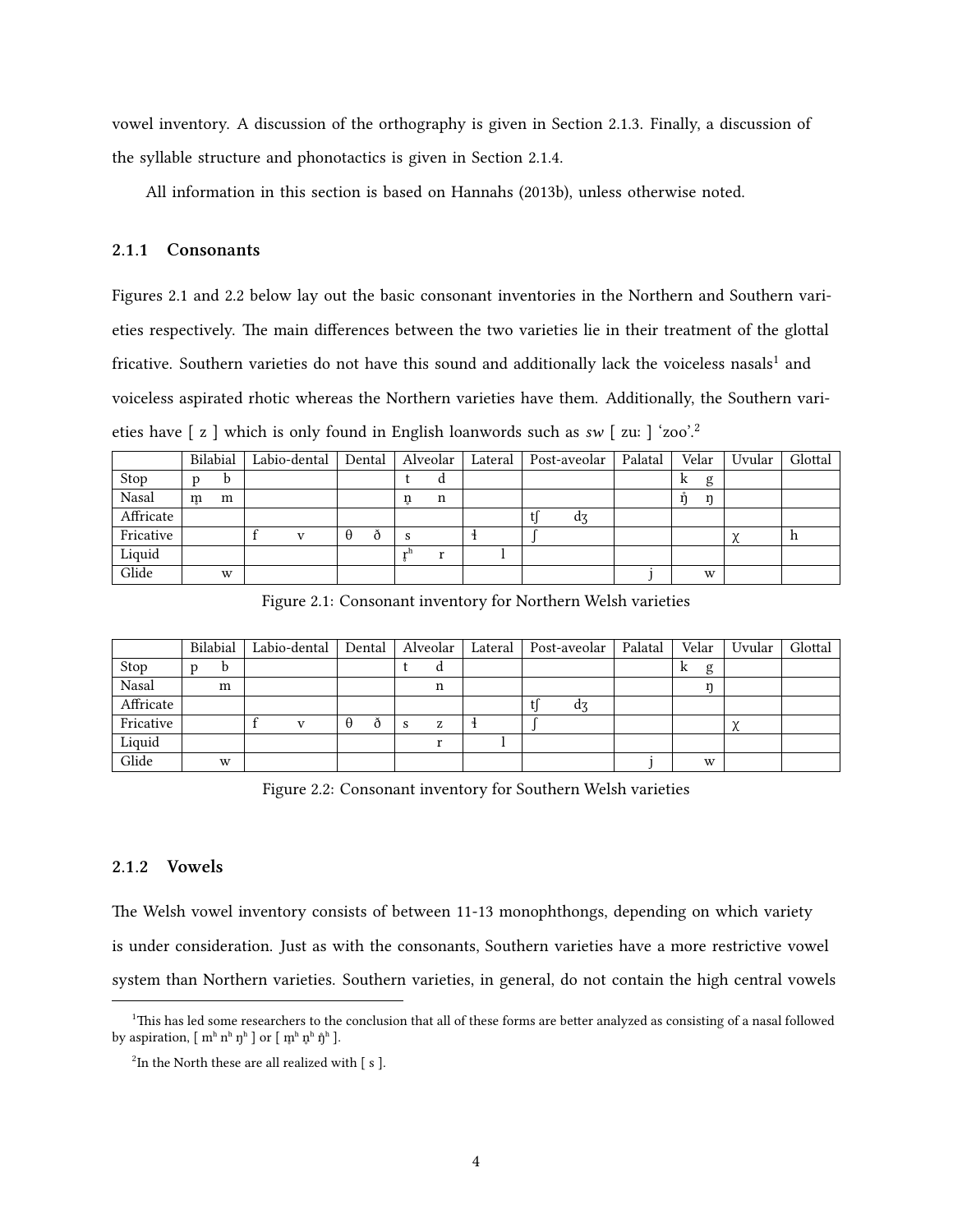|      | Front         |    | Central    |      | Back     |                |  |
|------|---------------|----|------------|------|----------|----------------|--|
|      | Short<br>Long |    | Short      | Long | Short    | Long           |  |
| High |               | ı: | $\bf{(i)}$ | (i:) | Ω        | u:             |  |
| Mid  | ε             | e: | $\Theta$   |      | $\Omega$ | O <sub>2</sub> |  |
| Low  |               |    | a          | a:   |          |                |  |

which have merged with the high front vowels, whereas the Northern varieties have retained this sound. This difference is indicated in Figure [2.3](#page-14-0) by the high central vowels being in parentheses.

<span id="page-14-0"></span>Figure 2.3: Welsh Vowel Inventory

As can be seen in Figure [2.3,](#page-14-0) all Welsh vowels—except for schwa—make a distinction between long and short. Just as in English, the difference between long and short also corresponds to a change in vowel quality for the mid and high vowels ,with the long vowels being pronounced tensed and the short vowels lax. However, unlike English, the mid tense vowels are not diphthongs but monophthongs.

Welsh also has a series of diphthongs with different quantities between the North/South divide. In Southern varieties, there are a total of eight diphthongs which symmetrically fall into two categories with four diphthongs closing to the high front vowel and four diphthongs closing to the high back vowel.

#### (1) Southern diphthongs [\(Hannahs](#page-84-4) [2013b](#page-84-4): 24)

| a. [aɪ] [taɪ] <i>tai</i> 'houses'                             | b. $[ax]$ $[4ax]$ $llaw$ 'hand'                                                                                                                                |
|---------------------------------------------------------------|----------------------------------------------------------------------------------------------------------------------------------------------------------------|
| $\lceil$ <sub>DI</sub> $\lceil$ $\lfloor$ troi $\lceil$ turn' | [ $\epsilon$ ʊ] $[$ $\epsilon$ v $\epsilon$ ] $\ell$ $\ell$ $\epsilon$ $\omega$ $\ell$ $\epsilon$ $\omega$ $\epsilon$                                          |
| [ $\sigma$ ] [n $\sigma$ nd] <i>neud</i> 'make, do'           | $[\infty]$ [bavid] $bywyd$ 'life'                                                                                                                              |
| [ $\sigma$ ] [m $\sigma$ ] $m\omega y$ 'more'                 | [ $\lceil \text{to} \rceil$ $\lceil \text{f} \text{to} \rceil$ $\lceil \text{li} \cdot \rceil$ $\lceil \text{li} \cdot \rceil$ $\lceil \text{ch} \cdot \rceil$ |

As discussed above, Northern varieties retain the high central vowel which has coalesced with the high front vowel in Southern varieties. This vowel can also combine with other vowels into diphthongs; this is one reason for the disparity between the different quantities of diphthongs between the North/South divide. In the North, this results in a total of thirteen diphthongs which are divided into three categories: diphthongs that close to the high front vowel [\(2a](#page-15-1)), those that close to the high back vowel([2c](#page-15-2)), and those that close to the high central vowel([2b](#page-15-3)).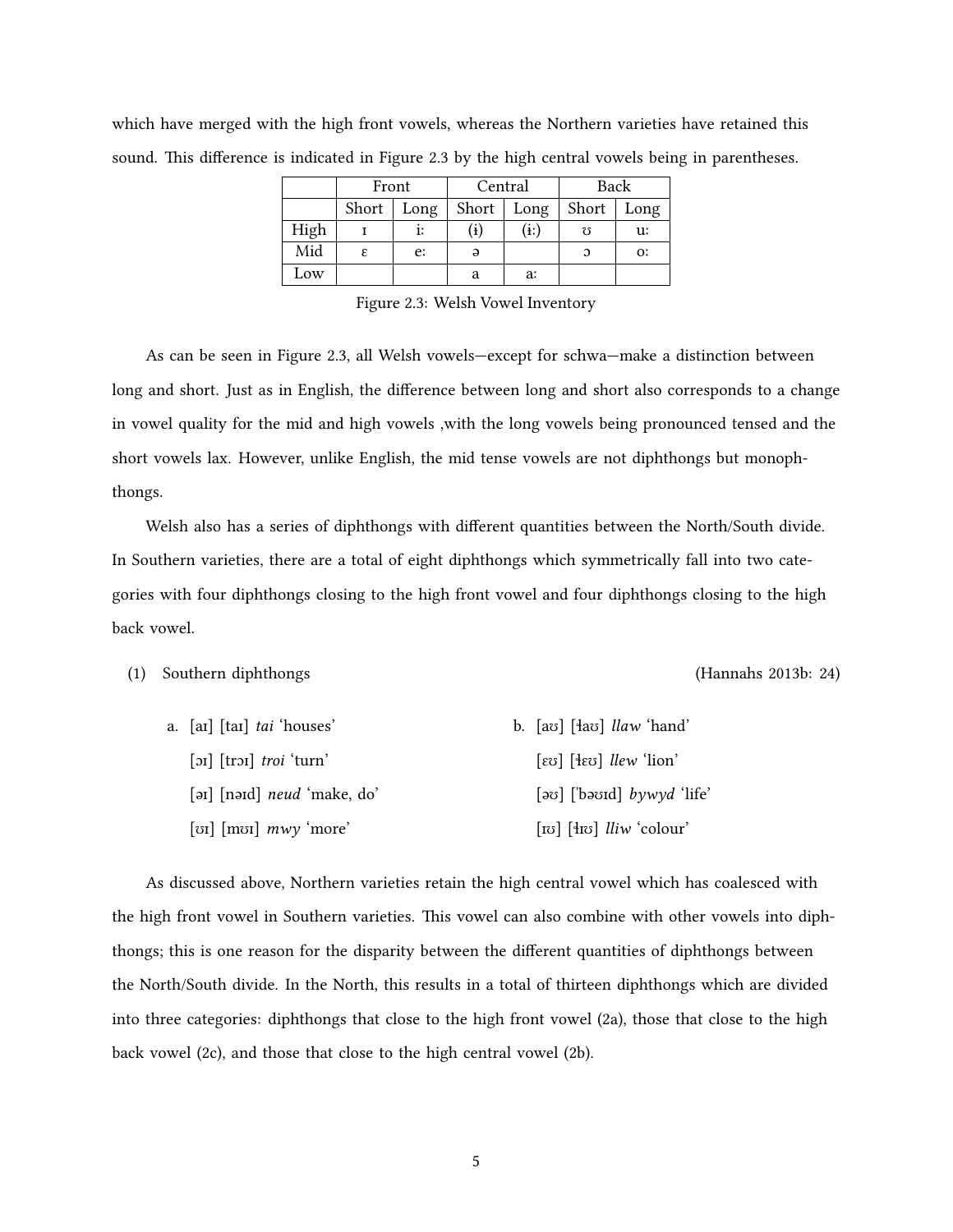<span id="page-15-2"></span><span id="page-15-1"></span>

| a. High front closing                                                                                    | b. High back closing                                                         | c. High central closing                                                                           |
|----------------------------------------------------------------------------------------------------------|------------------------------------------------------------------------------|---------------------------------------------------------------------------------------------------|
| [ar] $[thar]$ tai 'houses'                                                                               | [av] $[4a\sigma]$ <i>llaw</i> 'hand'                                         | [ai] $[khai]$ cau 'close'                                                                         |
| [ $\sigma$ ] [ $th$ [ $\sigma$ $i$ 'turn'                                                                | $[\infty]$ $[\infty]$ <i>llew</i> 'lion'                                     | [ai] $[khai]$ cae 'field' <sup>3</sup>                                                            |
| $[\mathsf{a} \mathsf{b}]$ $[\mathsf{t} \mathsf{b} \mathsf{a}]$ $\mathsf{t} \mathsf{e} \mathsf{i}'$ 'tie' | $[\infty]$ [basid] bywyd 'life'                                              | $[\circ i]$ [k <sup>h</sup> oid] <i>coed</i> 'wood'                                               |
|                                                                                                          | [ $\lceil \text{to} \rceil$ [ $\lceil \text{to} \rceil$ <i>lliw</i> 'colour' | [vi] $[mvi] mwy 'more'$                                                                           |
|                                                                                                          | $[i\sigma]$ $[i\sigma]$ $yw$ 'is'                                            | $[\overline{\text{pi}}]$ $[\overline{\text{noi}}]$ $\overline{\text{neu}}$ $\overline{\text{or}}$ |

#### <span id="page-15-3"></span><span id="page-15-0"></span>**2.1.3 Orthography**

Any discussion of the Welsh phonology is neglectful if it fails to mention the orthography of this language. One reason that this is necessary, is that almost all descriptions and accounts of various aspects of Welsh present the data solely in the orthography. This is done both because of the lack of a standardized spoken language and the differences in the pronunciation between the Northern and Southern varieties.

The Welsh orthography is relatively phonemic [\(Thorne](#page-86-3) [1993](#page-86-3)), which greatly aids in knowing the pronunciation of any given word, even across the North/South divide, as the differences between the two varieties are systematic. However, the correspondence is not always clear due to a large number of digraphs that are employed in Welsh. The following tables modified from [Thorne](#page-86-3) ([1993](#page-86-3)) present the phoneme and the grapheme associated with it for the consonants and vowels in Tables [2.1](#page-16-1) and [2.2](#page-16-2) respectively.

Welsh also employs a series of diacritics to encode other phonetic information([Thomas](#page-86-4) [1996](#page-86-4)). These include the circumflex  $(\hat{\ })$ , grave accent  $(\hat{\ })$ , acute accent  $(\hat{\ })$ , and diaeresis  $(\hat{\ })$ . The circumflex indicates that the vowel is long or to differentiate between two homophones. However, not all long vowels have the circumflex because the length of the vowel can be predicted by the orthography. As noted by [Williams](#page-86-5) [\(1983:](#page-86-5) 179), in stress syllables monophthongs are short if they are followed by /p t k m  $\eta$ / or if followed by two or more consonants, in all other cases the vowel is pronounced long.<sup>[4](#page-15-5)</sup>

<span id="page-15-4"></span> $3$ The low back vowel is only in this diphthong and is only found in Northern varieties. This vowel is not anywhere else part of the vowel inventory.

<span id="page-15-5"></span><sup>&</sup>lt;sup>4</sup>[Hannahs](#page-84-4) ([2013b:](#page-84-4) Chapter 3) attributes this to a word minimality requirement that words must be minimally bimoraic, which also extends to stressed syllables.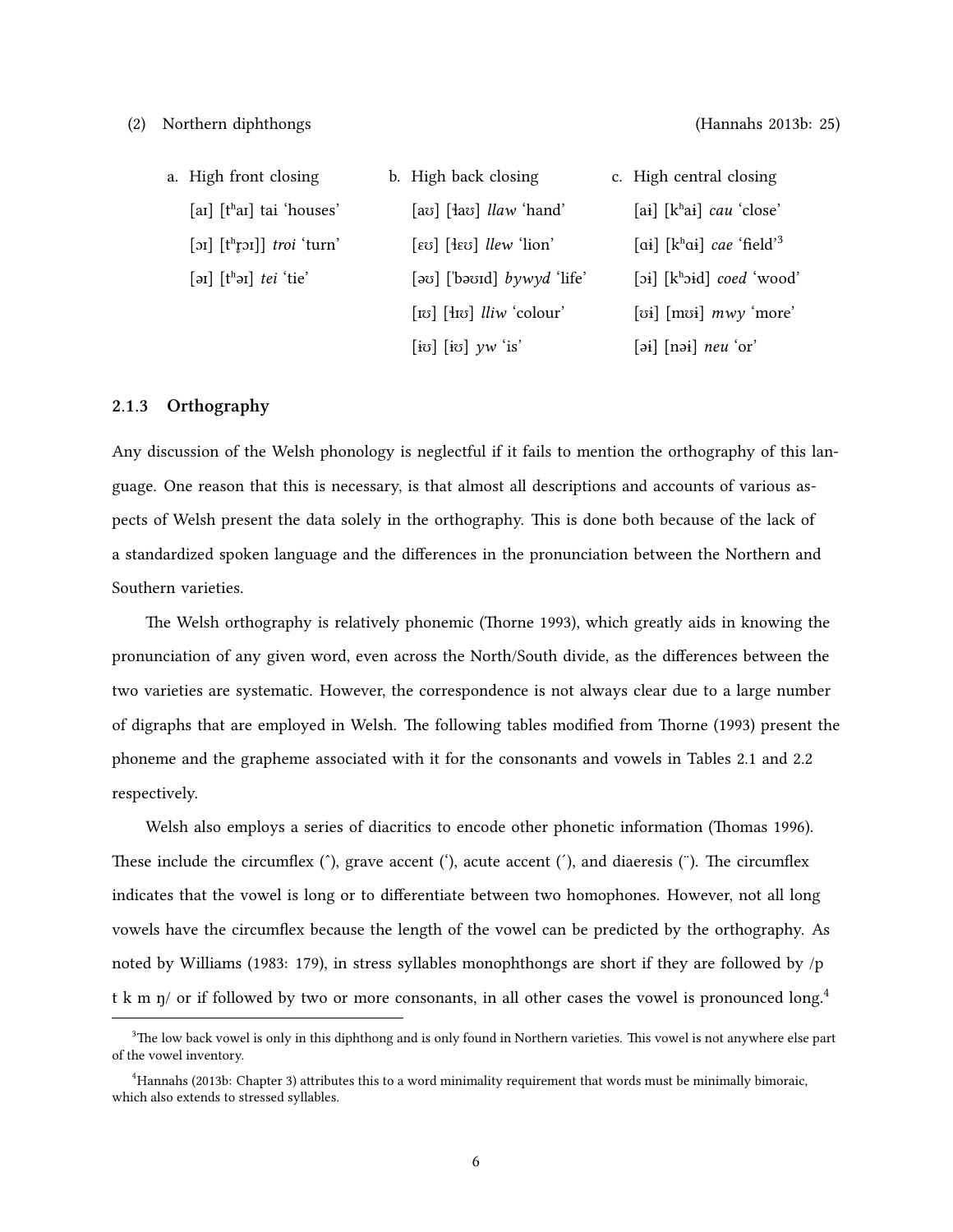<span id="page-16-2"></span>Table 2.2: Correspondence for vowels

<span id="page-16-1"></span>

| /p/                                | p      | $/t/$ t    |                   | /k/                                     | $\mathbf{c}$ |
|------------------------------------|--------|------------|-------------------|-----------------------------------------|--------------|
| /b/                                | b      | /d/        | $\mathbf d$       | /g/                                     | g            |
| /m/                                | m      | /n/        | n                 | /n/                                     | ng           |
| $\mathsf{f}/\mathsf{f}/\mathsf{f}$ | ff, ph | $/\theta/$ | th                | $\sqrt{s}$                              | S            |
| /                                  | – 11   |            | $\sqrt{f}$ si, sh | $/\chi/$                                | ch           |
| /h/                                | h      | v          | $-f$              | $\delta/$                               | dd           |
| $\sqrt{1/2}$                       | 1      | /r/        | r                 | $\langle \mathbf{r}^{\text{h}} \rangle$ | rh           |
| /w/                                | W      |            | Ť                 |                                         |              |

| $\rm  i\cdot $     | I                    |              | i, y (in the South) |                         |    |
|--------------------|----------------------|--------------|---------------------|-------------------------|----|
| $/e$ :/            | $\sqrt{\varepsilon}$ | e            |                     |                         |    |
| /ax/               | /a/                  | a            |                     |                         |    |
| $\overline{O}$ :/  | $\sqrt{c}$           | $\mathbf{o}$ |                     |                         |    |
| $\mu$ :/           | $\sqrt{3}$           | W            |                     |                         |    |
| $/$ i:/            | $\mathbf{H}$         |              | u, y (in the North) |                         |    |
| /a                 |                      | y            |                     |                         |    |
|                    |                      |              |                     |                         |    |
| $\sqrt{a}$         | ei                   | $\log$       | iw, yw, uw          | $\overline{\mathbf{a}}$ | eu |
| /ai/               | ai                   | /εʊ/         | ew                  | $a\mathbf{i}/$          | au |
| $\overline{\rm O}$ | $\overline{0}$       | $/$ ao $/$   | aw                  | $\alpha i/$             | ae |
| $\sqrt{31/2}$      | wy                   | $ 00\rangle$ | 0W                  | $\overline{\mathbf{E}}$ | oe |
|                    |                      | /iʊ/         | yw, uw              | $\sqrt{3i/2}$           | wy |
|                    |                      | /ခၓ/         | yw                  |                         |    |

The grave accent occasionally indicates that a vowel is short where a long vowel is expected from the orthography and is primarily found with foreign borrowings. The acute accent shows where stress is when it is different than the default stress placement. Both the grave and acute accent are commonly omitted in everyday communications. The last diacritic is the diaeresis, which indicates that two adjacent vowels are pronounced as monophthongs instead of as a diphthong (i.e., they are pronounced as belonging to two different syllables).

#### <span id="page-16-0"></span>**2.1.4 Syllables and phonotactics**

As noted by [Hannahs](#page-84-4) ([2013b](#page-84-4)), there has not been much work on the syllable and its divisions beyond a few indications by [Morris-Jones](#page-85-5) ([1913\)](#page-85-5) and [Pilch](#page-86-6) ([1957](#page-86-6): 49–54).

Welsh allows syllables to lack onsets and codas. This means that a syllable is allowed to consist solely of a nucleus.

- (3) Welsh syllable consisting of only a nucleus
	- a. [aː] *â* 'with'
	- b. [ʊɨ] *ŵy* 'egg'

Because the Welsh syllable finds onsets optional and does not explicitly forbid codas a monosyllable may consist of any combination of onset, nucleus, and coda (with the requirement that there has to be a nucleus).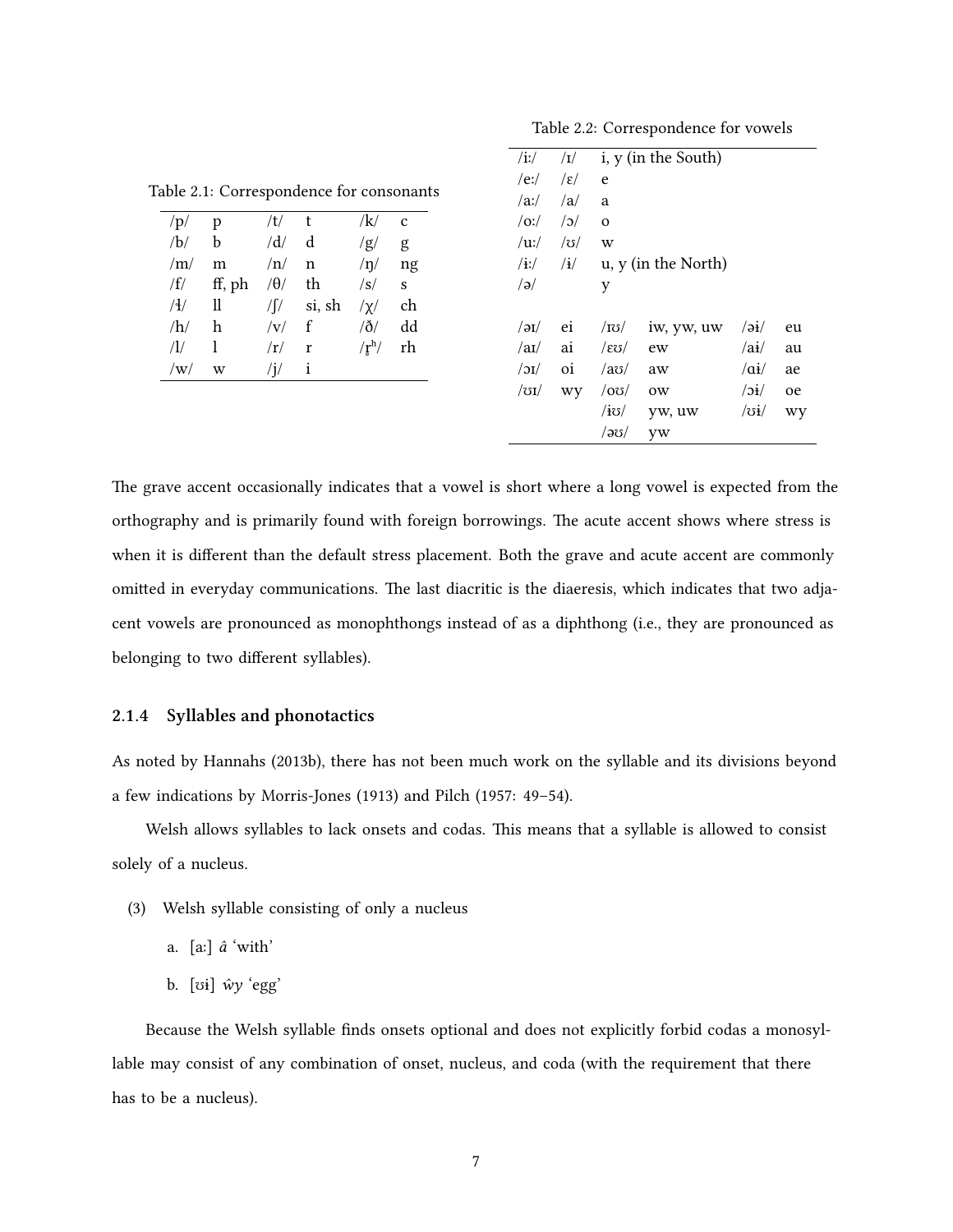- (4) Welsh monosyllables with simple onsets and/or simple codas
	- a. [tʰɨː] *tŷ* 'house'
	- b. [aʊχ] *awch* 'edge'
	- c. [ɬaːð] *lladd* 'kill'

Welsh also allows both complex onsets and codas (i.e., onsets and codas with more than one segment). For complex onsets, the maximum number of segments is limited to three. Thanks to the extensive initial consonant mutations found in Welsh there is a large number of two-member consonant clusters that are permissible in Welsh, see [\(5a](#page-17-0)). All of the permissible three-member complex onsets involve the phone [s] as the first member of the cluster, see [\(5b\)](#page-17-1).

<span id="page-17-0"></span>(5) Complex onsets in Welsh

a. Permissible two-member onset clusters, including both citation and mutation forms: pl, pr, fl, fr, bl, br, m̥l, m̥r, vl, vr, ml, mr tl, tr,  $\theta$ r,  $\theta$ l, dl, dr, nl, nr, ðr, nr kl, kr, kn, χl, χr, χn, ɡl, ɡr, ɡn, ŋ̊l, ŋ̊r, ŋ̊n, ŋl, ŋr ɡw, kw, χw sb, st, sɡ b. Permissible three member onset clusters:

<span id="page-17-1"></span>sbr, sbl, str, sɡl, sɡr

Regarding coda clusters, Welsh allows two-segment coda clusters at maximum. These coda clusters strictly adhere to the sonority sequencing principle and because they do not take part in consonant mutations these clusters are not as extensive as the onset clusters. As noted by [Hannahs](#page-84-4) ([2013b](#page-84-4)), "[t]hese [clusters] may consist of an obstruent followed by an obstruent, *Pasg* [pask] 'Easter', *hollt* [hɔɬt] 'split', or a sonorant followed by a sonorant, e.g. *darn* [darn] 'piece', *talm* [talm] 'portion', or a sonorant followed by an obstruent, e.g. *barf* [barv] 'beard', *balch* [balχ] 'proud', *gardd* [garð] 'garden', *merch* [mɛrχ] 'girl'."

However, Welsh has a significant number of items that appear to violate the sonority sequencing principle if considering the orthography. These are all words that involve coda clusters that end in a liquid.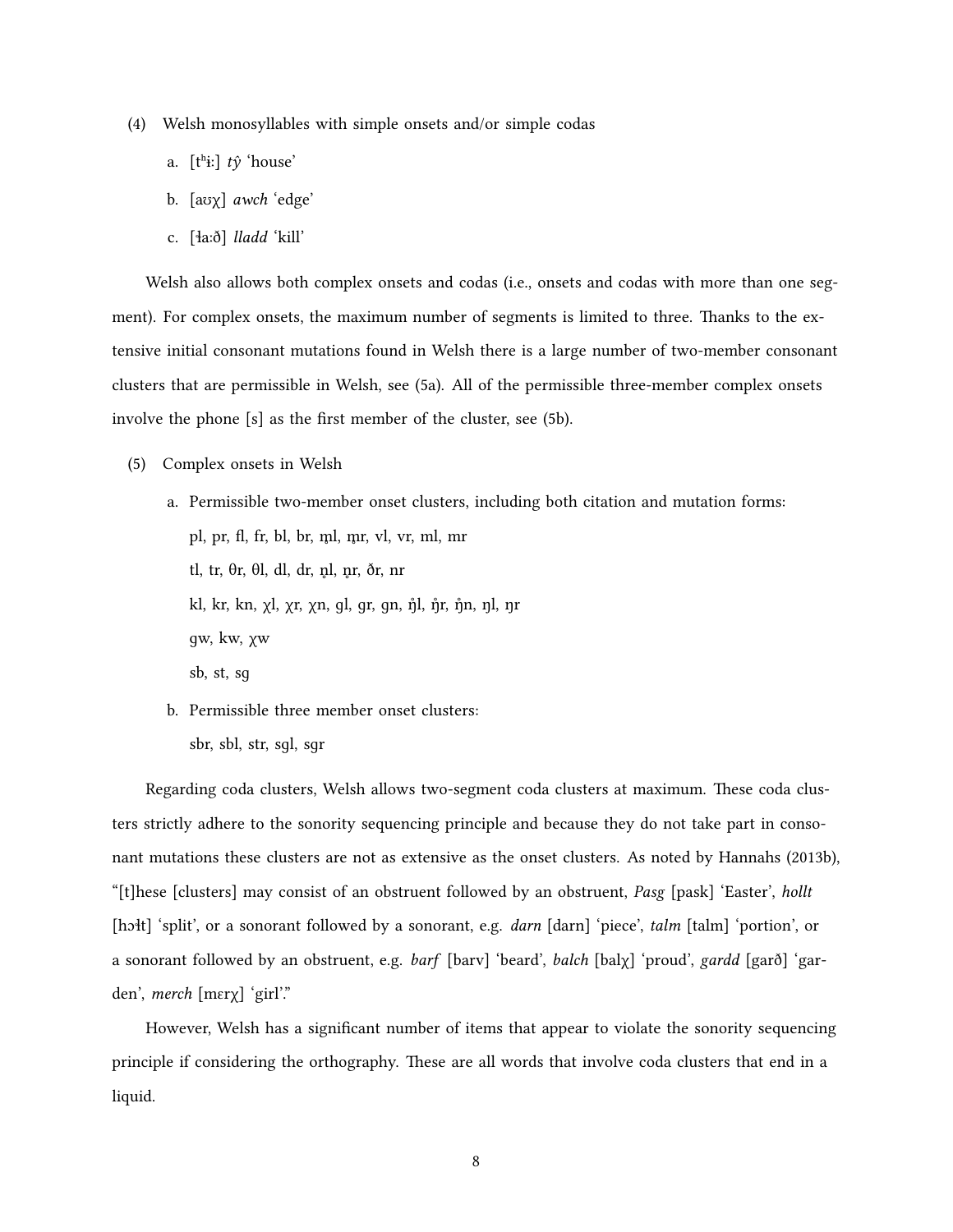(6) Apparent sonority sequencing violations in Welsh *pobl* 'people' *cwbl* 'all' *llestr* 'vessel' *ffenestr* 'window' *posibl* 'possible' *perygl* 'danger'

Welsh takes several different approaches in resolving these clusters which include svarabhakti (i.e., copy-epenthesis) of the preceding vowel, deletion of the liquid, or metathesis. These different processes all result in resolving violations of sonority sequencing. A detailed account is given in [\(Hannahs](#page-84-4) [2013b](#page-84-4): Ch. 5) and is beyond the scope of this thesis.

In regards to the syllabification of words and phrases, syllabification occurs at the prosodic word and will not syllabify across prosodic word boundaries([Hannahs](#page-84-4) [2013b:](#page-84-4) 38f). At the level of the prosodic word, syllables will be formed that will make the word most phonologically and phonotactically optimal.[5](#page-18-1) For example, if we consider the phrase *gyda'r afon* 'with the river' the syllabification at the word level would be as follows (the # indicates a prosodic word boundary):

(7) Word level syllabification of *gyda'r afon*

 $[$  gi.dar # a.von  $]$ 

#### <span id="page-18-0"></span>**2.1.5 Summary**

This section presents the basic descriptions of the phonology and syllable structure for Welsh. Although there is a lack of a spoken standard, there is still significant overlap between the Northern and Southern varieties which allows for their mutual discussion.

<span id="page-18-1"></span> $5$ Because words are rarely pronounced in isolation, there is some evidence that syllabification is fluid across word boundaries. [Cardinaletti & Repetti](#page-83-6) [\(2009](#page-83-6)) claim that in Romance languages clitics and syllables occur at two different levels: one at the prosodic word and the other at the phonological phrase. Just as individual words combine in syntax to form constituents, words in those constituents are pronounced together in the phonological correspondent (i.e., phonological phrases). According to [Cardinaletti & Repetti,](#page-83-6) it is in this higher level that syllabification of those syntactic constituents occurs. This means that the syllable structure in this higher phrase may or may not be identical to the syllabification at the prosodic word. According to [Cardinaletti & Repetti](#page-83-6) it is these syllables that we encounter in language. It is possible that this type of syllabification is also present in Welsh. In order to ascertain if syllabification occurs at the word-level or phonological-phrase level experimentation or a phonetic analysis of Welsh is needed. However, [Bennett](#page-83-7) [\(2018](#page-83-7)) raised objections to this higher-level syllabification on the grounds of Match Theory.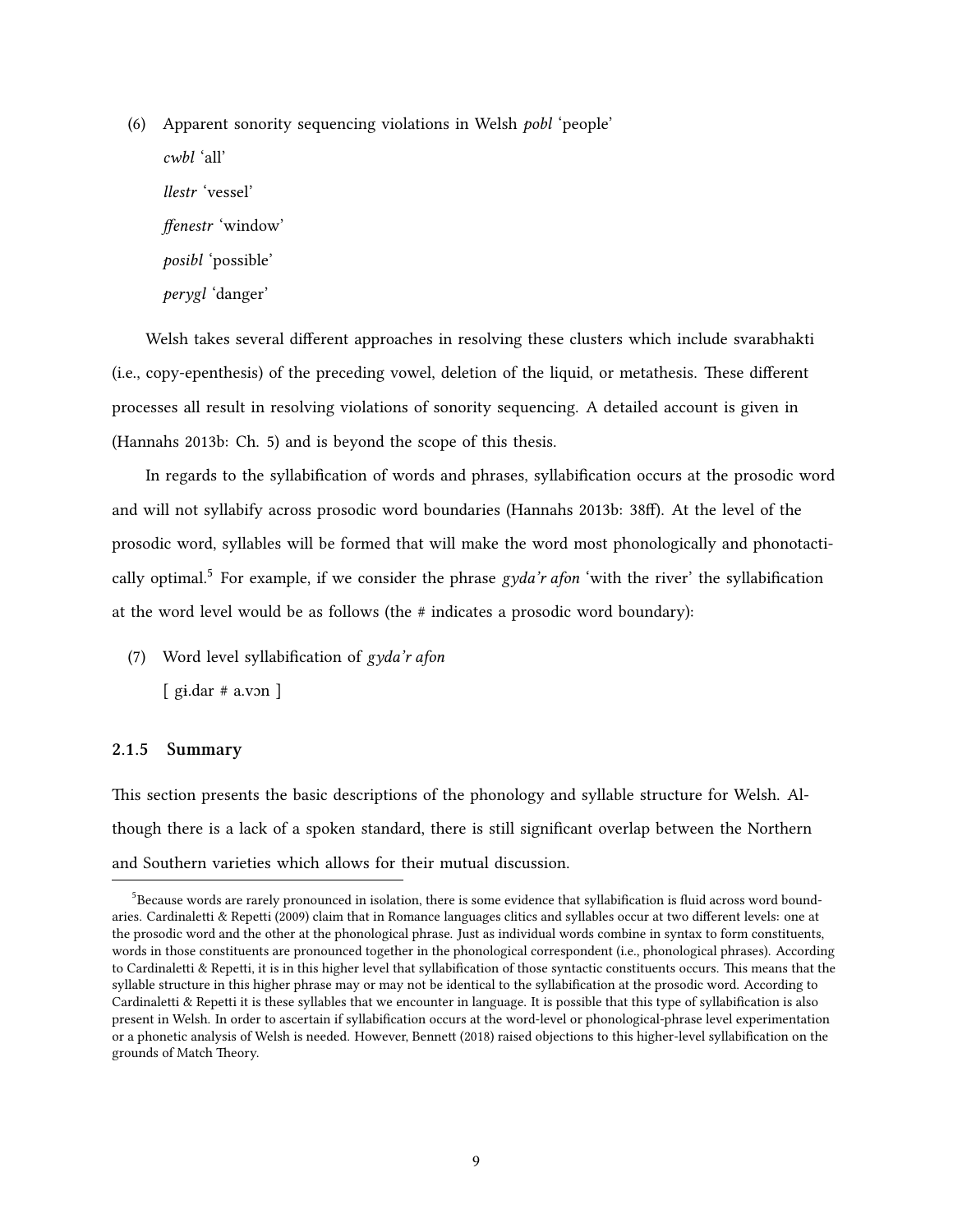### <span id="page-19-0"></span>**2.2 Definite Article allomorphy**

The Welsh definite article has three phonologically conditioned allomorphic forms (*y/yr/'r*). The allomorph *y* appears when the following word begins with a consonant, while the *yr* allomorph is present when the following word begins with a vowel, glide, or the phone [ h ] [\(Hannahs & Taller](#page-84-2)[man](#page-84-2) [2006](#page-84-2): 782).<sup>[6](#page-19-1)</sup> The third allomorph of the definite article, *'r*, takes precedence over the other allomorphs whenever the preceding word is vowel-final regardless of the following context. This generalization is summarized below in([8\)](#page-19-2). All examples in this section are from [Hannahs & Tallerman](#page-84-2) [\(2006\)](#page-84-2), unless otherwise noted. Welsh examples are primarily left in their orthographic forms because of a lack of a standardized pronunciation for Welsh as discussed above. IPA transcriptions will be used where necessary to help clarify a point.

<span id="page-19-2"></span>(8) Welsh definite article by environment with examples.

| a. $yr/\_V$ , h, G         | b. $\nu / C$                  | c. $r/V$                  |
|----------------------------|-------------------------------|---------------------------|
| <i>yr afon</i> 'the river' | $\nu$ <i>llyfr</i> 'the book' | o'r afon 'from the river' |
|                            |                               | o'r llyfr 'from the book' |

Based on the generalizations described in the preceding paragraph and in([8\)](#page-19-2), the behavior appears to be a simple case of phonologically conditioned suppletive allomorphy (PCSA). PCSA is when the phonology triggers the allomorphy of a given lexeme but the choice of which allomorph is morphemespecific and does not reflect language-wide phonological processes. [Hannahs & Tallerman](#page-84-2) ([2006\)](#page-84-2), however, claim that this is not the case because the *'r* allomorph takes precedence over the other allomorphs whenever its environment is present, regardless if the environments for the other allomorphs are present or not.

<span id="page-19-1"></span><sup>6</sup>This is not entirely true as it has been remarked that in Modern Welsh the two glides behave differently in this regard. It was noted at least as far back as [Morris-Jones](#page-85-5) [\(1913](#page-85-5): 192) that the labio-velar glide patterns with the consonants in respect to the definite article allomorphy and the palatal glide patterns as a vowel, which is consistently transcribed by [Morris-Jones](#page-85-5) as [i] instead of [j], which others follow (e.g. [Iosad](#page-84-5) [2007,](#page-84-5) [2016,](#page-84-6) [2017\)](#page-84-7). Others have noticed this pattern as well and frequently mentioned this pattern in contemporary grammatical accounts of the language([Thorne](#page-86-3) [1993;](#page-86-3) [King](#page-84-3) [2015](#page-84-3)).

This also could be explained by [Smith'](#page-86-7)s [\(2012](#page-86-7)) account of glides in Korean and whether or not they are considered part of the consonantal-onset or rimal onglides. From [Smith'](#page-86-7)s account, it is seen that they function both as consonant- and vowel-like. This is owed to a definition of the constraint Onser to be head-based. This same logic can be applied to the Welsh glides, with the glide [ w ] being considered a consonant and being a member of the onset while the glide [ j ] is not, which would then be considered a type of rimal on-glide instead.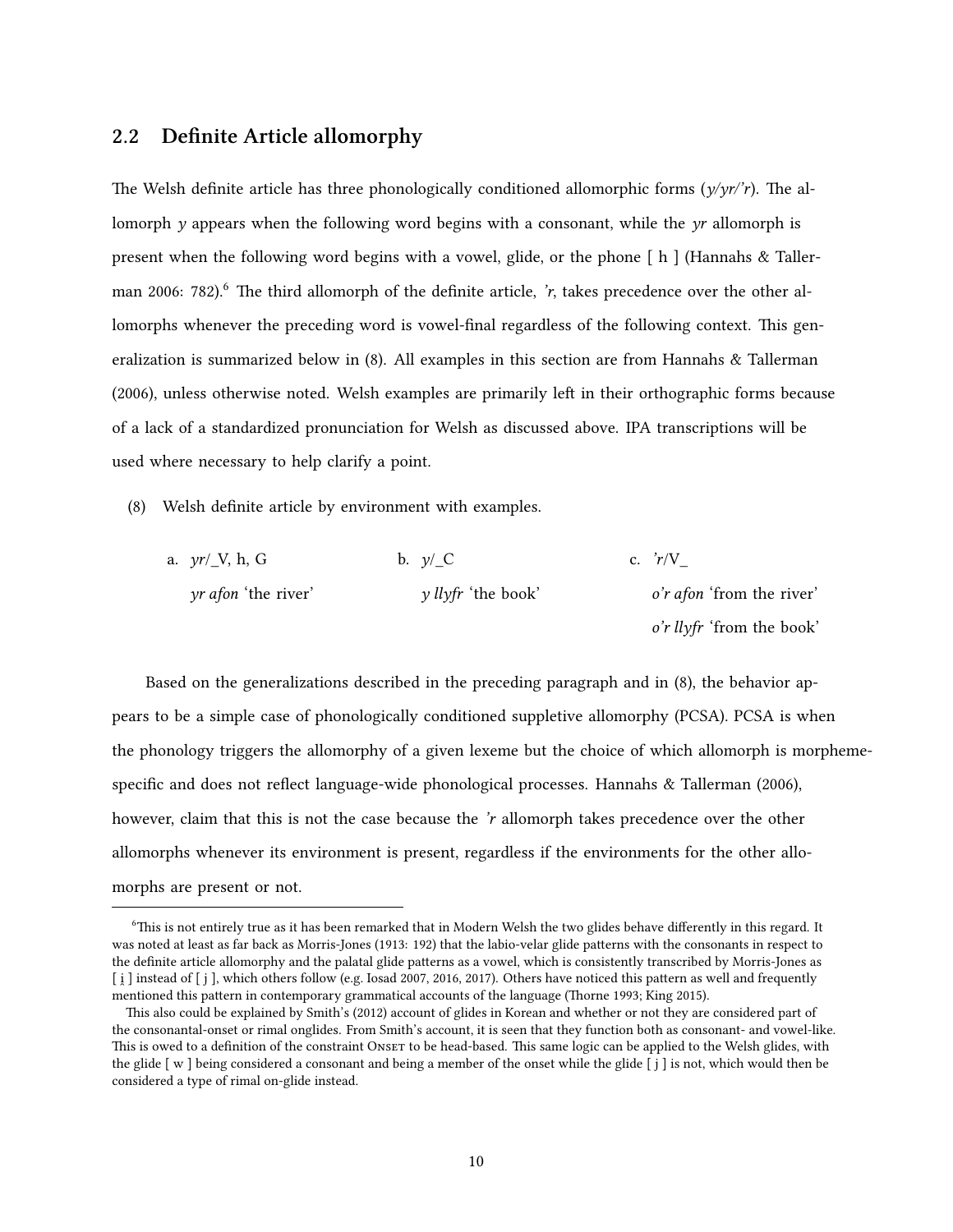- (9) The precedence of *'r*
	- a. *o'r* from-the book *llyfr*/*\*o y llyfr (Preposition)*
	- b. *Brynaist ti'r* bought.2sg you-the book *llyfr*?/*\*Brynaist ti y llyfr*? *(Determiner)* 'Did you buy the book?'
	- c. *Pwy ydy'r meddyg?*/*\*Pwy ydy y meddyg? (Verb)* Who is-the doctor 'Who is the doctor?'
	- d. *rhieni'r* parents-the schoolmaster *ysgolfeistr*/*\*rhieni yr ysgolfeistr (Noun)* 'the parents of the schoolmaster'

In Welsh, there exists a small class of morphemes which alternate between a vowel-final form and a consonant-final form, see([10\)](#page-20-0). The consonant-final form of these morphemes surfaces only when the following word is vowel-initial, in all other cases the vowel-final form is observed.

<span id="page-20-0"></span>(10) Functional morphemes that have vowel-/consonant-final alternations (Information collected from [King](#page-84-3)  $2015$ <sup>[7](#page-20-1)</sup>

| gyda/gydag 'with' |                  |
|-------------------|------------------|
| $\hat{a}/ag$      | 'with'           |
| tua/tuag          | 'towards, about' |
| na/nag            | ʻthan'           |
| a/ac              | ʻand'            |
| na/nac            | 'neither/nor'    |

When these morphemes (hereafter referred to as the *gyda-*like morphemes) are spoken in conjunction with the definite article two potential forms are logically possible. The first is with the enclitic definite article, *'r*, and the vowel final form of the *gyda*-like morphemes, such as *gyda*. The other possibility is the consonant-final form of the *gyda*-like morpheme, such as *gydag* and one of the proclitic allomorphs, *y/yr*. Of these two possible forms only one is ever encountered in the data; the vowelfinal form of the *gyda-*like morphemes and the enclitic definite article allomorph.

<span id="page-20-1"></span> $<sup>7</sup>$  All of the morphemes that have this alternation are functional morphemes that end in a velar stop. Because they all end in</sup> a velar stop, it is possible that this stop has some role to play in the alternation between consonant- and vowel-final forms of the morphemes. However, this requires further investigation, which is beyond the scope of this thesis.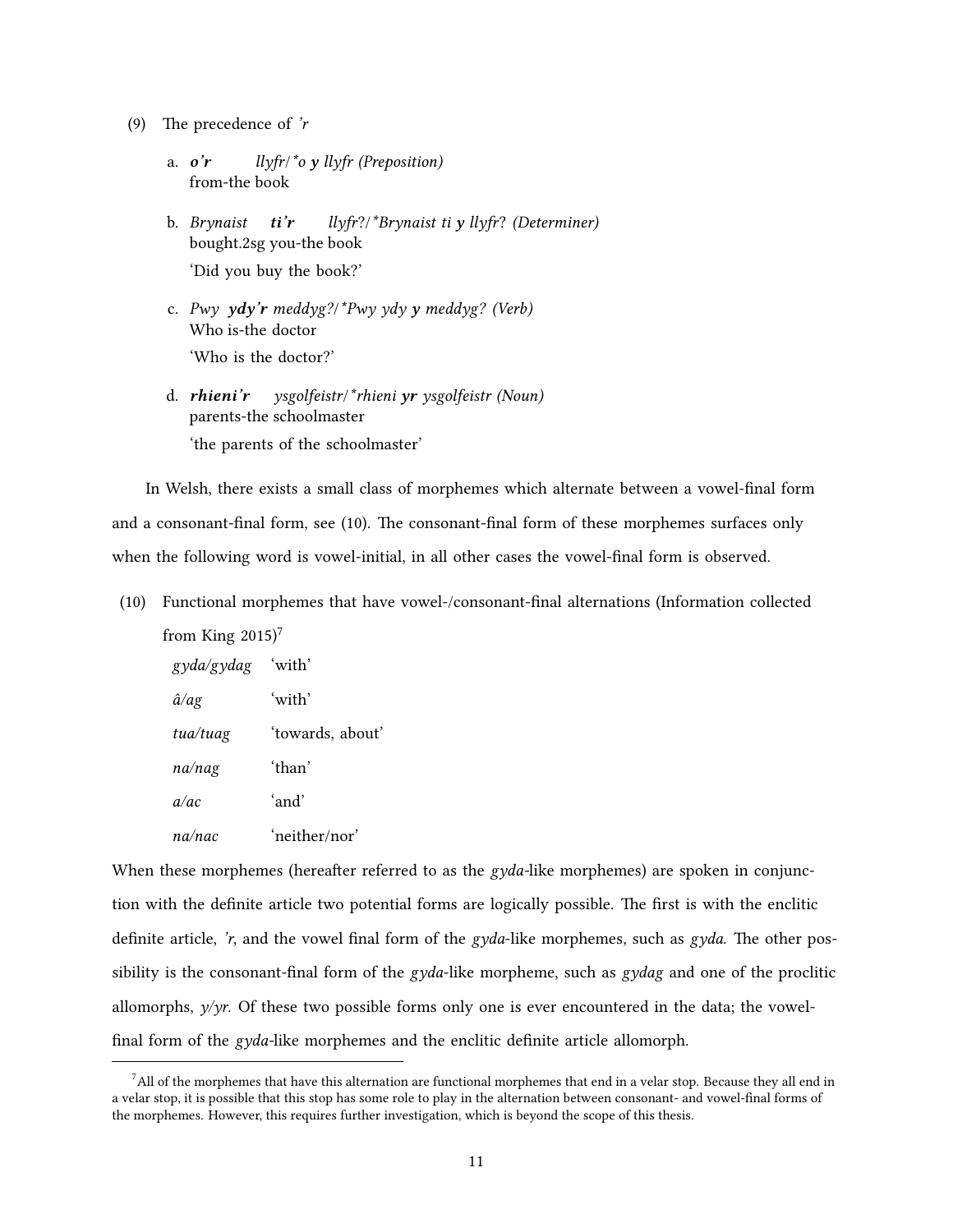#### (11) The interaction of *gyda* and the definite article before a C-initial word

a. First possibility *gyda'r nod gyda'r nod* [ gɨ.da**r** nɔ**d** ] 'with the aim' b. Second possibility \**gydag y nod \*gydag y nod* [ \*gɨ.dag ə.nɔ**d** ] 'with the aim'

I show in Chapter [4](#page-47-0) that the interaction of these two classes of morphemes is still phonologically conditioned. The choice of the different allomorphs is the result of the lexical listing of the allomorphs and the interaction of the prosodic structure of the definite article which has been demonstrated to be a clitic for over a hundred years [\(Morris-Jones](#page-85-5) [1913\)](#page-85-5) and will be further discussed in Section [4.1.](#page-47-1) This is still the result of the phonological conditioning of the allomorphs.

In addition to the facts already presented, one further aspect of the definite article is commonly encountered in the data. As previously stated, the enclitic form of the definite article takes precedence whenever its environment is present. This is true for most instances, except in certain circumstances where the enclitic form is suppressed, which results in the proclitic forms of the definite article surfacing. In Welsh, the enclitic form is required to be pronounced in in conjunction with its phonological host and as such cannot be stressed. In circumstances where one wishes to stress the definite article for emphasis then one of the other allomorphs  $(\gamma/\gamma r)$  is present depending on the following phonological contexts. In the following examples, the environments and definite article are in italics.

- (12) a. Caffi Morgan *ydy Y* lle cafe M. is the place to go i fynd! 'Cafe Morgan is *the* place to go!'
	- b. Caffi Morgan *ydy YR* unig lle cafe M. is the only place to go i fynd! 'Cafe Morgan is *the* only place to go!'

Additionally, the enclitic form is suppressed when giving citation forms [\(13a](#page-22-2)), when the definite article is part of a name or title([13b](#page-22-3)), or when there is a deliberate pause [\(13c\)](#page-22-4).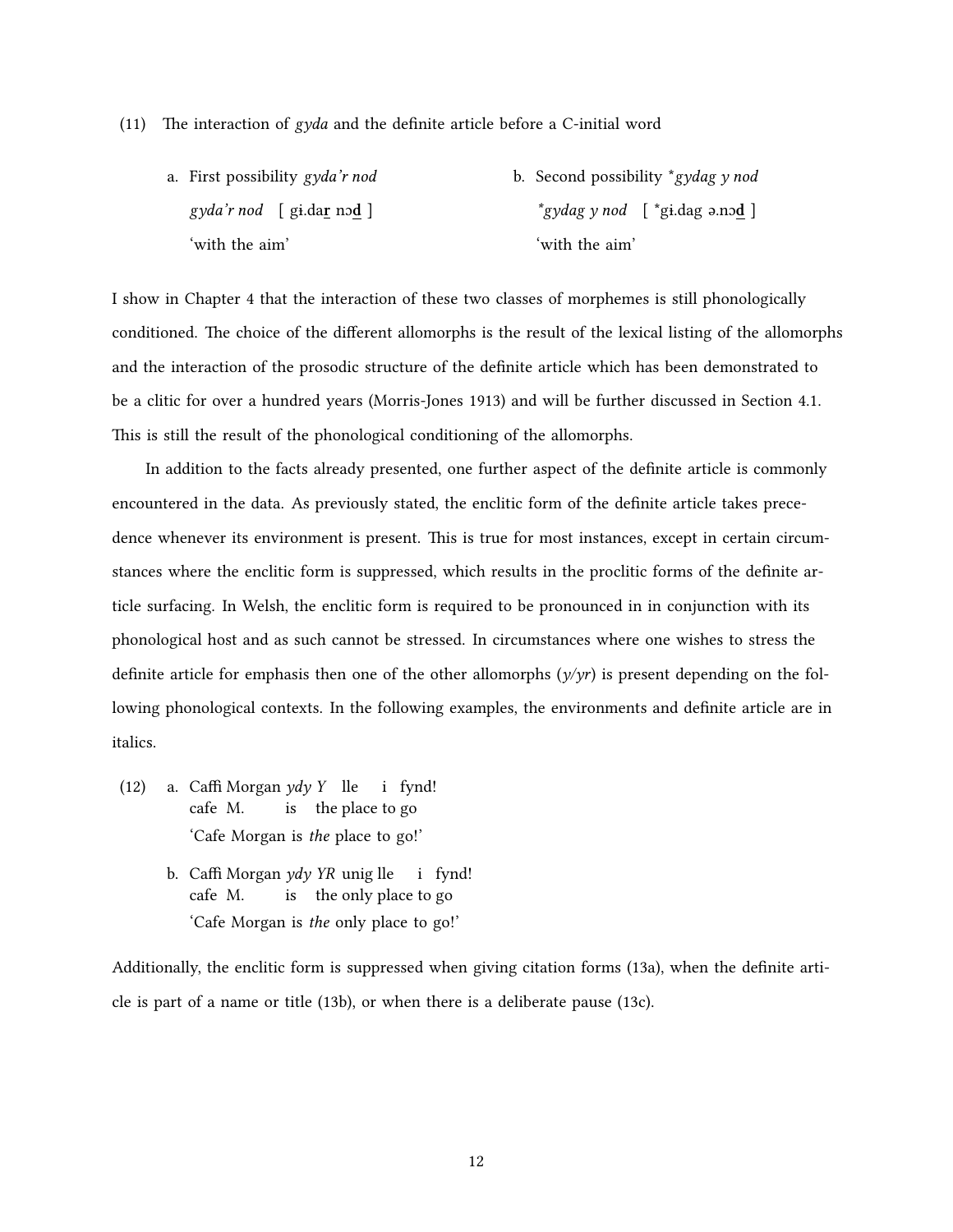<span id="page-22-2"></span>(13) a. Citations.

Er although comp the peoples Rel expect:pRes:psv *mai* '*y* pobloedd' a ddisgwylir

'although *y pobloedd* is expected'

<span id="page-22-3"></span>b. Part of a title or name<sup>[8](#page-22-5)</sup>

Mae yr Arolwg Ordnans yn adolygu 30,000 o fapiau y flwyddyn. is the survey ordnance PROG review 30,000 of maps the year

'The Ordnance Survey revises 30,000 maps a year.'

<span id="page-22-4"></span>c. Deliberate pause.

Ni alwodd neb NEG called no-one here the day before *yma* || *y* dydd o'r blaen  $\|$  = pause 'No one called here the other day.'

According to([Hannahs & Tallerman](#page-84-2) [2006:](#page-84-2) 792f), the suppression of the enclitic form of the definite article is attributed to the presence of an intonational phrase boundary which, as noted by [Nespor &](#page-85-6) [Vogel](#page-85-6) ([2007 \[1986\]\)](#page-85-6), blocks various kinds of segmental rules from applying.<sup>[9](#page-22-6)</sup>

#### <span id="page-22-0"></span>**2.2.1 Summary**

We have seen in this section that the definite article has three distinct allomorphs which appear to have a skewed preference for one of the allomorphs, in this case, the allomorph *'r* [r], being chosen over the other two forms whenever its environment is present. This asymmetry between the allomorphs will be crucial to their analysis and will need to be accounted for in any analysis of the definite article.

### <span id="page-22-1"></span>**2.3 Initial Consonant Mutation**

Initial consonant mutation is a well-known process among the members of the modern Celtic languages (see [Hannahs](#page-84-8) [2011](#page-84-8) for a discussion given to the long history of initial consonant mutations

<span id="page-22-5"></span><sup>8</sup> In this example a further position that one expects to find the encliticized definite article is with *fapiau y flwyddyn*. However, because the phrase *y flwyddyn* is an adjunct to the verb phrase instead of forming a constituent with the preceding noun encliticization is blocked.

<span id="page-22-6"></span> $^9$ Under Match Theory [\(Selkirk](#page-86-8) [2009,](#page-86-8) [2011\)](#page-86-9), this cannot be caused by an intonational phrase boundary, because intonational phrases are only associated with CPs or ForcePs. Instead these boundaries would have to correspond to major phonological phrase boundaries.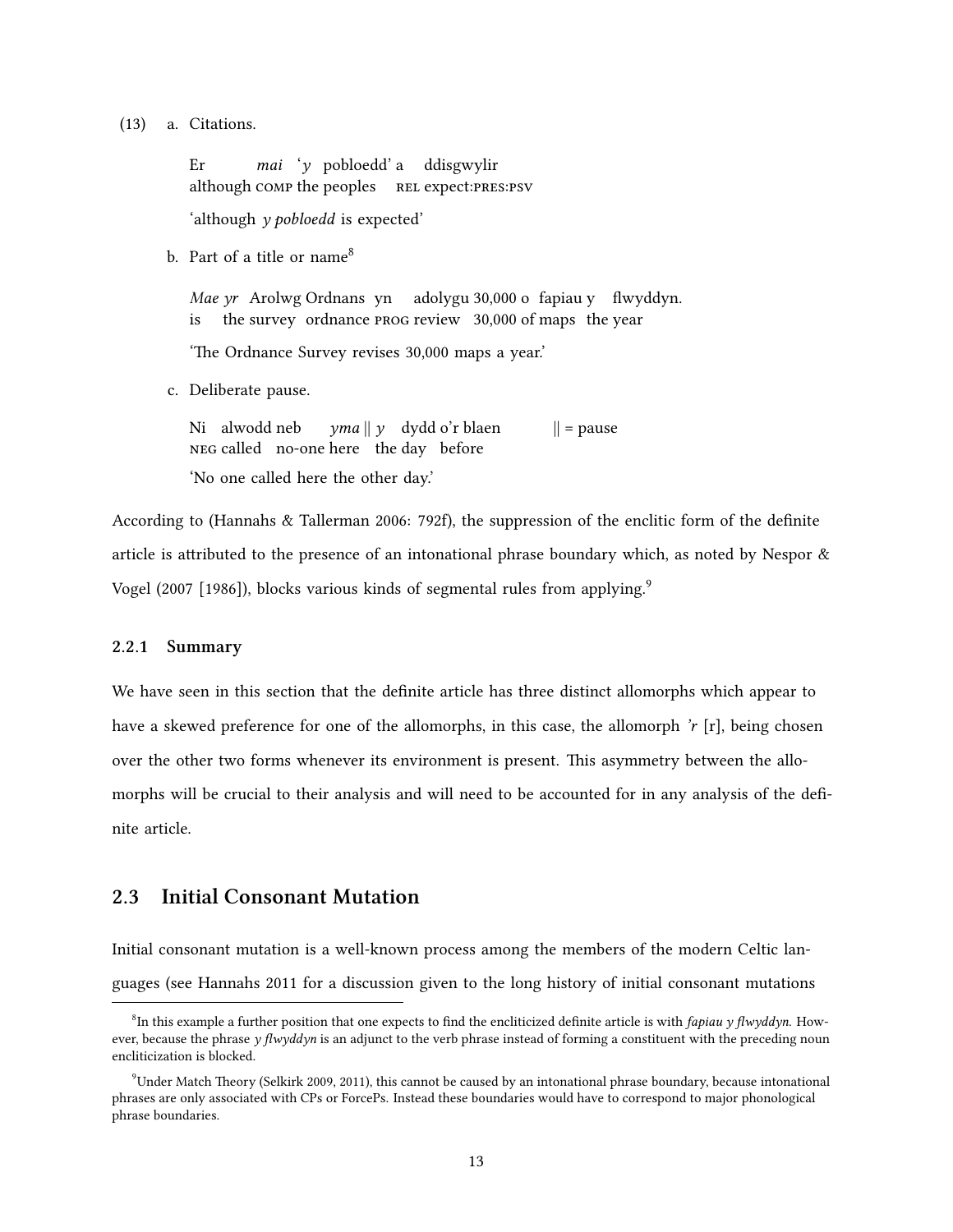in the Celtic language within linguistics and philology). In these languages, certain word-initial consonants undergo a series of systematic and phonetically distinct alternations which are conditioned by specific contexts and environments [\(Hannahs](#page-84-8) [2011](#page-84-8)). These contexts are generally understood to have originated historically as phonetic processes of external sandhi of the word-initial consonant in various phonologically conditioned environments which have undergone a process of grammaticaliza-tion followed by the loss of the phonological triggers of mutation.<sup>[10](#page-23-2)</sup> This process of grammaticalization has resulted in specific lexical items governing the different mutations, with each of the former phonological processes now associated with the different mutation types.

#### <span id="page-23-0"></span>**2.3.1 Initial Consonant Mutation Patterns**

In Modern Welsh, three different mutations can occur on the initial consonants which are referred to as *radicals*, which are specifically the non-mutated consonants and word forms.<sup>[11](#page-23-3)</sup> These mutations are: Soft, Nasal, and Aspirate Mutation. These mutations only happen with a subset of the consonant inventory of the language. Those consonants that undergo mutation are summarized in Table [2.3](#page-23-1) below. Cells that are left blank indicate that this mutation does not occur with the associated radical.

<span id="page-23-1"></span>

| Table 2.3: Mutation table showing soft, nasal, and aspirate mutation (Borsley et al. 2007: 20) |  |  |
|------------------------------------------------------------------------------------------------|--|--|
|------------------------------------------------------------------------------------------------|--|--|

| Radical    | Soft      | Nasal     | Aspirate      |
|------------|-----------|-----------|---------------|
| p[p]       | b[b]      | $m h$ [m] | ph [f]        |
| t[t]       | d[d]      | nh [n]    | th $[\theta]$ |
| c[k]       | g[g]      | ngh [ŋ̃]  | ch $[\chi]$   |
| b[b]       | f[v]      | $m \,[m]$ |               |
| d[d]       | dd [ð]    | n[n]      |               |
| g[g]       | - zero    | ng [n]    |               |
| $m \,[m]$  | f[v]      |           |               |
| $ll$ [4]   | $1$ $[1]$ |           |               |
| rh $[r^h]$ | r[r]      |           |               |

Of these mutations, the soft mutation is the only one in which all the radicals take part. Soft mutation is also the most varied in terms of the phonological changes that the radicals undergo. Under soft mutation, voiceless stops become voiced, and voiced stops become fricatives with the exception of /g/ which, descriptively speaking, deletes. Additionally for the remaining three sounds that participate in soft mutation,  $[m]$  becomes  $[v]$ ,  $[4]$  becomes  $[1]$ , and  $[r^h]$  becomes  $[r]$ . In nasal

<span id="page-23-2"></span> $10$ See [Hannahs](#page-84-8) ([2011](#page-84-8)) and the citations therein for a detailed discussion.

<span id="page-23-3"></span> $11$ As [King](#page-84-3) [\(2015](#page-84-3)) defines it: "the basic, dictionary form of a Welsh word without any mutation to the initial letter"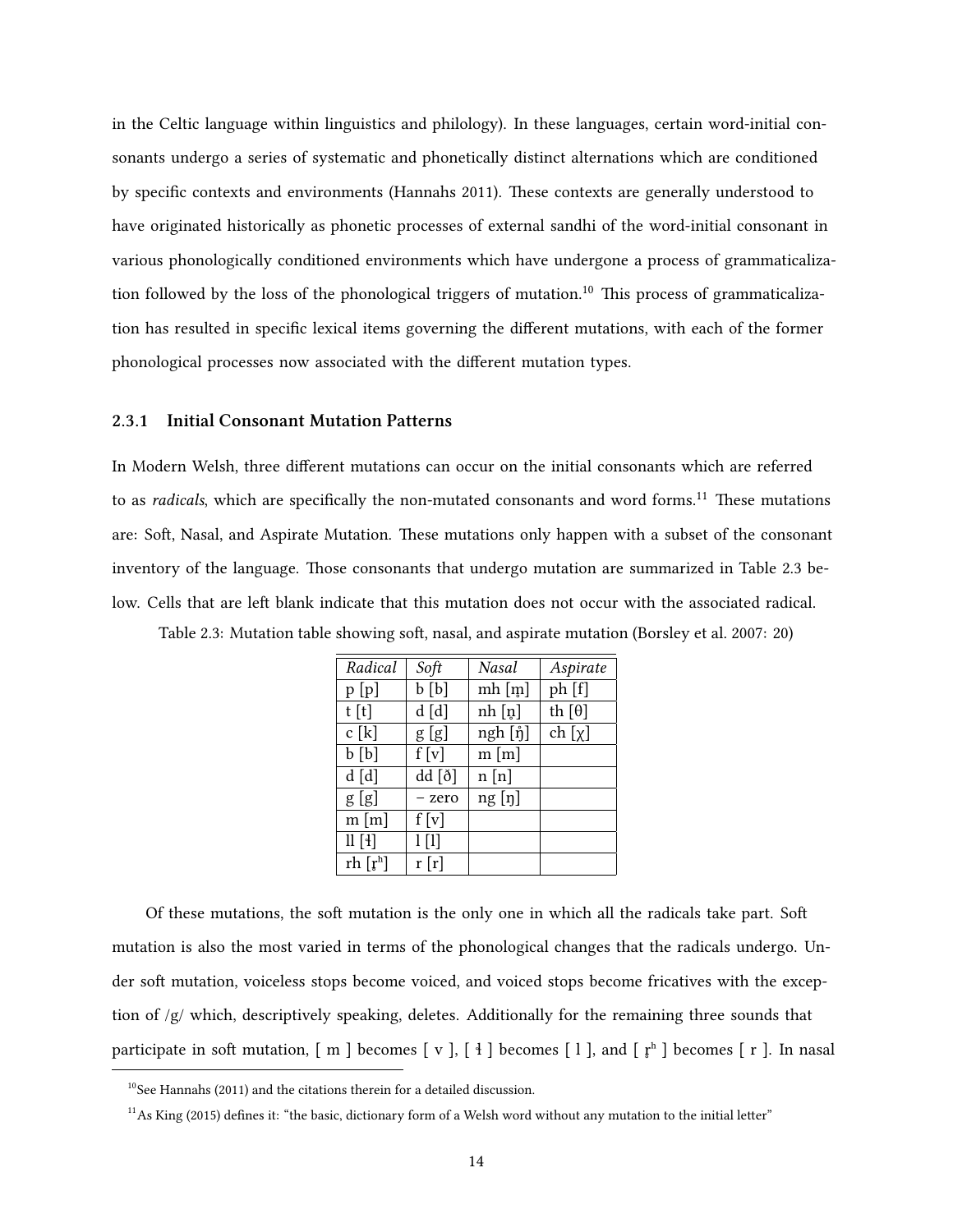mutation, each of the stops become nasal stops while preserving their voicing.<sup>[12](#page-24-0)</sup> Finally, aspirate mutation causes the voiceless stops to become fricatives.

In([14\)](#page-24-1), we see the mutations that the word *tad* 'father' undergoes with the different mutation triggers (with the radical—or citation—form given first). As shown, the soft mutation form of *tad* is shown to be triggered by the second person singular possessive pronoun (*dy*) resulting in *dad*. Next, we see that nasal mutation is triggered by the first person singular possessive (*fy*) resulting in *nhad* and finally we see aspirate mutation which is triggered by the third person feminine possessive pronoun (*ei*) and results in *thad*.

<span id="page-24-1"></span>(14) Examples of Welsh initial consonant mutations on *tad* 'father' [\(Hannahs](#page-84-8) [2011:](#page-84-8) 2807) radical *tad* [taːd] 'father' soft mutation *dy dad* [də daːd] (2sg.poss father) 'your father' nasal mutation *fy nhad* [ə n̪aːd] (1sɑ.poss father) 'my father' aspirate mutation *ei thad* [i θaːd] (3fem.sg.poss father) 'her father'

We saw that each type of mutation is triggered by different sets of lexical items. There is only a small class of lexical triggers for each of the associated mutations with the sole exception of soft mutation, which will be discussed below. In([15](#page-24-2)), we see the specific lexical triggers associated with the nasal and aspirate mutations. These lexical triggers are commonly listed in Welsh grammars, and this list of some of the triggers are drawn from [King](#page-84-3) [\(2015](#page-84-3): Section 9) specifically. Each of these forms is also listed with the typical diacritic found in those same grammars and in most dictionaries to indicate what mutation is associated with those lexemes.

- <span id="page-24-2"></span>(15) Lexical triggers for nasal and aspirate mutation
	- a. Nasal Mutation *fy<sup>n</sup>* , *'(y)n<sup>n</sup>* 'my' *yn<sup>n</sup>* 'in'

<span id="page-24-0"></span> $12$ This is only true of the Northern varieties of Welsh. In Southern varieties all nasal mutations are voiced regardless of the original voicing of the radical.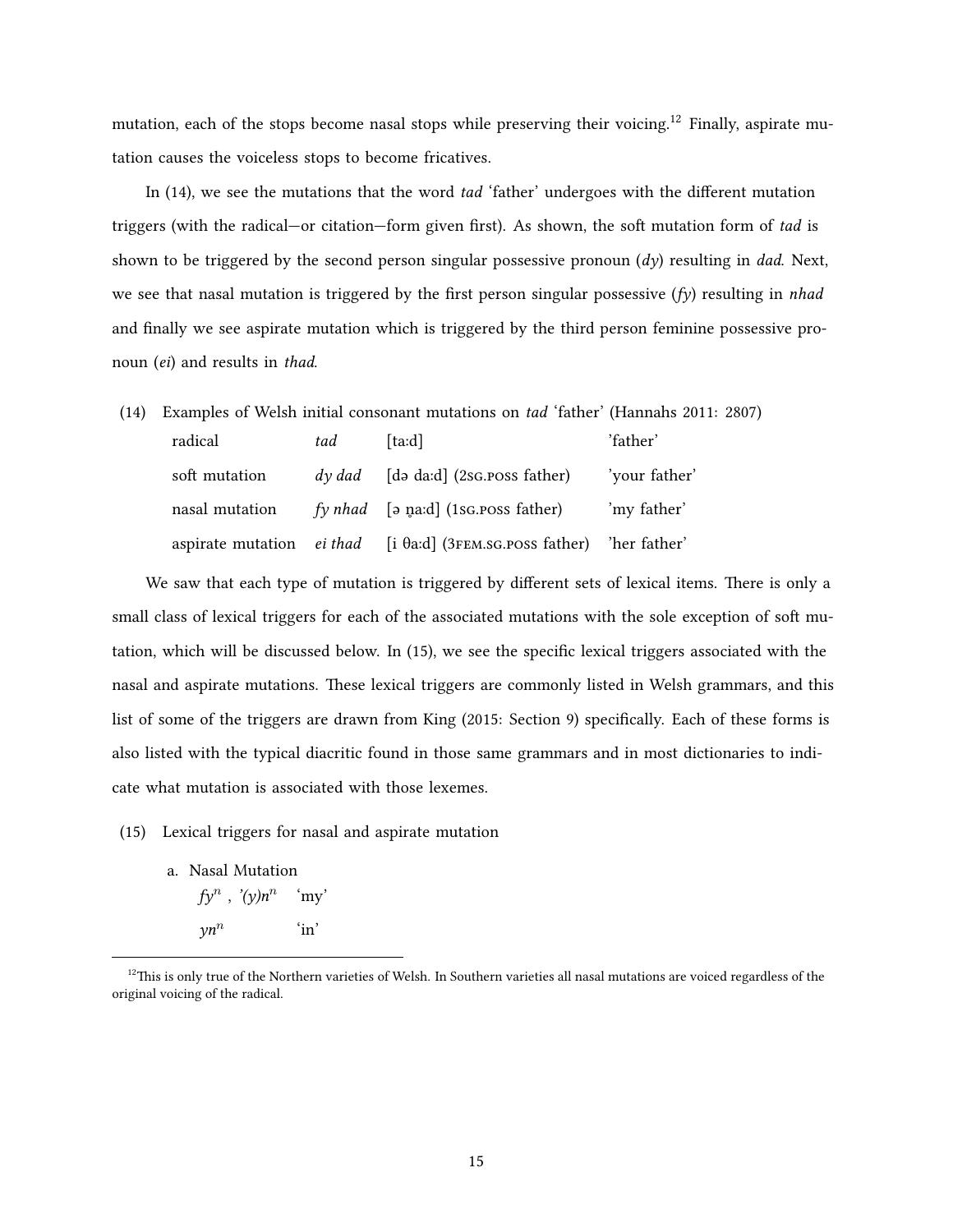#### b. Aspirate Mutation

| $a/ac^h$              | ʻand'            |
|-----------------------|------------------|
| $\hat{a}/ac^h$        | ʻwith'           |
| chwe $^h$             | 'six'            |
| $e^{ih}$              | 'her [poss.]'    |
| gyda/gydag $^h$       | 'with'           |
| $tri^h$               | 'three (m)'      |
| tua/tuag <sup>h</sup> | 'towards, about' |

#### <span id="page-25-0"></span>**2.3.2 Soft Mutation triggers**

Soft mutation is by far the most widespread of the different types of mutation found in Welsh. In addition to a list of over 20 lexical triggers, this mutation also has at least three purely morphosyntactic contexts.

(16) Some of the lexical triggers for soft mutation

| $a^o$             | [relative]            |
|-------------------|-----------------------|
| dacw <sup>o</sup> | '(over) there is/are' |
| dau°              | 'two $(m)$ '          |
| ei°               | ʻhis'                 |
| $r h y^{\circ}$   | 'too'                 |
| neuº              | $\alpha r$            |

One of these morphosyntactic contexts is observed when feminine singular nouns follow the definite article. This context presents some unique issues related to the distribution of the definite article allomorphs, which will be discussed further in Section [2.4.](#page-27-1)

Another instance of a purely morphosyntactic trigger is with adjectives. Adjectives in Welsh are typically post-nominal (i.e., occur after the noun they modify like in Spanish or French), but Welsh does allow all adjectives—except for comparatives and superlatives([Borsley et al.](#page-83-5) [2007:](#page-83-5) 179f)—to be pre-nominal. Pre-nominal adjectives cause soft mutation on whatever word immediately follows (typically a noun), see([17a\)](#page-26-0), while feminine nouns cause soft mutation on all adjectives that follow them, see([17b](#page-26-1)).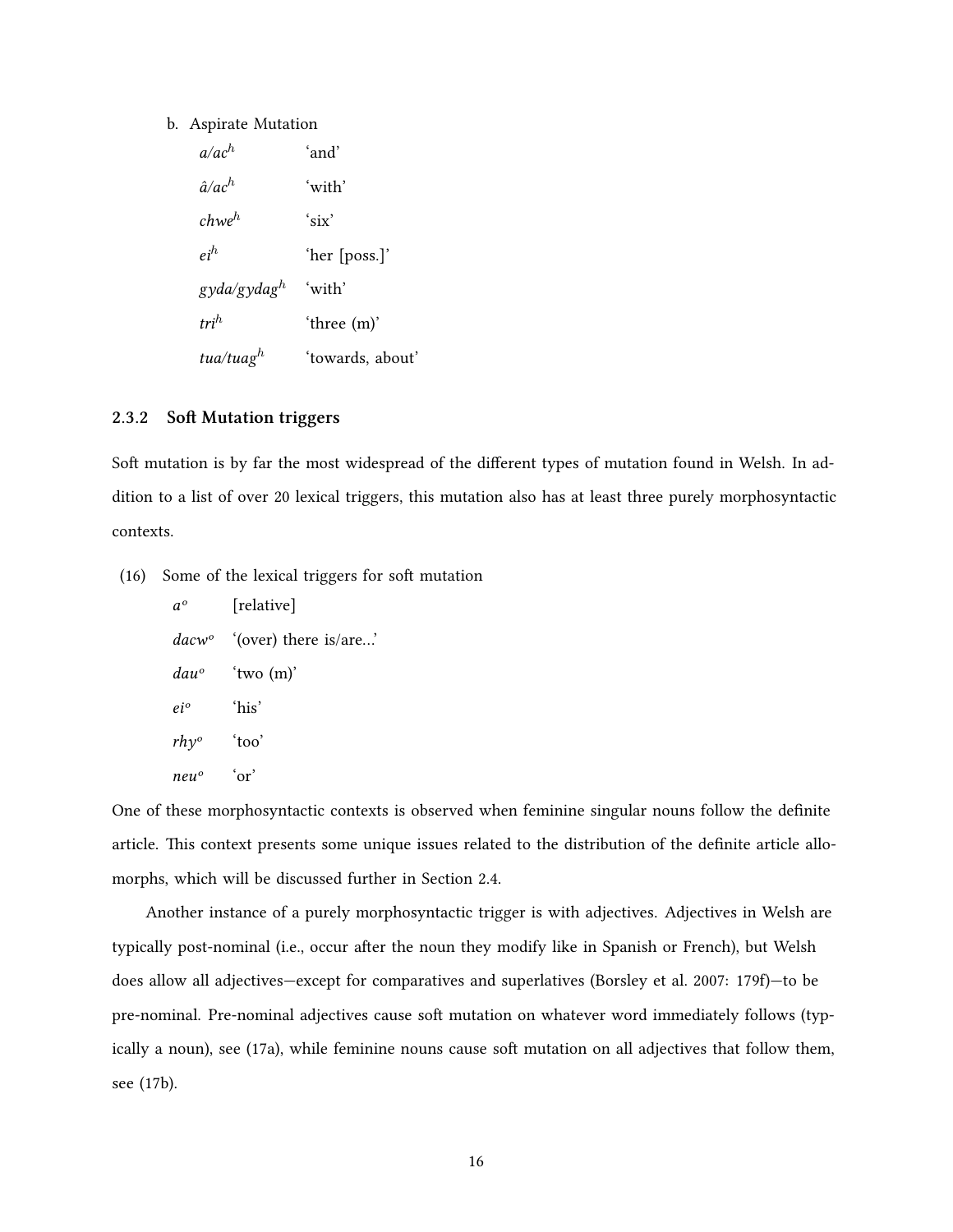- <span id="page-26-0"></span>(17) Morphosyntactic contexts for SM([Borsley et al.](#page-83-5) [2007](#page-83-5))
	- a. Pre-nominal adjective trigger of SM on nouns *hen gath* (*cath > gath*)

'old cat'

'(a) tall, strong girl'

<span id="page-26-1"></span>b. Feminine singular noun trigger of SM on all following adjectives *merch dal gerf*  $(tal > dal, cert > gerf)$ girl.fem.sg tall strong

An additional context that soft mutation occurs in is called "syntactic soft mutation." According to many authors, this mutation is purely syntactic, hence the name (see [Tallerman](#page-86-10) [2006](#page-86-10) and [Bors](#page-83-5)[ley et al.](#page-83-5) [2007](#page-83-5) for a detailed discussion and review of syntactic soft mutation and previous accounts). According to [Borsley et al.](#page-83-5) ([2007:](#page-83-5) 223-226), there has been extensive debate over the last twenty-five years as to what exactly causes or triggers "syntactic soft mutation." The examples in([18\)](#page-26-2) show the range of syntactic positions and categories in which this mutation occurs, including objects([18a\)](#page-26-3), VPs [\(18b\)](#page-26-4), embedded clauses([18c\)](#page-26-5), and subjects [\(18d](#page-27-2)) as possible targets for syntactic soft mutation.

- <span id="page-26-3"></span><span id="page-26-2"></span>(18) Examples of syntactic soft mutations which are marked with an underline (taken from [Borsley](#page-83-5) [et al.](#page-83-5) [2007:](#page-83-5) 224)
	- a. Direct object *beic*

*Prynodd* buy.past.3s the woman bike *y ddynes feic*. 'The woman bought a bike.'

<span id="page-26-4"></span>b. VP with initial word *gwerthu*

*Gwnaeth y dyn* [*werthu beic*]. do.PAST.3s the man sell.INF bike 'The man sold a bike.'

<span id="page-26-5"></span>c. Initial word in embedded clause *golchi*

*Dechreuodd Huw* [*olchi* begin. PAST. 3s Huw wash. INF the dishes *'r llestri*]. 'Huw began to wash the dishes.'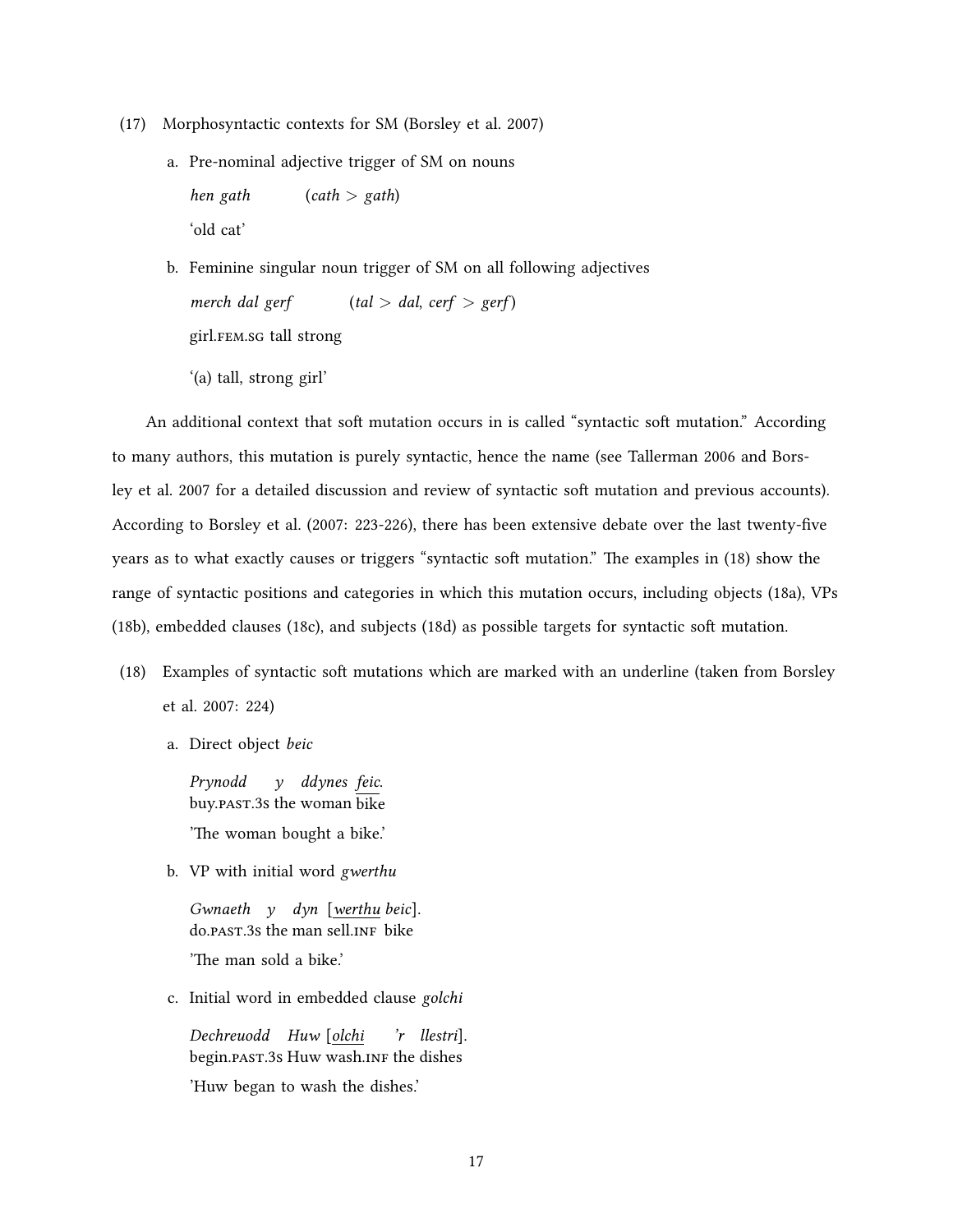<span id="page-27-2"></span>d. Subject of the sentence *ci*

*Mae* be.pRes.3s in the garden dog *yn yr ardd gi*. 'There's a dog in the the garden.'

This mutation and its conditioning are beyond the scope of this thesis and will not be discussed here. Instead, I refer the interested reader to [Borsley et al.](#page-83-5) [\(2007:](#page-83-5) Ch 7) and [Tallerman](#page-86-10) [\(2006\)](#page-86-10) for a detailed discussion concerning this mutation.

#### <span id="page-27-0"></span>**2.3.3 Exceptions to mutation**

One issue that remains to be discussed concerning mutation is the lexical exceptions that do not undergo mutation or that only undergo a subset of the mutations. It has been noted by many that there exists a series of lexical items that are impervious to the effects of mutation (e.g., [Thorne](#page-86-3) [1993;](#page-86-3) [Green](#page-83-8) [2006](#page-83-8), [2007;](#page-83-9) [Hannahs](#page-84-8) [2011;](#page-84-8) [King](#page-84-3) [2015](#page-84-3)). According to [King,](#page-84-3) these exceptions for mutation are: words that are already mutated such as *beth?* 'what' (from *peth* 'thing') or *dros* 'across, over' (originally *tros*), miscellaneous words such as *dyº* 'your', *byth* 'ever/never', and *lle* 'where'; non-Welsh placenames, personal names, and some foreign words (especially those that begin with [g]). This exceptionality will prove crucial to the analysis of initial consonant mutations presented in Chapter 5.

## <span id="page-27-1"></span>**2.4 Interaction of the Definite Article and Initial Consonant Mutation**

As was mentioned in the previous section, feminine singular nouns undergo mutation when there is a definite article directly proceeding them in the sentence.

(19) 
$$
y
$$
 *ddynes* (*dynes* > *ddynes*)  
'the woman.FEM.SG'

In most cases, this does not present an issue to the selection of the correct definite article allomorph, but there is one case that does. As was mentioned previously, words that begin with the voiced velar stop in the radical appear to "delete" this consonant under soft mutation. This presents a unique situation for the definite article and these feminine singular nouns that undergo mutation. In all instances, these /g/-initial radicals could present the definite article with either a vowel- or consonantinitial word depending on what follows the elided segment. For example, if the Welsh word begins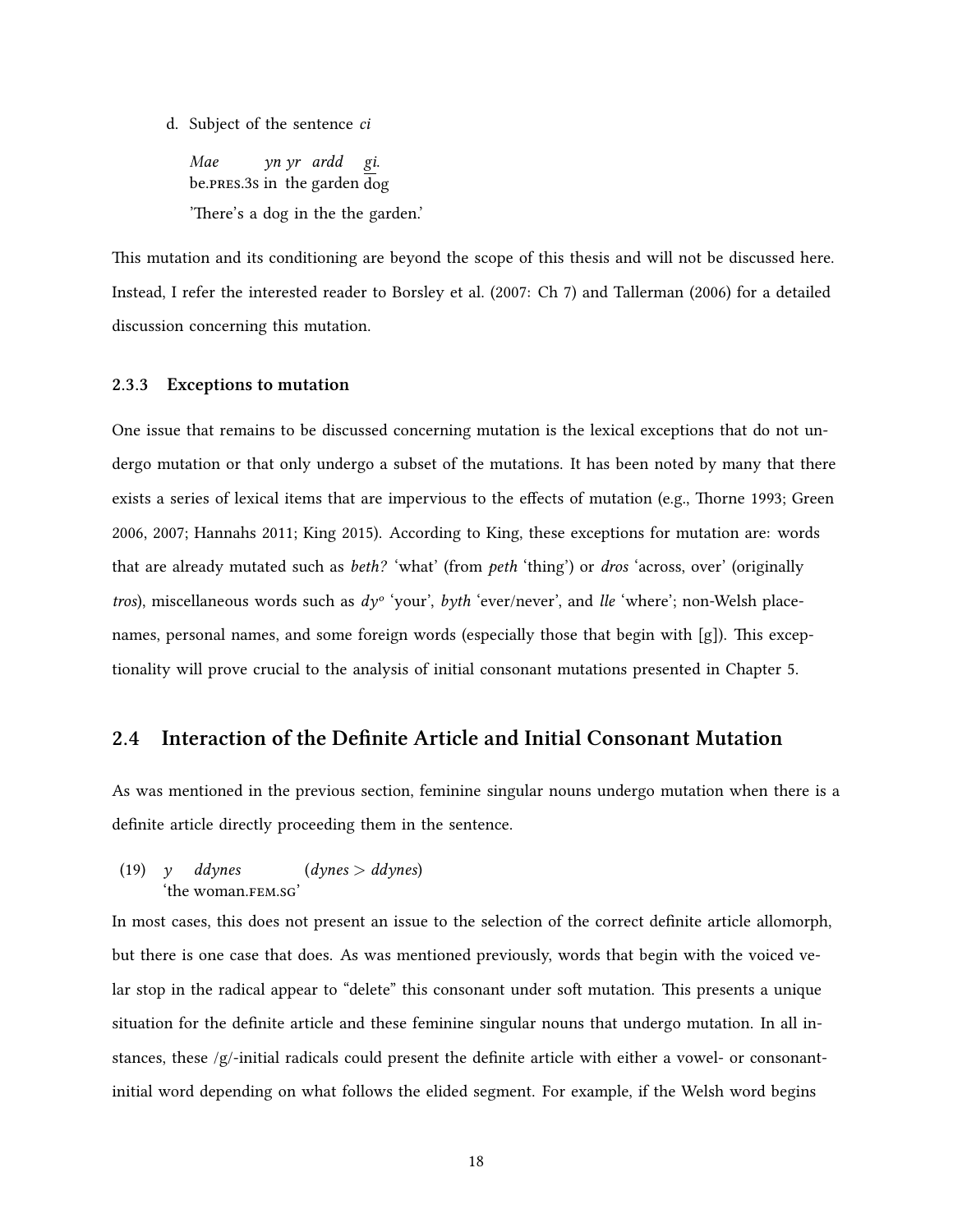with a consonant cluster when soft mutation occurs, the resultant form will be consonant-initial. If, however, the word begins with the radical  $/g$ -/ only, then it would result in a vowel-initial form after soft mutation, see([20\)](#page-28-1). These forms then become the basis for which allomorph will appear for the definite article.

<span id="page-28-1"></span>(20) Definite article trigger of SM on feminine singular nouns

a. *y* 'the gizzard.FEM.SG' *lasog* (*glasog > lasog*) b. *yr* 'the garden.FEM.SG' b. *yr* ardd (*gardd > ardd*)

As stated by [Hannahs & Tallerman](#page-84-2) ([2006\)](#page-84-2): "We seem then to have a paradox, a classic chicken and egg situation. The lenition on the noun…is triggered when the noun follows the article, but the correct form of the article ( $\gamma$  or  $\gamma r$ ) cannot be inserted unless the initial segment of the noun is known, which depends on whether or not lenition has applied." This is indeed the case if we consider this from a Distributed Morphology([Halle & Marantz](#page-84-9) [1993](#page-84-9)) perspective and the order in which lexical items are inserted into the derivation. However, this is not a problem from a parallel insertion of the lexical material into the morpho-phonological component of the grammar like the one presented in this thesis in Chapter [5.](#page-67-0)

## <span id="page-28-0"></span>**2.5 Summary**

This chapter has laid out the basics of the Welsh phonology as well as information regarding the syllable structure. Most importantly this chapter has presented the facts concerning the definite article and the initial consonant mutations that occur in Welsh. These facts will prove vital for further discussion throughout this thesis; especially the allomorphy of the Welsh definite article and its phonological environments. I demonstrate in Chapter [4](#page-47-0) that the clitic status of the definite article will prove vital to the analyses throughout this thesis. Clitics will require the use of prosodic subcategorization to explain their effects on the rest of the prosodic elements surrounding it, because of their phonological dependence on a host.

This chapter has also presented facts concerning initial consonant mutations in Welsh. Even though these initial consonant mutations appear to be phonologically driven—or at least have phonological reflexes—they appear to be primarily triggered by lexical item as well as various morphosyn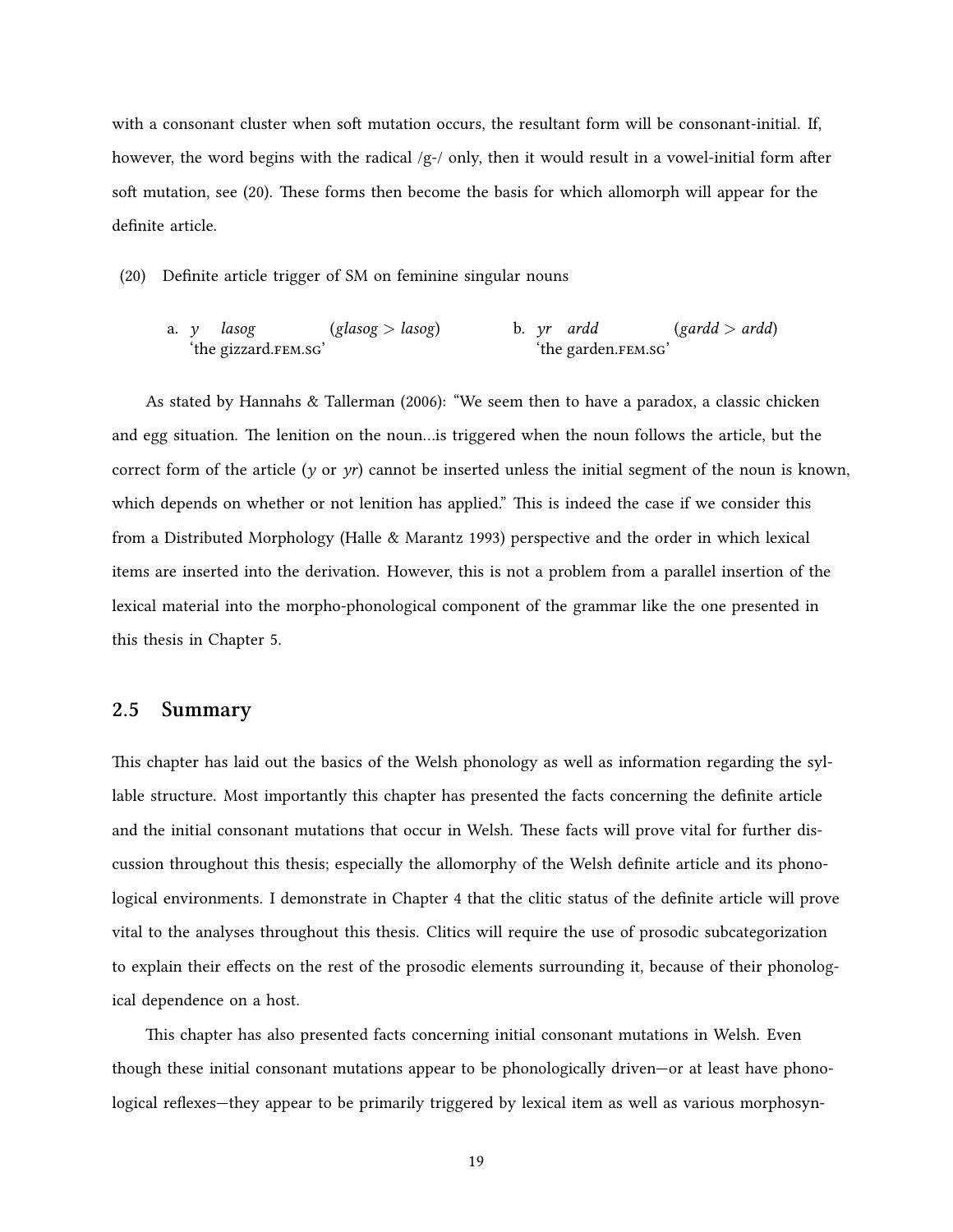tactic structures. In chapter [5](#page-67-0) of this thesis, I discuss an Optimality Theory approach to initial consonant mutations. I argue that initial consonant mutations are part of the mental lexical entry for each of the radicals and that the selection of the different mutation forms resides outside of the phonological component of the grammar. The selection of the correct mutation is argued to be the result of lexical subcategorization which is accounted for within Optimality Theory by means of the morphological constraints PRIORITY and RESPECT.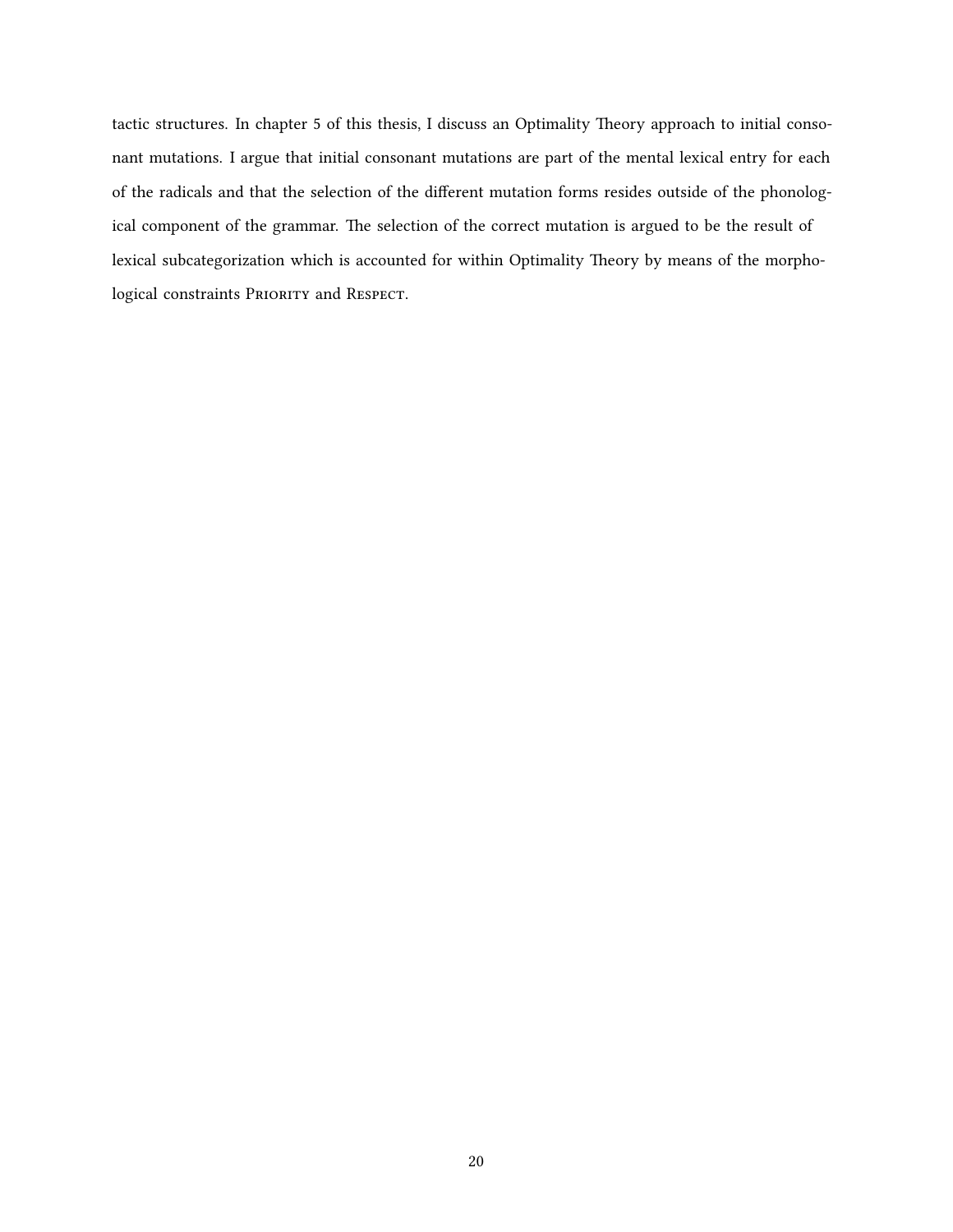## **CHAPTER 3**

# **Theoretical Background**

<span id="page-30-0"></span>This chapter lays out the theoretical tools that I will be implementing for my analysis of the Welsh definite article allomorphy and initial consonant mutations. This chapter lays out the necessary information to understand how these theories function before proceeding to the analyses that will make use of these theories in the following chapters. This chapter will first describe two theoretical additions to the constraint-based grammar framework of Optimality Theory [\(Prince & Smolen](#page-86-0)[sky](#page-86-0) [2004 \[1993\]](#page-86-0)): Lexical Selection and Prosodic Subcategorization. Lexical Selection is discussed in Section [3.1.](#page-30-1) This theoretical device is primarily concerned with the capturing of phonologically conditioned allomorphy—especially in instances of suppletive allomorphy—through the introduction of ordered allomorph sets and the constraint PRioRity ([Mascaró](#page-85-0) [2007](#page-85-0); [McCarvel](#page-85-7) [2016](#page-85-7)). In addition to phonologically conditioned allomorphy, Lexical Selection is concerned with the modeling of lexical subcategorization, where lexical items encode various phonological or morphological information that they require to surface in the output. This is accounted for through the constraint Respect [\(Bonet](#page-83-0) [et al.](#page-83-0) [2007](#page-83-0)). A brief discussion of clitics is given in Section [3.2](#page-40-0) to provide background to *prosodic subcategorization* [\(Inkelas](#page-84-0) [1990,](#page-84-0) [1993](#page-84-1); [Zec](#page-86-1) [2005](#page-86-1); [Bye](#page-83-1) [2007](#page-83-1); [Bennett et al.](#page-83-2) [2018](#page-83-2); [Tyler](#page-86-2) [2019\)](#page-86-2) which is discussed in Section [3.3](#page-41-0). This framework is concerned with capturing the prosodic organization of affixes and clitics. These discussions will be followed by a general summary that will lay out the main points of each theoretical device and make reference to how they will be vital for the analyses in the following chapters.

## <span id="page-30-1"></span>**3.1 Lexical Selection**

Lexical Selection, as a theory of the morphology/phonology interface, is concerned with how the phonological grammar can handle the idiosyncratic nature of some allomorphs, in other words, ex-

21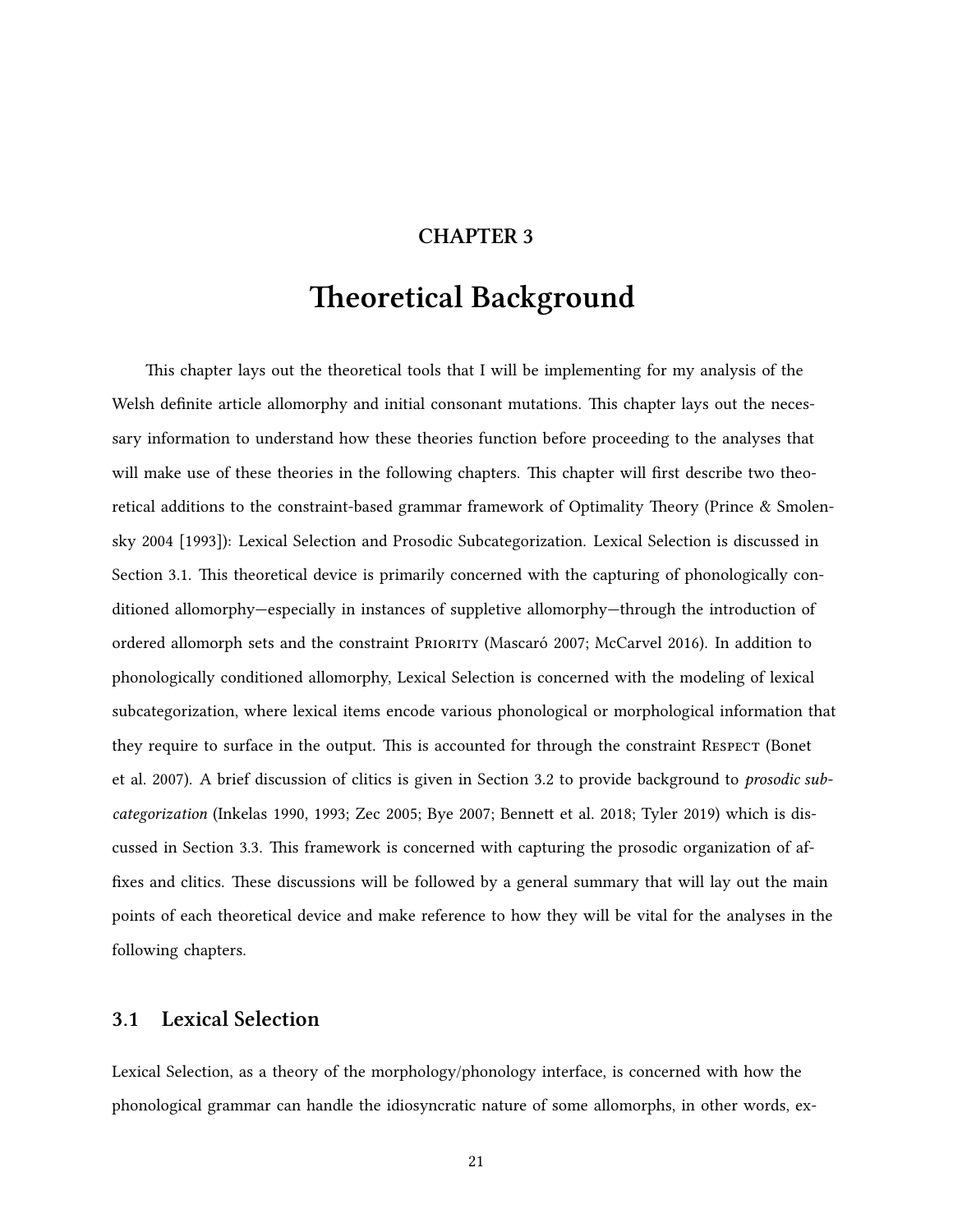ceptional allomorphy([Bonet et al.](#page-83-0) [2007;](#page-83-0) [Mascaró](#page-85-0) [2007;](#page-85-0) [McCarvel](#page-85-7) [2016\)](#page-85-7). The theory functions by restricting the way in which morphology interacts with the phonology. The interactions that the morphology is restricted to are the lexical listing of allomorphs, the prioritization of an allomorph or subset of allomorphs when needed, the use of the constraint PRioRity to regulate the prioritization, and the accounting for lexical subcategorization by means of the constraint Respect.

#### <span id="page-31-0"></span>**3.1.1 Lexical listing**

Within Lexical Selection, a lexical listing of all the allomorphs of a given morpheme is in the input to the phonological grammar. The lexical listing of the allomorphs is necessary when there are cases of arbitrary, unmotivated instances that are not phonologically natural. In other words, if there is an alternation between the allomorphs that appears to be idiosyncratic to the rest of the grammar (e.g., the alternation between *a* and *an* in English is determined by the morpheme avoiding vowel hiatus, which is tolerated elsewhere in the language) then the allomorphs are lexically listed into a set that forms the input to an OT grammar. In order to incorporate and explain this behavior, [Mascaró](#page-85-0) [\(2007\)](#page-85-0) formalized a correspondence relationship for these lexical listing in([21\)](#page-31-1) below.

- <span id="page-31-4"></span><span id="page-31-2"></span><span id="page-31-1"></span>(21) a. The set of allomorphs of a morpheme M  $(m_1, m_2, ..., m_n)$  can be represented as a partially ordered set.
	- b. For  $M = /m_1, m_2, ..., m_n/$ , GEN( $m_1, m_2, ..., m_n/$ ) = GEN( $m_1$ ) ∪ GEN( $m_2$ ) ... ∪ GEN( $m_n$ ). (Given a set of allomorphs, the candidate set is the collection of the individual candidate sets of each allomorph.)
	- c. Each candidate morph in b. stands in a correspondence relation to one of the underlying allomorphs (i.e., if cand<sub>1</sub>  $\in$  GEN(/m<sub>*j</sub>*), then cand<sub>1</sub> $\Re$ m<sub>*i*</sub>)</sub>
	- d. Under input allomorphy, candidate faithfulness violations are computed with respect to the candidate's corresponding underlying allomorph.

<span id="page-31-3"></span>From this we are able to account for the variation that is observed in phonetically conditioned allomorphy. This is illustrated with the relative simple cases of the English indefinite article *a/an* and the allomorphy of the infinitival affix in Baix Empordà Catalan in Section [3.1.2](#page-33-0) are employed.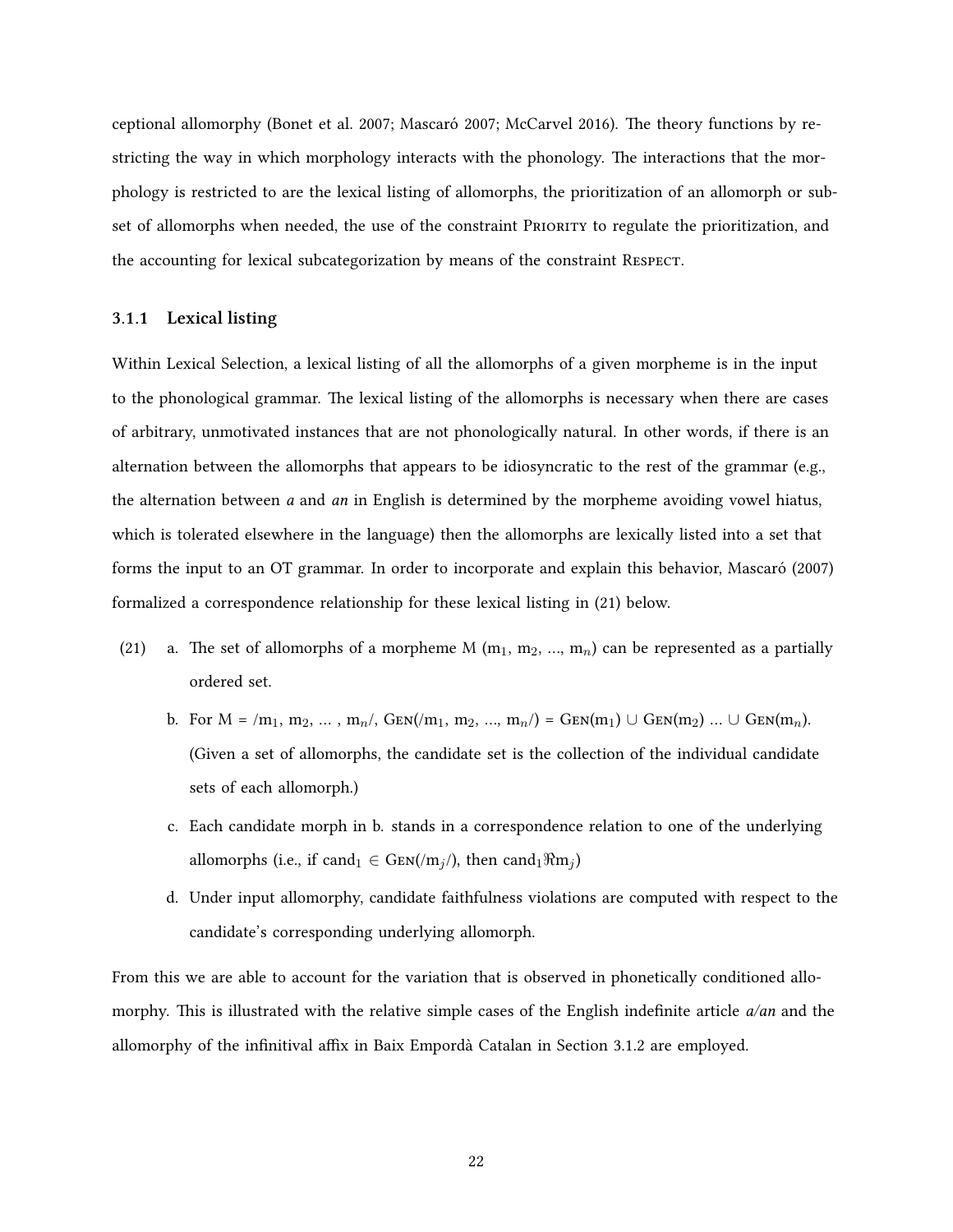According to [21b](#page-31-2), each allomorph of the morpheme is listed in the input as an allomorph set {ə, ən}, in no particular order. The interaction with the constraints during Eval will always select the correct output as can be seen in([22\)](#page-32-0) below.

#### <span id="page-32-0"></span>(22) OT/LS analysis of *a/an* allomorphy in English ([Mascaró](#page-85-8) [2008](#page-85-8): 517)

a. *an* [ən]

| $\{a_1, a_2\}$ impossible                                   | MAX DEP |         | ONSET   NOCODA |
|-------------------------------------------------------------|---------|---------|----------------|
| $\mathbb{F}$ a. $\mathsf{a}$ . $\mathsf{a}$ a. $\mathsf{a}$ |         | $^\ast$ |                |
| b. $a_1$ . <i>impossible</i>                                |         | $***'$  |                |

b. *a* [ə]

| $\{a_1, a_2\}$ possible        |  | MAX   DEP   ONSET   NOCODA |
|--------------------------------|--|----------------------------|
| a. $\mathfrak{m}_2$ . possible |  | $\ast$ l                   |
| $\mathbb{F}$ b. $a_1$ possible |  |                            |

Because the allomorphs in the input stand in direct correspondence to an allomorph in the output, allomorphs only receive faithfulness violations when there is a change in phonological structure to their correspondent. Because there is no change to the phonological structure between the correspondents for the allomorphs, there are no correspondence violations in either Max or Dep. This is in agreement with how faithfulness constraints interact with allomorphs as outlined in [\(21d\)](#page-31-3) and the correspondence relationships expressed in [\(21c\)](#page-31-4). This results in the markedness violations determining the optimum with the least phonologically marked candidate winning.

The only instance of a faithfulness violation would be when there is a phonological mismatch between the corresponding allomorphs in the input and output, see [\(21d\)](#page-31-3).

| $1.201$ and $1.201$ and $1.200$ and $1.200$ and $1.200$ |              |             |             |  |
|---------------------------------------------------------|--------------|-------------|-------------|--|
| ilun-{tu <sub>1</sub> , du <sub>2</sub> }               | IDENT(voice) | $N_{\rm C}$ | *VOICEDOBST |  |
| a. ilun-tu $_1$                                         |              | *!          |             |  |
| $\mathbb{F}$ b. ilun-du <sub>2</sub>                    |              |             | $^\ast$     |  |
| c. ilun-du $_1$                                         | *!           |             | $^\ast$     |  |
| d. ilun-tu $_2$                                         | *!           | $^\ast$     |             |  |

<span id="page-32-1"></span>(23) Faithfulness violations in OT/LS([Mascaró](#page-85-0) [2007](#page-85-0): 721)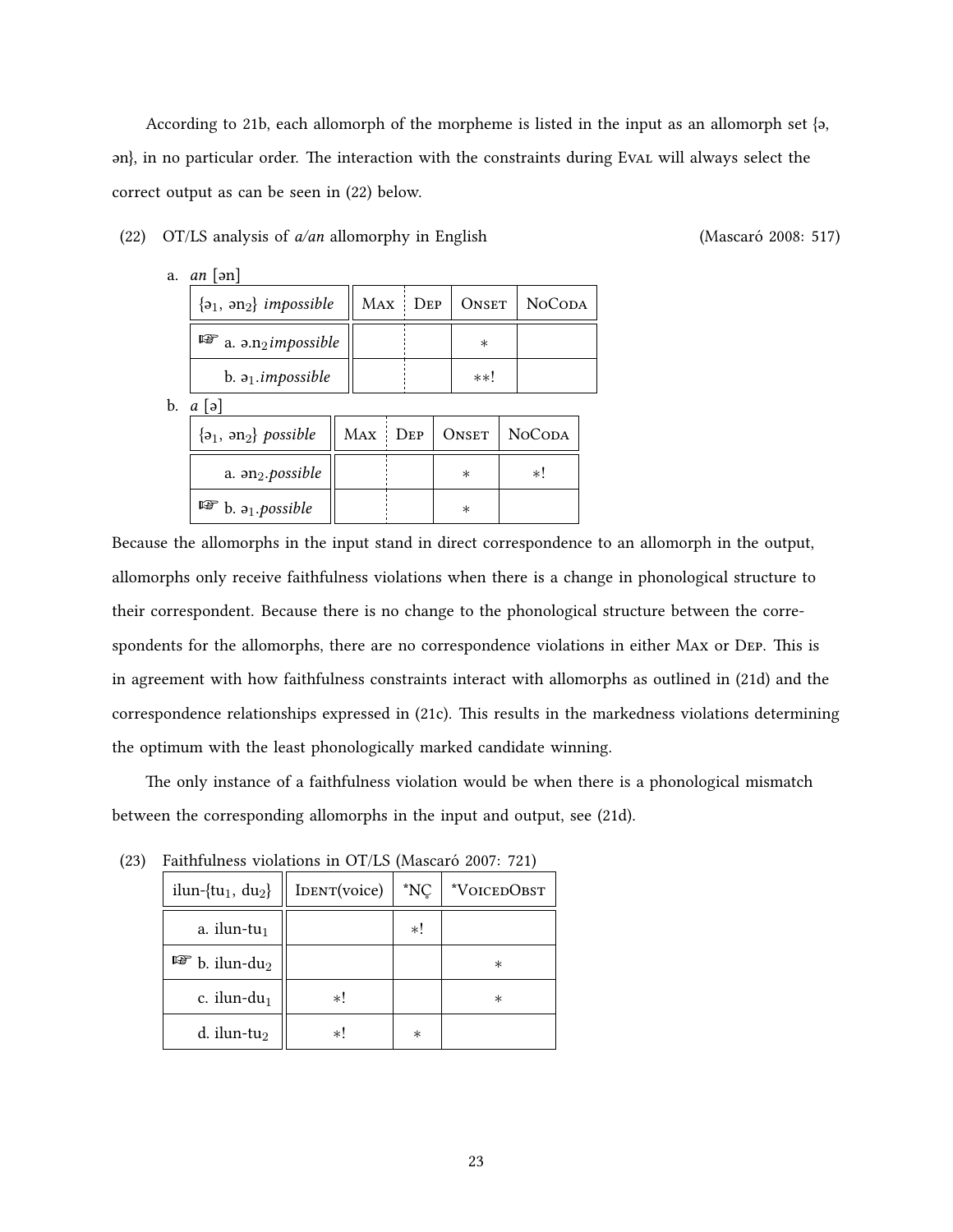Candidates [\(23.](#page-32-1)c-d) each receive a single IDENT violation as the voicing of the corresponding allomorphs in the input and output do not agree in voicing. This then allows the two phonologically faithful candidates to compete against one another in markedness violations.

In summary, the use of allomorph sets allows for the grammar to select the correct allomorph for each of the phonological environments. These allomorphs in the input stand in direct correspondence to an allomorph in the output. Because of these correspondence relationships, allomorphs only receive faithfulness violations when there is a change in phonological structure to their correspondent. However, these allomorph sets cannot account for the selection of an apparently non-optimizing output of the grammar.

#### <span id="page-33-0"></span>**3.1.2 Prioritization**

Per([21a\)](#page-31-1), the listing of allomorphs can be ordered when the language prefers one or more allomorphs [\(Mascaró](#page-85-0) [2007:](#page-85-0) 716). This is represented in the formalism by the symbol "*>*" and represents a dominance relation between the allomorphs or, in other words, a prioritization of one allomorph or a subset of allomorphs over the other allomorphs. If we have a set of allomorphs  ${m_1 > m_2 > m_3}$  then  $m_1$  dominates  $m_2$ , which in turn dominates  $m_3$ .

An example of prioritization in allomorph sets is found in [Mascaró](#page-85-0) ([2007](#page-85-0)). [Mascaró](#page-85-0) discusses the allomorphy of the verbal infinitival affix from Baix Empordà Catalan. In this variety of Catalan, the infinitival morpheme for verbs is generally  $[r]$ , which assimilates to the following pronominal enclitic'sinitial consonant but remains as  $\lceil \mathbf{r} \rceil$  in all other environments see ([24\)](#page-33-1).

- <span id="page-33-1"></span>(24) a. Nonassimilation of  $[r]$ pɔza**ɾ**-u 'to put it' pɔza**ɾ**-i 'to put there'
	- pɔza**ɾ** 'to put'

b. Assimilation of [r] pɔza**m**-mə 'to put me' pɔza**l**-lə 'to put it-fem' pozal-li 'to put him/her-DAT' pɔza**s**-sə 'to put oneself' pɔza**t**-tə 'to put you' pɔza**l**-ləs 'to put them-fem' pɔza**n**-nə 'to put some'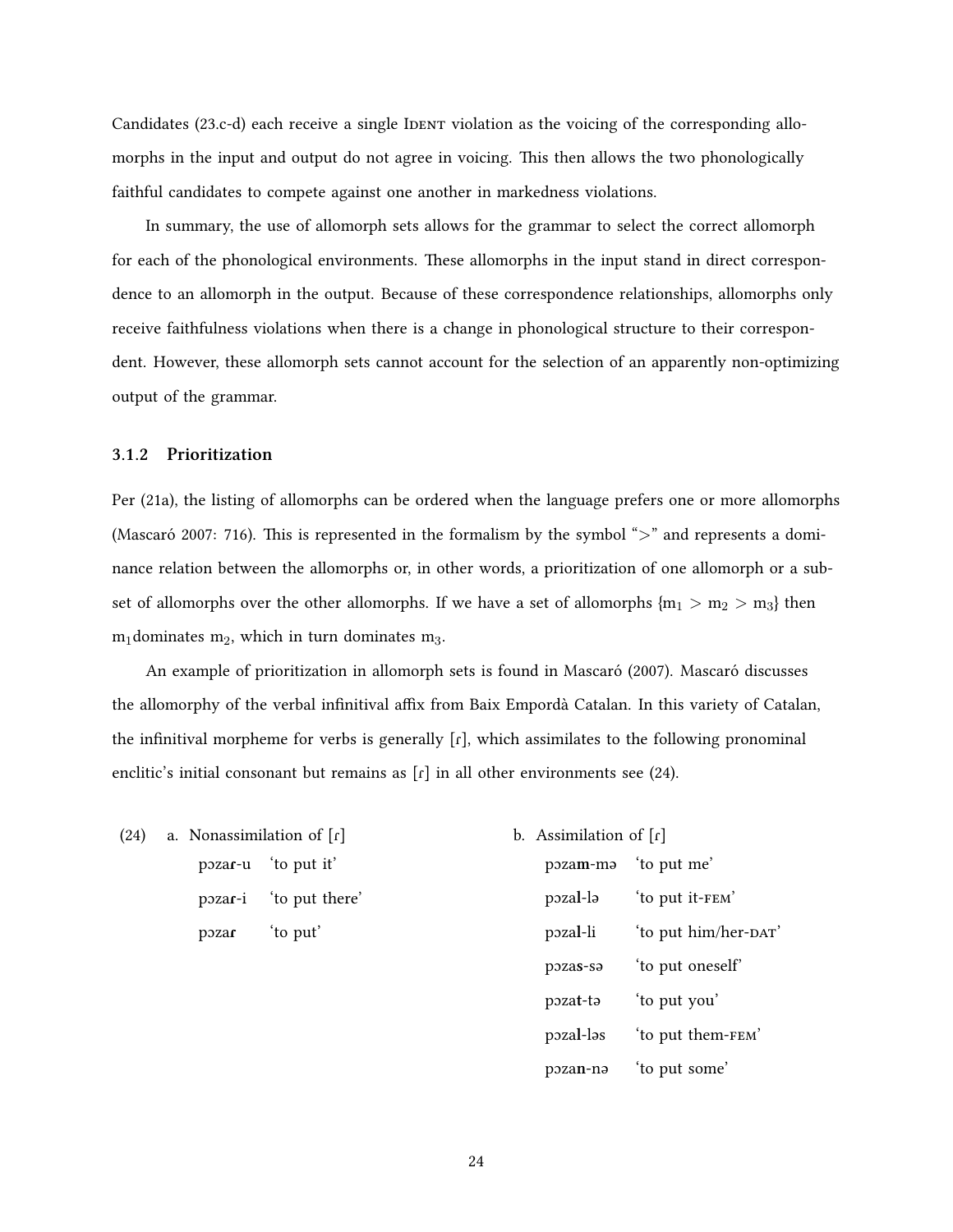Based on this data, [Mascaró](#page-85-0) [\(2007\)](#page-85-0) proposes that all of these allomorphs are lexically listed with the [ɾ] being given priority because it appears in the least restrictive environment. This yields the allomorph set in [\(25](#page-34-0)).

- <span id="page-34-0"></span>(25) Allomorph set for the infinitival morpheme
	- ${r_1 > (n_2, l_3, t_4, s_5, m_6)}$

In order to account for the allomorph prioritization during Eval [Mascaró](#page-85-0) ([2007:](#page-85-0) 726) introduces a morphological faithfulness constraint PRIORITY.

(26) PRioRity

Respect lexical priority (ordering) of allomorphs.

"Given an input containing allomorphs  $m_1$ ,  $m_2$ , ...,  $m_n$ , and a candidate  $m_i$ <sup>'</sup>, where  $m_i$ <sup>'</sup> is in correspondence with m<sub>i</sub>, Priority assigns as many violation marks as the depth of ordering between  $m_i$  and the highest dominating morph(s)."

This constraint will take an allomorph set like the one above in([25\)](#page-34-0) and it will assign violations for not using the highest ranked allomorph. Additionally, as stated by this definition there can be multiple rankings within the allomorph sets. If a set of allomorphs like  $\{m_1 > m_2 > m_3\}$  existed in which $m_1$  is ranked above  $m_2$  which in turn is ranked above  $m_3$  than [Mascaró](#page-85-0)'s ([2007\)](#page-85-0) PRIORITY constraint will assign no violations for  $m_1$ , it will assign one violation for  $m_2$ , and  $m_3$  will receive two violations.

<span id="page-34-1"></span>Subsequent work by [Wolf](#page-86-11) [\(2008](#page-86-11), [2015\)](#page-86-12) in phonologically conditioned suppletive allomorphy (PCSA) shows that this use of allomorph ordering is too powerful as there is no limit to the number of dom-inance relations. [Wolf](#page-86-11) also claims that PRIORITY is evaluated and assigns violations gradiently which is generally an undesirable trait of any phonological constraint. Building on [Wolf](#page-86-11) and data from Jèrriais, [McCarvel](#page-85-7) [\(2016\)](#page-85-7) restricts the use of these dominance relations to a single allomorph having priority over one or more other allomorphs which would then mean that the new set would consist of  ${m_1 > m_2, m_3}$  where  $m_1$  is prioritized over both  $m_2$  and  $m_3$ . This new understanding of the lexical listing and allomorph sets leads [McCarvel](#page-85-7) to reformulate this constraint to be a markedness constraint see([27\)](#page-34-1), where there is only ever an alternation between a prioritized allomorph, or in her words a default, and non-prioritized allomorphs.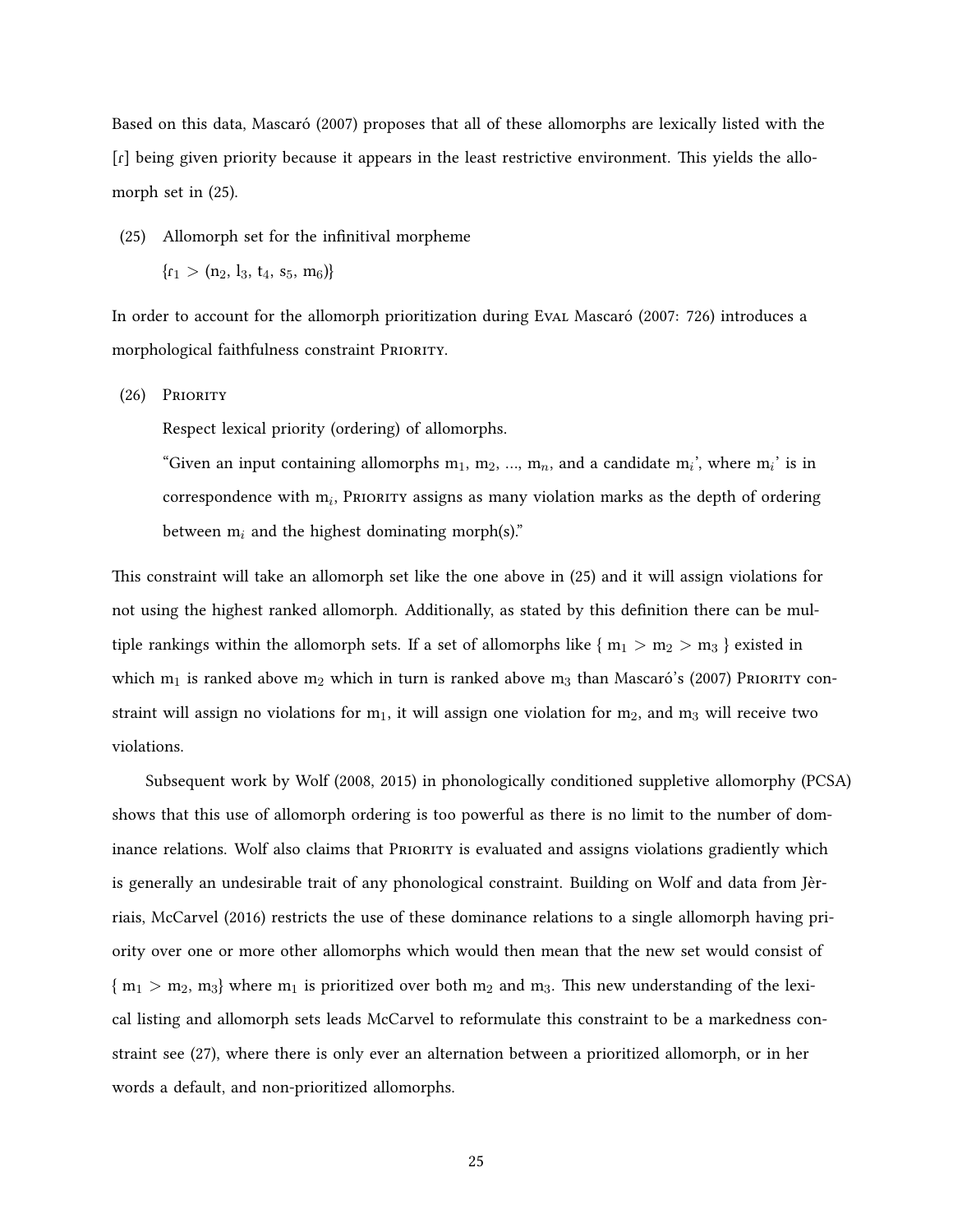Assign one violation mark for the use of any allomorph other than the default allomorph. This constraint means that there can only ever be a single allomorph that is given prominence over one or more allomorphs. [McCarvel](#page-85-7) gives the following allomorph set for the Jèrriais plural definite article

(28) Allomorph set for Jèrriais's plural definite article according to [McCarvel](#page-85-7) ([2016\)](#page-85-7) {lei, (lz *>* leiz)}

In this set—according to [McCarvel](#page-85-7) ([2016\)](#page-85-7)—there is only a ranking between the allomorphs [lz] and [leiz]. This is illustrated by having the two allomorphs that are ranked in parentheses. In this ranking [lz] is ordered above [leiz] and the remaining allomorph is left unordered to both. What this means during evaluation with the constraint PRIORITY only the allomorph [leiz] receives a violation, and the other allomorphs do not result in any violations.

This redefinition is not wholly adequate for the behavior of PRIORITY as more than one allomorph can be prioritized over one or more allomorphs which is a better way to analyze the allomorphy in Jèrriais because only the allomorph [leiz] receives a violation of the constraint PRioRity. This then means that both of the other allomorphs should be ordered over this allomorph instead of saying that one never receives a violation because it is unordered and that the other does not receive one because it is ordered over another allomorph. This unnecessarily complicates the evaluation which runs counter to Occam's Razor. Because of this fact, I revised the constraint PRioRity in [Brinkerhoff](#page-83-4) [\(2019\)](#page-83-4) to better reflect this observation.

#### (29) PRioRity: [\(Brinkerhoff](#page-83-4) [2019\)](#page-83-4)

Assign one violation mark for the use of any allomorph other than the prioritized allomorph(s). This constraint and rethinking of lexical ordering now allows for a single ranking to be placed anywhere in the allomorph set. Suppose there is a set of allomorphs:  $\{m_1, m_2, m_3, m_4\}$ . This set—according to this definition—could have a single ranking anywhere there is a comma resulting in one, two or three allomorphs being ranked above three, two, or one other allomorph. This constraint will then assign a violation for the use of any allomorph that is dominated. For example in the allomorph set  ${m_1, m_2 > m_3}$ , candidates  ${m_1}$ ' and  ${m_2}$ ' will be faithful to PRIORITY and  ${m_3}$ ' would incur one violation.

26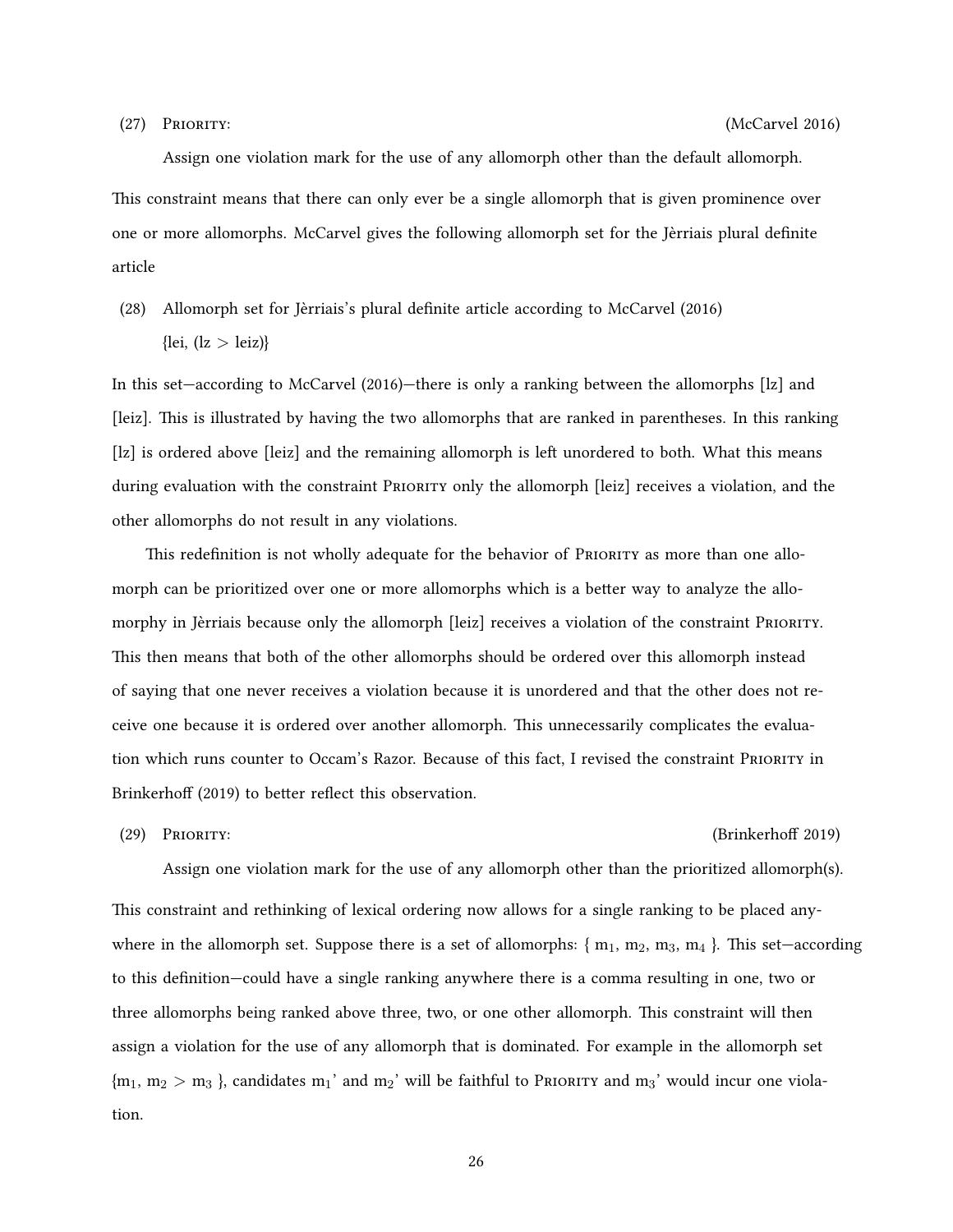Returning to the Baix Empordà Catalan data, the constraint PRIORITY is required, according to [Mascaró,](#page-85-0) because the alternative would result in any of the allomorphs satisfying the grammar when there is a clitic that is vowel-initial, as illustrated in [\(30\)](#page-36-0).

<span id="page-36-0"></span>(30) Exceptional over-assimilation in Baix Empordà Catalan. Infinitive = /ɾ *>* (n, l, t, s, m)/([Mas](#page-85-0)[caró](#page-85-0) [2007:](#page-85-0) 726)<sup>[1](#page-36-1)</sup>

| a. | <b>FIEVOCAIIC</b>                               |          |            |          |
|----|-------------------------------------------------|----------|------------|----------|
|    | pozá- $\{r_1 > (n_2, l_3, t_4, s_5, m_6)\}$ -u  | IDENT(F) | $A$ gree/C | PRIORITY |
|    | $\mathbb{F}$ a. puzá- $r_1$ -u                  |          |            |          |
|    | b. puzá- $n_2$ -u                               |          |            | *!       |
|    | c. puzá-l <sub>3</sub> -u                       |          |            | *!       |
|    | d. puzá- $t_4$ -u                               |          |            | *!       |
|    | e. puzá-s <sub>5</sub> -u                       |          |            | *!       |
|    | f. puzá- $m_6$ -u                               |          |            | *!       |
| b. | Preconsonantal                                  |          |            |          |
|    | pozá- $\{r_1 > (n_2, l_3, t_4, s_5, m_6)\}$ -lə | IDENT(F) | $A$ gree/C | PRIORITY |
|    | a. puzá- <sub>1-l</sub>                         |          | *!         |          |
|    | LQ.<br>b. puzá- $l_3$ -lə                       |          |            | $\ast$   |

a. Prevocalic

When there is a clitic beginning with a consonant than there is place agreement between the infinitival morpheme and the clitic's word initial consonant which is what the grammar in (13) correctly predicts.

In summary, Lexical Selection restricts the role of morphology in a grammar to three points. These points are the use of allomorph sets, the prioritization of the allomorphs within a set, and the introduction of the constraint PRIORITY.<sup>[2](#page-36-2)</sup> These points collectively restrict grammars to generate some patterns but not others.

<span id="page-36-1"></span><sup>&</sup>lt;sup>1</sup>There is a process in Catalan of vowel reduction that changes the unstressed vowels to [i u a  $\partial$ ] or [ $\partial$ ] depending on the variety which will not be addressed. The stressed vowel is marked with an acute accent on the vowel (i.e., á).

<span id="page-36-2"></span><sup>&</sup>lt;sup>2</sup>There is also the possibility that when there are multiple morphemes that each have an ordered allomorph set then there are PRioRity constraints for each allomorph [\(Brinkerhoff](#page-83-0) [2019](#page-83-0)). This requires further research to determine if this indeed exists.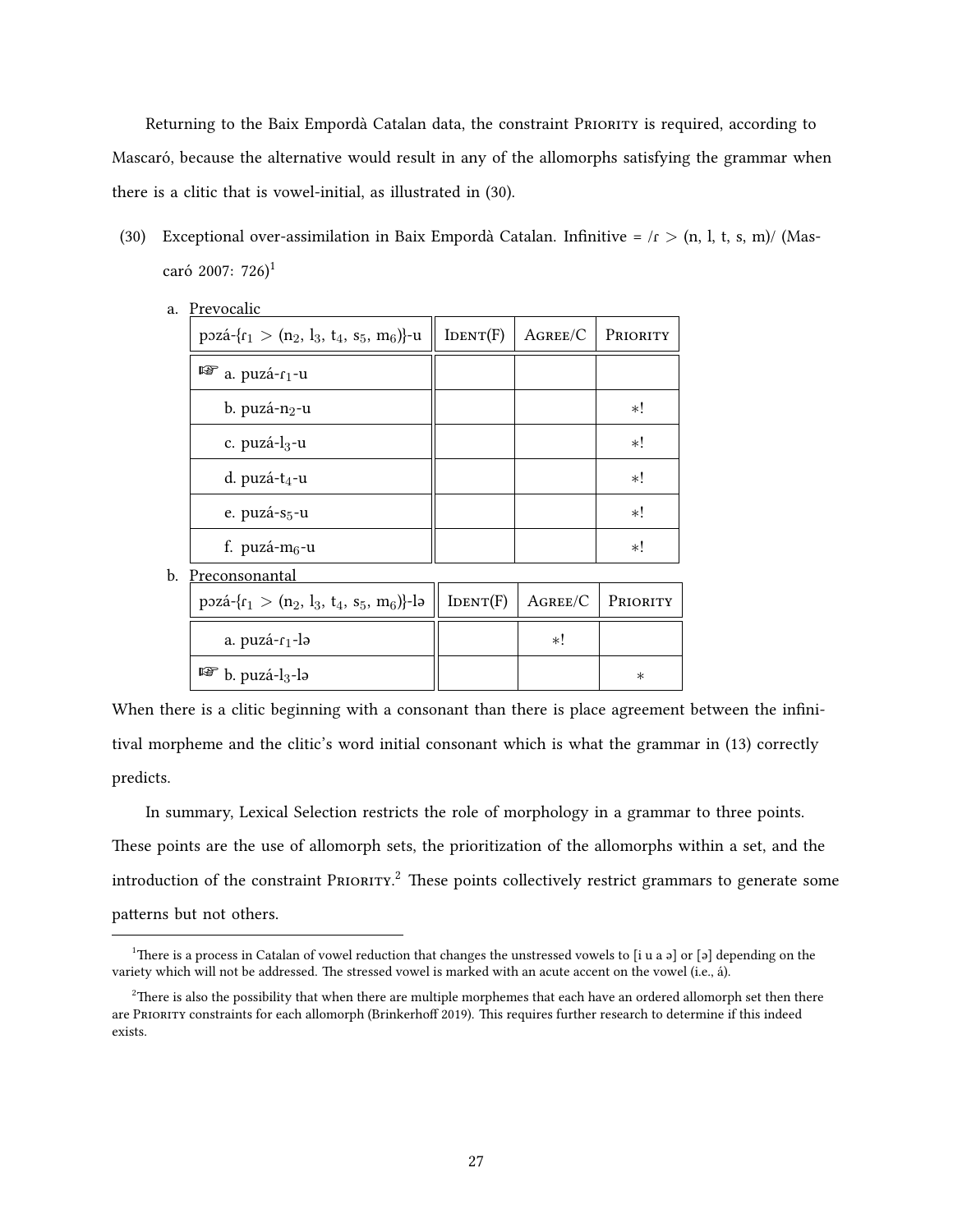#### <span id="page-37-1"></span>**3.1.3 Lexical Prespecification**

It was proposed in [Bonet et al.](#page-83-1) [\(2007\)](#page-83-1), that in addition to the use of PRioRity and lexical ordering of allomorphs there exist "idiosyncratic lexical specifications" which also have to bear on the choice of which allomorph is allowed to appear in a given context. This involves a morpheme determining the exponence of another morpheme (i.e., the lexical entry of that lexeme includes subcategorization for what allomorph is allowed to occur with said lexeme). This involves a morpheme determining the exponence of another morpheme.

An example of this comes again from Catalan. Like other Romance languages, Catalan makes use of specific gender morphology in order to indicate the grammatical gender of the word. Masculine words typically do not inflect for gender; however, some masculine words are found to be indicated by [u] or [ə]. For feminine words, the allomorphs indicating gender are [ə] or is not marked.

(31) Examples showing Catalan gender allomorphy [\(Bonet et al.](#page-83-1) [2007](#page-83-1): 916)

| a. Masculine                           | b. Feminine                            |
|----------------------------------------|----------------------------------------|
| i. $/g$ ( $\sqrt{g}$ ): [g it] 'glass' | i. $/m$ ós-ə $/$ : $[m$ ósə $]$ 'lass' |
| ii. /mós-u/: [mósu] 'lad'              | ii. $/sál-\emptyset$ : [sál] 'salt'    |
| iii. /pár-ə/: [párə] 'father'          |                                        |

Based on this evidence we can conclude that these allomorphs each form two sets that distinguish whether a noun is masculine or feminine. Additionally, it is claimed that these allomorph sets are ordered with the least morphologically marked allomorph ranked highest over the marked and most marked.<sup>[3](#page-37-0)</sup>. Their results are summarized in Table [3.1](#page-38-0) below.

<span id="page-37-0"></span> $3$ The evidence used by [Bonet et al.](#page-83-1) ([2007](#page-83-1)) to decide whether or not an allomorph was unmarked or marked was based on the statistical distribution of the different allomorphs. Based on their results they found that the masculine gendered allomorphs were ordered with the null allomorph being considered the morphologically unmarked form of the morpheme, because it had the highest statistical distribution being the unmarked and the allomorph with the lowest statistical distribution being the most marked.

[Bonet et al.](#page-83-1) [\(2007\)](#page-83-1) probably base this on the distribution of the allomorphs in the lexicon, with the allomorph with the highest proportion being considered the unmarked and the allomorph with the lowest proportion being considered the most marked. However, there is a problem with this as this does not work cross-linguistically.

A good example of this comes from German, where the default plural allomorph is not the statistically greatest proportion. However, is the default because when speakers are presented with new words that is the plural form that chosen over the other forms [\(Schuler et al.](#page-86-0) [2016](#page-86-0))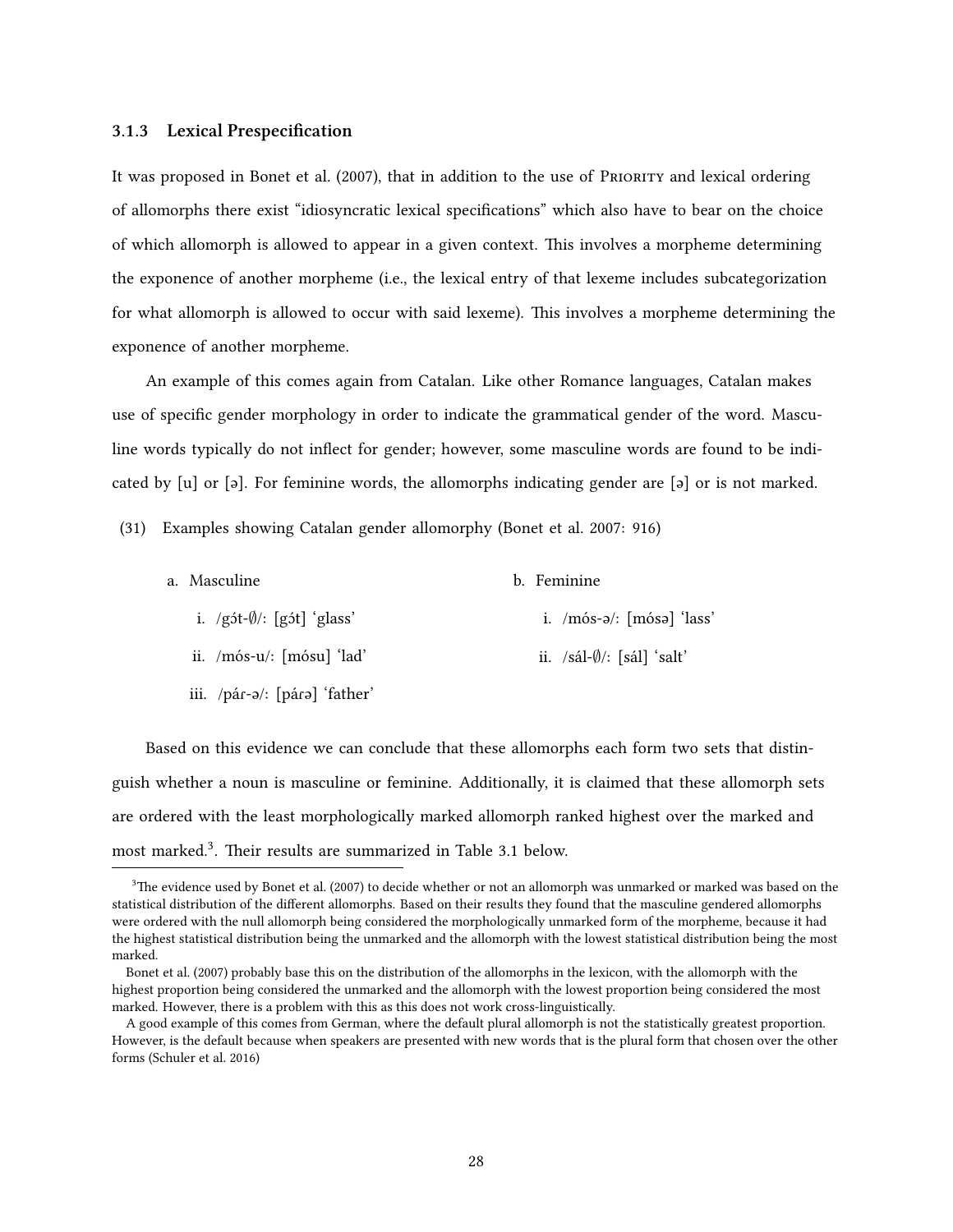<span id="page-38-0"></span>

|                         |  | Unmarked Marked Most marked |
|-------------------------|--|-----------------------------|
| Masculine $\varnothing$ |  |                             |
| Feminine a              |  |                             |

Table 3.1: Table of the gender allomorphs in Catalan taken from [Bonet et al.](#page-83-1) [\(2007:](#page-83-1) 917)

(32) Allomorph sets for the masculine and feminine gender allomorphs

| a. Masculine:                         | b. Feminine:          |
|---------------------------------------|-----------------------|
| $\{\varnothing > u > \mathfrak{d}\}\$ | $\{a > \varnothing\}$ |

In order to account for the fact that some lexical items can only appear with specific gender allomorphs, the authors claim that these lexical items come specified from the mental lexicon with which gender allomorph it can take. These preferences are represented with a subscript of that allomorph on the underlying form of the lexical item and are to be understood as a subcategorization requirement.

(33) Lexical specification of atypical gendered nouns in Catalan.

| a. Masculine:         | b. Feminine:     |
|-----------------------|------------------|
| $/mos_u/$ , $/par_a/$ | $/sal_{\alpha}/$ |

From this claim the authors also posit the addition of a new constraint that govern faithfulness to these lexical subcategorization requirements. This constraint is given as RESPECT and receives violations for every subcategorization that is not met. In their paper the definition was not the most informative according to the criteria laid out by [McCarthy](#page-85-1) ([2008\)](#page-85-1), where definitions need to make reference to how violations are assigned. Following this criteria we can give the formal definition of this constraint as the following.

(34) Respect:

Assign one violation for every mismatch between the lexical subcategorization in the input and the output.

By ranking this new constraint above that of PRIORITY, we are assured that the lexical specifications are upheld in the course of Eval. If this were not so the lexical specification would not be satisfied and the choice of which allomorph would be left to violations of general faithfulness and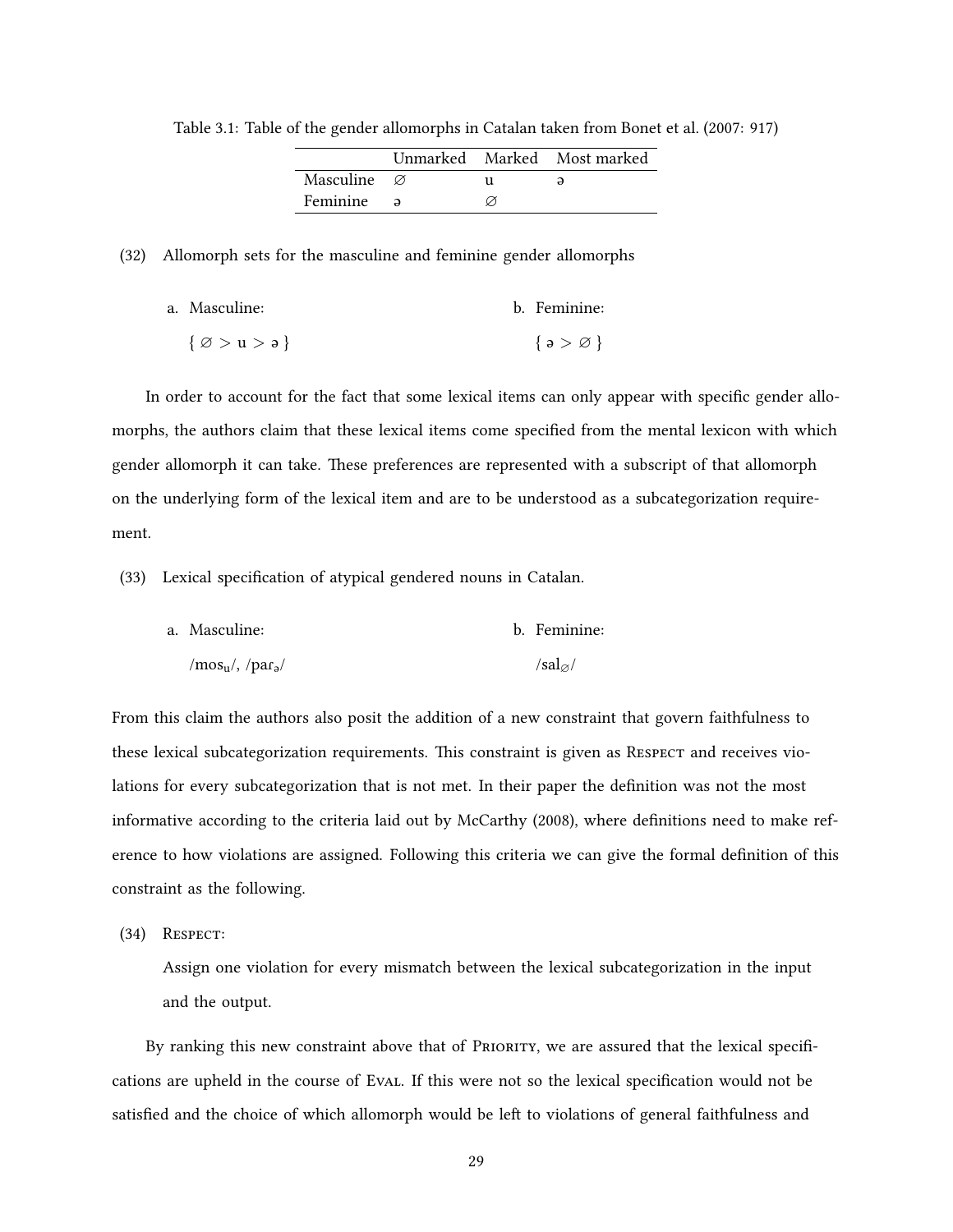markedness constraints. In the next two examples, we see that when there is no lexical specification the constraint PRioRity will ensure that the unmarked gender allomorph is selected (Note that this is using [Mascaró](#page-85-0)'s([2007\)](#page-85-0) original constraint definition and evaluation for PRIORITY and multiple allomorph orderings).

#### (35) Evaluation of words without lexical specification

a. Masculine *pas* [pás] 'step'

| pás-{ $\varnothing > u > \vartheta$ } | RESPECT | PRIORITY |
|---------------------------------------|---------|----------|
| $\mathbb{F}$ a. pás                   |         |          |
| b. pásu                               |         | ∗        |
| c. pása                               |         | $*!*$    |

b. Feminine *taca* [tákə] 'stain'

| ták-{ $\rho > \emptyset$ } | ResPECT | Priority |
|----------------------------|---------|----------|
| $\mathbb{F}$ a táka        |         |          |
| b. ták                     |         |          |

In words that do have an underlying lexical specification the constraint Respect ensures that the subcategorization is found in the output. We see in the following examples that even with a violation of PRioRity for the use of the non-prioritized allomorph the higher ranked Respect will eliminate any candidate that does not respect the lexical specification of the base.

### (36) Evaluation of words with lexical specification

a. Masculine *mosso* [mósu] 'lad'

| $m\acute{o}s_u - \{ \varnothing > u > \mathfrak{d} \}$ |     | <b>RESPECT</b>   PRIORITY |
|--------------------------------------------------------|-----|---------------------------|
| a. mós                                                 | *!  |                           |
| ľ₩<br>b. mósu                                          |     | $^\ast$                   |
| c. mósa                                                | ا * | $^{\ast\ast}$             |

| b. Feminine sal [sál] 'salt' |
|------------------------------|
|------------------------------|

| $\text{sál}_{\varnothing}$ { $\varnothing > \varnothing$ } |    | <b>RESPECT</b>   PRIORITY |
|------------------------------------------------------------|----|---------------------------|
| a. sálə                                                    | ا∗ |                           |
| rð.<br>b. sál                                              |    |                           |

#### **3.1.4 Summary**

Lexical Selection has the power needed to ensure that asymmetrical relationships between allomorphs can be accounted for in constraint-based grammars. This is accomplished through the use of allomorph sets and rankings within those sets to show the asymmetrical relationships when they exist. The grammar evaluates these ranked allomorph sets utilizing the constraint PRioRity. We will see in the following chapters that this is important for the evaluation of the definite article allomorph and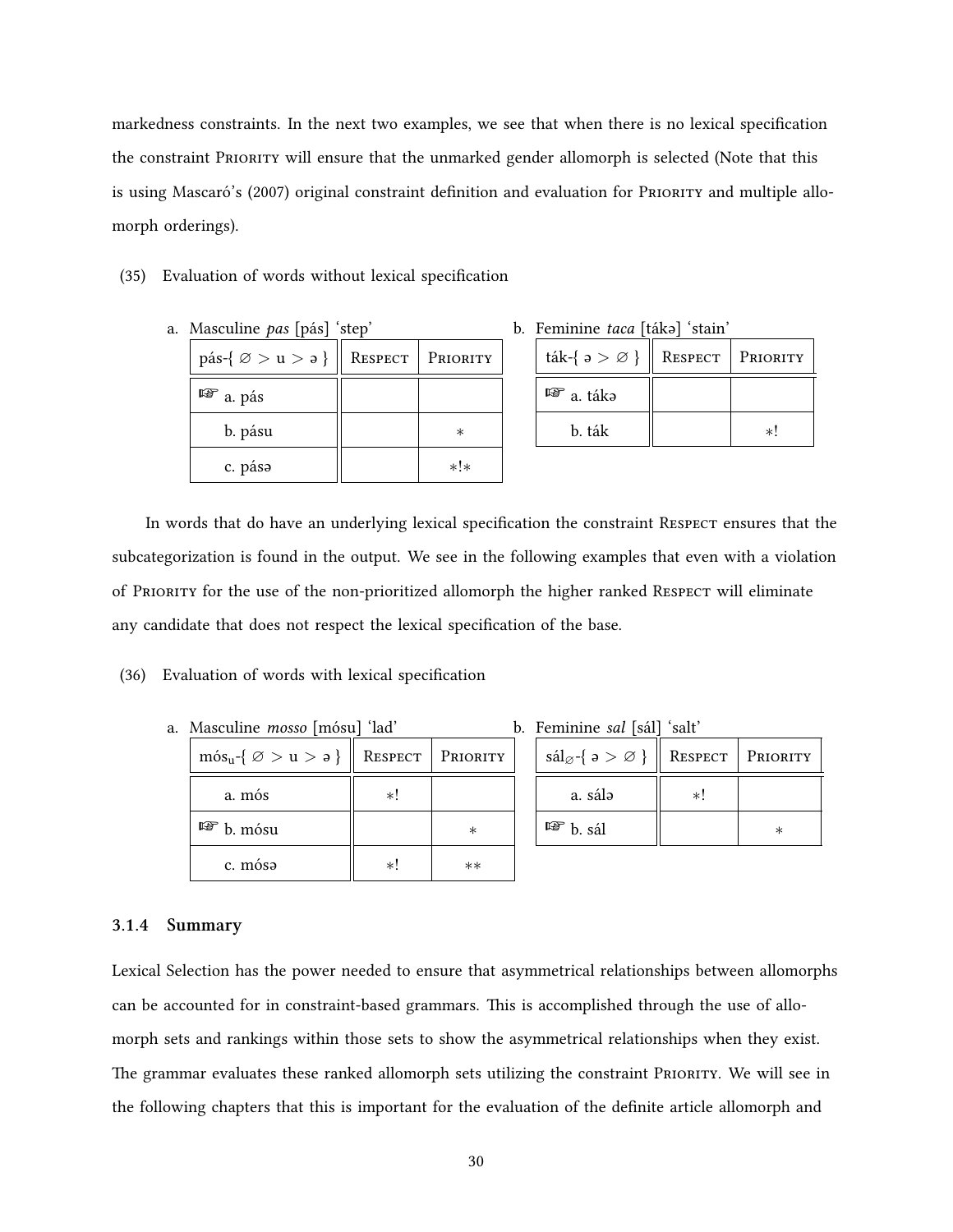the preference of the allomorph *'r* in Welsh as well as which initial consonant mutation is chosen. In addition to these aspects of Lexical Selection, the addition of lexical subcategorization in the grammar allows lexical items to select material that is required to appear in conjunction with them. This subcategorization is regulated by means of the constraint RESPECT. This will prove important for the evaluation of initial consonant mutations, which analysis is given in Chapter [5](#page-67-0).

## **3.2 Clitics**

In order to obtain an accurate picture of the definite article and its allomorphy, a discussion of clitics is necessary. As will be illustrated in Section [4.1,](#page-47-0) the definite article's allomorphs are clitics both enclitic and proclitic.<sup>[4](#page-40-0)</sup>

Clitics are lexical items that are syntactically free (i.e., they form the head of a syntactic phrase) but form a phonological constituent with either the proceeding or the following word thus giving us enclitics and proclitics respectively. For example, in English, the clitic *='s* is an independent syntactic element that is the reduced form of the verb *is*.

(37) Examples of the clitic *='s* ([Inkelas](#page-84-0) [1990](#page-84-0): 81)

- a. The [pilot's] in the cockpit
- b. The pilot I [met's] in the cockpit

This word stands on its own syntactically but must be pronounced in conjunction with the preceding word. This results in the clitic combining with the prosodic word in some structure in the vein of [Selkirk](#page-86-1) [\(1981](#page-86-1), [1984\)](#page-86-2), and [Nespor & Vogel](#page-85-2) ([2007 \[1986\]\)](#page-85-2).

Clitics are very similar to affixes in their behavior, but there are a few key differences that differentiate a lexical item from being a clitic or an affix. [Zwicky & Pullum](#page-87-0) claim that several tests are used to differentiate between clitics and affixes. A summary of these tests are given below in([38](#page-40-1)) which is taken from([Anderson](#page-83-2) [2005](#page-83-2): 33).

- <span id="page-40-1"></span>(38) Summary of Clitic tests from [Zwicky & Pullum](#page-87-0) ([1983](#page-87-0)) summarized by [Anderson](#page-83-2) [\(2005](#page-83-2))
	- a. Clitics have a low degree of selection with respect to their hosts; affixes a high degree of selection.

<span id="page-40-0"></span> ${}^{4}$ Or as [Tyler](#page-86-3) [\(2019\)](#page-86-3) calls them "right-branching" for enclitics and "left-branching" for proclitics.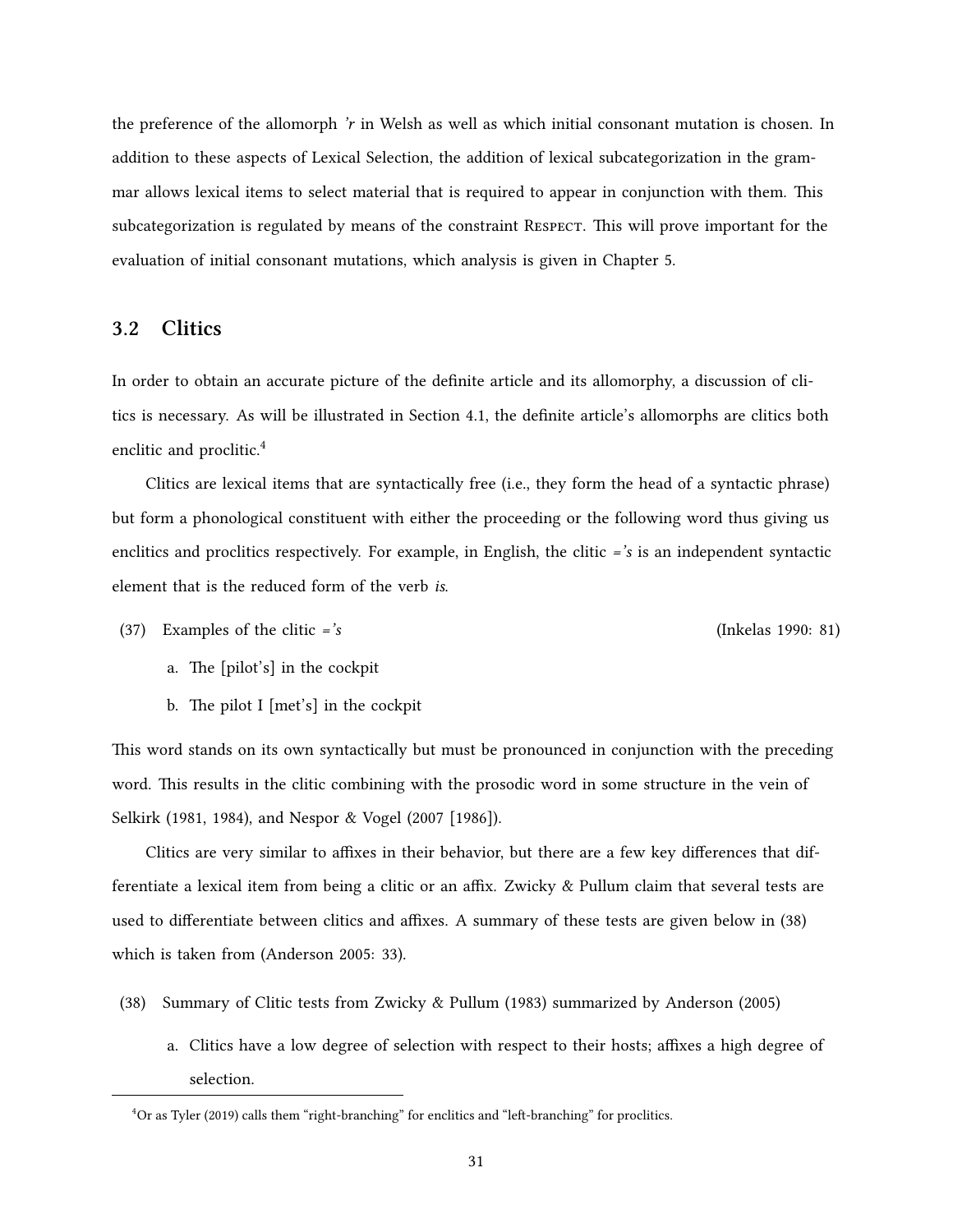- b. Affixed words are more likely to have accidental or paradigmatic gaps than host+clitic combinations.
- c. Affixed words are more likely to have idiosyncratic shapes than host+clitic combinations.
- d. Affixed words are more likely to have idiosyncratic semantics than host+clitic combinations.
- e. Syntactic rules can affect affixed words, but not groups of host + clitic(s).
- f. Clitics, but not affixes, can be attached to material already containing clitics.

These tests also reveal that clitics are often associated with functional morphemes and do not bear stress. This is the primary criteria that led researchers to declare that the definite article is a clitic in Welsh [\(Morris-Jones](#page-85-3) [1913;](#page-85-3) [Hannahs](#page-84-1) [2013b](#page-84-1)). In the following section, I discuss how the prosodic status of clitics is accounted for within this thesis.

## <span id="page-41-0"></span>**3.3 Prosodic Subcategorization**

Prosodic subcategorization was developed as a tool to capture the dependence relationships of affixes and clitics([Inkelas](#page-84-0) [1990](#page-84-0), [1993\)](#page-84-2). [Inkelas](#page-84-0) claims that all affixes and clitics have as part of their lexical entries *prosodic subcategorization frames* which focus on the prosodic relationships and are actual pieces of the prosodic structure for these lexical items. This is in contrast to *morphological subcategorization frames* as proposed by [Lieber](#page-85-4) ([1980](#page-85-4)) which focus on—as [Inkelas](#page-84-0) ([1990:](#page-84-0) 78) puts it—"passively constraining the immediate context of the bound morpheme".

One of the motivations for the development of *prosodic subcategorization* over the continued use of *morphological subcategorization* was the unique place of clitics within the grammar. As [Inkelas](#page-84-0) [\(1990:](#page-84-0) 80f) says:

"But unlike roots and affixes, clitics do not require the presence of a morphological sister in order to be morphologically well-formed. Clitics are in fact independent syntactic terminals, while affixes and roots are not…If clitics are not morphologically attached to the preceding word, then how may we characterize their dependence on their host? I suggest that clitics are prosodically bound elements, which do not form independent prosodic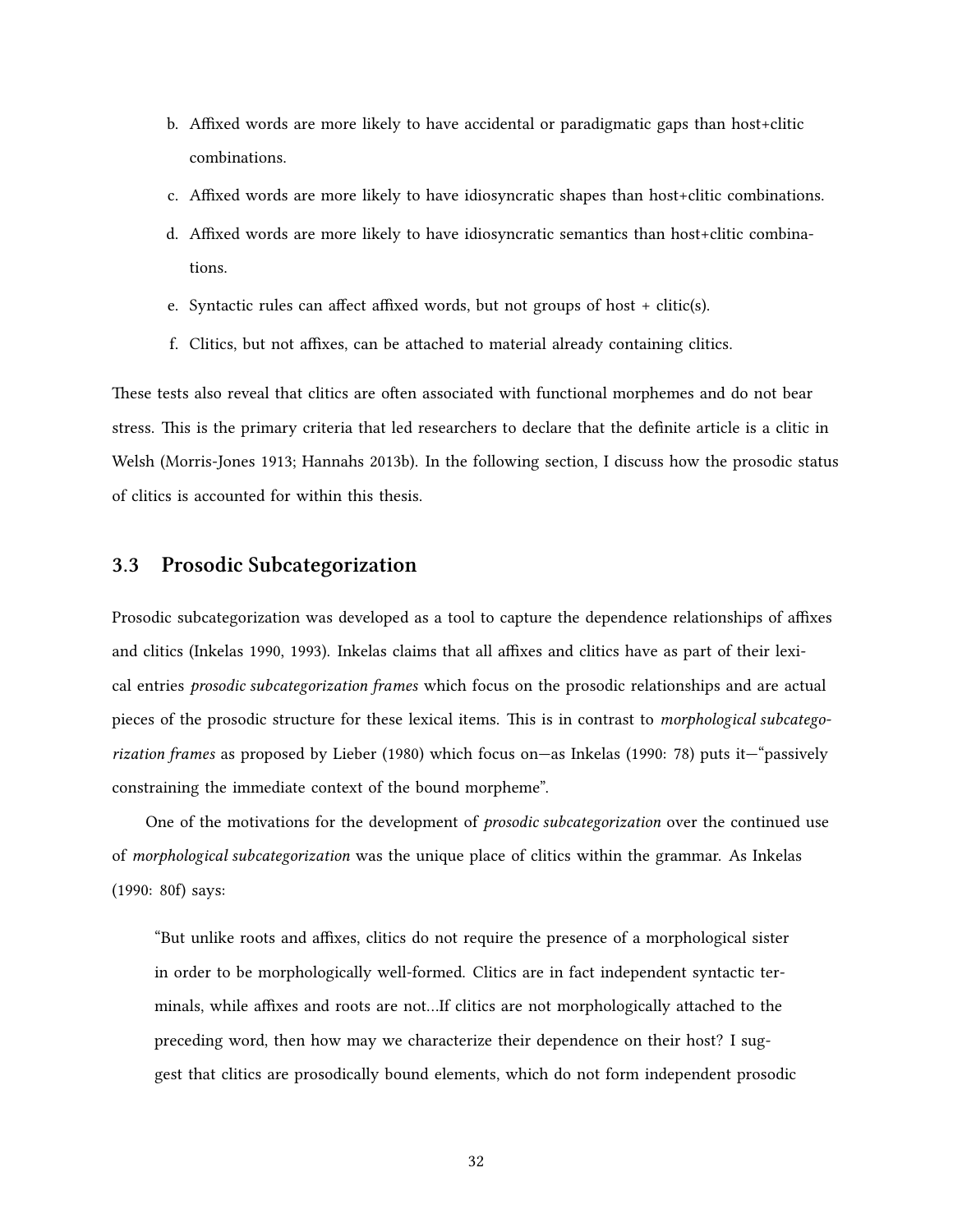units of their own but must be pronounced in conjunction with another word to produce a well-formed prosodic constituent."

In short, what [Inkelas](#page-84-0) means by this is that clitics form prosodic constituents with their host. These prosodic constituents are represented by prosodic subcategorization frames, which encode the obligatory dependence of clitics on other prosodic constituents.

I follow recent work by [Bennett et al.](#page-83-3) ([2018\)](#page-83-3) and [Tyler](#page-86-3) [\(2019](#page-86-3)) in assuming the syntactic and prosodic structure correspondence found in Match Theory [\(Selkirk](#page-86-4) [2009](#page-86-4), [2011\)](#page-86-5). Match Theory is a theory of the correspondence between the syntactic structure and prosodic structure. Match Theory further assumes that Complementizer Phrases (CP) and Force Phrases (ForceP) in the syntactic structure correspond to intonational phrases (*ι*) in the the prosodic hierarchy. All other syntactic phrases (XP) correspond to phonological phrases ( $\phi$ ). Lastly, syntactic heads (X<sup>0</sup>) correspond to prosodic words  $(\omega)$ <sup>[5](#page-42-0)</sup>. These basic correspondence relationships are summarized in Table [3.2](#page-42-1).

<span id="page-42-1"></span>Table 3.2: Correspondence table between the syntactic and prosodic structure [\(Tyler](#page-86-3) [2019:](#page-86-3) 5)

| Syntactic (type $\alpha$ ) | Prosodic (type $\pi$ ) |
|----------------------------|------------------------|
| CP/ForceP                  |                        |
|                            |                        |
|                            | 77                     |

Each of these relationships is enforced by a correspondence constraint which is evaluated within an OT-grammar. These constraints come in two types which describe either correspondence from the syntactic input structure to the output prosodic structure (i.e., Input-Output correspondence) or the correspondence between the output prosodic structure to the syntactic input structure (i.e., Output-Input correspondence). These constraints are given in [Selkirk](#page-86-5) ([2011\)](#page-86-5) which are repeated in [\(39](#page-43-0)) below. In these constraints,  $\alpha$  represents a syntactic element and  $\pi$  a prosodic element.

<span id="page-42-0"></span> $5$ [Bennett et al.](#page-83-4) [\(2016](#page-83-4)) propose syntactic phrases that are both maximal and minimum (i.e., syntactic phrases that consist of the syntactic head only) correspond to prosodic words instead of phonological phrases, universally. They attribute this to a BinaRy constraint that forces phonological phrases to be binary branching. A syntactic phrase that is both maximal and minimal will necessarily violate this if it is a phonological phrase instead of a prosodic word.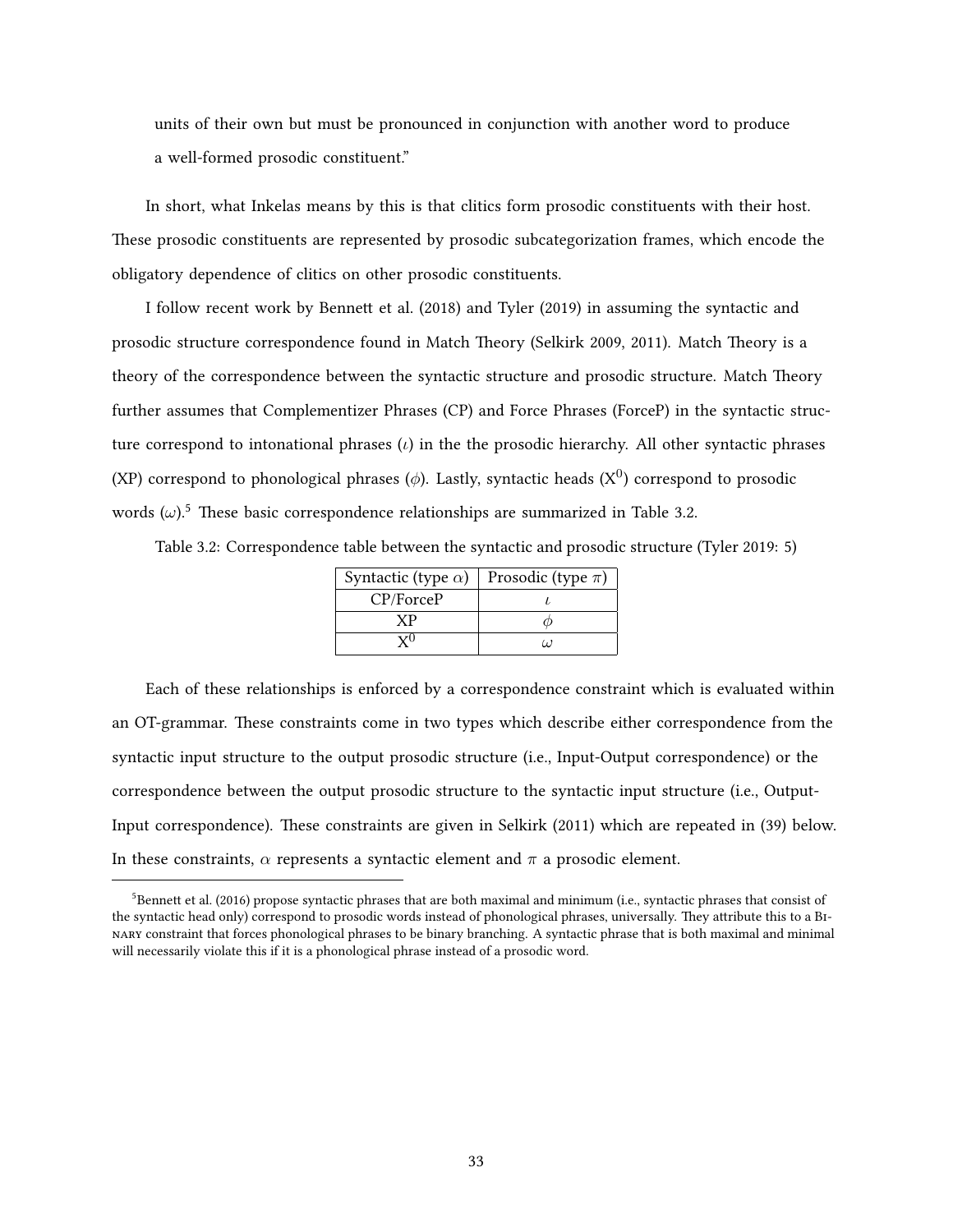#### <span id="page-43-0"></span>(39) Match constraints ([Selkirk](#page-86-5) [2011\)](#page-86-5)

a. MATCH $(\alpha, \pi)$  [= S-P faithfulness]

The left and right edges of a constituent of type  $\alpha$  in the input syntactic representation must correspond to the left and right edges of a constituent of type  $\pi$  in the output phonological representation.

b. MATCH( $\pi, \alpha$ ) [= P-S faithfulness]

The left and right edges of a constituent of type  $\pi$  in the output phonological representation must correspond to the left and right edges of a constituent of type  $\alpha$  in the input syntactic representation.

These constraints then interact with a series of prosodic markedness constraints such as the constraint BinMin—which assigns a violation for every instance of a phonological phrase (*ϕ*) that does not contain at least two prosodic words (*ω*). By ranking these prosodic markedness constraints above the Match constraints the non-correspondence between the syntax and prosodic structures is able to be resolved. This can be seen in the tableau below with a simple syntactic clause as the input.

| Interaction of BINNIN and MATCH( $\Delta$ F, $\varphi$ )<br>   BINMIN   MATCH $(XP,\phi)$<br>$_{\text{clause}}$ [ [ verb [ noun ] <sub>NP</sub> ] <sub>VP</sub> ] <sub>clause</sub> |       |   |
|-------------------------------------------------------------------------------------------------------------------------------------------------------------------------------------|-------|---|
| a. $\iota(\phi(\text{verb }_{\phi}(\text{noun })_{\phi})_{\phi})_{\iota}$                                                                                                           | $*!W$ |   |
| $\mathbb{F}$ b. ( $_{\phi}$ (verb noun) $_{\phi})_t$                                                                                                                                |       | ∗ |

(40) Interaction of BinMin and Match(XP,*ϕ*)

In this tableau, the constraint BINMIN will assign a violation to candidate (a) because the  $\phi$  that contains the noun does not contain at least two prosodic words. By having it ranked above the MATCH constraint this will select as the optimal candidate the candidate that violates this constraint—by "deleting" a set of phrase boundaries.

#### **3.3.1 Subcategorization frames**

In recent work by [Bennett et al.](#page-83-3) [\(2018](#page-83-3)) and [Tyler](#page-86-3) ([2019\)](#page-86-3) the prosodic subcategorization frames from [Inkelas](#page-84-0) ([1990\)](#page-84-0) have been incorporated into Match Theory. As was mentioned above, prosodic subcategorization was developed to explain the behavior of affixes and—most importantly for this thesis clitics with the prosodic structure. In order to capture these relationships [Inkelas](#page-84-0) ([1990](#page-84-0)) proposed prosodic subcategorization. Prosodic subcategorization functions by declaring the prosodic relation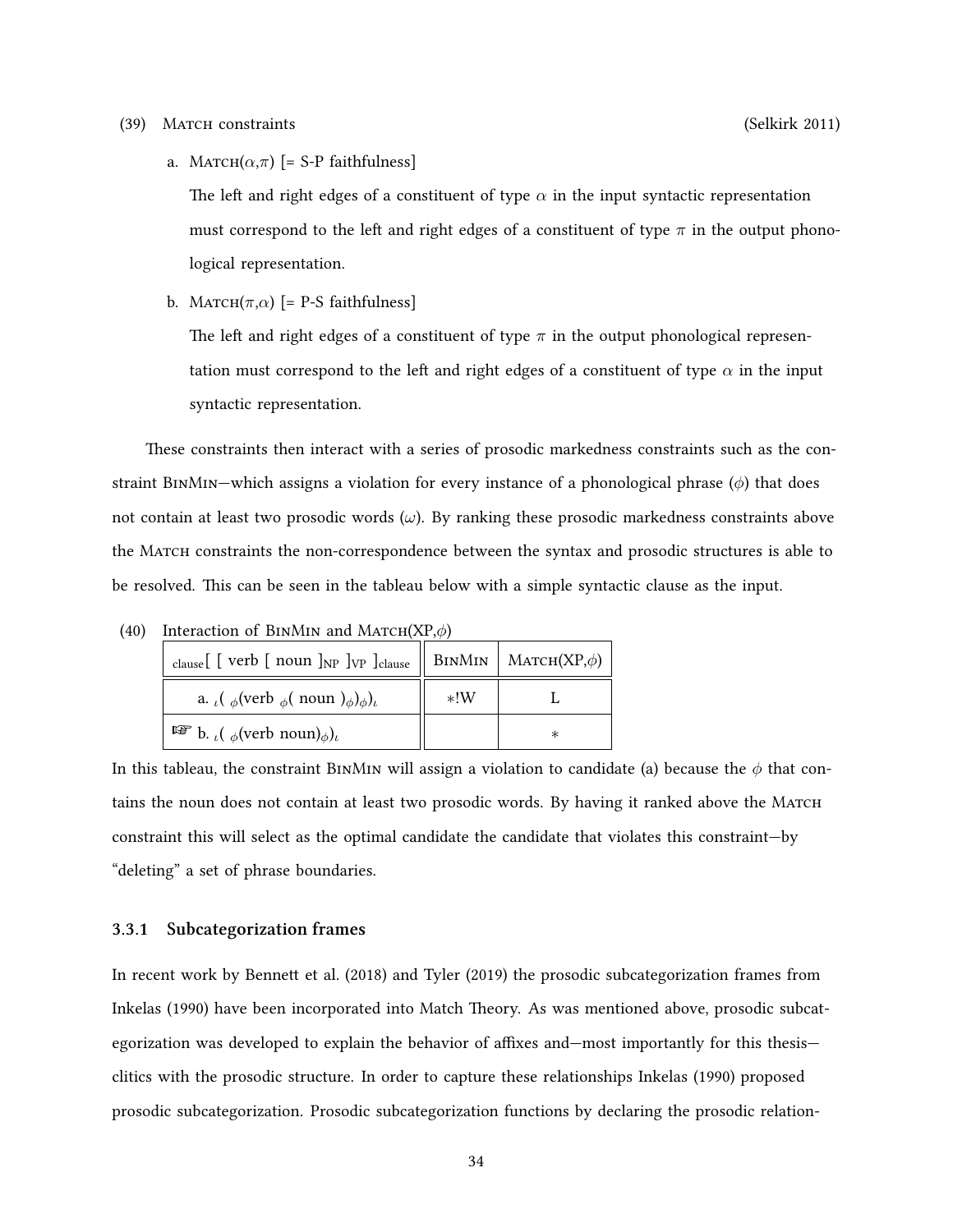ships that affixes and clitics have with the rest of the prosodic structure. The following example from [Inkelas](#page-84-0) ([1990\)](#page-84-0); [Bennett et al.](#page-83-3) ([2018](#page-83-3)) and [Tyler](#page-86-3) [\(2019\)](#page-86-3) illustrates what a prosodic subcategorization frame is and how such a frame functions within OT-based frameworks.

In English, adjectives primarily have ante-penultimate stress which may or may not shift depending on what is affixed to the base. For example, the affix *un-* does not cause stress shift to occur on the base. This is captured by the fact that the lexical entry of this affix in the mental grammar includes a subcategorization frame which is read as "the affix *un-* requires that its mother and sister nodesbe of the prosodic category of  $\omega$ , and  $un$ - must be the left branch." This is shown in ([41\)](#page-44-0). It is generally understood that prosodic words already have stress assigned and as such by stating that *un*takes a prosodic word as its prosodic sister then stress shift cannot happen, which is indeed the case.

- <span id="page-44-0"></span>(41) Subcategorization frame for *un-*: [*<sup>ω</sup> un-* [*<sup>ω</sup>* … ]]
	- a. [*<sup>ω</sup> un-* [*<sup>ω</sup>* fínished ]]
	- b. \*[*<sup>ω</sup> ún-* finished]

In contrast, the affix *in-* does cause stress shift to occur when joined to its adjectival base. This affix corresponds to a slightly different subcategorization frame which states: "the affix *in-* requires that its mother node is of category  $\omega$  and *in*-must be the left branch."

- (42) Subcategorization frame for *in-*: [*<sup>ω</sup> in-* [ … ]]
	- a. \*[*<sup>ω</sup> in-* [*<sup>ω</sup>* fínite ]]
	- b. [*<sup>ω</sup> ín-* finite]

These subcategorization frames have been adopted into constraint-based grammars in the form of the constraint  $SUBCAT(X)$ .

(43) SubCat(X): [\(Tyler](#page-86-3) [2019:](#page-86-3) 9)

Assign one violation for every instance of morpheme X where X's prosodic subcategorization frame is not satisfied.

This constraint assigns violations for every non-compliance to the subcategorization frame for a specific morpheme. These constraints follow [McCarthy & Prince](#page-85-5) ([1993a](#page-85-5)) and [Pater](#page-85-6) [\(2010\)](#page-85-6) in that constraints can be morpheme-specific.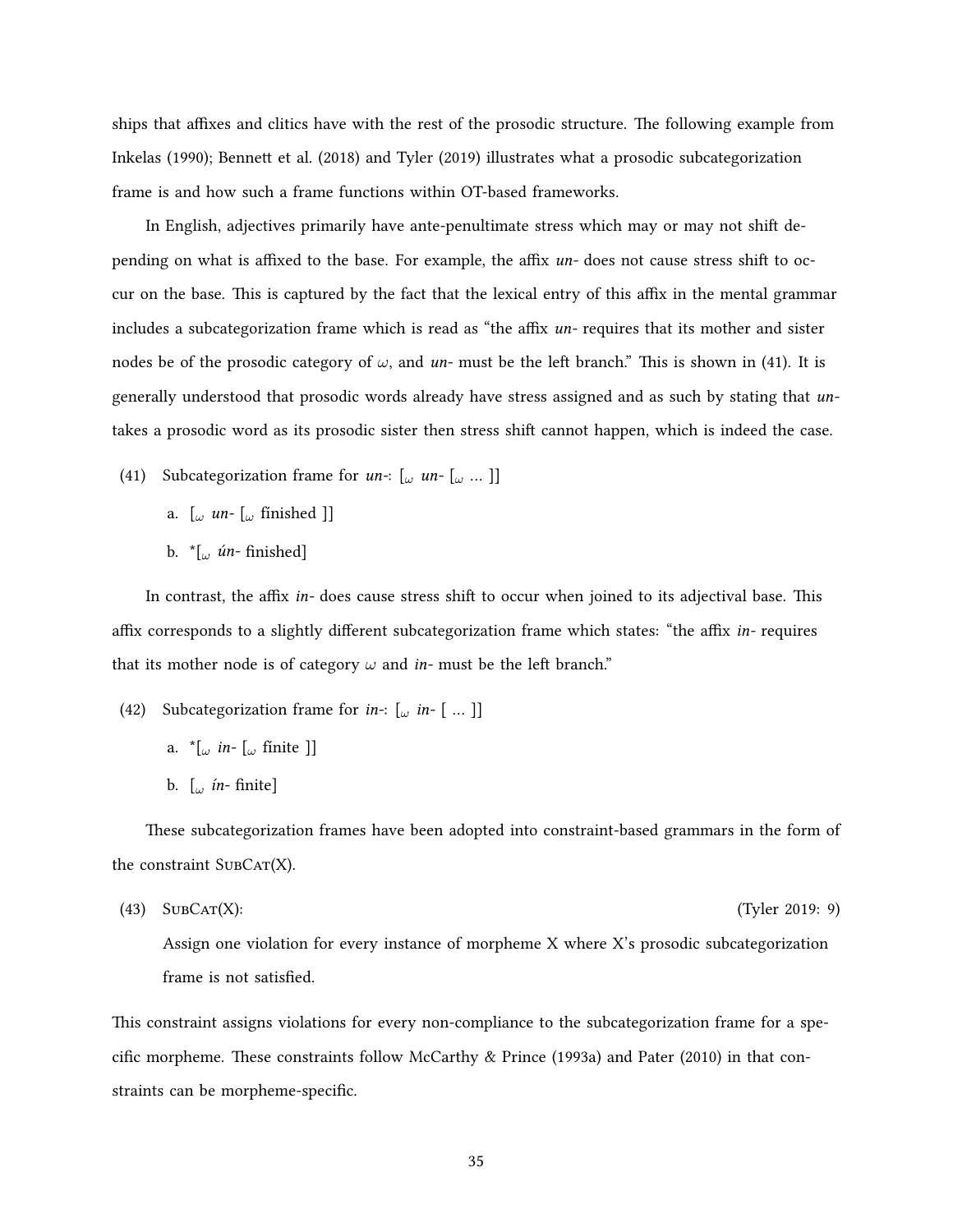To illustrate how these constraints function let us consider the prepositional phrase *to Andy*. Following [Tyler](#page-86-3) [\(2019\)](#page-86-3), the preposition *to* corresponds to the subcategorization frame in [\(44\)](#page-45-0) which shows that—in English at least—prepositions are associated with subcategorization frames. This frame is read as "*to* requires its mother node to be category *ω*, and it requires a sister node of any category on its right." This constraint is evaluated in([45](#page-45-1)).

<span id="page-45-0"></span>(44) Subcategorization frame for *to*: [*<sup>ω</sup> to* [ … ]]

| $[$ <i><sub>PP</sub></i> to $[$ <sub><i>DP</i></sub> Andy $]$ | SUBCAT(to) | MW:    | МP      |
|---------------------------------------------------------------|------------|--------|---------|
| a. ( $_{\phi}$ ( $_{\omega}$ to)( $_{\omega}$ Andy))          | $*!$       |        |         |
| b. ( $_{\phi}$ to ( $_{\omega}$ Andy))                        | $*!$       | $\ast$ |         |
| c. ( $\omega$ ( $\omega$ to)( $\omega$ Andy))                 | $*!$       | $\ast$ | $\ast$  |
| d. ( $\omega$ to Andy)                                        |            | ***!   | $\ast$  |
| $\mathbb{F}$ e. ( <sub>ω</sub> to ( <sub>ω</sub> Andy))       |            | $**$   | $^\ast$ |

<span id="page-45-1"></span>(45)Illustration of SUBCAT in an OT-grammar ([Tyler](#page-86-3) [2019](#page-86-3))

Because SUBCAT is ranked higher than MATCH WORD (MW) and MATCH PHRASE (MP), any prosodic structure that is not in compliance with the subcategorization frame for *to* will lose even if they fare better in MW or MP. This is what occurs with candidates (a-c) in the tableau in [\(45\)](#page-45-1). Because the remaining two candidates (d-e) do not violate SubCar the violations in MW and MP are left to determine the optimum leaving candidate (e) as the optimum because of the fewer violations in MW than candidate (d).

#### **3.3.2 Summary**

These prosodic subcategorization frames allow for the modeling and capturing of the prosodic relationships that clitics have with their prosodic constituents. This will prove vital to the discussion of the Welsh definite article which is a clitic([Morris-Jones](#page-85-3) [1913](#page-85-3); [Hannahs & Tallerman](#page-84-3) [2006;](#page-84-3) [Hannahs](#page-84-1) [2013b\)](#page-84-1) in Chapter [4.](#page-47-1)

## **3.4 Summary**

This chapter has laid out the details of the theoretical frameworks that will be implemented in this thesis. Through Lexical Selection we will be able to capture the definite article and its phonological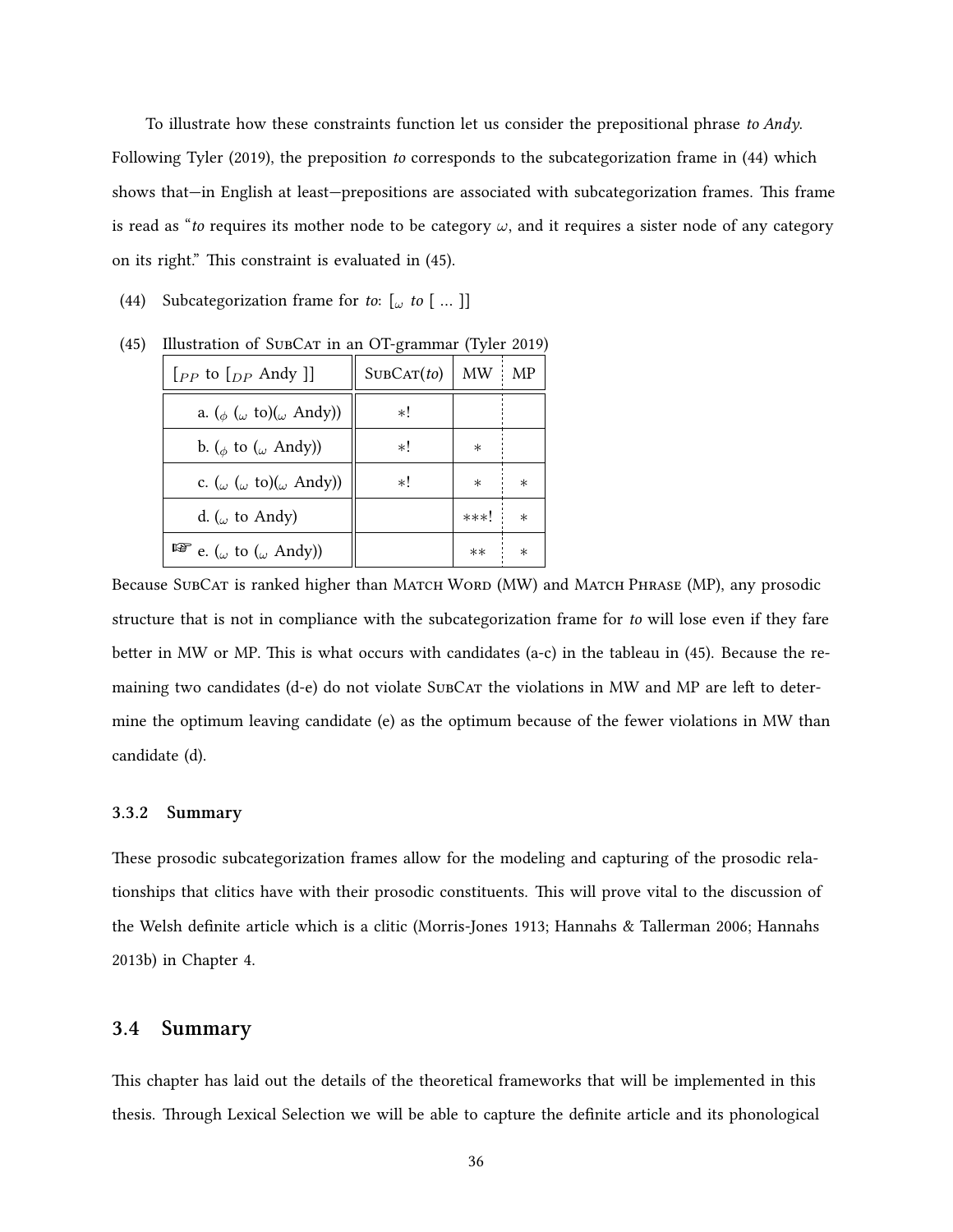conditioned allomorphy. This will be thanks to partially-ordered allomorph sets and the constraint PRIORITY.

The addition of lexical subcategorization into Lexical Selection allows for the grammar to account for lexemes to come prespecified to select for various lexical items. These lexical subcategorizations are regulated in the grammar through the morphological constraint RESPECT. Lexical subcategorization will prove vital for accounting for the relationship that Initial Consonant Mutations have with the rest of the grammar.

The use of prosodic subcategorization accounts for the prosodic relationships that exist between clitics and the prosodic structures to which they are bound. This will prove itself essential to capture the relationship that the definite article has with the surrounding lexical items.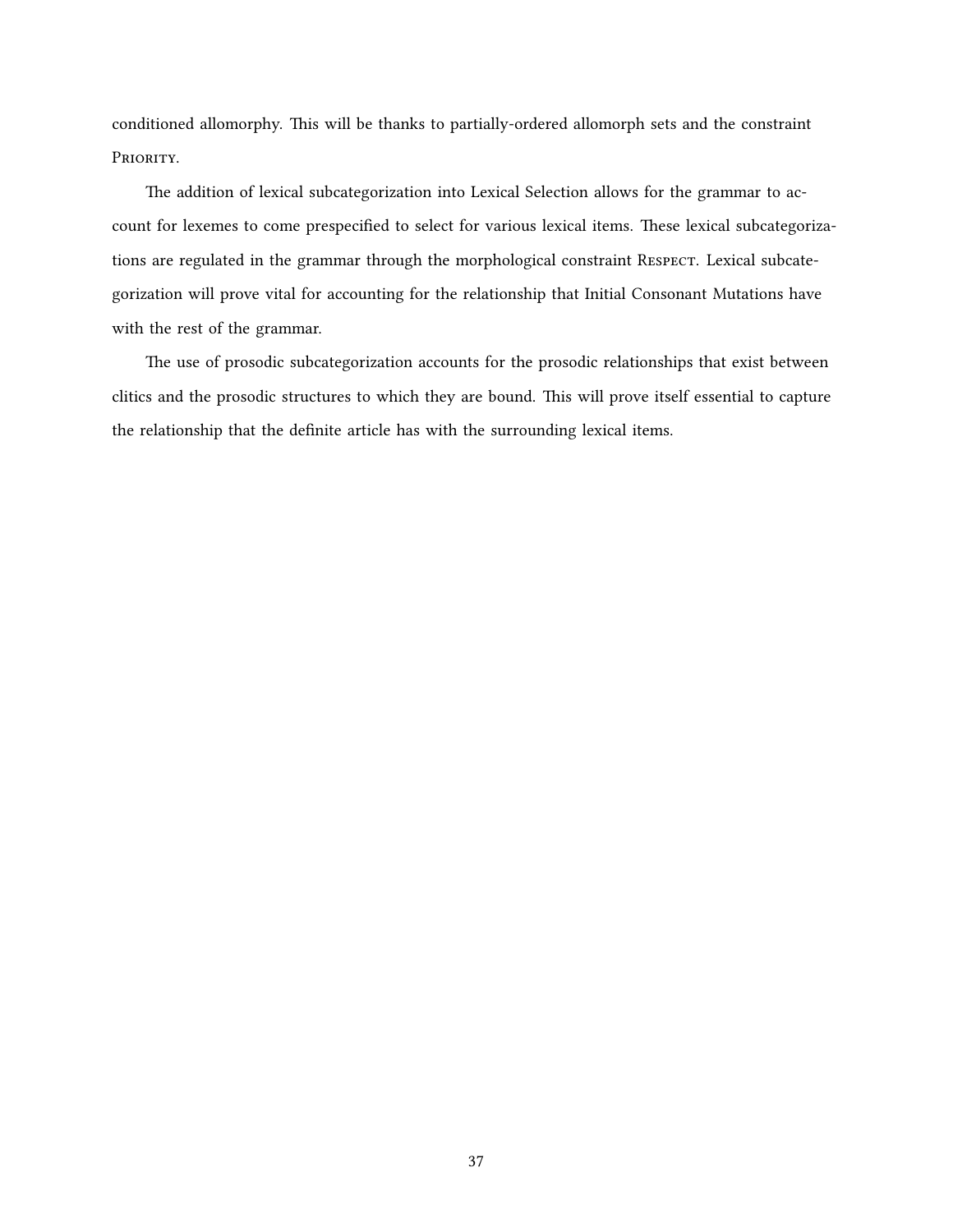## **CHAPTER 4**

# **Definite Article Analysis**

<span id="page-47-1"></span>This chapter presents an analysis of the definite article. I will show that in order to account for the behavior of the allomorphs the use of prosodic subcategorization *and* the constraint PRioRity are required. The use of prosodic subcategorization and its corresponding SubCat constraints are required because of the clitic status of the definite article and its allomorphs. This allows for the prosodic structure that is associated with the allomorphs to be considered during allomorph selection, which has been an issue of previous accounts which has ignored the prosodic structure of the clitic. By allowing the enclitic allomorph to be ranked above the other allomorphs the constraint PRIORITY allows for the enclitic allomorph to surface during allomorph selection.

In Section [4.1](#page-47-0), I present my analysis of the definite article making special reference to prosodic structure and the preferential treatment of the enclitic and show that by considering the definite article's prosodic status the analysis is possible within OT. Section [4.2](#page-57-0) describes several alternative explanations of the definite article allomorphy with the analysis from [Hannahs & Tallerman](#page-84-3) ([2006](#page-84-3)) in Section [4.2.1](#page-57-1). My previous account in [Brinkerhoff](#page-83-0) [\(2019\)](#page-83-0) which uses only PRIORITY is given in Section [4.2.2](#page-60-0). Section [4.2.3](#page-62-0) is a consideration of using only morphological subcategorization to explain the definite article allomorphy as proposed by [Paster](#page-85-7) ([2015\)](#page-85-7) for all cases of phonologically conditioned allomorphy. A summary of the chapter and key points for further analysis are given in Section [4.3.](#page-65-0)

## <span id="page-47-0"></span>**4.1 Main proposal**

In providing an analysis for the definite article, prosodic subcategorization frames are required in order to account for the clitic-status of the definite article in Welsh. In general, the definite article is proclitic, meaning that it cliticizes onto the immediately following prosodic word [\(Morris-Jones](#page-85-3) [1913;](#page-85-3) [Hannahs](#page-84-1) [2013b](#page-84-1)). Evidence for this comes from the distribution of schwa in Welsh. As noted by [Han-](#page-84-1)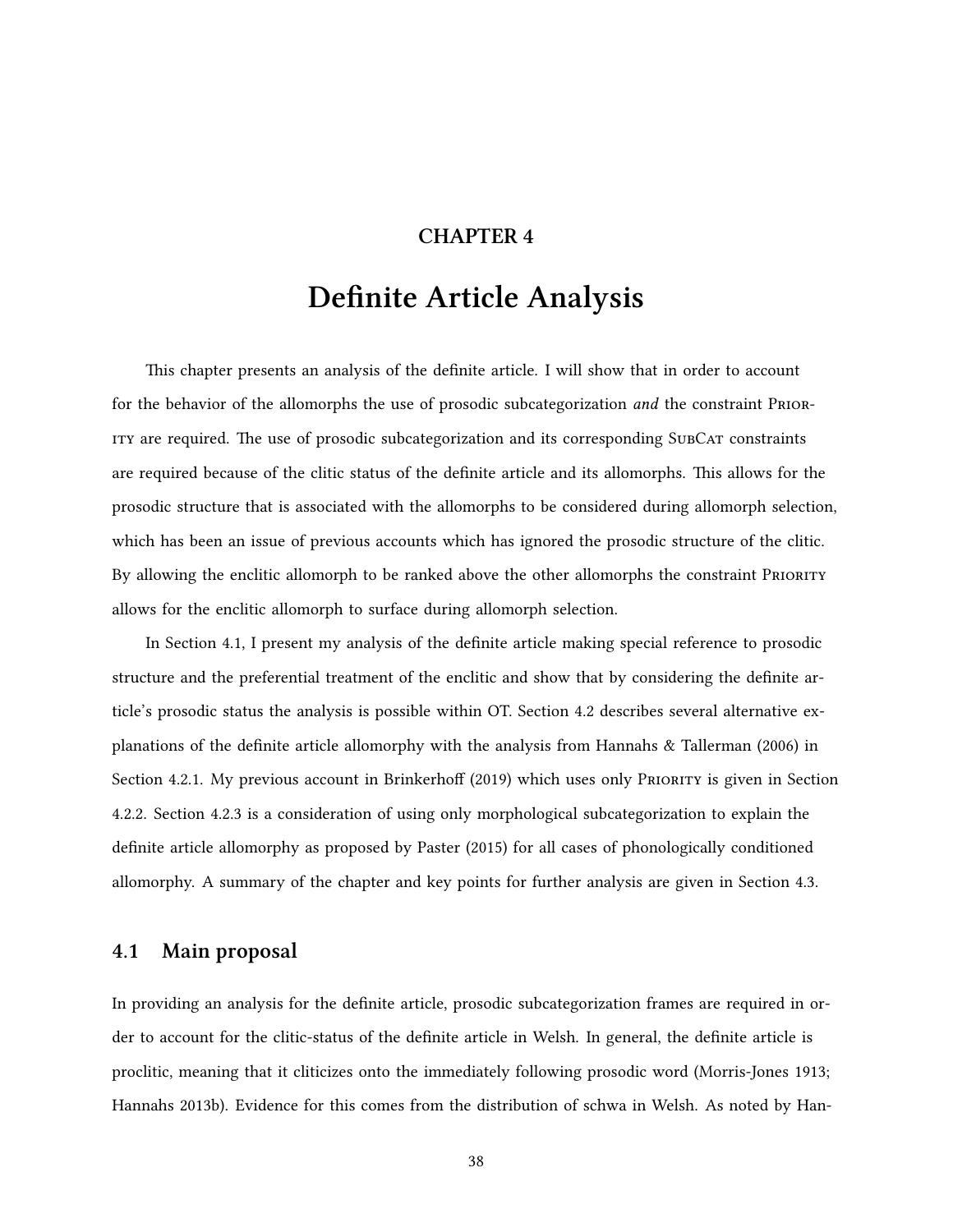[nahs](#page-84-1) ([2013b:](#page-84-1) 38), schwa is never allowed to appear in word-final syllables in Welsh. This is true of all Welsh content morphemes; however, when we consider the functional morphemes in the language, we observe several monosyllabic morphemes which contain a schwa.

- (46) Some monosyllabic function morphemes that have schwa [\(Hannahs](#page-84-1) [2013b](#page-84-1): 38) *dy* [ də ] 'your'
	- *fy* [ (v)ə ] 'my'
	- *yr* [ ər ] 'the'

These morphemes seem to be at odds with the observation made by [Hannahs.](#page-84-1) However, these morphemes are still consistent with the Welsh avoidance of schwa in word-final syllables, because of their status as clitics. These forms were observed as far back as [Morris-Jones](#page-85-3) ([1913\)](#page-85-3) as being clitics, which was noted by [Morris-Jones](#page-85-3) ([1913](#page-85-3)) that "many frequently-recurring monosyllables bear no stress, but are pronounced in conjunction with another word. These are proclitics, which precede the accented word, and enclitics, which follow it." This behavior and observation for these function morphemes by [Morris-Jones](#page-85-3) is consistent with the definition of clitics as laid out by [Zwicky](#page-87-1) [\(1977\)](#page-87-1) and elaborated on by subsequent work on clitics (see [Anderson](#page-83-2) [2005](#page-83-2)).

According to [\(Morris-Jones](#page-85-3) [1913:](#page-85-3) 48) and [Hannahs](#page-84-1) ([2013b](#page-84-1)),<sup>[1](#page-48-0)</sup> the definite article is a proclitic and forms a prosodic constituent with the following word. We can reasonably conclude that the prosodic subcategorization frame that captures this behavior is in [\(47](#page-48-1)).

- <span id="page-48-1"></span>(47) The prosodic subcategorization frame for the definite article morpheme:
	- [*<sup>ω</sup>* Def [*<sup>ω</sup>* … ] ]

This subcategorization frame models the behavior of the definite article morpheme, as a whole. This subcategorization frame states that the definite article takes as its prosodic sister a prosodic word, which has to be on its immediate right, and is a daughter to a prosodic word. The sister to the definite article needs to be a prosodic word because of the lack of stress shift that occurs with these clitics when they are attached to their prosodic hosts as reported by [Hannahs](#page-84-1) [\(2013b\)](#page-84-1) and in keeping with the discussion of prosodic subcategorization as discussed in Section [3.3](#page-41-0). This behavior is similar to that of the English affix *un-* which also does not cause stress shift to occur on the adjectives to which it is is affixed.

<span id="page-48-0"></span><sup>&</sup>lt;sup>1</sup>[Hannahs](#page-84-1) does mention that at least one of the allomorphs is enclitic rather than proclitic.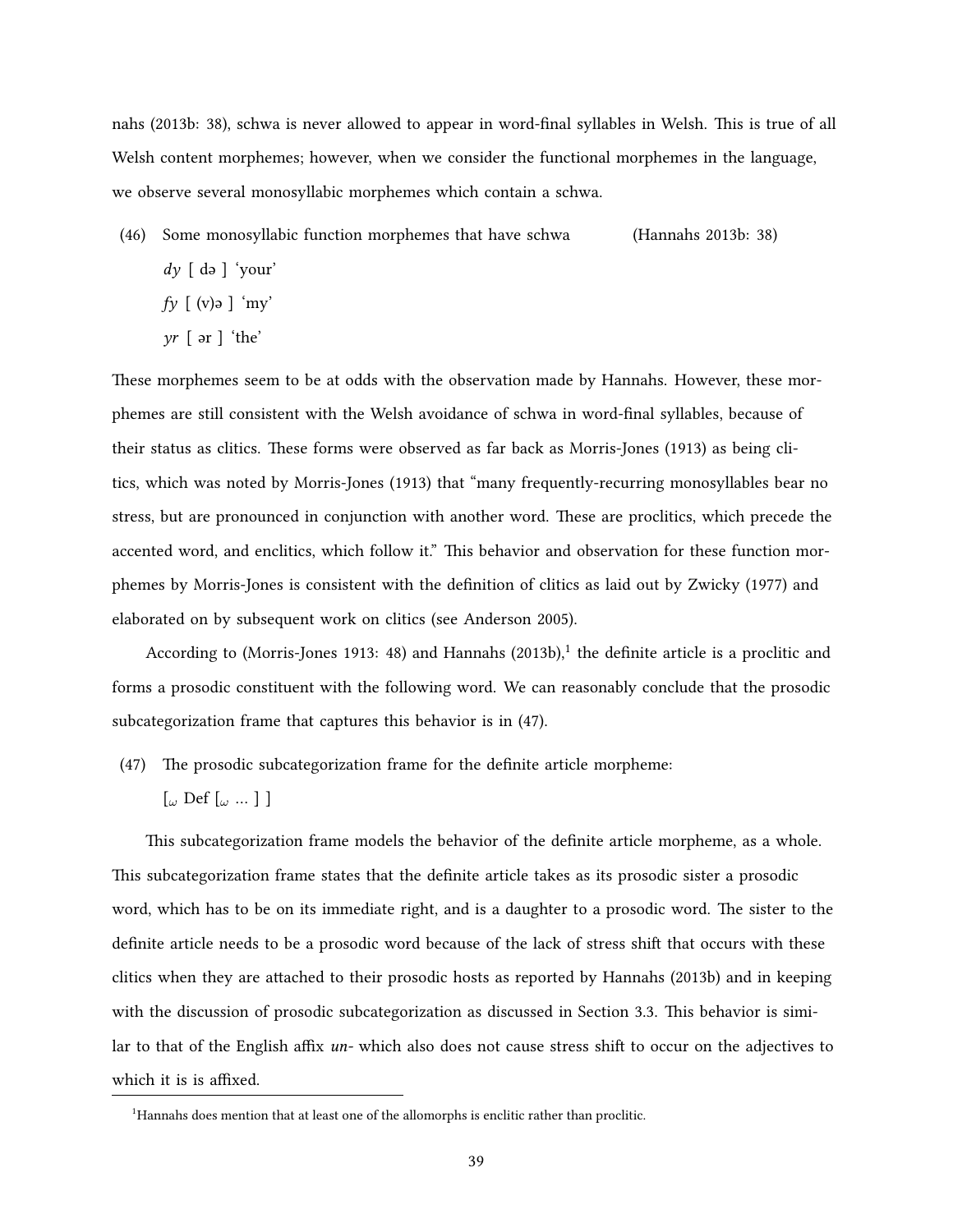<span id="page-49-1"></span>(48) Prosodic structure of the Welsh determiner



We see that the clitic is associated with a syllable instead of a prosodic word, which was argued for by [Itô & Mester](#page-84-4) [\(2009a,](#page-84-4)[b](#page-84-5)) and adopted by [Tyler](#page-86-3) [\(2019\)](#page-86-3) for monosyllabic English prepositions, auxiliaries and determiners which form recursive prosodic words with their prosodic complement and which likewise applies to Welsh. In the above example for the Welsh DP *yr afon* 'the river' we see that the definite article is associated with a bare syllable and forms a recursive prosodic word with its complement.

As discussed in Section [2.1.4,](#page-16-0) this structure's syllabification occurs at the maximal prosodic word. This results in the definite article being pronounced as part of its prosodic host as seen in [\(49](#page-49-0)).

<span id="page-49-0"></span>(49) Syllabification for *yr afon*

[ ə.ra.vɔn ]

In keeping with the work of incorporating prosodic subcategorization into constraint-based frameworks, the subcategorization frame given above in  $(47)$  is associated with the following SubCat constraint:

 $(50)$  SUBCAT(DEF):

Assign one violation for every instance of the definite article morpheme where the definite article morphemes's prosodic subcategorization frame is not satisfied.

This constraint ensures that the subcategorization frame for the definite article morpheme is satisfied. It will assign violations for any use of the definite article morpheme, regardless of allomorph, that is not proclitic. However, this constraint is only satisfied by two of the three allomorphs of the definite article which are *proclitic*. As was discussed in Section [2.2](#page-19-0), the allomorph *'r* is an *enclitic* rather than a *proclitic* and will never satisfy this constraint.

I propose that the solution to the enclitic definite article,  $\dot{r}$ , is the addition of another subcategorization frame and its corresponding SubCat constraint that is specific to the enclitic allomorph of the definite article. This is the first time that *allomorph-specific* prosodic subcategorization has been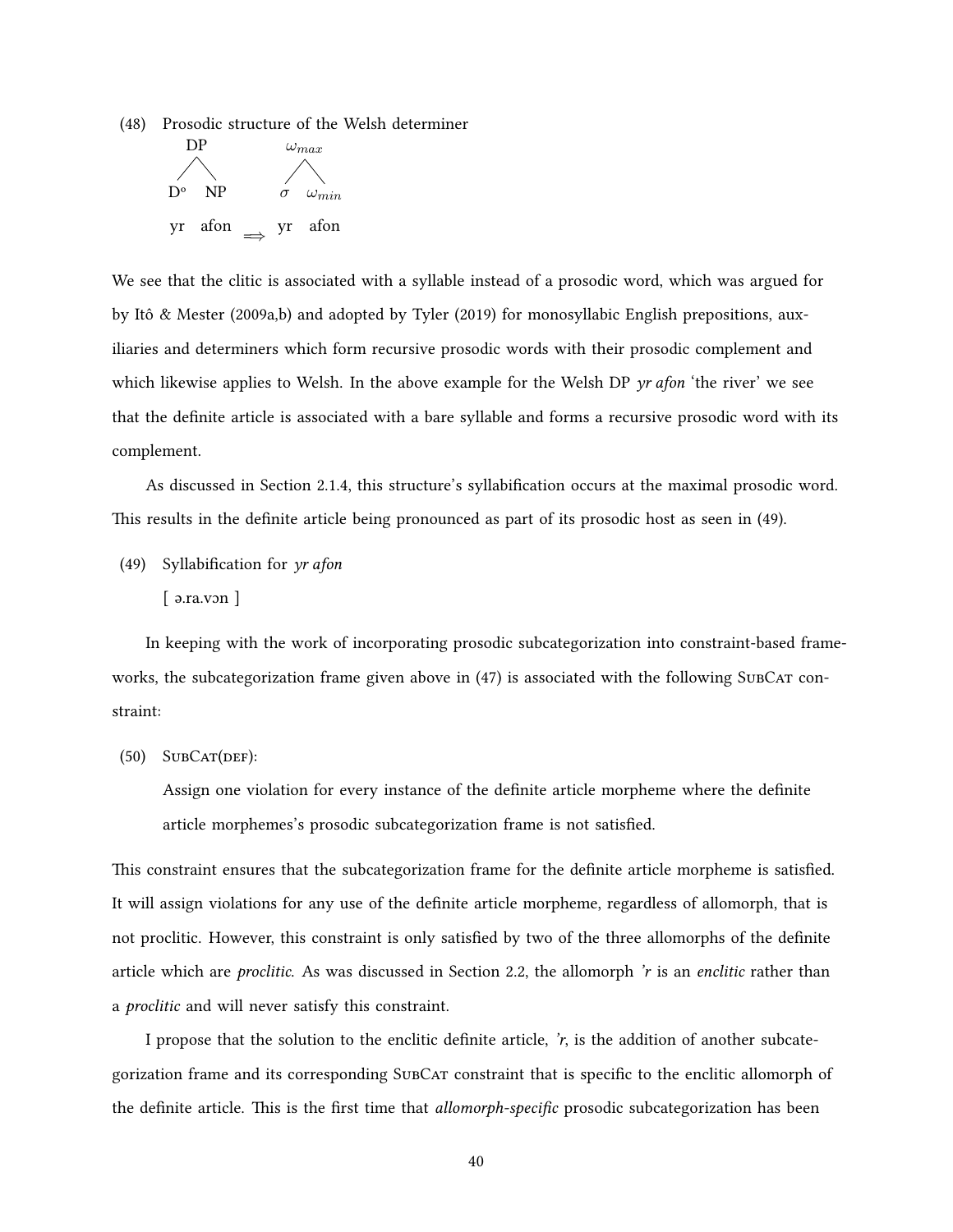proposed. The notion that allomorphs are associated with separate subcategorization frames is not a new notion and is, in fact, common in *morphological* subcategorization frameworks([Paster](#page-85-7) [2015](#page-85-7)). Within morphological subcategorization, each allomorph is associated with different subcategorization frames. However, as claimed by [Paster](#page-85-8) [\(2005](#page-85-8), [2006,](#page-85-9) [2009](#page-85-10), [2015](#page-85-7)) this is purely for *affixes*, not clitics. Under this analysis, the enclitic allomorph has a different subcategorization than that of the proclitics, like in([51\)](#page-50-0).

- <span id="page-50-0"></span>(51) Subcategorization frame for the enclitic allomorph:
	- [*<sup>ω</sup>* [ … ] *'r* ]
- $(52)$  SUBCAT('r):

Assign one violation for every instance of the allomorph *'r* where its prosodic subcategorization frame is not satisfied.

Unlike the previous subcategorization frame, this prosodic subcategorization frame states that the enclitic allomorph attaches to the prosodic constituent to its immediate left and together forms a prosodic word. The prosodic constituent to its left is not associated with a specific prosodic category because it has the potential of cliticizing with proclitics that are immediately preceding it (e.g., *a* 'and' which is a proclitic according to [Morris-Jones](#page-85-3) [1913:](#page-85-3) 48). The prosodic object that the definite article could potentially encliticize to could be of any category.

Unlike the proclitic definite article allomorphs, such as *yr*, shown in [\(48\)](#page-49-1) and([49\)](#page-49-0), which attach as syllables to their hosts, the enclitic definite article *'r* is what [\(Tyler](#page-86-3) [2019:](#page-86-3) 12) would classify as a "very reduced" clitic. These clitics are not syllables but are instead non-syllabic consonants which attach to the preceding phonological host and become codas in the resulting prosodic word. This means that *o'r afon* would have the phonological structure shown in([53a\)](#page-50-1), and the syllabic structure in([53b](#page-50-2)).

- <span id="page-50-2"></span><span id="page-50-1"></span>(53) a. Phonological structure of *o'r afon*[2](#page-50-3)
	- [*<sup>ω</sup>* [o] 'r ] afon
	- b. Syllabification for *o'r afon*
		- $\lceil$  or # a.von  $\rceil$

<span id="page-50-3"></span><sup>&</sup>lt;sup>2</sup>The prosodic status of *o* 'from' has intentionally been left undefined as its prosodic status has not been determined. Some authors claim that most prepositions in Welsh, which *o* is a member, are proclitics([Morris-Jones](#page-85-3) [1913;](#page-85-3) [Hannahs](#page-84-1) [2013b](#page-84-1)).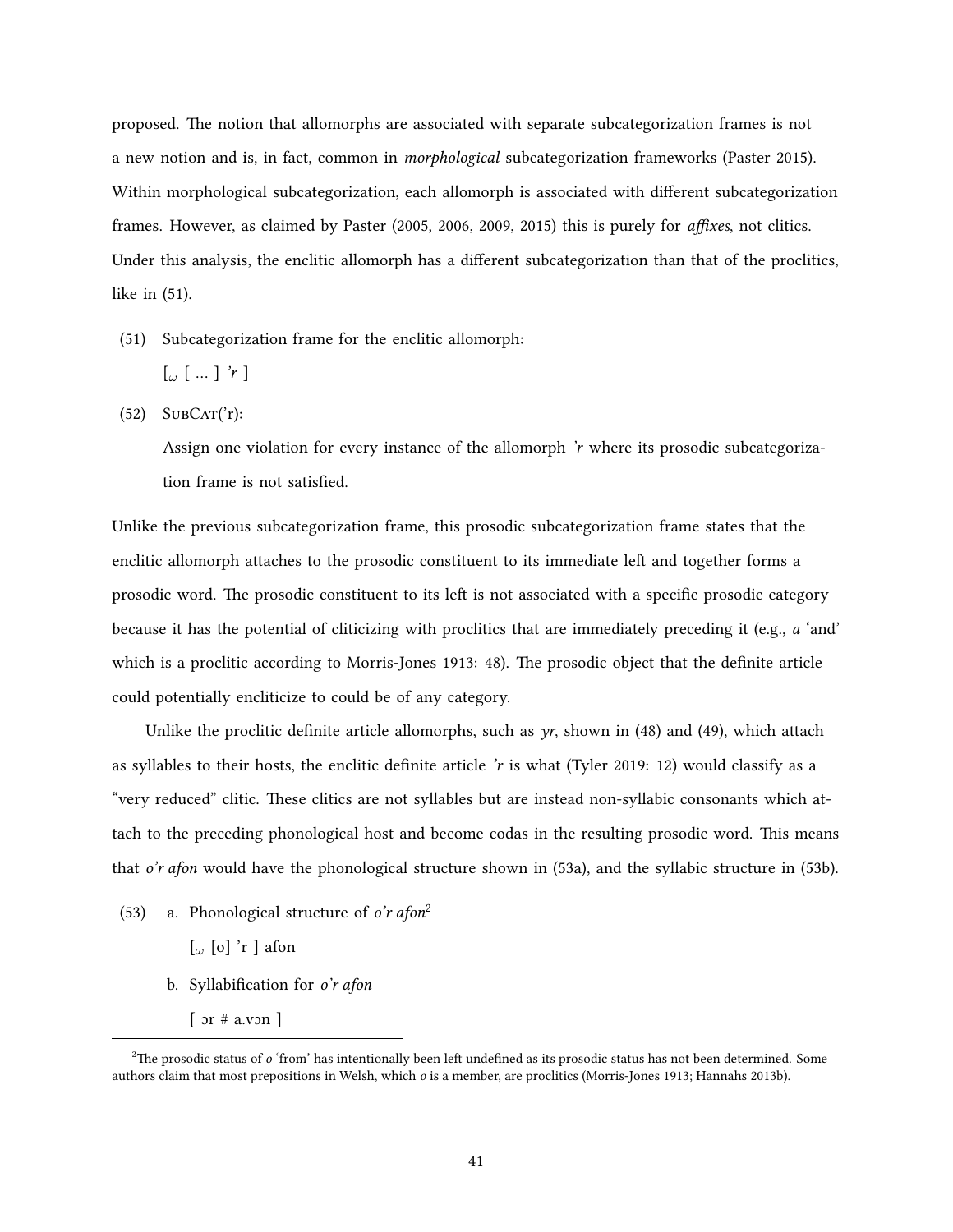Thanks to the notions laid out by work by [Selkirk](#page-86-2) [\(1984\)](#page-86-2); [Nespor & Vogel](#page-85-2) [\(2007 \[1986\]](#page-85-2)) and many others since then in the *Strict-Layering Hypothesis* and more recent approaches to the correspondence between syntax and prosody (see [Bennett](#page-83-5) [2018](#page-83-5) and the references given therein for a summary) a given node can only dominate something equal to or lower than itself in the prosodic hierarchy. This then means for the subcategorization frame above in([51\)](#page-50-0), the enclitic can only attach to prosodic words or lower (i.e., feet and syllables).

If we apply these two constraints to the DP *yr afon* 'the river' and *o'r afon* 'from the river' we get the proper allomorphs surfacing with the addition of the constraints HIATUS and NoCODA, which willbe illustrated below in ([56\)](#page-53-0) and ([57\)](#page-53-1). These constraints—especially HIATUS—are required because of the distribution of the definite article's allomorphs which, as was discussed in [2.2](#page-19-0), will always avoid instances of vowel hiatus. The constraint NoCoda will be needed when we consider the constructions involving the *gyda*-like morphemes.

In this chapter and subsequent chapters, I will be representing maximal prosodic word boundaries with the symbol # to help illustrate how the allomorphs are prosodically attached. If the # is to the left of the definite article allomorph, it shows that the allomorph is proclitic and a # on the right of the definite allomorph shows that it is enclitic. In keeping with Section [2.1.4](#page-16-0) syllabification happens with each maximal prosodic word. Additionally, the definite article is in bold and underlined to facilitate readability.

One additional aspect of the definite article that needs to be addressed is that the definite article is associated with an allomorph set. Allomorph sets for the definite article are required because of the morpheme-specific avoidance of marked phonological structures of hiatus.

As stated by [Mascaró](#page-85-0) [\(2007\)](#page-85-0) and [Bonet et al.](#page-83-1) [\(2007\)](#page-83-1), the use of the allomorph sets allows for the distribution of these allomorphs to be derived by universal markedness constraints. This allows the correct form of the allomorph to surface. This also allows the rest of the grammar to interact with these constraints while preserving the input occurrences of hiatus and codas because of higher ranked faithfulness constraints. This is also true for the *gyda*-like morphemes, repeated here as([54\)](#page-52-0).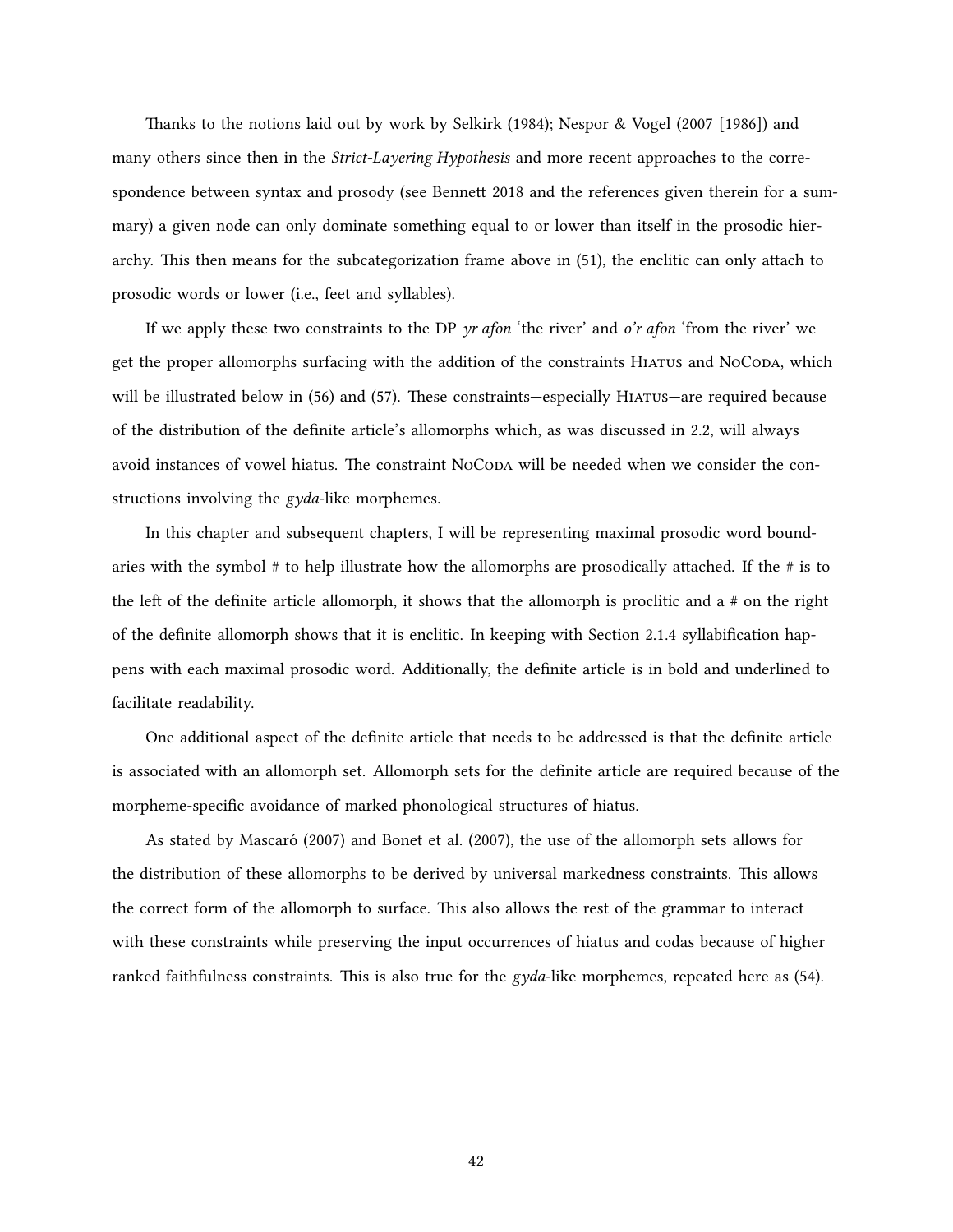<span id="page-52-0"></span>

| (54) | Functional morphemes that have vowel-/consonant-final alternations (Information collected |                  |  |  |  |  |  |  |
|------|-------------------------------------------------------------------------------------------|------------------|--|--|--|--|--|--|
|      | from King 2015)                                                                           |                  |  |  |  |  |  |  |
|      | gyda/gydag                                                                                | 'with'           |  |  |  |  |  |  |
|      | $\hat{a}/a$ g                                                                             | 'with'           |  |  |  |  |  |  |
|      | tua/tuag                                                                                  | 'towards, about' |  |  |  |  |  |  |
|      | na/nag                                                                                    | 'than'           |  |  |  |  |  |  |
|      | a/ac                                                                                      | 'and'            |  |  |  |  |  |  |
|      | na/nac                                                                                    | 'neither/nor'    |  |  |  |  |  |  |
|      |                                                                                           |                  |  |  |  |  |  |  |

As can be seen in the selection of the appropriate allomorph of the morpheme *gyda*, the choice of which allomorph is entirely determined by markedness constraints. No faithfulness violations occur with the use of allomorph sets in keeping with Lexical Selections tenet that "candidate faithfulness violations are computed with respect to the candidate's corresponding underlying allomorph," see([21d\)](#page-31-0) and Section [3.1](#page-30-0).

(55) OT/LS output for *gyda/gydag*.

|  |  | a. Gyda in isolation or before a consonant-initial word gwên 'smile' |  |  |
|--|--|----------------------------------------------------------------------|--|--|
|  |  |                                                                      |  |  |

| $\beta$ /{gida <sub>1</sub> , gidag <sub>2</sub> } (gwe:n)/    FAITH   HIATUS   NOCODA |  |      |
|----------------------------------------------------------------------------------------|--|------|
| $\mathbb{F}$ a. gi.da <sub>1</sub> (gwe:n)                                             |  |      |
| b. $\text{gi.dag}_2$ (gwe:n)                                                           |  | $*W$ |

b. *Gydag* followed by vowel-initial word *eraill* 'others'

| /gida <sub>1</sub> , gidag <sub>2</sub> } $\text{er}$ arł/    $\text{FATTH}$   $\text{HIATUS}$   $\text{NoCoDA}$ |      |      |
|------------------------------------------------------------------------------------------------------------------|------|------|
| a. $\text{g}$ <i>i.</i> da <sub>1</sub> $\varepsilon$ <i>rari</i>                                                | $*W$ |      |
| $\mathbb{F}$ b. gi.dag <sub>2</sub> $\varepsilon$ .rart                                                          |      | $**$ |

In accounting for the definite article allomorphy, the selection of the correct allomorph will be dictated by the interaction of SUBCAT and HIATUS, which ensures that the proper prosodic structure and the avoidance of hiatus are chosen by the grammar.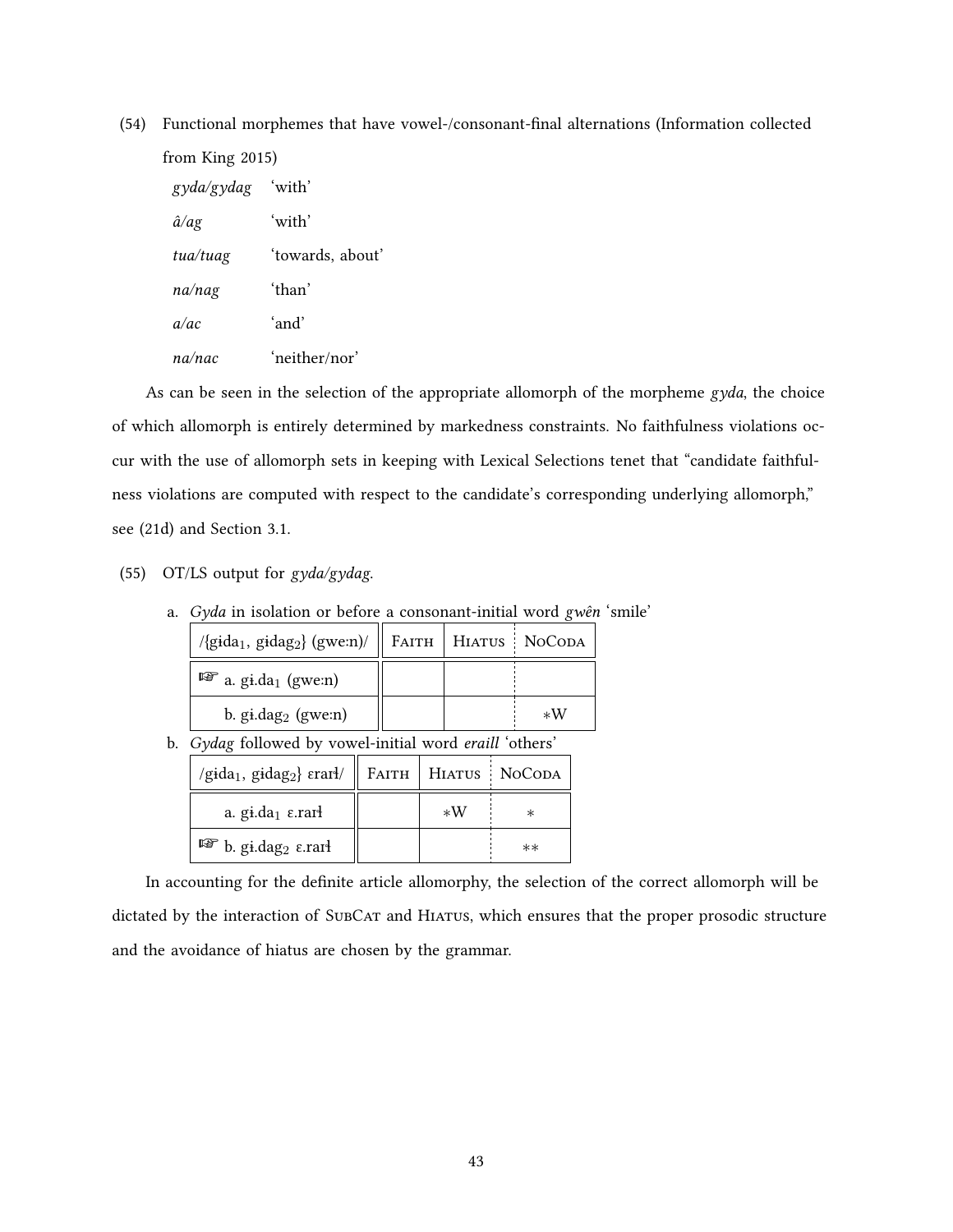| $\langle \{\#a, \#ar, r\#\}\$ avon/ $\ \text{SUBCAT}(r)\ $ HIATUS $\ \text{NoCoDA}\ $ SUBCAT(DEF) |       |       |         |      |
|---------------------------------------------------------------------------------------------------|-------|-------|---------|------|
| $\mathbb{F}$ a. # $\underline{\mathbf{a}}.\underline{\mathbf{r}}$ a.von                           |       |       | $\ast$  |      |
| $b.$ # $a.von$                                                                                    |       | $*!W$ | ∗       |      |
| c. $\mathbf{r}$ # a.von                                                                           | $*!W$ |       | $^\ast$ | $*W$ |

<span id="page-53-0"></span>(56) a. Definite article before vowel-initial words: *yr afon*

#### <span id="page-53-2"></span>b. Definite article between two vowels: *o'r afon*

| / $\infty$ {#ə, #ər, r#} avon/               |        |      | $SUBCAT('r)$ HIATUS   NOCODA   SUBCAT(DEF) |
|----------------------------------------------|--------|------|--------------------------------------------|
| a. $\sigma$ # $\sigma$ . $\sigma$ . $\sigma$ | $*!W$  | ×I.  |                                            |
| b. $\sigma$ # $\theta$ . a. v $\sigma$ n     | $*!*W$ | ×I.  |                                            |
| $\mathbb{F}$ c. or # a.von                   |        | $**$ | $^\ast$                                    |

Intableau ([56a\)](#page-53-0), the constraint  $SUBCAT('r)$  eliminates candidate (c) because the enclitic form of the definite article is not obeying its subcategorization frame because it does not have a host to encliticize to. With candidate (c) out of the evaluation, the markedness constraint Hiatus will eliminate candidate (b) for the instance of vowel hiatus. In tableau [\(56b\)](#page-53-2) we get the motivation for constraint ranking of HIATUS ≫ SUBCAT(DEF). With HIATUS ranked above SUBCAT(DEF) candidates (a) and (b) both are eliminated. In both tableaux candidate (c) receives a single violation of the constraint Sub- $CAT(DEF)$ , which will assign a violation when the definite article morpheme is not proclitic.

This ranking will not, however, produce the same results when we consider the interaction of consonant-initial words such as the phrase *o'r llyfr* 'from the book.' The reason for this lies in the enclitic*'r*, see tableau ([57\)](#page-53-1). In the evaluation of this input with this grammar the enclitic will produce another violation of NoCoDA when it is present in a valid environment (i.e., when following the preposition *o* 'from'). In order for the enclitic form to win, the constraint Hiatus has to outrank both of the constraints NoCoDA and SUBCAT(DEF).

| /2 $\#$ = $\#$ = $\{**\}$ $\{ivr/\ $         |       | $\overline{ }$ | $SUBCAT('r)$ HIATUS   NOCODA SUBCAT(DEF) |
|----------------------------------------------|-------|----------------|------------------------------------------|
| a. $\n  x # ər.\overline{4}i.\overline{vir}$ | $*!W$ | $**$           |                                          |
| b. $\sigma$ # $\partial$ . H. vir            | $*!W$ | ×I.            |                                          |
| $\mathbb{F}$ c. or # $\frac{1}{2}$ i.vir     |       | $**$           | $^\ast$                                  |

<span id="page-53-1"></span>(57) Definite article between a vowel and consonant: *o'r llyfr*

If this was not the case than candidate (b) would win because it performs better than candidate (a) in NoCoda violations. Additionally, HIATUS has to be ranked above SUBCAT(DEF) because any instance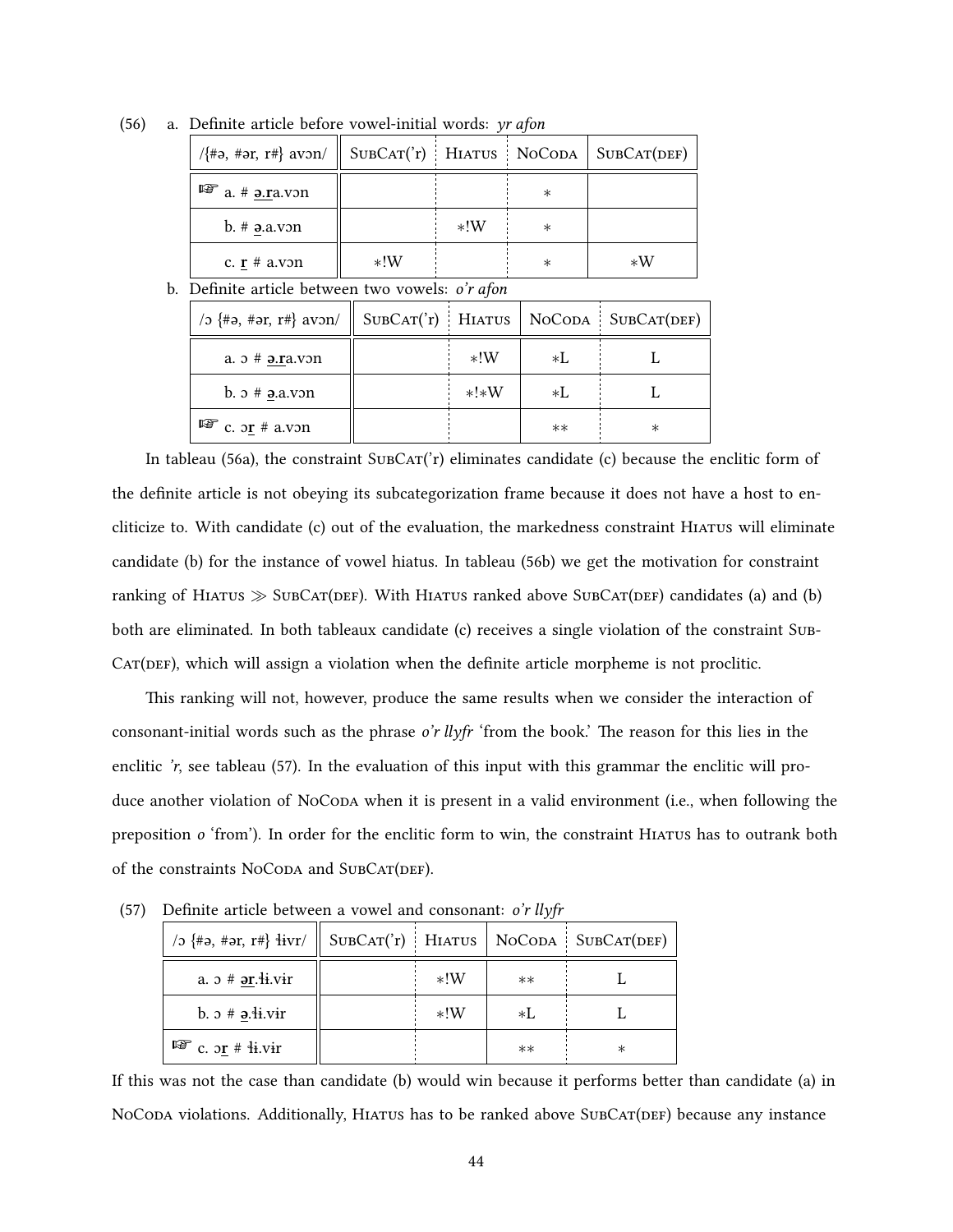of the enclitic allomorph will automatically result in a violation of this constraint. See Section [2.1.4](#page-16-0) for a discussion of why *llyfr* has an additional vowel which is lacking in the input.

In turning to the evaluation of the definite article following the *gyda*-like morphemes, which are also associated with allomorph sets, the selection of the appropriate definite article allomorph is due to the alternation between consonant-final and vowel-final allomorphs in the *gyda*-like morphemes, which is not motivated by a language-wide process but is idiosyncratic to these morphemes, which is the prime criteria for the use of allomorph sets.

In order to get the correct output (i.e., the enclitic form of the definite article) we need to incorporate partially-ordered sets and the constraint PRioRity into our grammar. The reason for incorporating these into our grammar is to be able to capture the preference that Welsh has for the enclitic definite article as discussed above in [2.2](#page-19-0). This preference results in the enclitic definite article allomorph being ranked above the other definite article allomorphs in the partially ordered set as in [\(58](#page-54-0)) below.

<span id="page-54-0"></span>(58) Priority ranking for the definite article:

$$
\{r\# > \#a, \#ar\}
$$

This will result in the enclitic form being selected thanks to the enforcement of this ranking by the constraint PRioRity during any evaluation of the grammar.

In addition to this allomorph ranking and PRioRity, a phonotactic constraint is needed. This constraint will assign violations for any syllable-final consonant-cluster involving the Welsh liquids as the final element. This constraint is motivated by the general avoidance of these types of consonantclusters by the language as discussed above in Section [2.1.4.](#page-16-0)

 $(59)$  \*CL]<sub> $\sigma$ </sub>:

Assign one violation for every instance of a consonant followed by a liquid in the syllabic coda.

We see in the following tableau that through the incorporation of the constraints PRIORITY and \* $CL$ ]<sub> $\sigma$ </sub> the correct output is selected by the grammar. This occurs if the constraint PRIORITY is ranked above NoCoda and SubCat(DEF). This is the only constraint ranking that can be motivated in this tableau. The ranking of  ${}^{\star}CL$ ]<sub> $\sigma$ </sub> cannot be determined; all that matters is that the constraint is present in the grammar.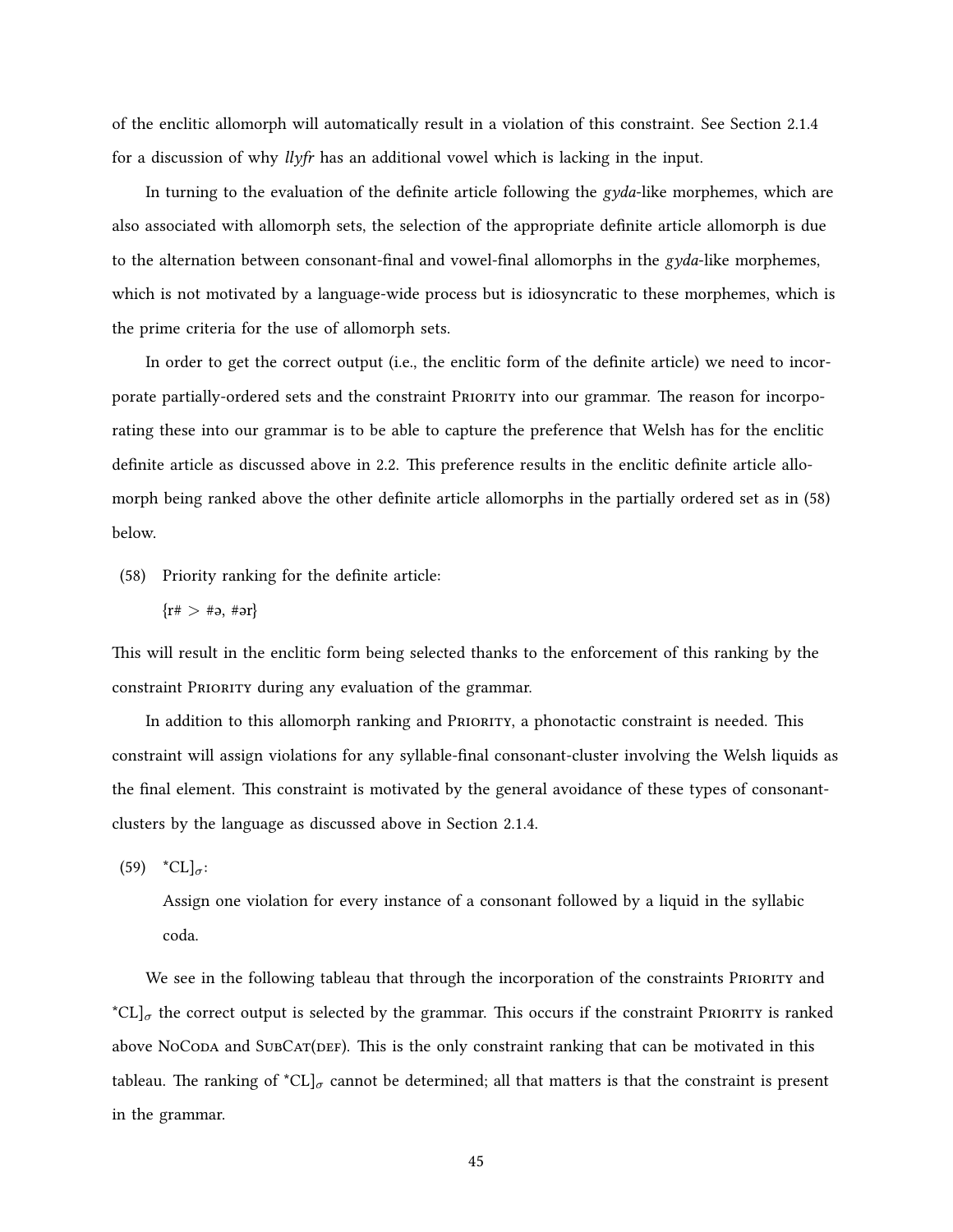| $\{\text{gida, gidal}\}\$ $\{\text{r#} > \text{#a}, \text{#ar}\}\$ nod/ | $SUBCAT('r)$ HIATUS $*CL]_{\sigma}$ |       |       | PRIORITY |        | $NoCODA$ SUBCAT(DEF) |
|-------------------------------------------------------------------------|-------------------------------------|-------|-------|----------|--------|----------------------|
| a. gi.da $#$ $\sigma$ ar. nod                                           |                                     | $*!W$ |       | $*W$     | $***$  | L                    |
| b. gi.da $#$ $\geq$ .nod                                                |                                     | $*!W$ |       | $*W$     | $*L$   | L                    |
| $\mathbb{F}$ c. gi.dar # nod                                            |                                     |       |       |          | $**$   | $\ast$               |
| d. gi.dag $#$ a.nod                                                     |                                     |       |       | $*!W$    | $**$   | L                    |
| e. gi.dag $#$ $\sigma$ nod                                              |                                     |       |       | $*!W$    | $***W$ | L                    |
| f. gi.dag $\underline{\mathbf{r}}$ # nod                                |                                     |       | $*!W$ |          | $**$   | $\ast$               |

(60) Tableau for *gyda'r nod* 'with the aim'

In this tableau, the constraints Hiatus and PRioRity eliminate candidates (a) and (b) because of both the occurrence of hiatus and the use of the non-prioritized allomorphs of the definite article. Additionally, the constraint PRioRity will eliminate candidates (d) and (e) for the use of the non-prioritized allomorphs. Candidate (f) is eliminated because of the marked phonotactics of the CL cluster that is the result of encliticizing the definite article to the allomorph *gydag*.

The ordering of the allomorphs and the constraint PRIORITY are also needed to produce the correct output of the grammar. Without these additions, the grammar would select candidate (d) as the optimum, which is the other potentially correct form according to [Hannahs & Tallerman](#page-84-3) ([2006\)](#page-84-3). This can be seen in the following tableau.

| $\sigma$ <sup><math>\sigma</math></sup> $\sigma$ <sup><math>\sigma</math></sup> |                     |       |                                               |         |                      |
|---------------------------------------------------------------------------------|---------------------|-------|-----------------------------------------------|---------|----------------------|
| /{gida, gidag} { $r#, #a, #ar$ } nod/                                           | $SUBCAT('r)$ HIATUS |       | ${}^{\star}CL$ <sub><math>\sigma</math></sub> |         | $NoCODA$ SUBCAT(DEF) |
| a. $q_i$ da # $ər$ .nod                                                         |                     | $*!W$ |                                               | $**$    |                      |
| b. gi.da $#$ a.nod                                                              |                     | $*!W$ |                                               | $*L$    |                      |
| $(\sqrt{2})$ c. gi.dar # nod                                                    |                     |       |                                               | $**$    | $*W!$                |
| $\odot$ d. gi.dag # <b>2</b> .nod                                               |                     |       |                                               | $**$    |                      |
| e. gi.dag $#$ $\sigma$ r.nod                                                    |                     |       |                                               | $***!W$ |                      |
| f. gi.dag $\underline{\mathbf{r}}$ # nod                                        |                     |       | $*!W$                                         | $**$    | $*W$                 |

<span id="page-55-0"></span>(61) Selection of \**gydag y nod* 'with the aim'

In this evaluation the subcategorization frame and its corresponding SUBCAT constraint for the definite article in general will eliminate the correct candidate from winning, which allows the two markedness constraints, HIATUS and NOCODA, to determine the optimum. Candidate (d), which always hamonically bounds the remaining candidate, is selected by the grammar during the evaluation of Sub- $CAT(DEF)$ .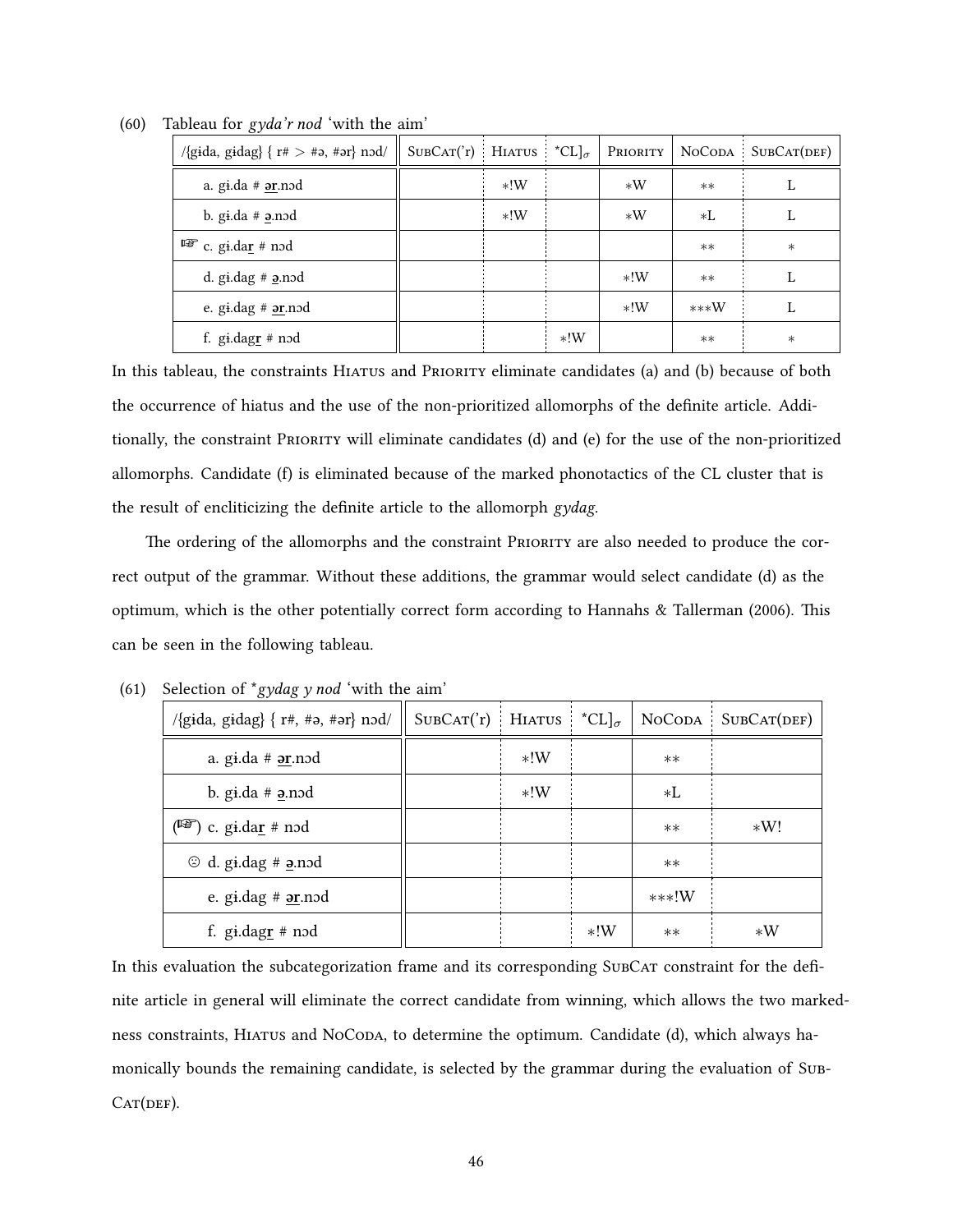If the ranking that includes PRioRity is indeed the correct ranking it should still produce the correct output for the forms in([56\)](#page-53-0) and [\(57](#page-53-1)), which is indeed the case as can be seen in the following tableauxfor *afon*. The tableau in ([62a\)](#page-56-0) also serves to show that PRIORITY is dominated by the constraint SubCat('r). By ranking SubCat('r) above PRIORITY this will result in the enclitic form losing during the evaluation even with the prioritization of the enclitic over the other forms. Without this ranking, the enclitic form of the definite article would win. The Hasse diagram showing the complete constraint ranking is given in [\(63](#page-56-1)).

<span id="page-56-0"></span>

| (62) | a. Tableau for yr afon                  |                                            |       |        |        |                                         |
|------|-----------------------------------------|--------------------------------------------|-------|--------|--------|-----------------------------------------|
|      | $\sqrt{\{r\# \gt \#a, \#ar\}}$ avon/    | $SUBCAT('r)$ HIATUS $^{\star}CL]_{\sigma}$ |       |        |        | $P_{\text{RIORITY}}$ NoCoda SubCat(DEF) |
|      | $\mathbb{F}$ a. # <b>9.</b> p. v. v. on |                                            |       | $\ast$ | $\ast$ |                                         |
|      | $b.$ # $a.von$                          |                                            | $*!W$ | $\ast$ | $\ast$ |                                         |
|      | c. $\mathbf{r}$ # a.von                 | $*!W$                                      |       |        | $\ast$ | $\ast$                                  |
|      | b. Tableau for <i>o'r afon</i>          |                                            |       |        |        |                                         |

| /2 { $r# > #$ 2, $r#$ ar} avon/    SUBCAT('r)   HIATUS   $C_{\text{CL}}$   PRIORITY   NOCODA   SUBCAT(DEF) |        |      |        |   |
|------------------------------------------------------------------------------------------------------------|--------|------|--------|---|
| a. $\theta$ . $\#$ <b>a.ra.v</b> $\theta$ n                                                                | $*!W$  | $*W$ | $\ast$ |   |
| b. $\sigma$ # $\partial$ . $\partial$ . $\partial$ . $\partial$                                            | $*!*W$ | $*W$ | $\ast$ |   |
| $\mathbb{F}$ c. or # a.von                                                                                 |        |      | $**$   | ∗ |

<span id="page-56-1"></span>(63) Hasse diagram of the constraint rankings



As was discussed in Section [2.2](#page-19-0), there exist environments that suppress the selection of the enclitic definite article allomorph. [Hannahs & Tallerman](#page-84-3) ([2006](#page-84-3)) attribute to suppression of the enclitic allomorph to the presence of an intonational phrase boundary. This boundary does not pose an issue for the analysis presented in this thesis. Following [Tyler'](#page-86-3)s([2019](#page-86-3)) treatment of English enclitics that fail to encliticize, this is due to the lack of any phonological material present within its phonological domain, taken by [Tyler](#page-86-3) to be within the same phonological phrase, that it can select. Because the enclitic is unable to select this material because of the major prosodic boundary, SubCat correctly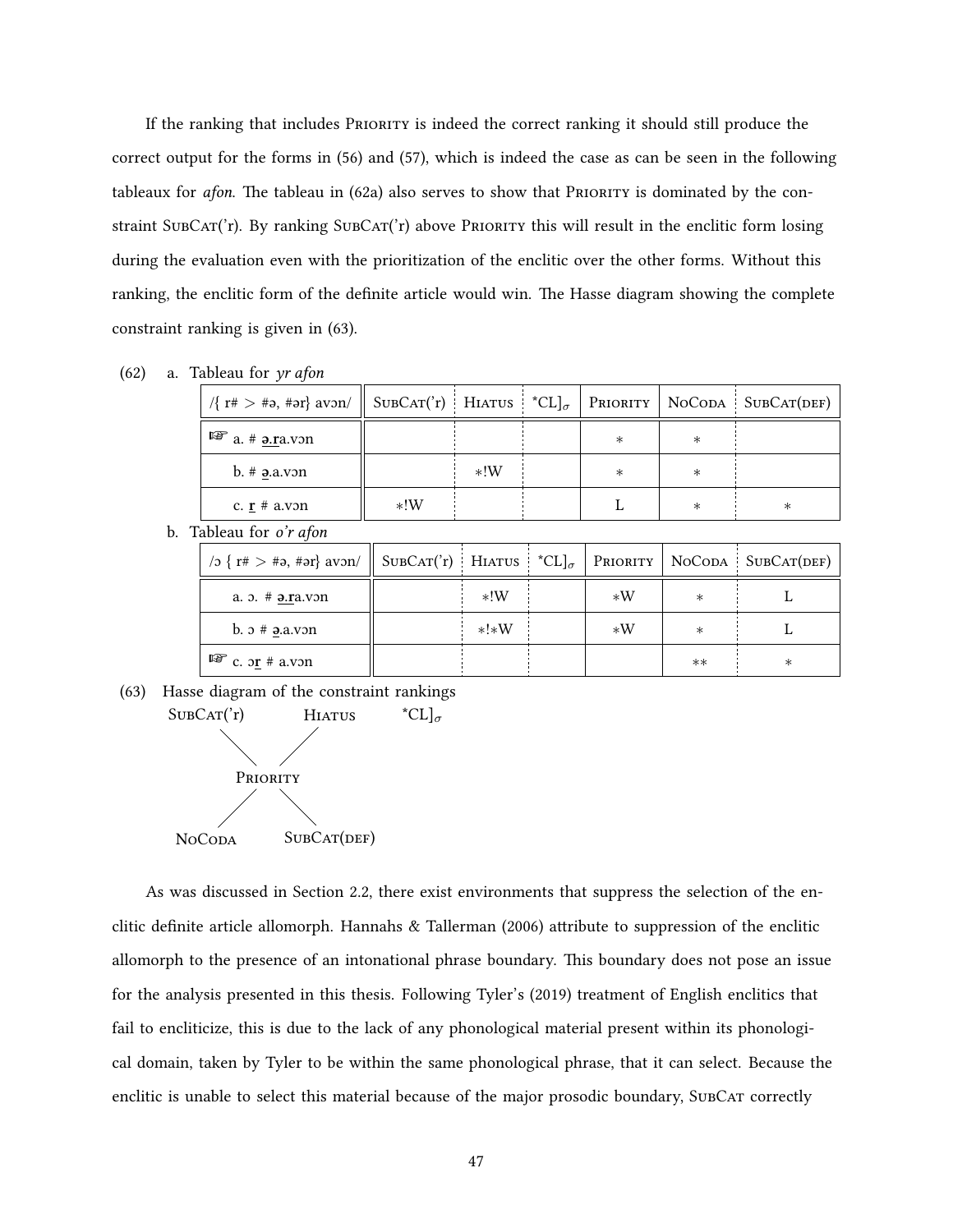predicts that the enclitic allomorph will not surface, which then leaves the proclitic allomorphs of the definite article being the only forms that the grammar is able to select from.

In this section, it was demonstrated that the use of subcategorization frames can account for the definite article allomorphy. It was also demonstrated that the interaction of the definite article with the *gyda-*like morphemes can be accounted for through the incorporation of ordered allomorph sets and the constraint PRIORITY and prosodic subcategorization.

### <span id="page-57-0"></span>**4.2 Alternative approaches**

The account just presented is one of several potential accounts. My account differs from and is superior to these other accounts in addressing the clitic status of the definite article and the prosodic structure that it is associated with which the other accounts fail to do. The first of these alternative accounts is the account presented by [Hannahs & Tallerman](#page-84-3) ([2006](#page-84-3)). The second account is one that is based on using PRioRity alone to account for the selection of the correct definite article allomorph. The last account address the use of subcategorization frames in the vein of [Paster](#page-85-8) ([2005](#page-85-8), [2006,](#page-85-9) [2009,](#page-85-10) [2015](#page-85-7)).

#### <span id="page-57-1"></span>**4.2.1 [Hannahs & Tallerman](#page-84-3)'s [\(2006\)](#page-84-3) account**

The principle alternative to the account given in this thesis is the one presented by [Hannahs & Taller](#page-84-3)[man](#page-84-3) [\(2006\)](#page-84-3). In their account [Hannahs & Tallerman](#page-84-3) take the approach that the definite article is not derived from a single underlying form but instead consists of multiple forms. These forms are then chosen by the grammar based on the phonological environments into which the definite article is inserted. This is similar to the approach taken in this thesis with multiple inputs to the grammar.

([Hannahs & Tallerman](#page-84-3) [2006:](#page-84-3) 786) take the view that any purely phonological account is unable to account for the selection of the correct definite article allomorph and that if an optimality theoretic approach is to be taken "something non-phonological" has to be added. This is where there is agreement between our two accounts. Because the selection of the definite article cannot be chosen purely by phonological means on account of the morpho-syntactic considerations at work on the selection of the correct allomorph for the definite article, there has to be "something non-phonological" added to account for this. This "non-phonological" component is the constraint PRioRity.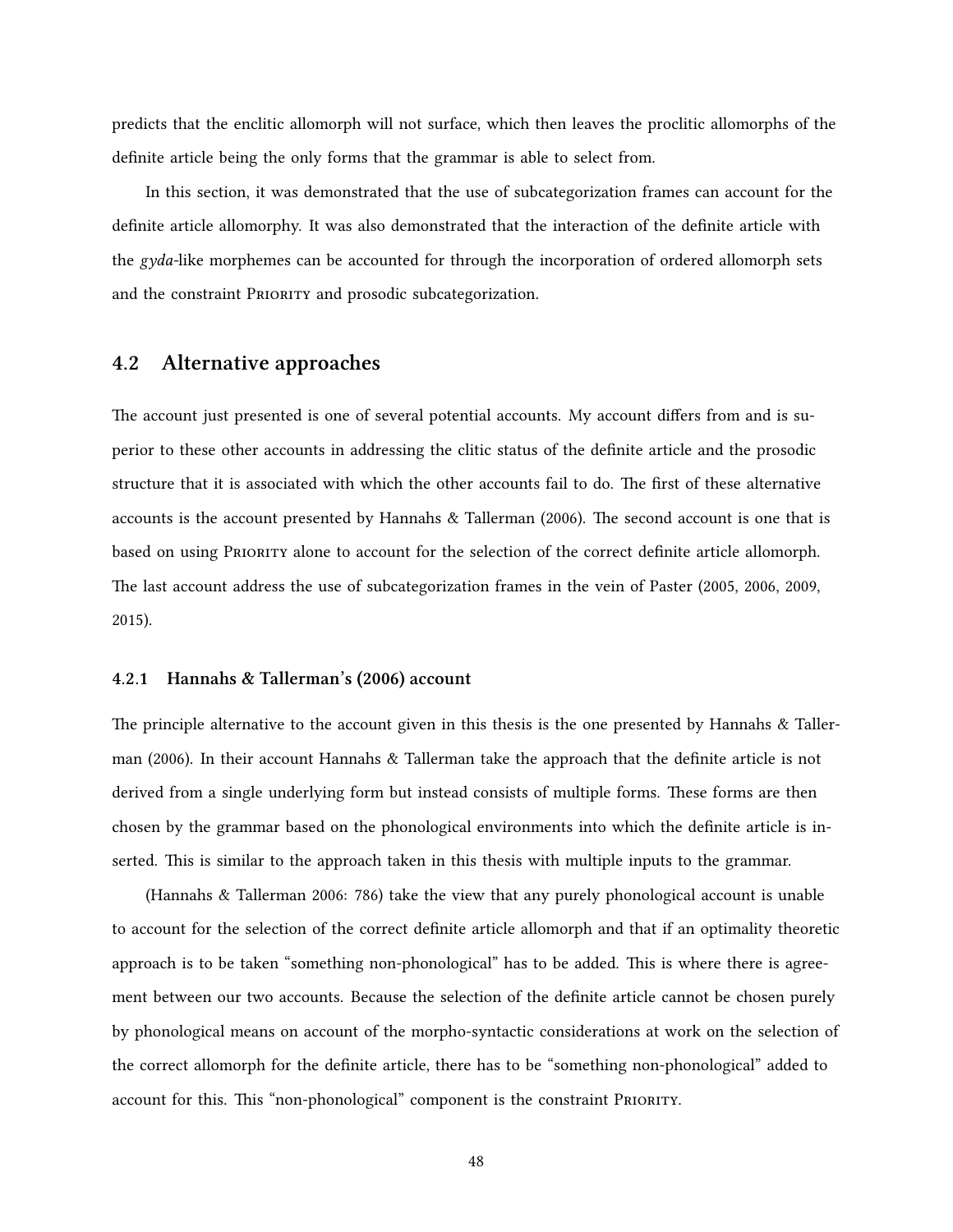Where the divergence between our two accounts occurs is in the implementation of the other grammatical components to account for the definite article allomorphy. In [Hannahs & Tallerman](#page-84-3), they analyze the selection of the definite article from the Distributed Morphology [\(Halle & Marantz](#page-84-7) [1993](#page-84-7)) framework with serial insertion of lexical items and application of phonological rules at each stage of the derivation. The account that I employ is based on Optimality Theory [\(Prince & Smolen](#page-86-6)[sky](#page-86-6) [2004 \[1993\]](#page-86-6)) and its parallel analysis of the allomorphy with the addition of morphological and prosodic constraints in the form of PRIORITY and SUBCAT respectively.

[Hannahs & Tallerman](#page-84-3) propose that the selection of the correct allomorph is the result of the staggered insertion of certain lexical classes during the syntactic derivation following the method proposed by [Emonds](#page-83-6) [\(2002](#page-83-6)). However, this type of lexical insertion is not the standard approach as exemplified by [Embick & Marantz](#page-83-7) [\(2008\)](#page-83-7). In the standard approach, lexical insertion occurs from the inside out meaning that the lexical insertion first targets the most deeply embedded nodes in the tree structure, with subsequent lexical items being inserted as the derivation progresses out of the phrase. [Emonds](#page-83-6) ([2002](#page-83-6)), however, proposes that insertion does not occur inside out but in stages based on the semantic features of the lexeme. The first inserted items are any lexical item that is associated with a purely semantic feature f. These items primarily correspond to content words. The second insertion takes lexical items that contain no purely semantic feature, but nevertheless have some "cognitive syntactic feature F i " that assists with interpretation in the Logical Form. The last insertion takes all remaining lexical items which do not contribute to the Logical Form interpretation and inserts them in the Phonological Form. These inserted lexemes primarily correspond to functional words. These three levels of lexical insertion are summarized by([Hannahs & Tallerman](#page-84-3) [2006:](#page-84-3) 804) and repeated here as [\(64](#page-58-0)).

- <span id="page-58-0"></span>(64) [Emonds'](#page-83-6)s([2002\)](#page-83-6) Stages of Lexical Insertion
	- a. First level of insertion (Deep Insertion): involves lexical items associated with a purely semantic feature *f*, i.e., open-class items and idioms, which must be inserted at the outset of derivations. This includes nouns, verbs, adjectives and possibly, some prepositions.
	- b. Second level of insertion (Syntactic Insertion): if an item contains no purely semantic feature *f*, but has ''cognitive syntactic features F*<sup>i</sup>* '' which contribute to interpretation, e.g., *to* as a PATH marker, it is inserted during the syntactic derivation leading to LF.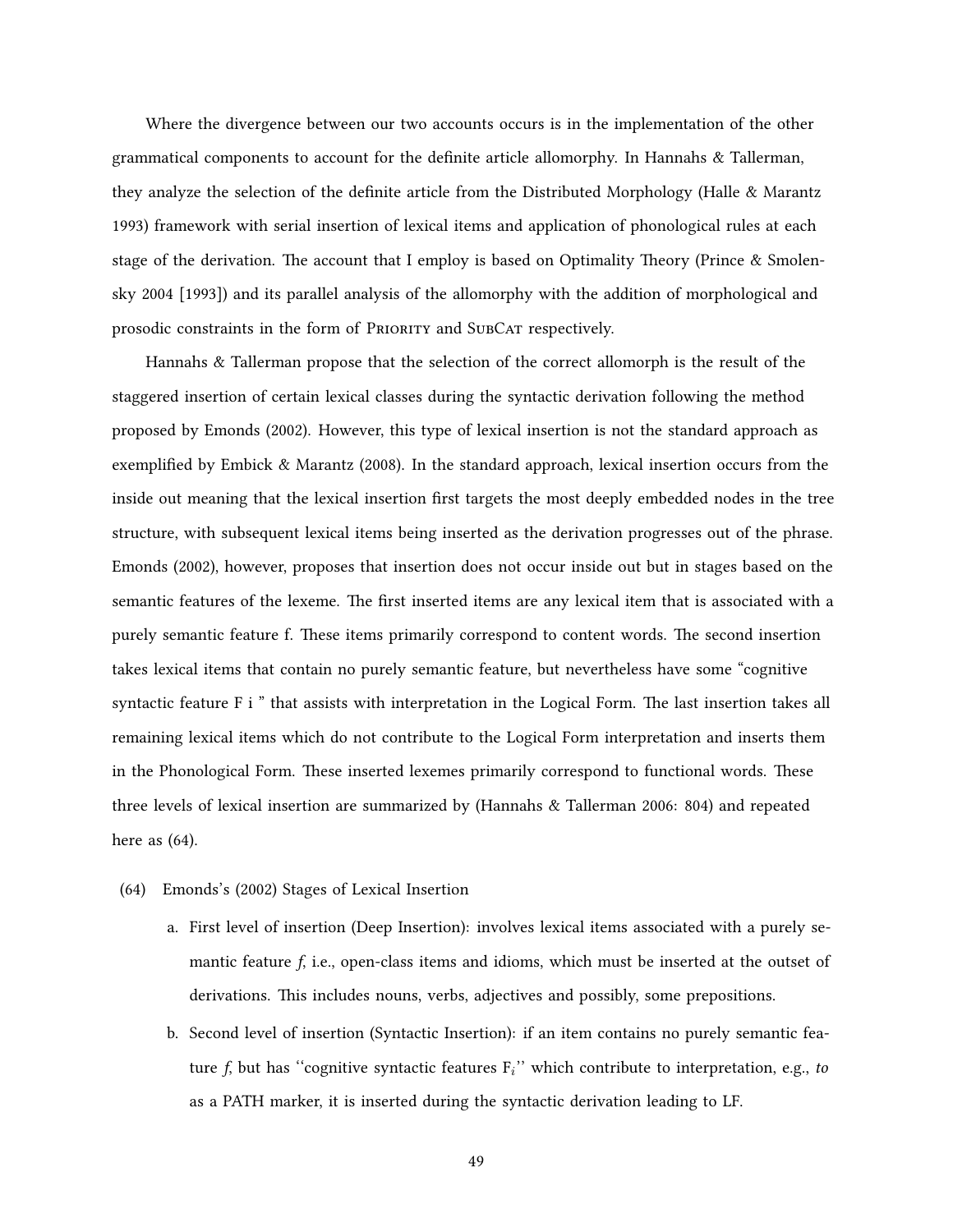c. Third level of insertion (Late Insertion): this involves items which lack both purely semantic features and also interpretable instances of F, or else which serve purely as a placeholder for predictable values of F. These are inserted at PF and are ''absent during the derivation from underlying structure to LF''. An example would be case-assigning *of* in *destruction of the city.*

The reason for [Hannahs & Tallerman'](#page-84-3)s choice in [Emonds](#page-83-6)'s theory of lexical insertion lies in the interaction of the definite article and the *gyda*-like morphemes. As discussed in [2.2,](#page-19-0) the definite article always surfaces in its enclitic form while the *gyda*-like morpheme is in the vowel-final form. According to [Hannahs & Tallerman,](#page-84-3) this is due to the order in which these lexical items are inserted during the derivation to phonological form.

To illustrate the derivation [Hannahs & Tallerman](#page-84-3) use the prepositional phrase *gyda'r nod* 'with the aim' as seen in [\(65](#page-59-0)).

<span id="page-59-0"></span>(65) Proposed derivation for *gyda'r nod* 'with the aim'

|    | Syntactic structure               | $\mathbb{P}$ | D Nl |     |
|----|-----------------------------------|--------------|------|-----|
| i) | insertion of content word         |              |      | nod |
|    | ii) Insertion of preposition gyda |              |      | nod |
|    | iii) insertion of the article     | gyda 'r nod  |      |     |

According to [Hannahs & Tallerman](#page-84-3), the first inserted elements are content words comprising nouns and verbs, like *nod* 'aim'. The next elements are inserted during "syntactic insertion" and correspond to certain prepositions. [Hannahs & Tallerman](#page-84-3) take this to be the point that the *gyda*-like morphemes are inserted into the derivation. Because the immediately following slot for the determiner is at this stage unfilled, the vowel-final form of these morphemes, like *gyda*, are inserted into the preposition slot. The last element to be inserted is the determiner. Because the immediately preceding and following phonological contexts are present the correct allomorph for the definite article is able to selected by the grammar through the elsewhere condition([Kiparsky](#page-84-8) [1973,](#page-84-8) [1982](#page-85-11)), in this case the enclitic allomorph.

The account provided by [Hannahs & Tallerman](#page-84-3) does appear to account for the data concerning the definite article. However,their account still has the issue that it relies on [Emonds'](#page-83-6)s([2002](#page-83-6)) theory of a three stage lexical insertion. The use of [Emonds](#page-83-6)'s [\(2002\)](#page-83-6) theory of a three stage lexical insertion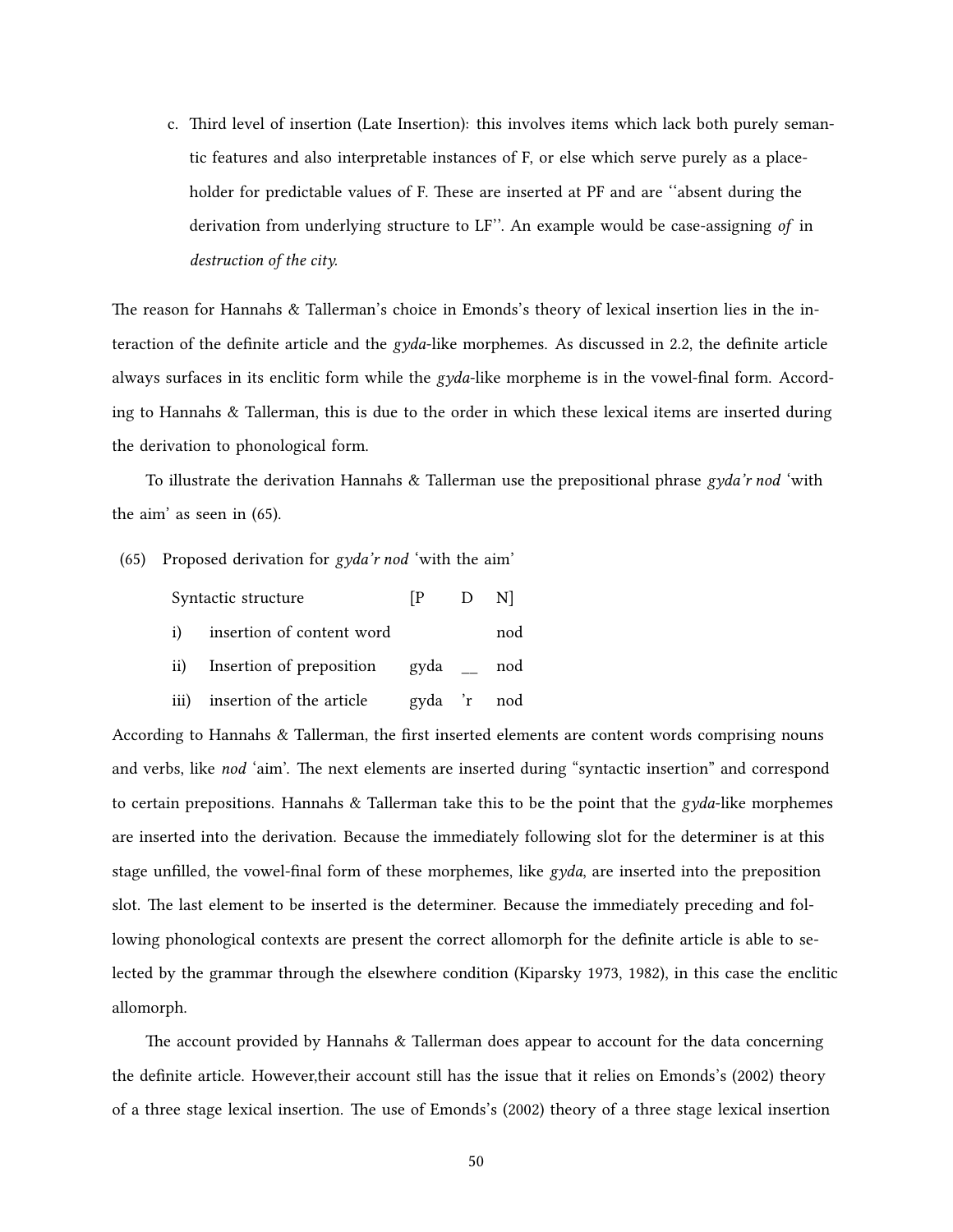runs contrary to the significant evidence for a view of lexical insertion that does not refer to category distinctions within Distributed Morphology such as [Embick & Noyer](#page-83-8) ([2006](#page-83-8)).

## <span id="page-60-0"></span>**4.2.2 PRioRity alone**

In [Brinkerhoff](#page-83-0) [\(2019\)](#page-83-0), I argue that the definite article allomorphy can be accounted by relying solely on Lexical Selection and the use of the constraint PRioRity.

I argued that the selection of the correct allomorph of the definite article and the *gyda*-like morphemes, repeated here as([66\)](#page-60-1) from([10](#page-20-0)) above , is easily accounted through the mechanism of Lexical Selection in OT.

<span id="page-60-1"></span>

| (66) |              | Functional morphemes that have vowel-/consonant-final alternations | (King 2015) |
|------|--------------|--------------------------------------------------------------------|-------------|
|      | gyda/gydag   | 'with'                                                             |             |
|      | $\hat{a}/ag$ | ʻwith'                                                             |             |
|      | tua/tuag     | 'towards, about'                                                   |             |
|      | na/nag       | ʻthan'                                                             |             |
|      | a/ac         | 'and'                                                              |             |
|      | na/nac       | 'neither/nor'                                                      |             |
|      |              |                                                                    |             |

Lexical Selection—as was mentioned in Section [3.1](#page-30-0)—allows for each allomorph to compete in its own right during Eval through lexically listing each of the allomorphs into a set. These sets then allow each morpheme to pattern idiosyncratically with respect to the rest of the grammar through markedness violations of the resulting outputs (see further discussion in [Bonet et al.](#page-83-1) [2007;](#page-83-1) [Mascaró](#page-85-0) [2007](#page-85-0), [2008](#page-85-12); [McCarvel](#page-85-13) [2016\)](#page-85-13).

As can be seen in the tableaux in [\(67](#page-60-2)), which form of *gyda/gydag* is chosen by the grammar is the one that is the least phonologically marked.

<span id="page-60-2"></span>(67) Correct OT output for *gyda/gydag*.

a. *Gyda* in isolation or before a consonant

| $\log{d}a_1$ , gydag <sub>2</sub> } (C)/    FAITH   HIATUS   NOCODA |  |    |
|---------------------------------------------------------------------|--|----|
| $\mathbb{F}$ a. gy.da <sub>1</sub> (C)                              |  |    |
| b. $gy.$ <i>dag</i> <sub>2</sub> (C)                                |  | ∗W |

b. *Gydag* followed by vowel-initial word

| $\langle \{gyda_1, gydag_2\} \text{ eraill}\rangle$ |      | FAITH   HIATUS   NOCODA |
|-----------------------------------------------------|------|-------------------------|
| a. $gyda_1.e.$ raill                                | $*W$ |                         |
| $\mathbb{F}$ b. gy.da.g <sub>2</sub> e.raill        |      |                         |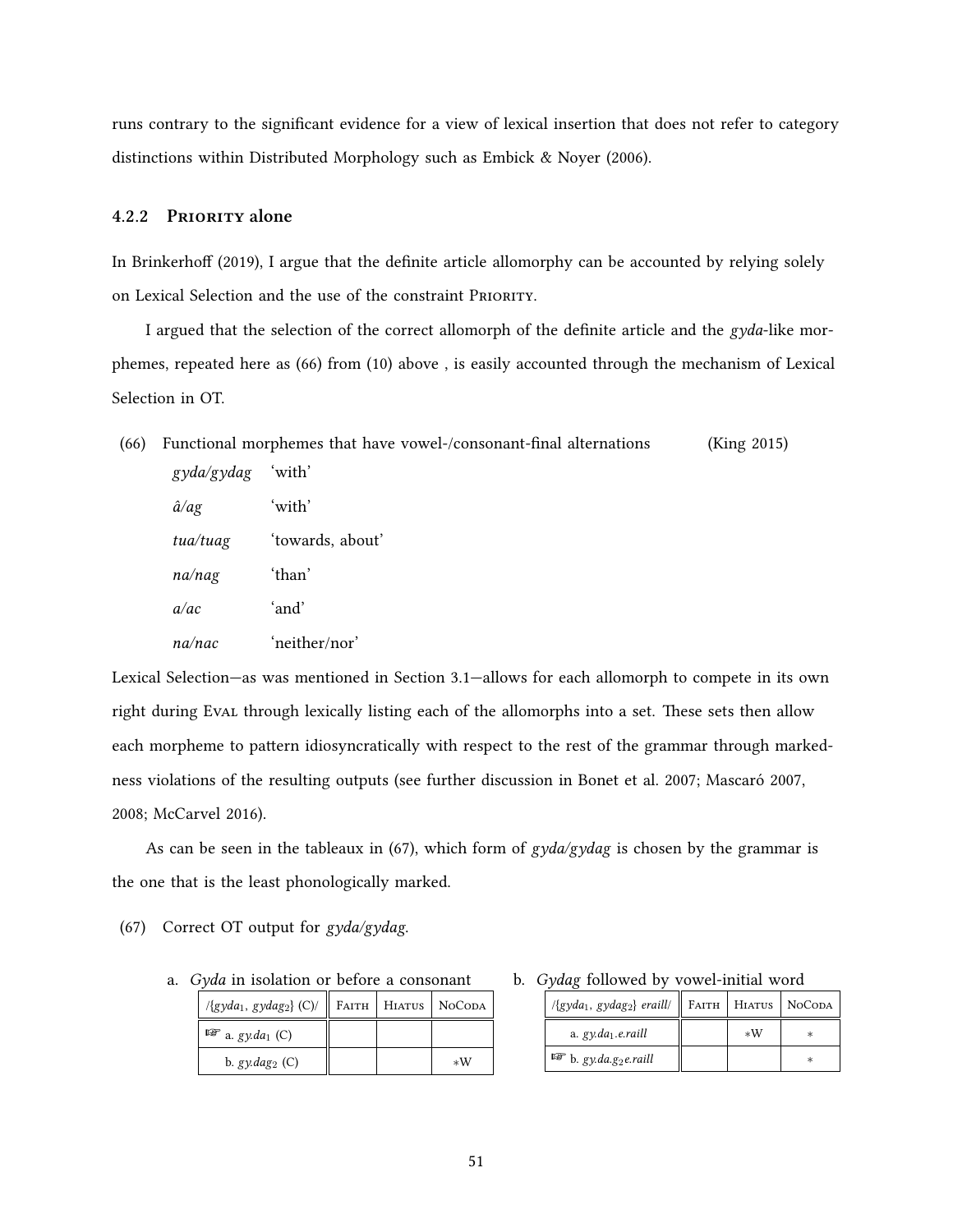Tableau([67a](#page-60-2)) has *gyda* outputted in order to satisfy NoConA. In tableau ([67b](#page-60-2)), we see that *gydag* is the output in order to satisfy HIATUS.

The ordering that I took to be present for the definite article is based on the evaluation of simple determiner phrases. I argued that the set given below for the definite article was required in order to get the two proclitic allomorphs to surface when the definite article was pronounced as part of a simple determiner phrase as seen the tableaux below.

(68) Ordering needed for the definite article.

$$
\{(y, yr) > r\}
$$

(69) a. *yr* output

| $\sqrt{(y_1, yr_2)} > r_3$ afon/              | HIATUS | PRIORITY | <b>NOCODA</b> |
|-----------------------------------------------|--------|----------|---------------|
| a. $y_1$ . <i>a.fon</i>                       | $*W$   |          | *             |
| $\mathbb{F}$ b. y.r <sub>2</sub> <i>a.fon</i> |        |          | *             |
| c. $r_3$ <i>a.fon</i>                         |        | $*W$     | *             |

| <i>r</i> output | b. |  |  |
|-----------------|----|--|--|
|-----------------|----|--|--|

| /o { $(y_1, yr_2) > r_3$ } afon/ | HIATUS | PRIORITY | <b>NOCODA</b> |
|----------------------------------|--------|----------|---------------|
| a. $0. \gamma_1$ . <i>a.fon</i>  | **W    |          | ж             |
| b. $o.y.r_2a$ fon                | $*W$   |          | ж             |
| $\mathbb{F}$ c. o. $r_3$ a.fon   |        | ×        | ж             |

This, however, was a mistake on my part as I ignored the clitic status that the definite article had. As was illustrated above in Section [2.2,](#page-19-0) the prosodic subcategorization associated with the allomorphs will automatically ensure that the two proclitics are chosen whenever the environment for the enclitic is not present.

In attempting to account for the interactions of *gyda*-like morphemes and the definite article, I argued that the morpheme *gyda/gydag* needs to have a revised allomorph set with *gyda* prioritized over *gydag*. Because I encountered the same problem as above in [\(61](#page-55-0)) with the harmonic bounding of the other possible output from [Hannahs & Tallerman](#page-84-3) ([2006](#page-84-3)), *\*gydag y nod*, the grammar was unable to produce the correct output.

|      | /{gyda <sub>1</sub> ,gydag <sub>2</sub> } {(y <sub>1</sub> , yr <sub>2</sub> ) > 'r <sub>3</sub> } nod/ | <b>HIATUS</b> | <b>PRIORITY</b> | <b>NOCODA</b> |
|------|---------------------------------------------------------------------------------------------------------|---------------|-----------------|---------------|
|      | a. $gy.da_1.y_1.nod$                                                                                    | $*W$          |                 | $\ast$        |
| (70) | b. $gy.da_1.yr_2.nod$                                                                                   | $*W$          |                 | $\ast$        |
|      | $(\mathbb{F}^2)$ c. gy.da <sub>1</sub> r <sub>3</sub> .nod                                              |               | $*W$            | $**W$         |
|      | $\ddot{\bullet}$ d. gy.da.g <sub>2</sub> y <sub>1</sub> .nod                                            |               |                 | $\ast$        |

By adding this allomorph ranking to *gyda/gydag*, I was able to get the correct output after adding a second PRioRity constraint specified to *gyda*.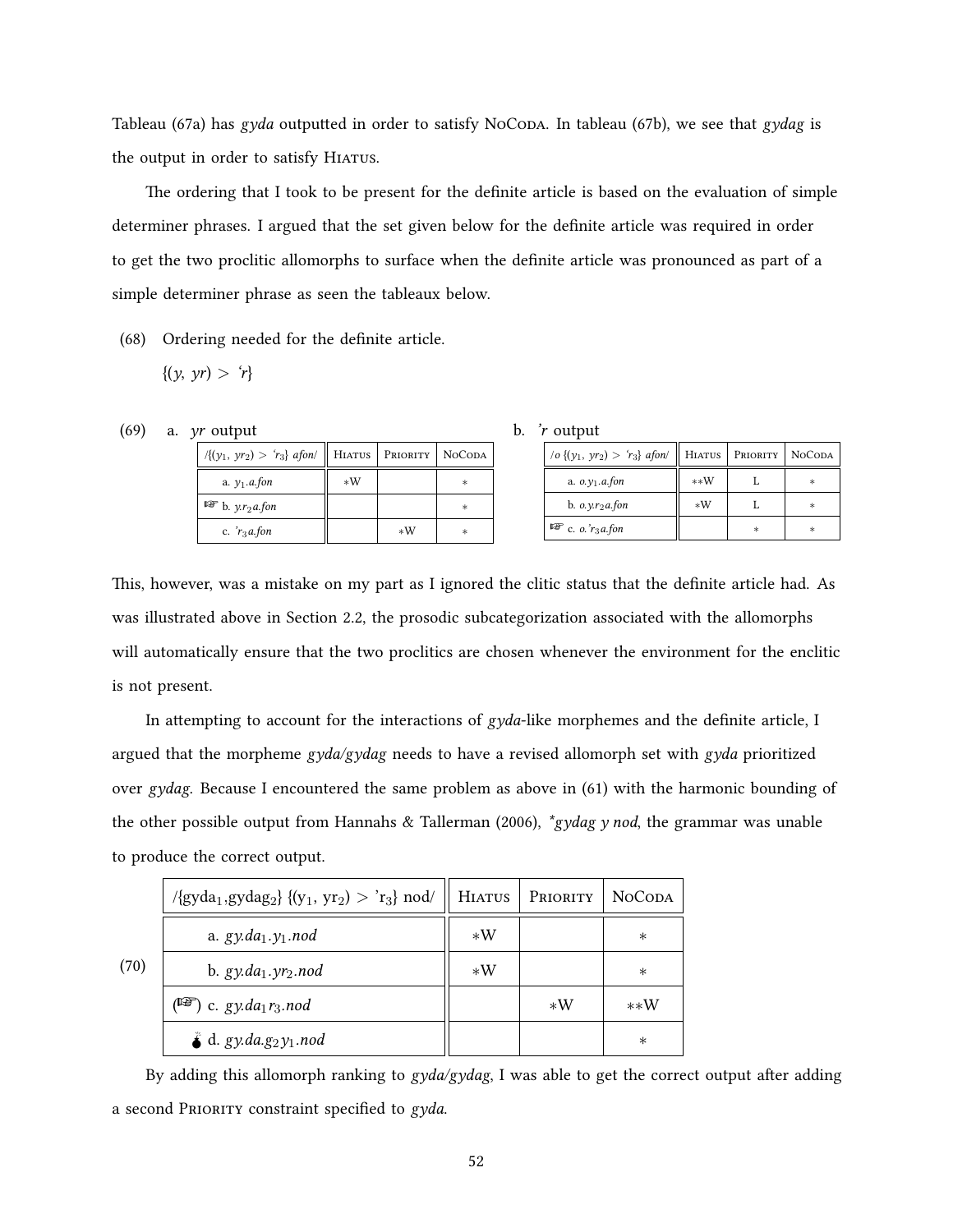| $\gamma$ {gyda <sub>1</sub> >gydag <sub>2</sub> } {(y <sub>1</sub> , yr <sub>2</sub> ) > 'r <sub>3</sub> } nod/    HIATUS   PRIORITY <sub>qyda</sub> |      |      | $P_{\rm RIORITY}_{yr}$ | <b>NOCODA</b> |
|------------------------------------------------------------------------------------------------------------------------------------------------------|------|------|------------------------|---------------|
| a. $gy.da_1.y_1.nod$                                                                                                                                 | $*W$ |      |                        | *L            |
| b. $gy.da_1.yr_2.nod$                                                                                                                                | $*W$ |      |                        | *L            |
| $\mathbb{F}$ c. gy.da <sub>1</sub> r <sub>3</sub> .nod                                                                                               |      |      | $\ast$                 | $**$          |
| d. gy.da.g $_2y_1$ .nod                                                                                                                              |      | $*W$ |                        | *L            |

(71) Correct output for *gyda/gydag*

This analysis was successful to a point but still failed to address the clitic status of the definite article. By ignoring this fact of the definite article and its resultant prosodic structure I produced the wrong results and was not able to present a full analysis of the facts concerning the definite article. This is also the same problem that plagued [Hannahs & Tallerman](#page-84-3)'s [\(2006\)](#page-84-3) analysis. By addressing the clitic status of the definite article in the analysis presented in Section [2.2](#page-19-0) above all of the facts of the definite article can be accounted instead of focusing on only a few aspects and ignoring the rest as I did in [Brinkerhoff](#page-83-0) ([2019\)](#page-83-0).

#### <span id="page-62-0"></span>**4.2.3 Subcategorization**

[Paster](#page-85-9) [\(2006,](#page-85-9) [2009](#page-85-10), [2015](#page-85-7)) argues that all instances of PCSA reside solely in the morphological component of the grammar, because any phonological effects that are observed are the result of the morphology selecting phonological elements in the stem. She further argues—based on a survey of 67 languages—that PCSA is best explained through *morphological* subcategorization frames([Lieber](#page-85-4) [1980\)](#page-85-4) instead of a model of OT where P(honological) constraints are ranked above M(orphological) constraints as proposed by [McCarthy & Prince](#page-85-5) [\(1993a,](#page-85-5)[b](#page-85-14)). [Paster](#page-85-7) styles this approach as "P *≫* M" and explicitly states that all constraint-based accounts falls under this heading regardless of their approach to morphology.

In comparing these two approaches, [Paster](#page-85-7) outlines four predictions that each of these systems make. These predictions are laid out in Table [4.1](#page-63-0) with the results of the two approaches, subcategorization and "P*≫*M".[3](#page-62-1) These same predications are evaluated against the approach taken in thesis. It will be shown that this approach conforms to the "P*≫*M" predictions and offers support for this approach instead of subcategorization only.

<span id="page-62-1"></span><sup>3</sup>The results listed in the table for subcategorization are based on her survey of 67 languages([Paster](#page-85-10) [2009](#page-85-10), [2015](#page-85-7)).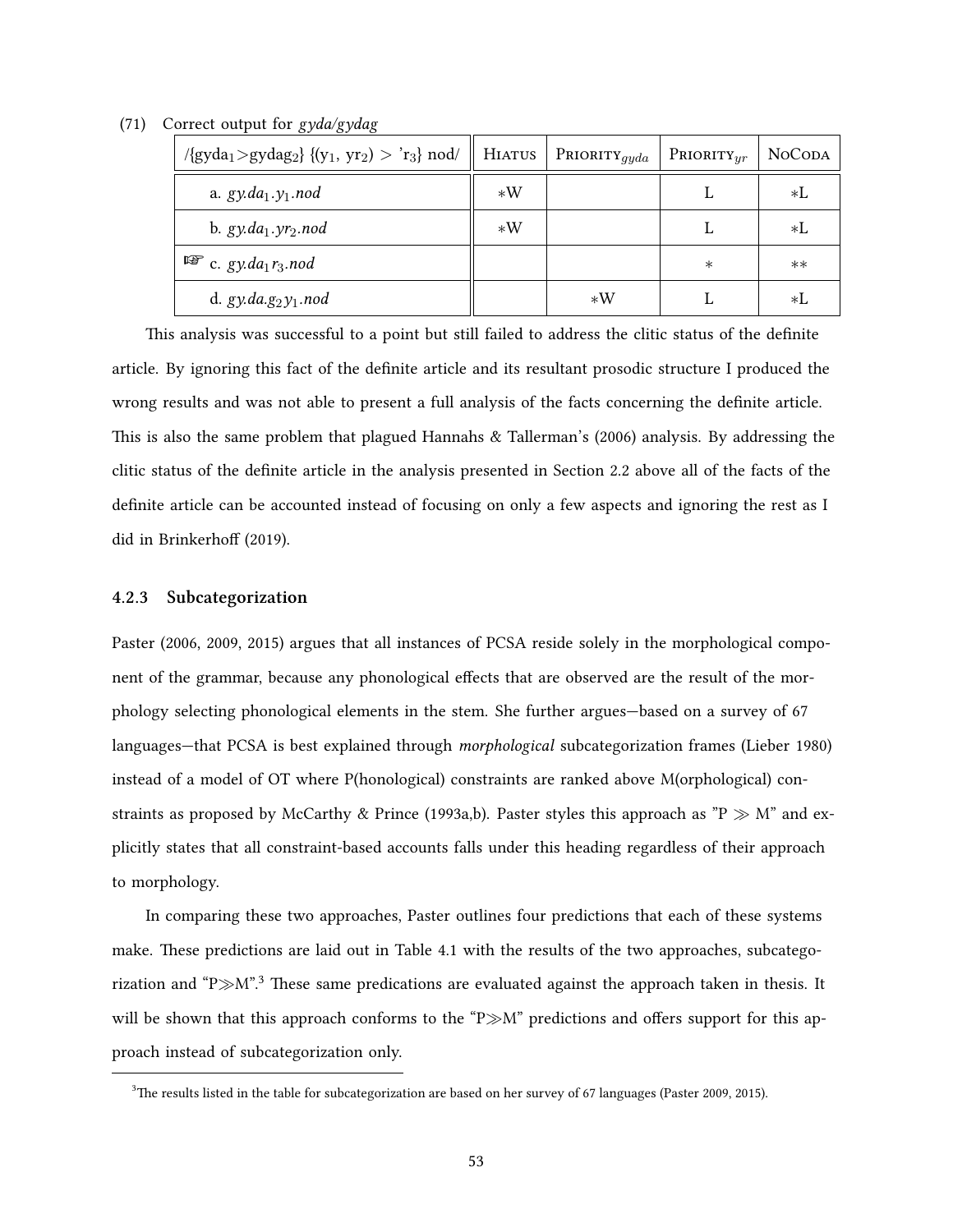| Prediction                        | $P \gg M$ | Subcategorization |
|-----------------------------------|-----------|-------------------|
| a. PCSA is always optimizing      | Yes       | No                |
| b. Input or Output-conditioned    | Output    | Input             |
| c. Directionality of conditioning | Anv       | Inside-out only   |
| d. Adjacency required             | N٥        | Yes               |

<span id="page-63-0"></span>Table 4.1: Predictions and results of the two approaches to PCSA

According to [\(Paster](#page-85-7) [2015:](#page-85-7) 221f), "P*≫*M" makes the prediction that all cases of PCSA are optimizing. This is taken by [Paster](#page-85-7) as meaning that universal phonological constraints optimize words with respect to a given phonological constraint. Whenever there are cases that do not appear to be "obviously optimizing" then the allomorphy is derived from the interaction of different morphological constraints with those phonological constraints. This thesis's approach agrees with the "P*≫*M" approach, because the selection of the correct allomorph is determined by the interaction of the phono-logical constraints during Eval, which results in an optimal syllable structure.<sup>[4](#page-63-1)</sup> The only instance when a morphological constraint—which is represented by the constraint PRIORITY<sup>[5](#page-63-2)</sup>—is required in interaction with the *gyda*-like morphemes. Without the constraint PRIORITY, the incorrect form is selected by the grammar as can be seen in the tableau in([61\)](#page-55-0). This is in agreement with the first predication made by the "P*≫*M" model.

This in turn also supports the "P*≫*M" model's second prediction on output-conditioning. Because the selection of the correct DA allomorph is determined by a competition between different output forms (i.e., potential surface forms), the correct output candidate is the most optimal according to the OT grammar. This is in contrast to the subcategorization approach in which all forms of PCSA are entirely determined in the *morphology* prior to being input to the phonological component where the regular phonological operations are then performed([Paster](#page-85-7) [2015:](#page-85-7) 224).

The third prediction for the "P*≫*M" model states that the directionality of the allomorph selection can occur in any direction, which is what is observed in the case of the allomorphy for the Welsh definite article. The facts of the Welsh definite article clearly show that this is *not* inside-out conditioned. Inside-out conditioning means that the allomorphy of an element is conditioned by the

<span id="page-63-2"></span><span id="page-63-1"></span><sup>&</sup>lt;sup>4</sup>This is noted by [Mascaró](#page-85-0) [\(2007\)](#page-85-0) to be one of the hallmarks of Lexical Selection.

 $^5$ PRIORITY is a departure from the traditional account of morpheme-specific constraints, where constraints introduce morphs (e.g., [Kager'](#page-84-9)s([1996](#page-84-9)) GENITIVE =  $\frac{1-n}{\text{constant}}$  for Djabugay). This is noted because that approach has the consequence of excluding any allomorphic variation of the morph, because it forces the phonetic form that is found in the constraint ([Mascaró](#page-85-0) [2007](#page-85-0): footnote 14).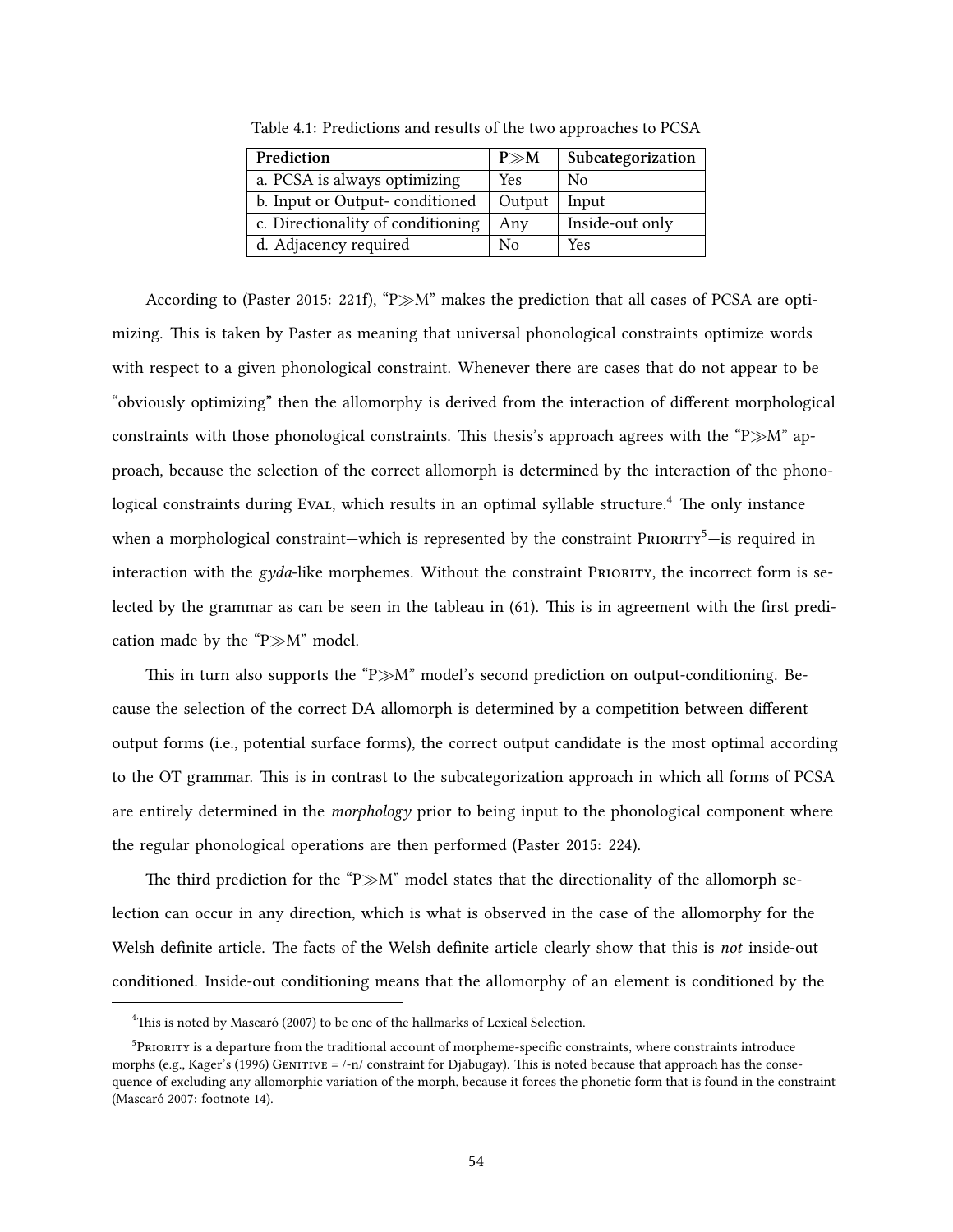element that is more deeply embedded within the syntactic phrase structure. For example if there is a prepositional phrase that contains a determiner phrase which in turn contains a noun phrase then the noun phrase is the element that conditions the allomorphy of the determiner which then would condition the allomorphy of the preposition. Considering just stems and affixes, inside-out conditioning assumes that the stem conditions the affix.

If the allomorphy of the definite article was inside-out then it would result in the wrong allomorphs surfacing for the definite article and the *gyda-*like morphemes. This would result in the definite article not undergoing encliticization with the *gyda-*like morphemes which in turn would have the consonant-final form.

- (72) Inside-out conditioning stages: \**gydag y nod*
	- Syntactic structure [P D N] i) insertion of content word nod
	- ii) conditioning of the article y nod
	- iii) conditioning of the preposition gydag y nod

Because the actual form is not *gydag y nod* but *gyda'r nod* it cannot be inside-out conditioned. At the same time it is not outside-in conditioned, which is the exact inverse of inside-out conditioning, because the most external element also does not condition the allomorphy of the internal elements. In the case of Welsh the conditioning happens in parallel, where both the internal and external elements condition the allomorphy of the definite article.

The final prediction for the "P*≫*M" approach is that the conditioning for allomorphy can come from anywhere in the word and the conditioning is not necessarily required to be adjacent (e.g., an element on the left-edge of a word can condition the allomorphy of a suffix). According to [Paster](#page-85-10) [\(2009\)](#page-85-10), these long-distance conditioning effects are not found in any example from her survey where all examples are conditioned by immediately adjacent elements. She further claims that these longdistance effects do not actually exist and that "the P*≫*M approach overgenerates." From the Welsh data, the conditioning for the definite article allomorphy is conditioned on the immediately preceding and following contexts which shows support for the subcategorization account. However, this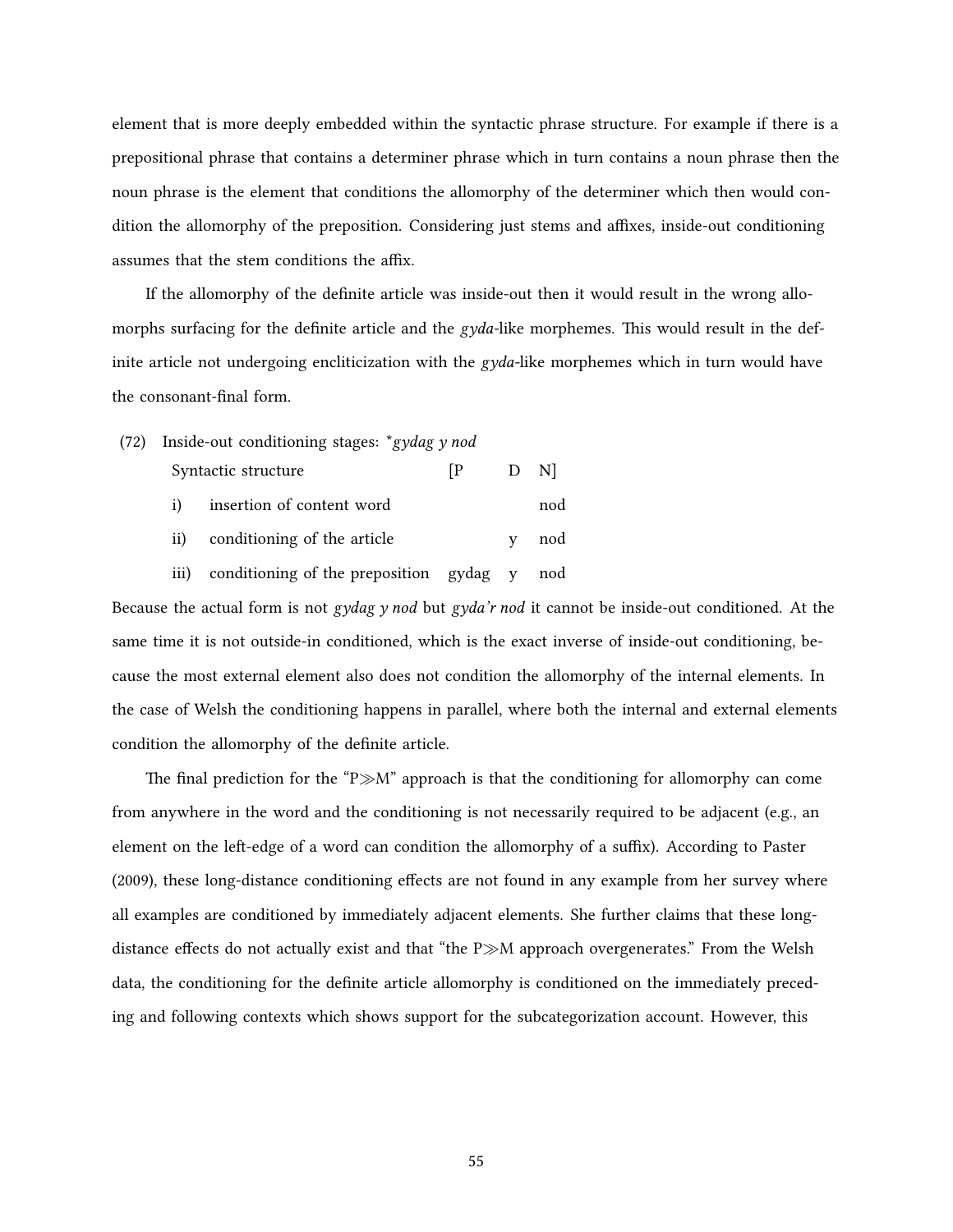does not mean that all PCSA accounts must be adjacent. Other accounts could potentially make use of long-distance conditioning.[6](#page-65-1)

| Prediction                        | $P \gg M$  | Subcategorization | <b>Welsh Data favors</b> |
|-----------------------------------|------------|-------------------|--------------------------|
| a. PCSA is always optimizing      | <b>Yes</b> | No                | $P \gg M$ only           |
| b. Input or Output-conditioned    | Output     | Input             | $P \gg M$ only           |
| c. Directionality of conditioning | Anv        | Inside-out only   | $P \gg M$ only           |
| d. Adjacency required             | No         | Yes               | <b>Both</b>              |

<span id="page-65-2"></span>Table 4.2: Welsh Data against the two approaches to PCSA

The results of the the Welsh data are summarized in Table [4.2.](#page-65-2) The Welsh data offers support for the "P*≫*M" approach and is a counter example to most of the claims made by [Paster](#page-85-8) [\(2005,](#page-85-8) [2006,](#page-85-9) [2009](#page-85-10), [2015\)](#page-85-7) that PCSA is best analyzed in a morphological subcategorization approach, because the data and analysis presented in this thesis matches the "P*≫*M" approach in three of the four predictions. Regarding the last prediction, the Welsh data is compatible with both approaches, on this criteria. However, this is only due to the fact that the selection of the definite article is dependent on the immediately preceding and following contexts. Lexical Selection additionally does not claim that the selection of the correct allomorph is conditioned by the immediate context but instead by the interaction of phonological constraints.

## <span id="page-65-0"></span>**4.3 Summary**

This chapter has shown that the allomorphy of the definite article can be modeled through the use of prosodic subcategorization frames and ordered allomorph sets. This is possible because of two reasons; first, the clitic status of the definite article requires the consideration of the prosodic structure associated with these lexical items. Second, through the use of ordered allomorph sets the preferential treatment of the enclitic allomorph of the definite article is accounted for in those situations that would otherwise seem to warrant a more phonologically well-formed output of the grammar. This chapter also introduces the expansion of prosodic subcategorization to include *allomorph-specific* prosodic subcategorizations for clitics, like in the case of Welsh where one of the allomorphs behaves differently than the other allomorphs in their cliticization. This analysis of the definite article will

<span id="page-65-1"></span><sup>6</sup>An example of a potential long distance conditioning in the allomorphy of the suffix *-alis/-aris* in Latin where the choice of which allomorph is conditioned by the presence of a lateral anywhere in the stem. For example, *lunaris* 'of the moon', *militaris* 'of a soldier' vs. *dualis* 'of the number two', *regalis* 'of the king'.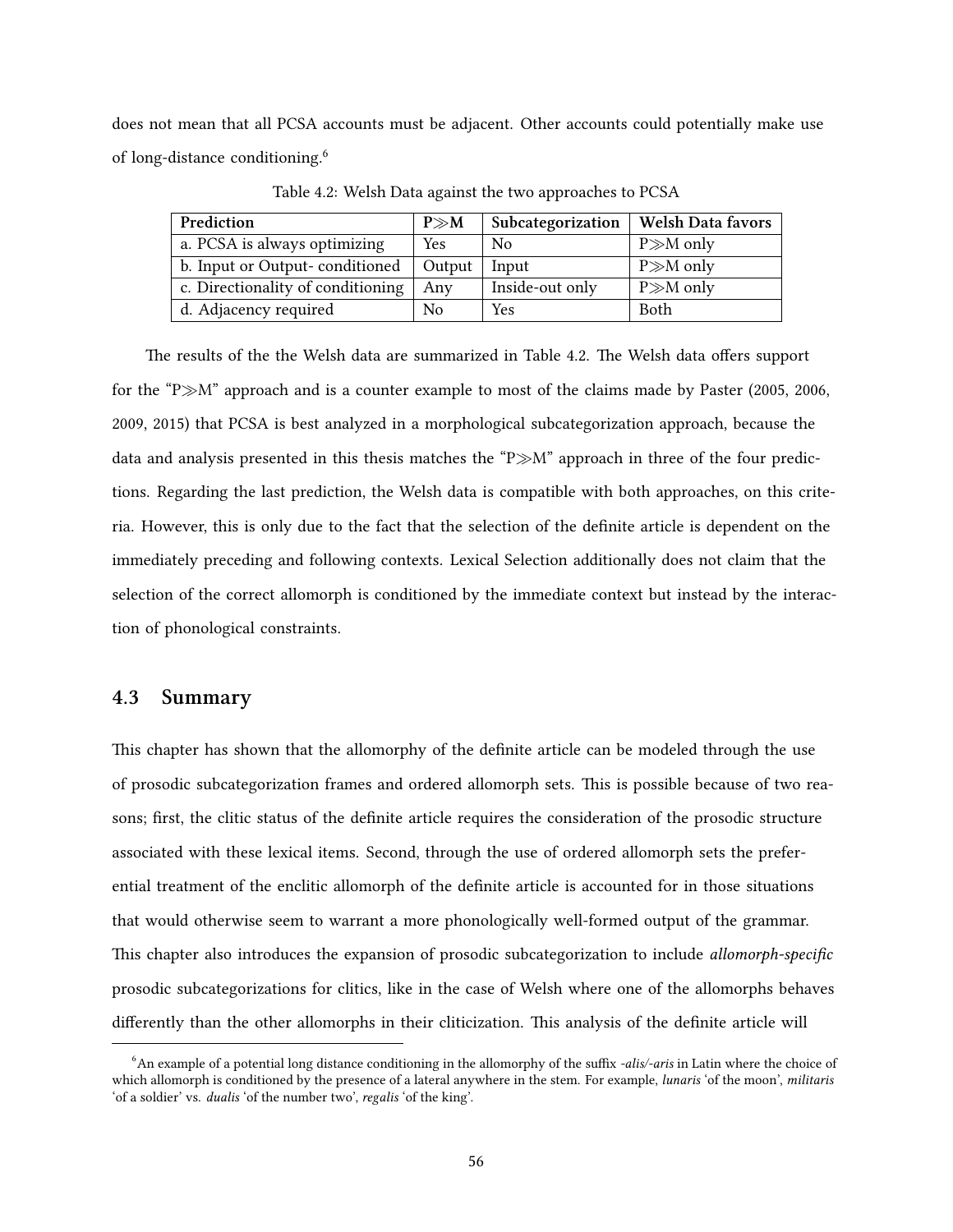become crucial to later discussion of the interaction of the definite article and initial consonant mutations in Chapter [5.](#page-67-0)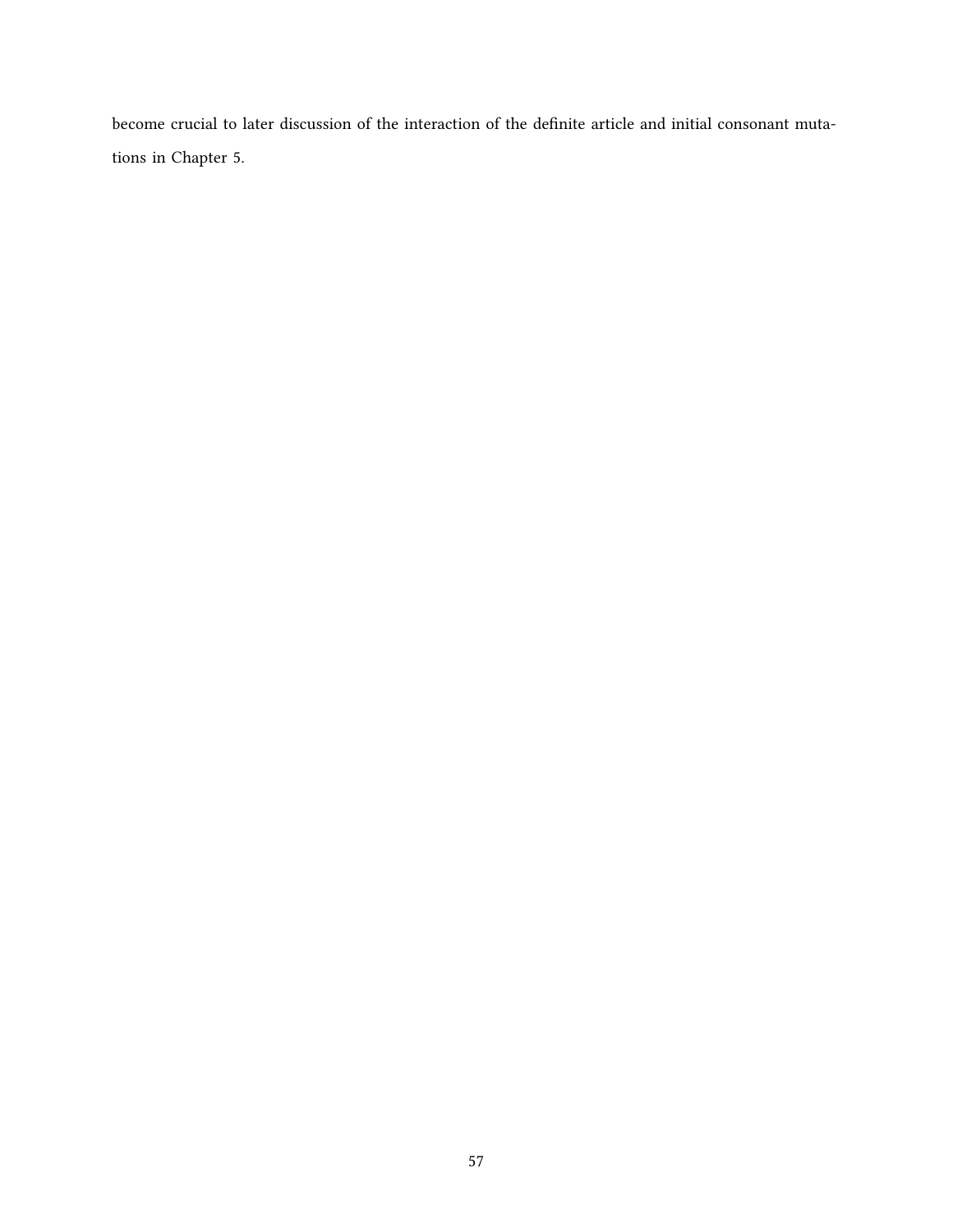## **CHAPTER 5**

# <span id="page-67-0"></span>**Initial Consonant Mutation**

This chapter explores initial consonant mutation within the framework of Optimality Theory (OT; [Prince & Smolensky](#page-86-6) [2004 \[1993\]\)](#page-86-6). This is accomplished through a synthesis of two other accounts: [Green'](#page-83-9)s([2006](#page-83-9)) lexical listing approach which accounts for initial consonant mutations within OT and [Hannahs'](#page-84-10)s([2013a](#page-84-10)) account of pattern extraction which models the broader language-wide generalizations and patterns that are observed in the different consonant mutations. This chapter will show that through the mechanisms found in Lexical Selection and its lexical listing with allomorph ordering and lexical prespecification([Bonet et al.](#page-83-1) [2007;](#page-83-1) [Mascaró](#page-85-0) [2007](#page-85-0)) the selection of the correct output candidate will be possible. Through lexical listing of the the mutation patterns of each radical, the correct form is selected through morphological constraint interactions. The use of lexical prespecification is required to allow the lexical triggers to select for the mutation specified as part of their lexical entry. My analysis of initial consonant mutation is presented in Section [5.1](#page-67-1) followed by an analysis of the interaction of initial consonant mutation and the definite article allomorphy in Section [5.2.](#page-71-0) These analyses are followed by a discussion of several alternative analyses for initial consonant mutations and one alternative analysis for the interaction of initial consonant mutations and the definite article allomorphy in Section [5.3.](#page-73-0) A summary of the chapter is given in Section [5.4](#page-80-0).

## <span id="page-67-1"></span>**5.1 Initial Consonant Mutation Analysis**

As stated in Chapter [2,](#page-12-0) initial consonant mutations involve a subset of the consonants in Welsh. Because each consonant is associated with a specific set of mutation consonants and patterns, they can be considered to form a set from which the correct form is selected. For example, all words that begin with /t/ follow the same pattern of phonological reflexes for the different types of mutation with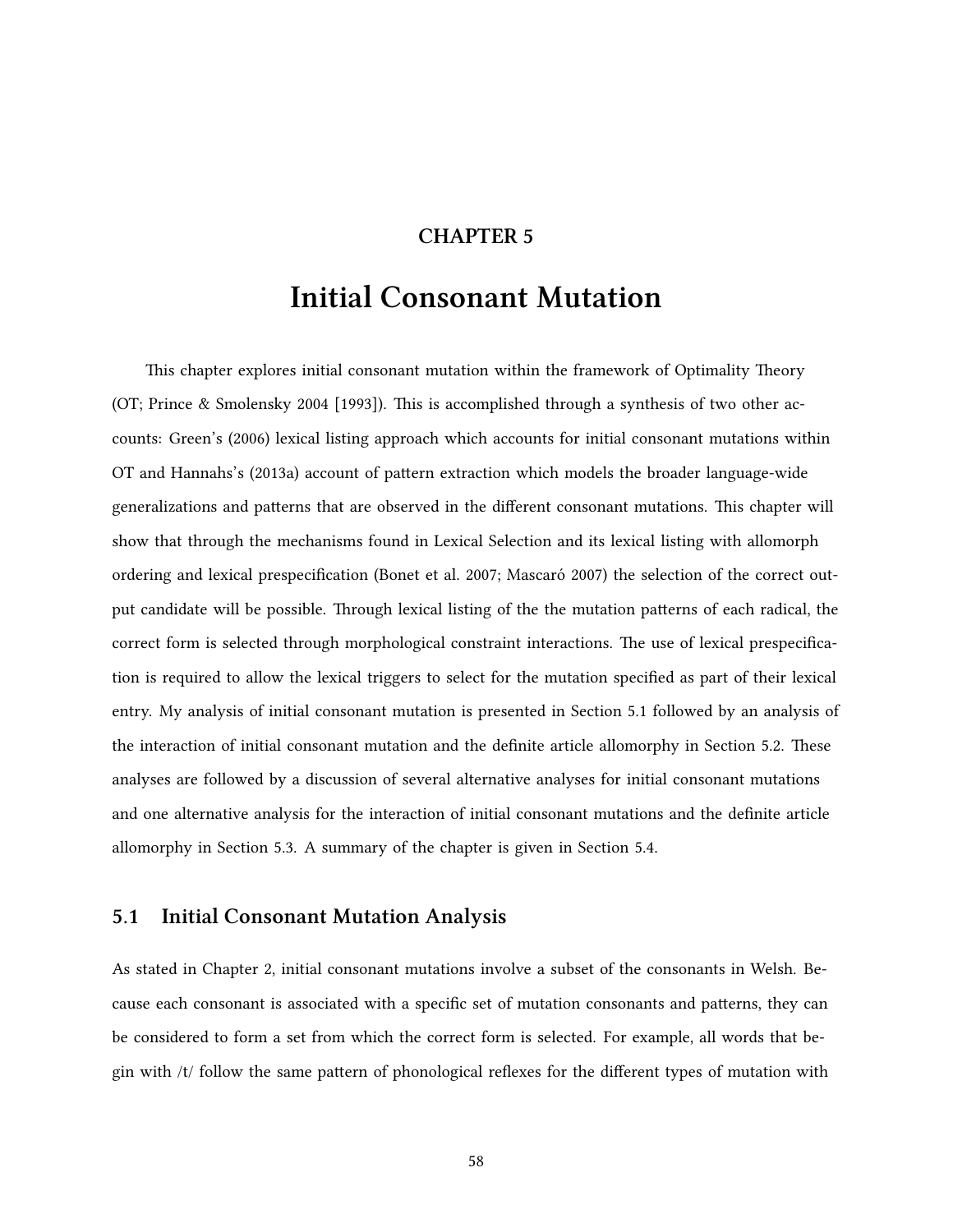soft mutation represented by [d], aspirate mutation by [ $\theta$ ], and nasal mutation as [n̥].<sup>[1](#page-68-0)</sup> An example of this pattern is seen in Figure [5.1](#page-68-1) with the word *tad* 'father'.

According to [Hannahs & Tallerman](#page-84-3) ([2006](#page-84-3)), this pattern is extracted and stored within the lexicon of the speakers for each sound, see Figure [5.2](#page-68-2). The correct form is extracted by means of subcategorization relationships. In adopting this behavior into an OT grammar we can assume that each of



<span id="page-68-1"></span>Figure 5.1: *t*-initial pattern association (morpheme) Figure 5.2: *t*-initial pattern extraction (segment)

these patterns is represented in the lexicon of a Welsh speaker as a set similar to the allomorph sets of Lexical Selection. These pattern sets consist of each radical consonant and its mutated forms. The radical form would receive priority, in keeping with Lexical Selection, to ensure that it is chosen by the grammar when the conditions for the different mutations are not present to force the selection of one form over another. These pattern sets then exist for each of the different mutations in Welsh, as shown in Table [2.3](#page-23-0), which is repeated here for ease of reference. An example of how these pattern

| Radical         | Soft    | Nasal     | Aspirate      |
|-----------------|---------|-----------|---------------|
| p[p]            | b [b]   | $m h$ [m] | ph [f]        |
| t[t]            | d [d]   | nh [n]    | th $[\theta]$ |
| c[k]            | g[g]    | ngh [ŋ̃]  | ch $[\chi]$   |
| b[b]            | f[v]    | m[m]      |               |
| d[d]            | dd [ð]  | n[n]      |               |
| g[g]            | - zero  | ng [n]    |               |
| $m \,[m]$       | f[v]    |           |               |
| $\text{ll}$ [4] | $1$ [1] |           |               |
| rh $[r^h]$      | r[r]    |           |               |

|  |  | Table 5.1: Welsh Mutations table |  |
|--|--|----------------------------------|--|
|--|--|----------------------------------|--|

<span id="page-68-3"></span><span id="page-68-2"></span>

| Table 5.2: Mutation Subscripts |           |  |  |
|--------------------------------|-----------|--|--|
| <b>Mutation Type</b>           | Subscript |  |  |
| Radical                        |           |  |  |
| Soft Mutation                  | $\Omega$  |  |  |
| Nasal Mutation                 | n         |  |  |
| <b>Aspirate Mutation</b>       | h         |  |  |

sets are represented is given below with each of the different mutations marked with a subscript, as summarized in Table [5.2.](#page-68-3)

<span id="page-68-0"></span><sup>&</sup>lt;sup>1</sup>In Southern Welsh varieties that lack [h], the voiceless nasals are not present, but are instead represented by their voiced nasal counterparts. This is, however, not reflected in the orthography.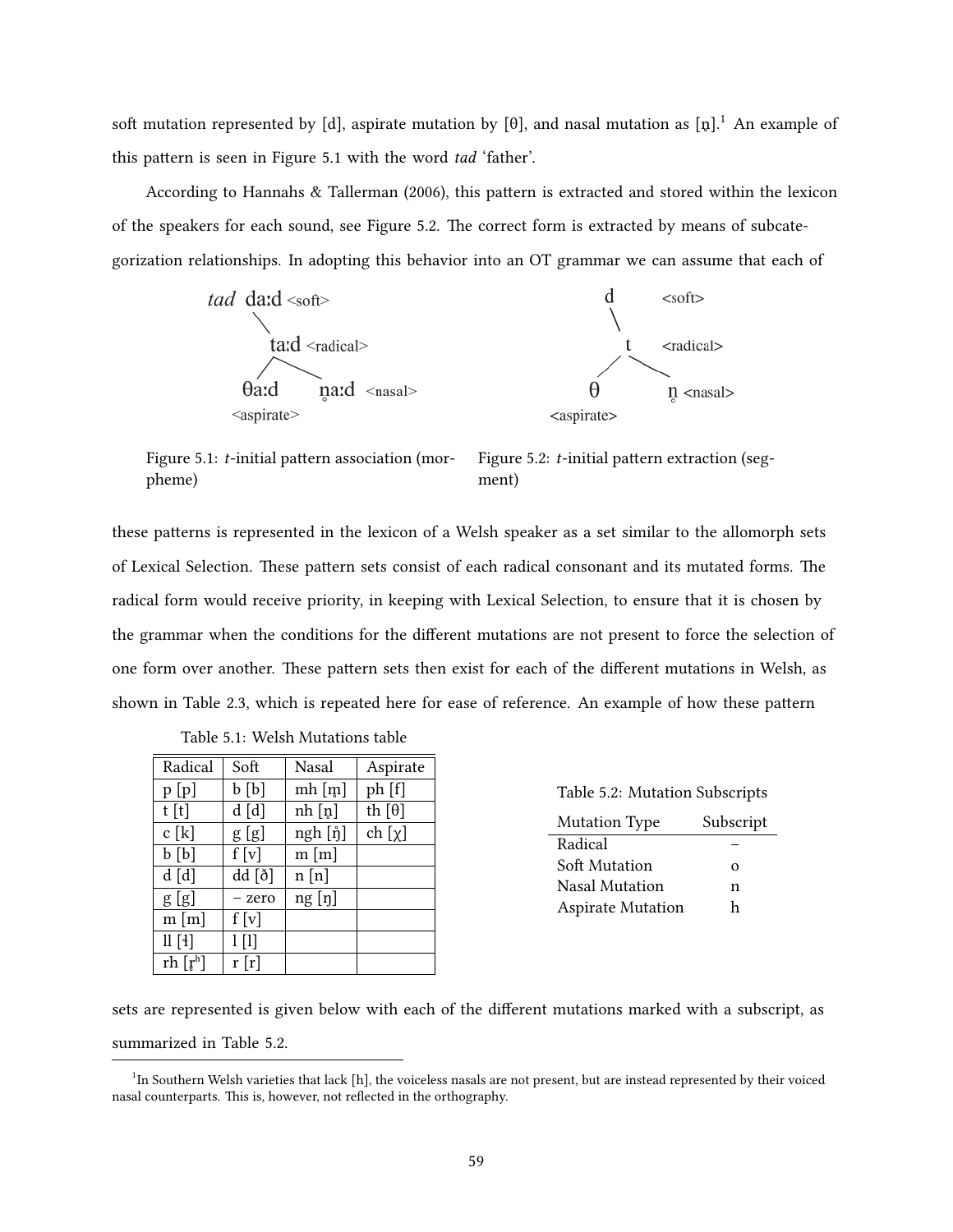(73) Pattern set for /t/

$$
\{t>d_o,\,n_n,\,\theta_h\}
$$

This set is then present as the first segment of the lexical entry for any word that begins with /t/ in the radical as can be seen in([74](#page-69-0)) for the Welsh word *tad* 'father'.

<span id="page-69-0"></span>(74) Lexical entry for *tad* [tad] 'father'

$$
\{t > d_o, \, \eta_n, \, \theta_h\} ad
$$

Because the triggers for the different mutations are now various lexical items instead of phonological environments those lexemes must have a feature or a lexical prespecification (see Section [3.1.3\)](#page-37-1) which lexically subcategorizes for the mutation it governs. As mentioned above, each mutation is indicated by a subscript which was summarized in Table [5.2](#page-68-3). These subscripts are found on both the mutations as well as the mutation trigger within this formalism to illustrate which mutation is found with each of the different lexical triggers. For example, the Welsh word  $dy \upharpoonright ds$   $\upharpoonright$  your' will have a lexical prespecification for soft mutation which will then subcategorize for that given mutation.

(75) Prespecification input to an OT grammar for *dy* [ də ] 'your'

 $/$  də $\sim$  /

This input will then require some morphological constraint that enforces the subcategorization found with this lexeme. This is accomplished through [Bonet et al.](#page-83-1)'s [\(2007](#page-83-1)) constraint RESPECT, which was given above in Section [3.1.3](#page-37-1) and is repeated here.

(76) Respect:

Assign one violation for every mismatch between the lexical subcategorization in the input and the output.

The constraint Respect ensures that any lexical subcategorization that is specified in the input, represent by subscripts on the lexeme, will be present in the output. This is accomplished by assigning violations whenever the subcategorization for a lexeme is not respected or in other words when the subcategorization is not matching between the lexical trigger and the different mutated forms in the output. We can see how this constraint assigns violations and its interaction with the constraint PRioRity in the tableaux in [\(77](#page-70-0)).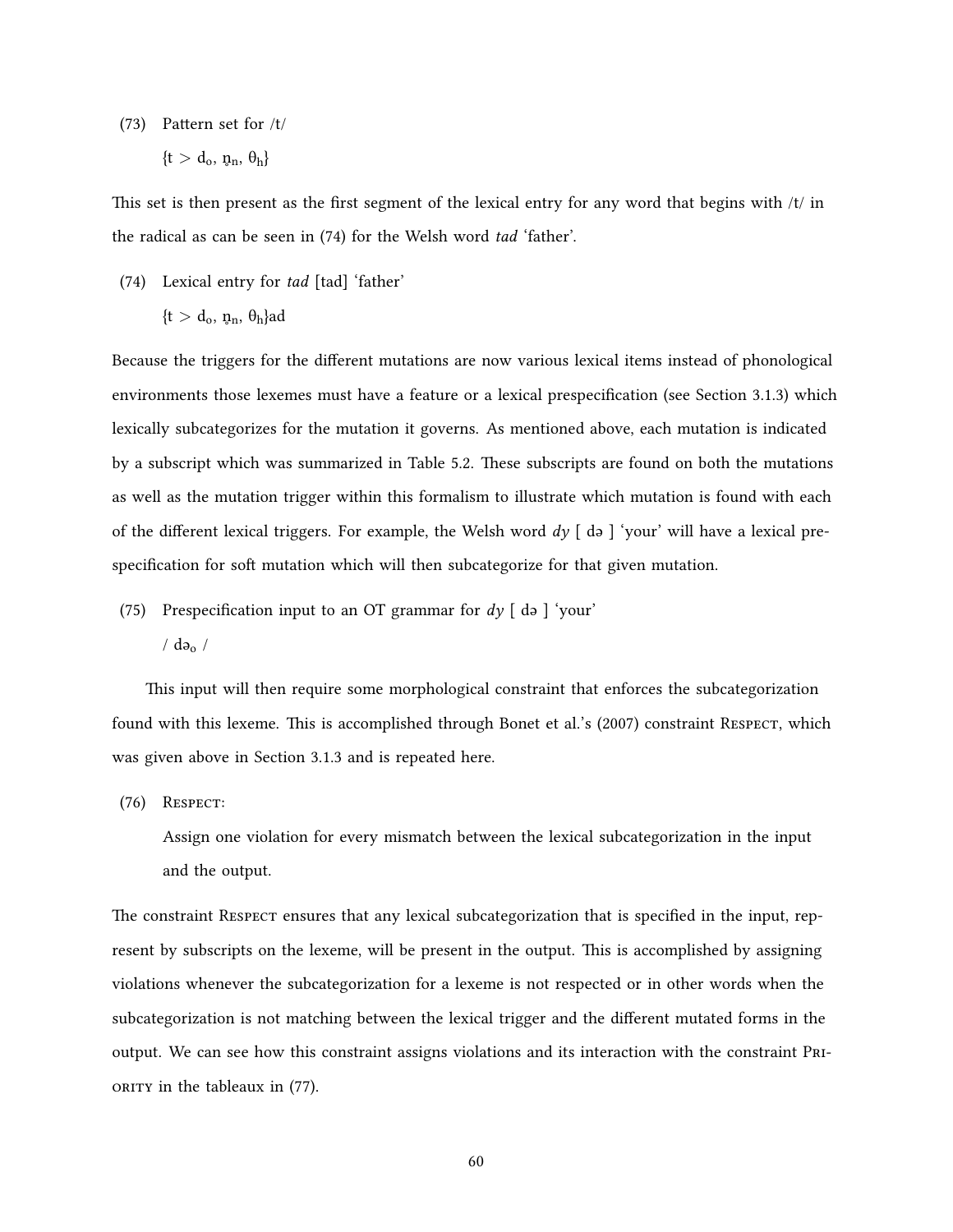<span id="page-70-0"></span>(77) Tableaux showing the constraint RESPECT interacting with the grammar.

| $\log \{ t > d_0, \eta_n, \theta_h \}$ ad/       | FAITH | RESPECT | PRIORITY |
|--------------------------------------------------|-------|---------|----------|
| a. $d_{\theta_0}$ tad                            |       | $*!W$   |          |
| $\mathbb{F}$ b. d <sub>20</sub> dad <sub>0</sub> |       |         | $^\ast$  |
| c. $d_{\theta_0}$ nad <sub>n</sub>               |       | $*!W$   | $^\ast$  |
| d. də $_{0}$ $\theta$ ad <sub>h</sub>            |       | $*!W$   | $\ast$   |

a. Soft mutation specification *dy dad* 'your father'

b. No specification *y tad* 'the father' (behavior of the definite article simplified)

| /ə { $t > d_o$ , $p_n$ , $\theta_h$ }ad/ | FAITH | RESPECT | PRIORITY |
|------------------------------------------|-------|---------|----------|
| $\mathbb{F}$ a. $\vartheta$ tad          |       |         |          |
| b. $\partial$ dad <sub>o</sub>           |       |         | $*!W$    |
| c. $\varphi$ nad <sub>n</sub>            |       |         | $*!W$    |
| d. $\partial$ $\theta$ ad <sub>h</sub>   |       |         | $*!W$    |

In tableau [\(77](#page-70-0)a) we see that a higher ranked RESPECT constraint insures that the subcategorization specified by the lexeme  $/d_{\theta_0}/$  occurs. When no such subcategorization is specified PRIORITY forces the allomorph *tad* to appear as the conditioning for the other forms are not met and when there is no higher ranked phonological markedness constraint. If however PRIORITY is ranked above RESPECT any specification in the input would be erased.

Similar to the selection of the definite article, the candidates do not receive faithfulness violations, because violations are only computed with respect to the candidate's corresponding underlying allomorph.

As noted above in Section [2.3](#page-22-0), there exists lexical items that are impervious to mutation. This is attributed to the lack of any of these mutation pattern sets as part of their lexical entry. We can see this in the word *gêm* 'game' which is resistant to mutation.

<span id="page-70-1"></span>(78) *y gêm* 'the game'

| $\sigma$ <sub>o</sub> gem/ | FATTH |         | RESPECT PRIORITY |
|----------------------------|-------|---------|------------------|
| $\mathbb{F}$ a. $a_0$ ge:m |       | $^\ast$ |                  |
| b. $ar_0$ e:m              | $*!W$ | ж       |                  |

Because the word *gêm* is not associated with any lexical listing then any change will automatically violate a faithfulness constraint. In tableau [\(78](#page-70-1)) it is impossible to satisfy the constraint Respect be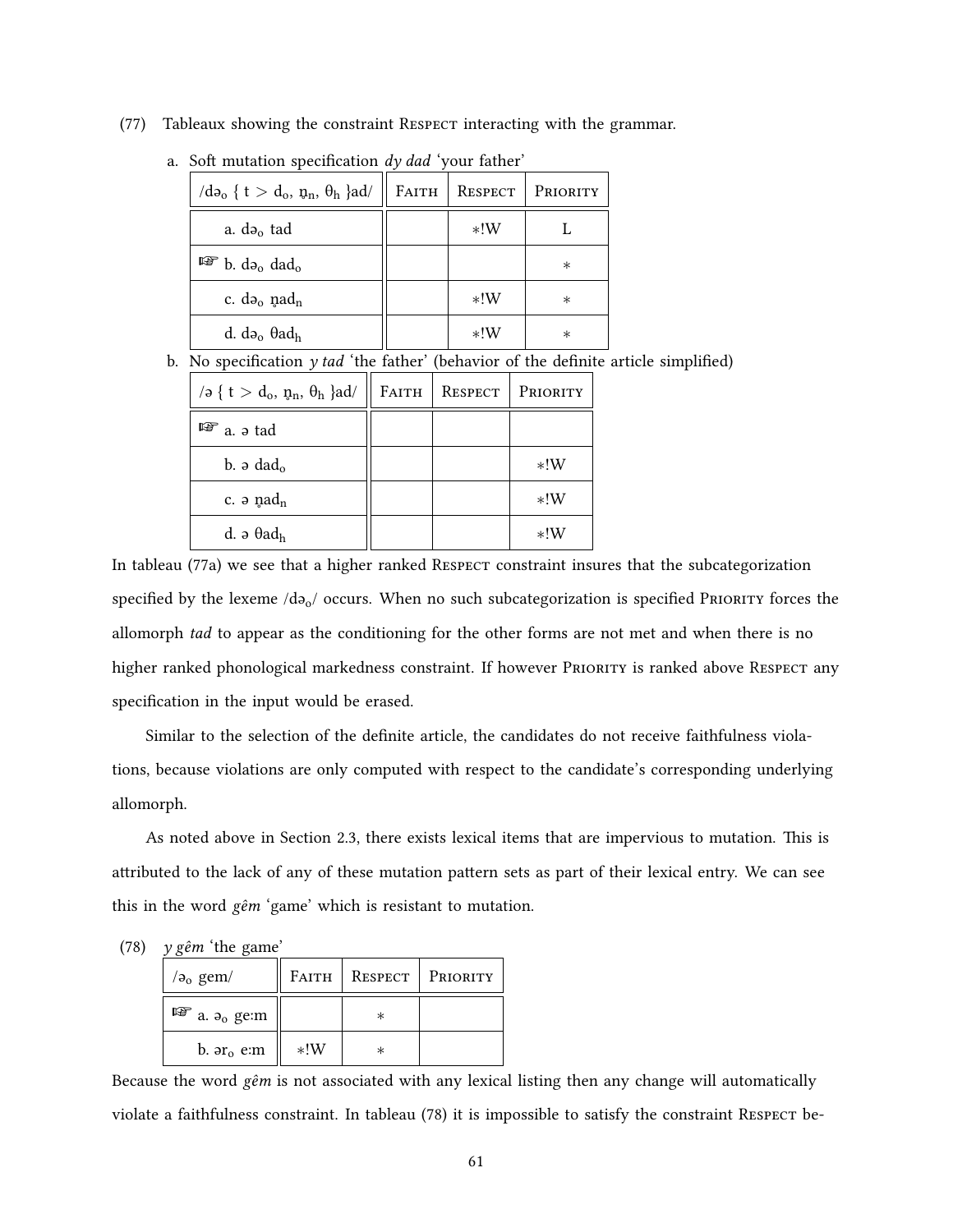cause there is no pattern set associated with this lexical entry which would allow for the lexical subcategorization that the definite article is able to select. If the input where to show something analogous to soft mutation than the input would need to undergo deletion of the initial /g/ which would receive a violation of FAITH. Because of the faithfulness constraints being ranking above that of REspect and PRioRity and the lack of the pattern set being listed of the mutated forms these words are resistant to initial consonant mutation.

## <span id="page-71-0"></span>**5.2 Initial Consonant Mutation and the Definite Article Analysis**

As previously mentioned, this analysis is a combination of the analyses in the previous chapter and the analysis above. As was previously discussed in Section [2.4](#page-27-0), the definite article causes soft mutation to occur on feminine singular nouns only. In order to specify that mutation occurs with feminine singular nouns, we have several options for the lexical prespecification on the definite article. Either there exists in the lexicon a separate lexical item of the definite article that is specific for feminine singular nouns, which is entirely distinct from the definite article for masculine and plural nouns or the specification on the definite article has specific reference to feminine as well as soft mutation. I will not take a position on these options at this time; for simplicity I will show a specification for soft mutation and assume it is a separate lexical item that is the feminine definite article.

Because several constraints that were not present in Chapter [4](#page-47-1) were added in this chapter they need to be incorporated into the previous constraint hierarchy that was needed to account for the definite article allomorphy. This will produce the new hierarchy as found in [\(79\)](#page-71-1) below.

<span id="page-71-1"></span>

This constraint ranking produces the following tableaux in [\(80](#page-72-0)) and shows that the correct optima are selected by the grammar. The constraint  ${}^{\star}CL$ ]<sub>*σ*</sub> was removed from the tableaux for readability and because it does not play a role in the selection of the correct optimum.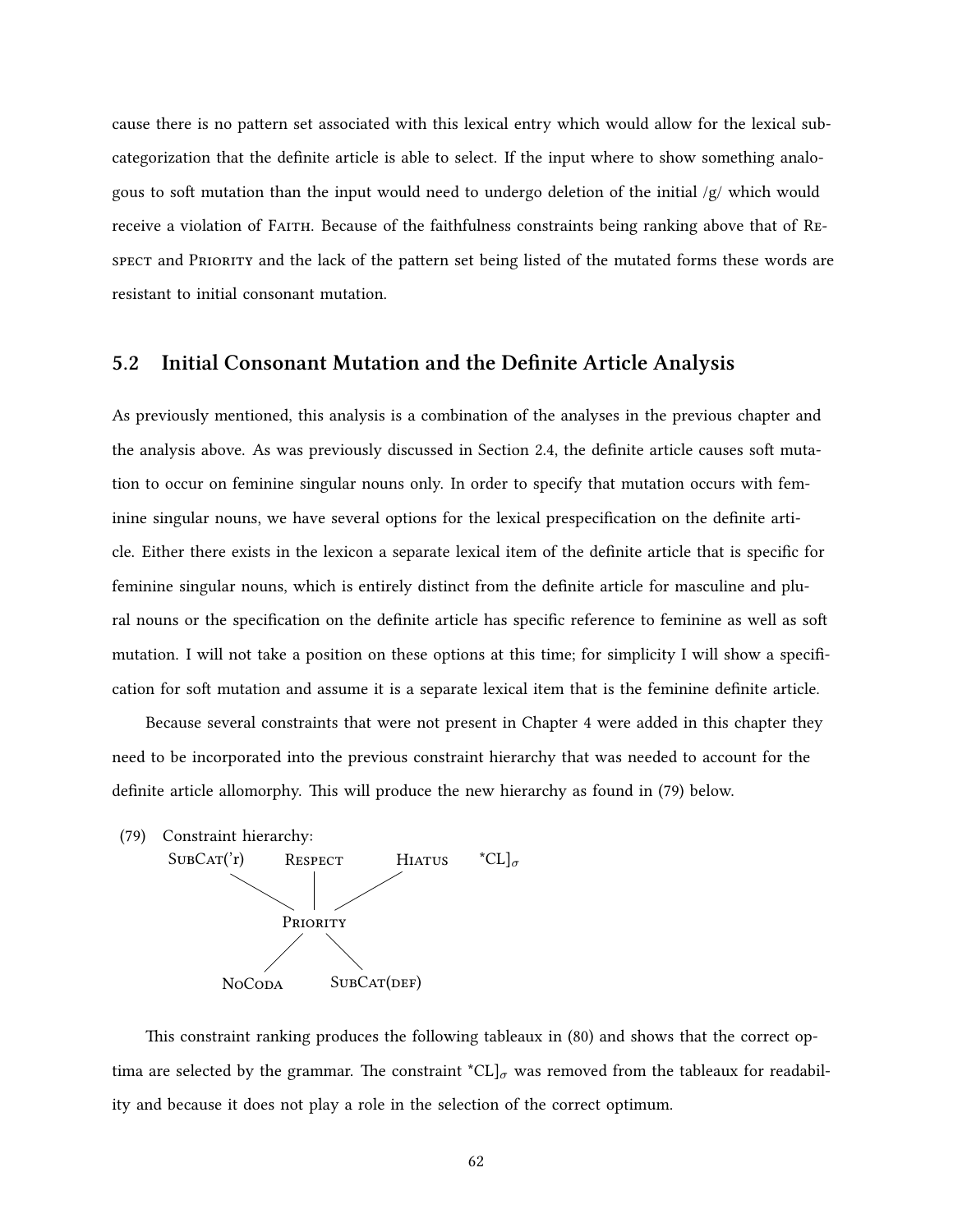- <span id="page-72-0"></span>(80) Behavior of the Definite Article and feminine nouns
	- a. Tableau for *yr ardd* 'the garden'

| $\sqrt{\{r^* > *a, *ar\}}$ <sub>0.fem</sub> $\{g > \emptyset_o, \eta_n\}$ arð/ |       |       |       | $SC('r)$ HIATUS RESPECT PRIORITY |        | $^*$ CODA $SC(DEF)$ |
|--------------------------------------------------------------------------------|-------|-------|-------|----------------------------------|--------|---------------------|
| a. # $a_0$ .garð                                                               |       |       | $*!W$ | $\ast$                           | $\ast$ |                     |
| b. # $a_0$ . $ar\delta_0$                                                      |       | $*!W$ |       | $\ast$                           | $\ast$ |                     |
| $\mathbb{F}$ c. # $\partial \cdot r_0$ arð <sub>o</sub>                        |       |       |       | $\ast$                           | $\ast$ |                     |
| d. $r_o \# ar\delta_o$                                                         | $*!W$ |       |       | $\ast$                           | $\ast$ | $*W$                |
| e. # $a_0$ . nar $\delta_n$                                                    |       |       | $*!W$ | $\ast$                           | $\ast$ |                     |

b. Tableau for *y lasog* 'the gizzard'

| $\sqrt{\{r^*} > \#a, \#ar\}_{o. \text{fem}} \{ g > \emptyset_o, \eta_n \}$ lasog / |       |       | $SC('r)$ HIATUS RESPECT PRIORITY |        | $^*$ CODA $SC(DEF)$ |
|------------------------------------------------------------------------------------|-------|-------|----------------------------------|--------|---------------------|
| a. $#a_0$ .gla.sog                                                                 |       | $*!W$ | $\ast$                           | $\ast$ |                     |
| $\mathbb{F}$ b. # $a_0$ .la.sog <sub>o</sub>                                       |       |       | $\ast$                           | $\ast$ |                     |
| c. # $ar_0$ . la.sog <sub>o</sub>                                                  |       |       | $\ast$                           | $**!W$ |                     |
| d. $r_o \#$ la.sog <sub>o</sub>                                                    | $*!W$ |       | $\ast$                           | $\ast$ | $*W$                |
| e. # $a_0$ . nasog <sub>n</sub>                                                    |       | $*!W$ | $\ast$                           | $\ast$ |                     |

In both tableaux, the constraint  $SUBCAT('r)$  will eliminate the candidates that have the enclitic definite article allomorph because their prosodic subcategorization is not honored, in this case candidate (d) in both tableaux. In tableau [\(80](#page-72-0)a), Hiatus eliminates candidate (b) from the evaluation. This leaves the constraint Respect to eliminate candidates (a) and (e) for not respecting the lexical specification found on the definite article. This then leaves candidate (c) to become the optimum, which is indeed the correct output in Welsh.

The behavior of the constraint RESPECT in tableau [\(80](#page-72-0)b) also eliminates candidates (a) and (e) for the same reasons as mentioned above for tableau [\(80](#page-72-0)a)'s candidates, leaving only the candidates that have soft mutation. This results in the candidates (b) and (c) competing against one another. Candidate (c) is eliminated from the evaluation for the higher number of violations in NoCoda than the optimum.

This analysis shows that the interaction of definite article allomorphy with initial consonant mutation can be accounted for by incorporating the analyses from the previous chapter.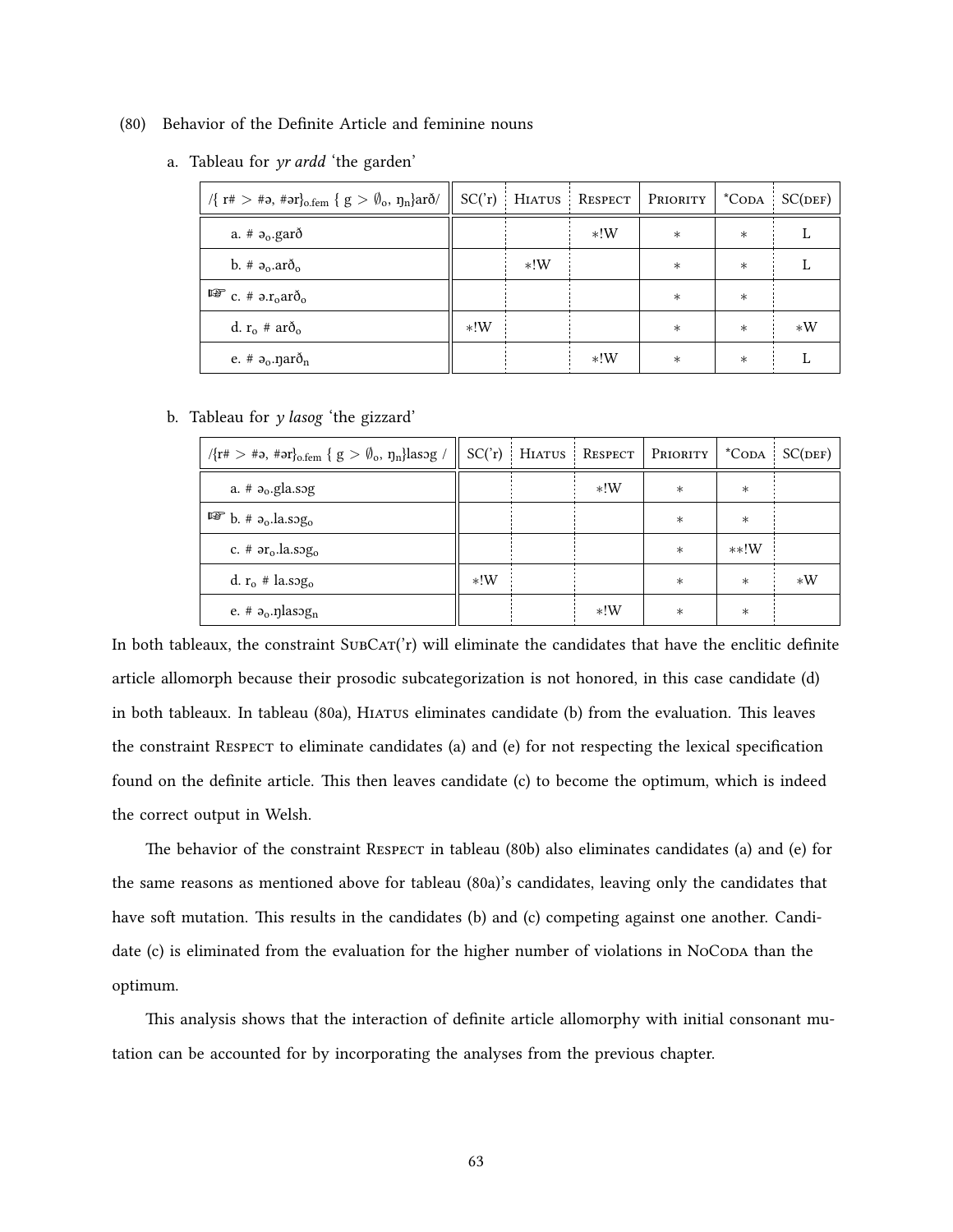## **5.3 Alternative Analyses**

Because initial consonant mutations have had a long history of various accounts that attempted to account for their patterns, I will focus on only three alternative accounts, which are relevant for the account that I present in this thesis. I refer interested readers to [Hannahs](#page-84-0) ([2011](#page-84-0)) and his discussions of earlier accounts of initial consonant mutations that are not discussed in this Section.

The first alternative that I discuss is [Kibre](#page-84-1)'s [\(1995](#page-84-1)) floating feature approach in Section [5.3.1.](#page-73-0) This is followed by [Green'](#page-83-0)s([2006](#page-83-0)) lexical listing approach in Section [5.3.2.](#page-75-0) In Section [5.3.3,](#page-77-0) [Hannahs'](#page-84-2)s [\(2013a\)](#page-84-2) pattern extraction approach is discussed. These accounts are concerned with how to model initial consonant mutations. Section [5.3.4](#page-78-0) offers [Hannahs & Tallerman](#page-84-3)'s [\(2006](#page-84-3)) account of the interaction of the definite article with initial consonant mutations.

#### <span id="page-73-0"></span>**5.3.1 [Kibre'](#page-84-1)s([1995](#page-84-1)) Floating Features**

[Kibre](#page-84-1)'s [\(1995](#page-84-1)) account of initial consonant mutation is concerned with accounting for initial consonant mutation within the framework of Lexical Phonology especially with morphological ruletriggering as proposed by [Mohanan](#page-85-0) ([1982,](#page-85-0) [1986](#page-85-1)). [Kibre](#page-84-1) also explores the possibility of using Optimality Theory with floating segments to account for Welsh initial consonant mutations.

Under this approach, the different mutations are governed by the interaction of IDENT and PARSE-FEATURE constraints interacting with floating features in the input to the OT grammar following the use of latent features and segments as proposed by [Zoll](#page-87-0) ([1996](#page-87-0)). This floating feature in the input then interacts with three different constraints that are defined below in [\(81](#page-73-1)).

- <span id="page-73-1"></span>(81) Constraints for Kibre's OT grammar:
	- a. IDENT(-voi, cont):

Assign a violation for every segment that belongs to the natural class [+voi], which has a different underlying and surface specification for [continuant].

b.  $IDENT((+cont, -son, -lat), void):$ 

Assign a violation for every segment that belongs to the natural class [+cont, -son, -lat], which has a different underlying and surface specification for [voi].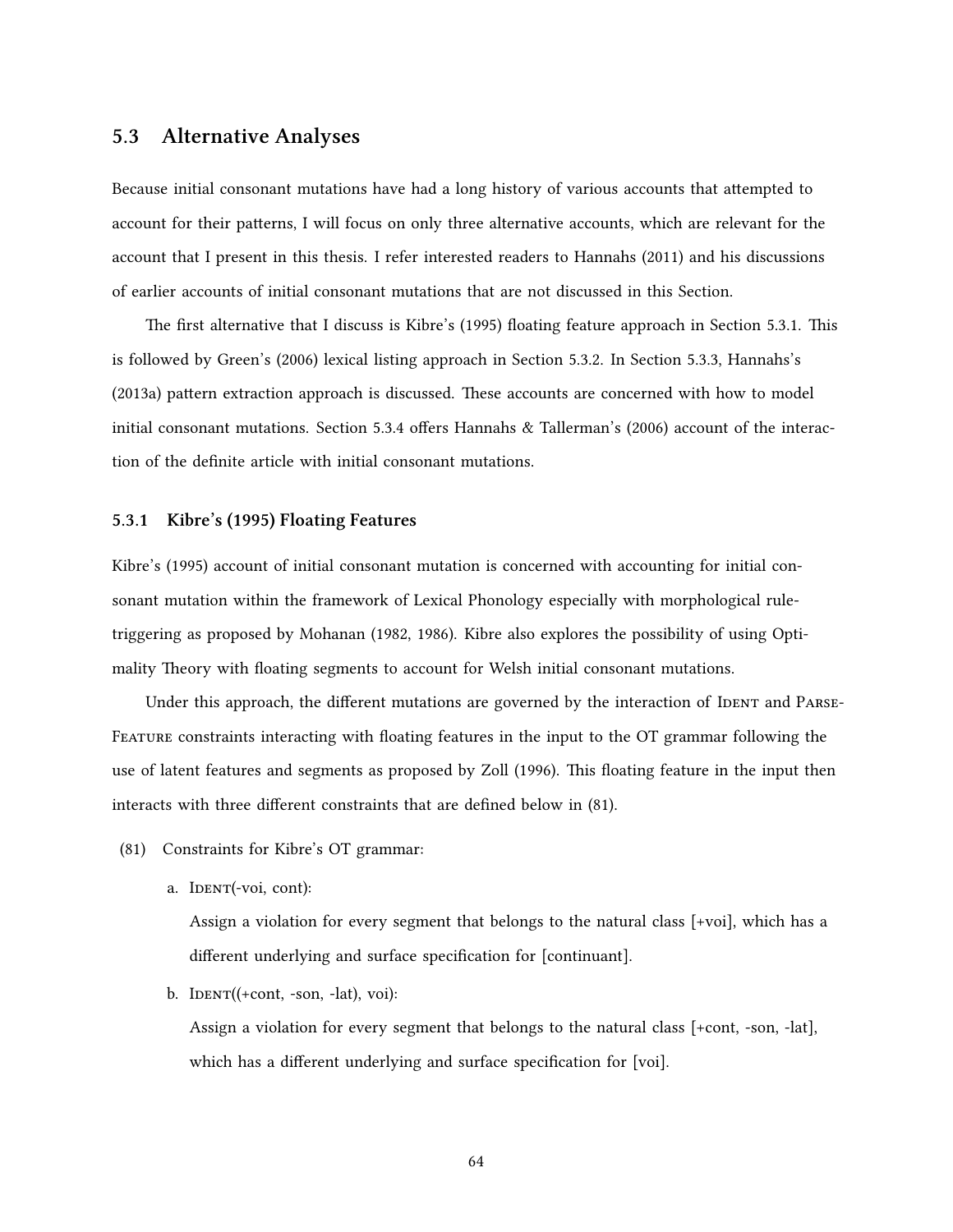c. PaRse-Feat:

Assign a violation for every floating feature that is not realized.

For example, under [Kibre](#page-84-1)'s proposal the word *ei* 'his' is represented in the input with the phone /i/ and the floating features <+voi, +cont>, because these are the features that are associated with soft mutation according to Kibre. This input then interacts with the constraints defined above as seen in the following tableaux which are reproduced here from [Kibre](#page-84-1) [\(1995\)](#page-84-1).

<span id="page-74-0"></span>

| (82) | a. Tableau for <i>ei ben</i> 'his hea |  |  |
|------|---------------------------------------|--|--|
|      |                                       |  |  |

d' [\(Kibre](#page-84-1) [1995](#page-84-1): 39)

| $/i$ -<+voi, +cont> + pen/       |       | IDENT(-voi,cont)   IDENT(+cont, voi)   PARSE-FEAT |        |
|----------------------------------|-------|---------------------------------------------------|--------|
| a. $i \leq voi$ , $+cont$ pen    |       |                                                   | $**!W$ |
| $\mathbb{R}$ b. i < + cont > ben |       |                                                   | ∗      |
| c. <i>i</i> ven                  | $*!W$ |                                                   |        |

<span id="page-74-1"></span>b. Tableau for *ei ffrind* 'his friend' [\(Kibre](#page-84-1) [1995](#page-84-1): 39)

| /i-<+voi, +cont> + frind/    IDENT(-voi,cont)   IDENT(+cont, voi)   PARSE-FEAT |       |  |
|--------------------------------------------------------------------------------|-------|--|
| $\mathbb{F}$ a. i <+voi> frind                                                 |       |  |
| b. <i>i</i> vrind                                                              | $*!W$ |  |

In tableau [\(82a](#page-74-0)), the constraint IDENT(-voi,cont) will eliminate candidate (c) which has fully parsed the floating features, because the underlying /p/ changes its continuant feature. This then leaves candidates (a) and (b) which do not fully parse the floating features. Candidate (b) ultimately wins because it has parsed the [+voi] feature from the input while the fully faithful candidate loses on violations of PaRse-Feat. Tableau([82b](#page-74-1)) illustrates what occurs when there is no mutation. The constraint IDENT((+cont, -son, -lat), voi) will assign a violation to candidate (b) because the  $/f$  has become voiced from the parsing of the floating feature  $[+voi]$ . Because the underlying /f/ is already [+cont] that floating feature automatically is parsed into the segment.

The primary issue with [Kibre](#page-84-1)'s account is his evaluation of initial consonant mutations from a purely phonological perspective. This is not feasible, especially for the soft mutation which requires different types of changes for different classes (see Section [2.3](#page-22-0) for a review of the types of changes). This is because of the behavior of certain lexical exceptions to initial consonant mutation for which [Kibre](#page-84-1) does not provide an account. If [Kibre](#page-84-1)'s account of initial consonant mutation is adopted as is, then these lexical exceptions should undergo assimilation to these floating features. However, this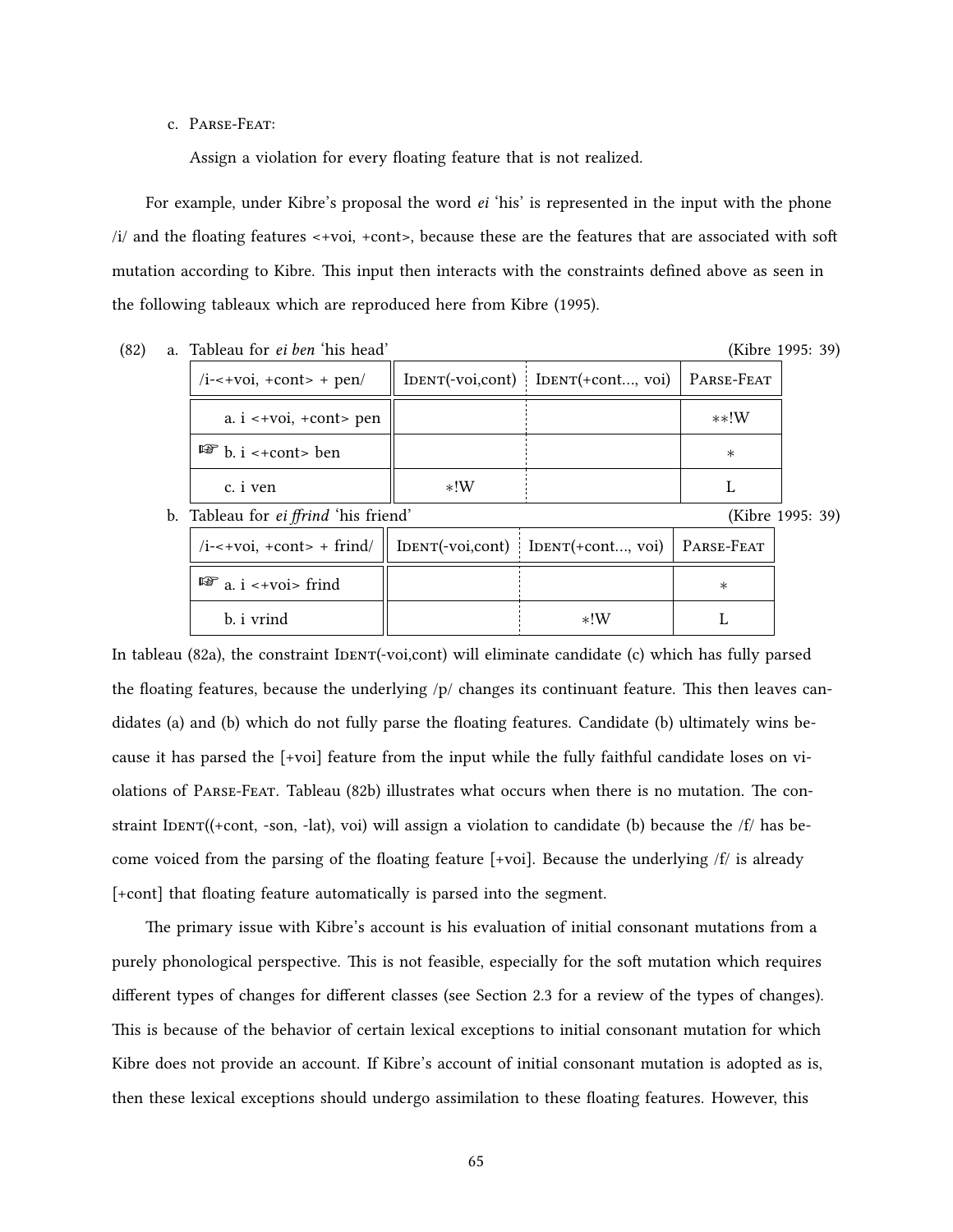is not what is observed in Welsh. In contrast, lexical exceptions to mutation are predicted in my approach because PRioRity and Respect are inherently morpheme-specific constraints

Another issue is that Kibre rejects this proposal in favor of a ruled-based account in Lexical Phonology. According to Kibre this is because the OT account is a "less direct way of expressing the facts of mutation than rules…[and] this model has little to recommend it over rule-based approaches."

The difference between my approach and Kibre's lies in which component of the grammar is responsible for the initial consonant mutations. For Kibre, the mutations are part of the phonological component whereas my account assumes that the mutations are part of the morphological component instead. This is because mutations reside in the lexicon. Evidence for this comes from the the presence of the lexical exceptions as mentioned previously. If initial consonant mutations were purely phonological than these lexical exceptions should not exist. In fact this is the approach that many authors have taken in recent years. Two of these accounts are are given in Sections [5.3.2](#page-75-0) and [5.3.3](#page-77-0) of this thesis.

#### <span id="page-75-0"></span>**5.3.2 [Green'](#page-83-0)s [\(2006\)](#page-83-0) Lexical Listing**

Another OT approach to initial consonant mutation is the one presented by [Green](#page-83-0) [\(2006,](#page-83-0) [2007\)](#page-83-1). The approach that Green takes is similar to the one that I present in this thesis. Similar to my approach, [Green](#page-83-0) claims that the initial consonant mutations in the Celtic languages are not purely phonological but instead belong to the morphological component of the grammar. Green claims that initial consonant mutations are regulated by grammatical subcategorization relations found in the lexical entry for each lexeme that selects for a specific type of mutation (i.e., the lexemes are lexically prespecified for the type of mutation that is present with the lexeme). However, contrary to the approach taken in this thesis, [Green](#page-83-0) also assumes that all lexemes have these grammatical subcategorizations whether or not they are associated with a specific mutation. If the word does not select for a specific type of mutation, then it has a subcategorization for the radical form.

(83) Lexical specification in the masculine and feminine definite article in Welsh [\(Green](#page-83-0) [2006](#page-83-0))

| a. Masculine definite article | b. Feminine definite article |
|-------------------------------|------------------------------|
|                               |                              |

 $\vartheta_{+RAD}$ 

 $\vartheta_{\rm +LEN}$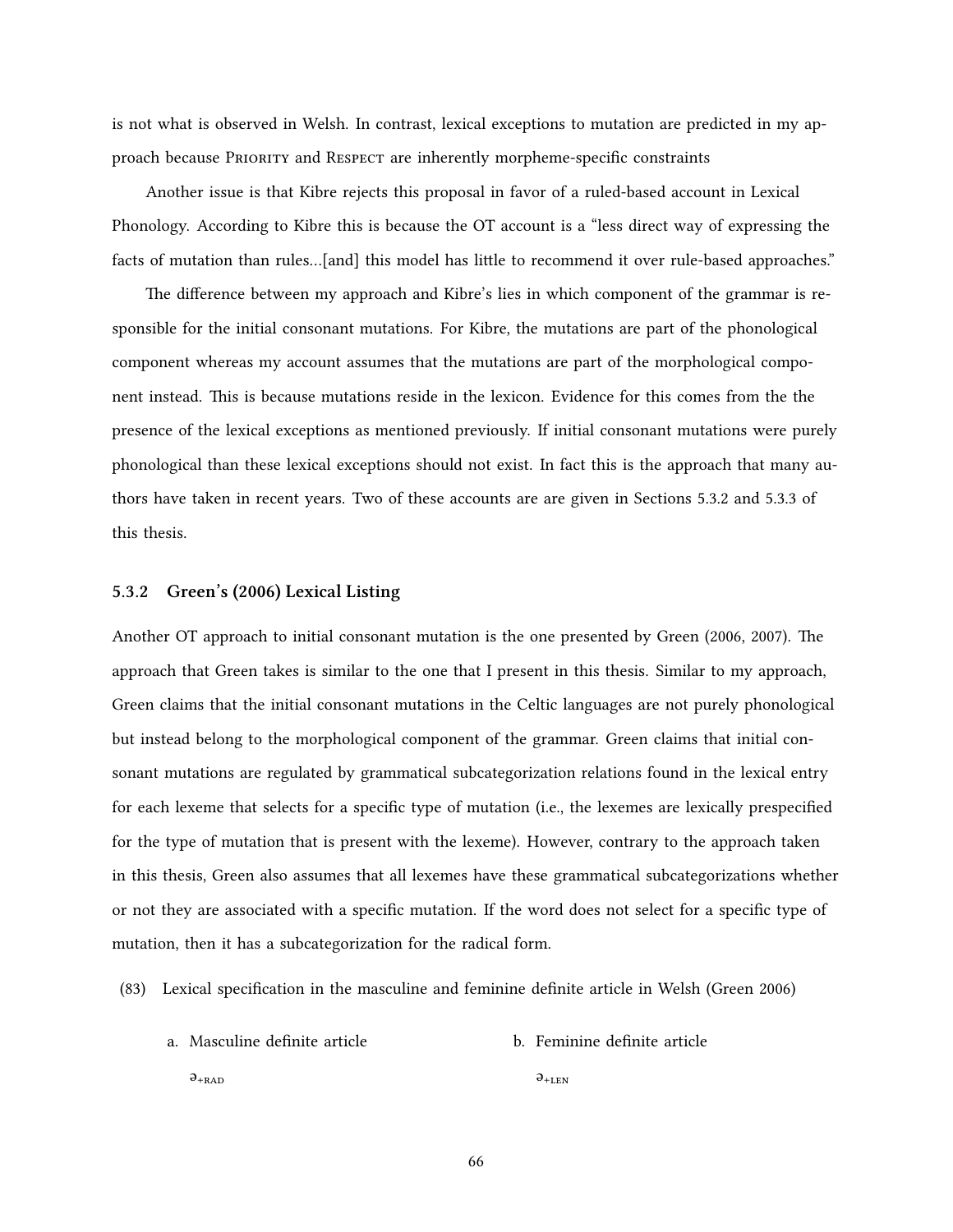The biggest differences between our approaches is how Green accounts for the initial consonant mutations. Green takes the approach that every lexeme in the lexicon of a speaker is associated with the full lexical listing of the lexeme with each of its mutation forms in a set that contains the full phonetic specification for each form. An example of his sets is found in the following example.

- (84) Lexical listing according to [Green](#page-83-0) [\(2006](#page-83-0)) for *tad*.
	- $\{ \text{ tad}_r, \text{ dad}_o, \text{ pad}_n, \text{Bad}_h \}$

In order to regulate the choice of which form is chosen [Green](#page-83-0) makes use of the constraint MutationAgRee which functions identically to the constraint Respect as proposed by [Bonet et al.](#page-83-2) ([2007](#page-83-2)) and used above in this thesis. Instead of respecting all subcategorizations like the constraint Respect, [Green](#page-83-0)'s MutationAgRee constraint is only concerned with respecting those subcategorizations associated with initial consonant mutations. This constraint is given below.

#### (85) MutationAgReement (MutAgRee):

Assign one violation mark for every instance of the mutation required by the trigger not agreeing with the mutation of the target

This constraint will then assign violations for any mutation or radical that does not match the subcategorization found on the lexical trigger. An example of this is given below. In [\(86](#page-76-0)), Green treats the definite article as two separate lexical entries: one is associated with feminine singular nouns and a second is associated with the masculine singular and plural nouns regardless of gender. These two entries then each have different subcategorizations with the feminine singular definite article subcategorizing for soft mutation and the other definite article that subcategorizes for radicals.

- <span id="page-76-0"></span>(86) Tableaux showing initial consonant mutation ([Green](#page-83-0) [2006](#page-83-0): 1977f)
	- a. Tableau for the masculine and the radical:  $y$  bardd 'the bard'

| $\langle \sigma_{\text{+RAD}} \{ \text{bar} \delta_{\text{RAD}} \}$ , var $\delta_{\text{SM}} \rangle /    \text{MUTAGREE} \}$ [DENT(cont) |  |
|--------------------------------------------------------------------------------------------------------------------------------------------|--|
| $\mathbb{F}$ a. a barð                                                                                                                     |  |
| b. ə varð                                                                                                                                  |  |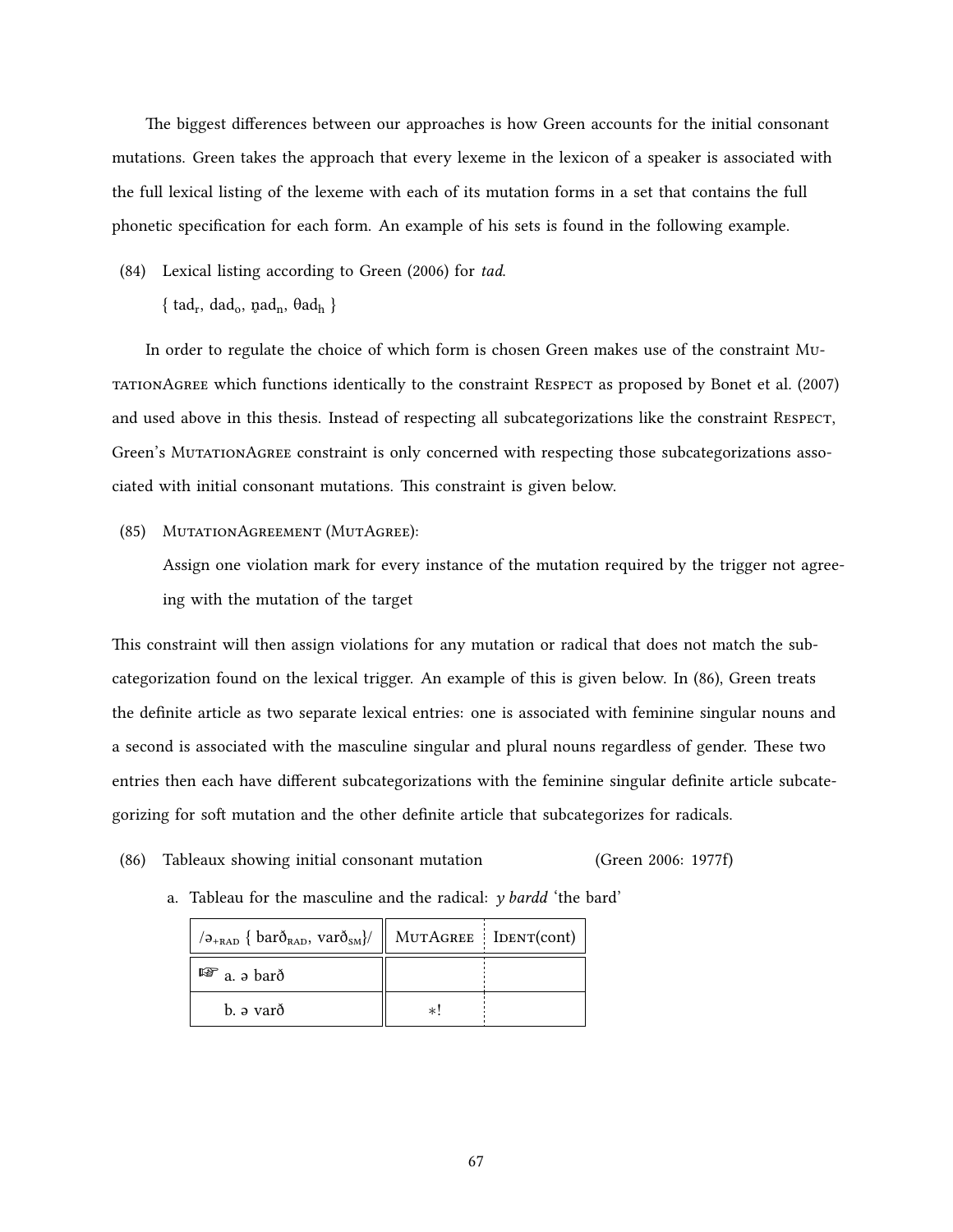| $\lambda_{\rm 45M}$ { baner <sub>RAD</sub> , vaner <sub>SM</sub> }/ | $\parallel$ MUTAGREE $\parallel$ IDENT(cont) |  |
|---------------------------------------------------------------------|----------------------------------------------|--|
| $\mathbb{F}$ a. a barð                                              | *!                                           |  |
| b. ə varð                                                           |                                              |  |

b. Tableau for the feminine and soft mutation: *y faner* 'the flag'

However, Green's approach makes too many assumptions about these lexical prespecifications. This is particularly true in that he assumes that all words include these prespecifications. These prespecifications also enforce the selection of the radical. My approach is superior through the use of PRioRity and the ordering of the radical over the other mutated forms. By ranking the radical over the mutated forms, the grammar can select the correct form when there is no lexical prespecification. Additionally, Green's approach places too much emphasis on the lexicon by assuming that full lexical listing occurs for every entry. This misses a crucial generalization that each mutation is associated with a broader language-wide pattern for each mutation. My approach captures this broader pattern by placing each mutation pattern into a set. This allows for a simplification in the lexicon of the speaker over [Green](#page-83-0)'s approach.

#### <span id="page-77-0"></span>**5.3.3 [Hannahs](#page-84-2)'s([2013a](#page-84-2)) Pattern Extraction**

The last alternative concerning the modeling of just the initial consonant mutation that will be considered is the one put forward by [Hannahs](#page-84-2) ([2013a\)](#page-84-2). This approach is based on the assumption that initial consonant mutations in all of the Celtic languages are represented in the mental lexicon of speakers as a series of associations which relates the radical consonant to its associated mutations. Which of the mutated forms of the radical is allowed to surface is determined through subcategorization, and then that form is extracted from the associations based on the patterns in the language in the morphological component of the grammar only. According to [Hannahs](#page-84-2) this approach is superior to full lexical listing as it only requires the specific patterns for each radical consonant to be stored in the mental lexicon of the speaker, whereas full lexical listing would require that each word would be listed with each allomorphic form listed in the lexicon with its full phonetic specification like the approach taken by [Green](#page-83-0) [\(2006](#page-83-0), [2007\)](#page-83-1).

In regard to subcategorization, [Hannahs](#page-84-2) [\(2013a](#page-84-2)) follows the morphological subcategorization schema as proposed by [Lieber](#page-85-2) [\(1980](#page-85-2)) and used by subsequent researchers like [Paster](#page-85-3) [\(2015\)](#page-85-3). For ex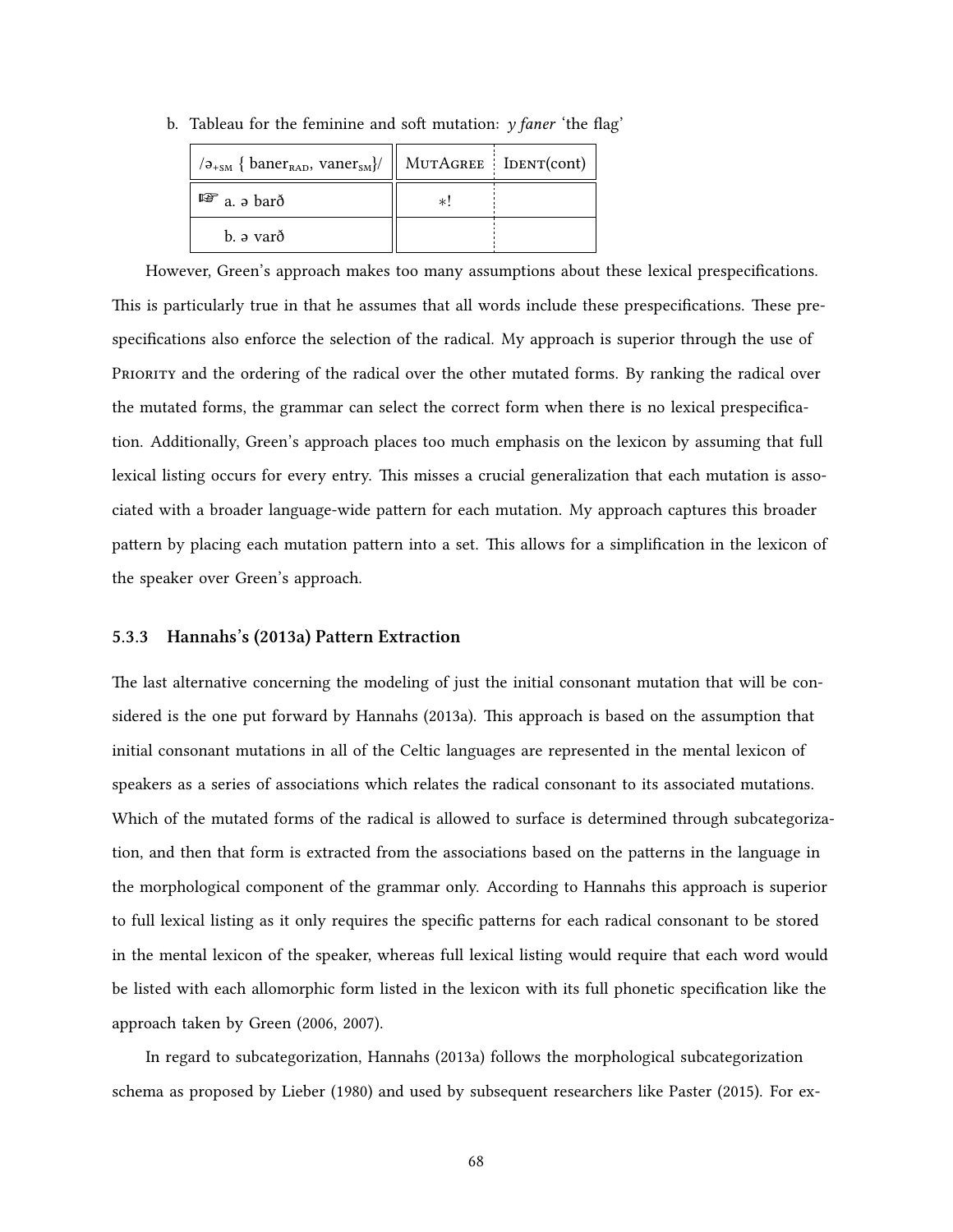ample, each lexical entry according to [Lieber'](#page-85-2)s morphological subcategorization is associated with specific subcategorization frames that specify the type of material it selects. This material could include information that is syntactic, morphological, or phonological. In [Hannahs'](#page-84-2)s account, he provides an example of how the lexical entry for a word that selects for a specific type of mutation would appear. This is given below.

(87) Lexical entry fot the preposition *â* 'with' ([Hannahs](#page-84-2) [2013a](#page-84-2): 13)

$$
\hat{a}: \text{Prep, } [\_\_\_\_\_ \text{capirate>} ]_{\text{PP}}
$$

The lexical entry for this word consists of the word itself, its lexical category and finally its subcategorization frame which also specifies what type of syntactic constituent is created. This word will then case all complements to show aspirated mutation. The native speaker would then extract from those patterns that are stored in their lexicon for each of the radicals and their associations the correct form.

This alternative theory does seem to present an improvement over other approaches in reducing the load that is stored in the mental lexicon to these patterns instead of the full lexical listing of the mutation forms. This approach is the basis of the representational aspects of the account that I present in this chapter. However, I assume that these patterns are attached to each lexical listing and those lexemes that lack mutation do not have these pattern sets, like *gêm*. This is contrary to Hannahs's approach that does not provide an account for these lexical exceptions except to state that they exist and that they are resistant to mutation. My account does address the issue that these lexical exceptions represent for a model of pattern extraction. This is accomplished by not allowing the mutation pattern sets to exist as part of the lexical entry for those lexemes that lack initial consonant mutations. This then allows the grammar, which is modeled within OT in my account, to correctly predict and model the behavior of the lexical exceptions and those lexemes that undergo mutation through lexical subcategorization.

#### <span id="page-78-0"></span>**5.3.4 [Hannahs & Tallerman](#page-84-3) [\(2006\)](#page-84-3)**

The principal alternative analysis for the interaction of the definite article and the initial consonant mutation is the analysis presented in [Hannahs & Tallerman](#page-84-3) ([2006](#page-84-3)). As was mentioned in Section [4.2.1](#page-57-0), their approach to the situation relies on Distributed Morphology and its use of lexical insertion.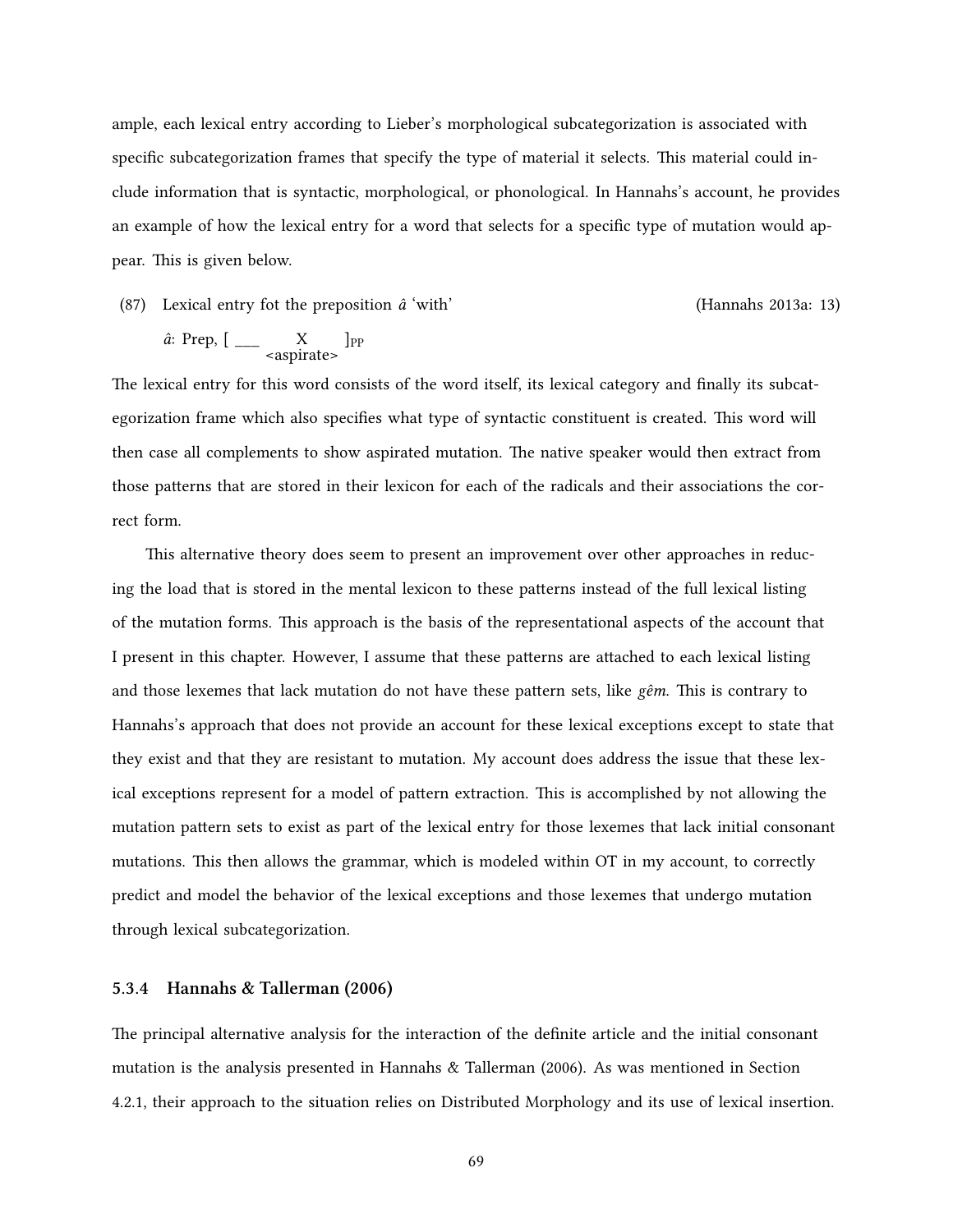However, they are only able to explain what is occurring through the reliance on [Emonds'](#page-83-3)s([2002\)](#page-83-3) approach which states that the insertion of the lexical items is staggered, with content morphemes being inserted first followed by the insertion of functional morphemes that serve some "cognitive syntactic" purpose. Only after the lexical insertion of these two previous stages is the definite article inserted during the final stage of insertion.

In order to account for the fact that the definite article needs to know the final phonological shape of its complement in order to select the correct allomorph [Hannahs & Tallerman](#page-84-3) propose that initial consonant mutation occurs as a rule during one of the steps before the definite article is inserted. The rule that [Hannahs & Tallerman](#page-84-3) propose is given below in([88\)](#page-79-0).

- <span id="page-79-0"></span>(88) Mutation trigger by an empty D
	- $[\_]D$  [ gardd  $]N \to [\_]D$  [ ardd  $]N$

This rule assumes that some point during the derivation there is an empty determiner position followed by the noun and the mutation is triggered by the unfilled determiner. This then will result in mutation occurring on the noun which then becomes the phonological conditioning for which allomorph is inserted into the derivation. The definite article will then select the correct allomorph based on the elsewhere principle from [Kiparsky](#page-84-4) [\(1973,](#page-84-4) [1982\)](#page-85-4) based on a series of rules similar to the phonological environments given in [\(8](#page-19-0)) and then the correct form of the definite article is inserted as in [\(89](#page-79-1)) below.

- <span id="page-79-1"></span>(89) Proposed derivation for *yr ardd* 'the garden'
	- Syntactic structure  $[D^{\circ} N^{\circ}]$ i) insertion of content word \_\_ gardd ii) triggering of mutation \_\_ ardd
	- iii) insertion of the article yr ardd

In this example of the proposed derivation for *yr ardd* 'the garden,' the content word is inserted first into the syntactic structure. This then will cause the rule given in([88\)](#page-79-0) to apply because of the noun is following an empty determiner head. The rule will cause the word *gardd* to undergo soft mutation resulting in the soft mutated form *ardd*. This then is sent to step three of the derivation which is the insertion of the definite article. At this point, the definite article will consider which of its allomorphs is most appropriate according to the elsewhere principle. This analysis still runs into the same prob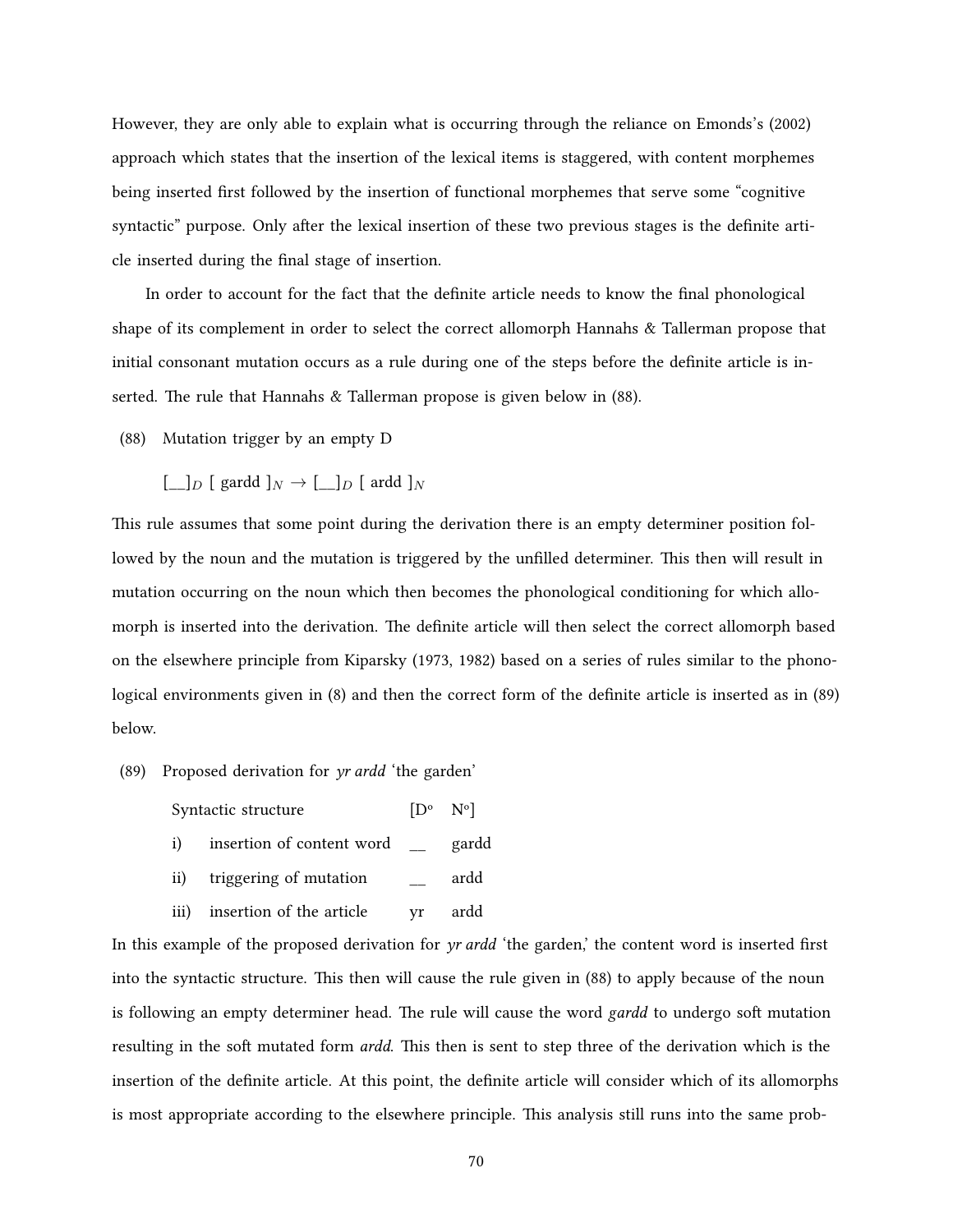lem as was previously mentioned in Section [4.2.1](#page-57-0) which is the use of [Emonds'](#page-83-3)s [\(2002](#page-83-3)) three levels of lexical insertion.

### **5.4 Summary**

In this chapter, I illustrated that through lexical listing of the mutation patterns and lexical subcategorization, the facts of initial consonant mutation, in addition to its interaction with the allomorphy of the definite article, can be modeled within Optimality Theory. The lexical listing of the different mutation patterns into sets allows lexical triggers for mutation to select the correct mutation. Additionally, lexical ordering allows for the radical to be selected when there is not a lexical trigger present to select for a given mutation. This analysis also provides an account for the lexical exceptions to initial consonant mutations. This is due to those lexical items lacking the mutation pattern sets in their lexical entry, which is then input to the OT grammar resulting in the fully faithful candidate being selected by the grammar. Any change to these lexical exceptions, to make them appear as if they underwent initial consonant mutation, results in faithfulness violations. This is in contrast to most accounts of initial consonant mutations where these lexical exceptions are ignored or relegated to a footnote without an attempt for analysis.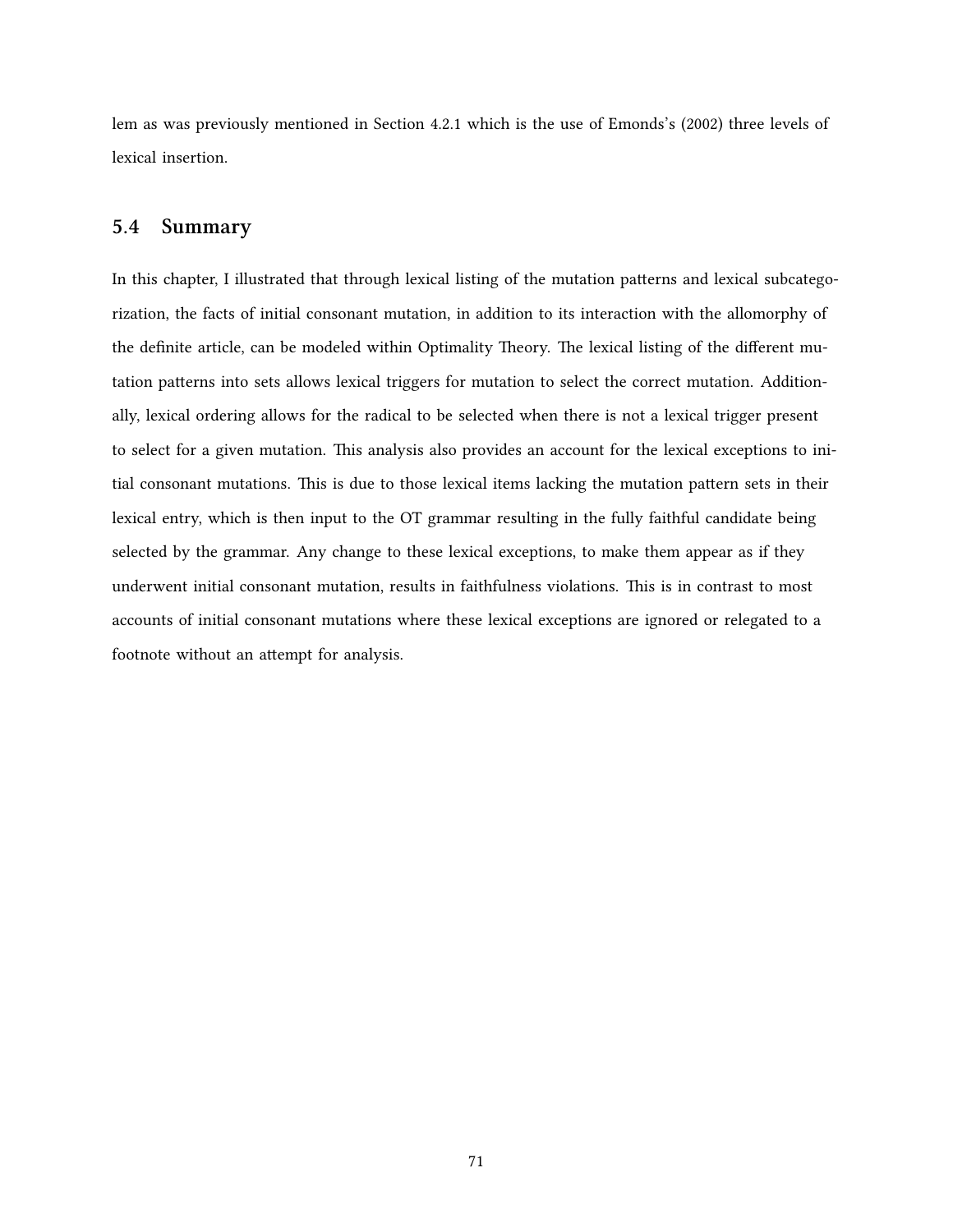# **CHAPTER 6**

# **Conclusion**

This thesis presented data concerning the definite article and initial consonant mutation in the Welsh language in Chapter [2](#page-12-0). In Chapter [4,](#page-47-0) the allomorphy of the Welsh definite article was analyzed by considering the clitic status of the definite article by means of prosodic subcategorization.

This thesis provided support for the expansion of prosodic subcategorization frames to allomorphs of clitics. This was necessary for the definite article because its allomorphs are associated with different cliticization patterns. This expansion allows for constraint interactions in the grammar to explain the various prosodifications of multiple allomorphs, which provided an advantage over other accounts on the definite article by addressing the prosodification.

This thesis also explored the patterns of initial consonant mutations in Welsh in Section [2.3](#page-22-0). Even though these initial consonant mutations appear to be phonologically driven, initial consonant mutations are caused by lexical item triggers and morpho-syntactic structures. In chapter [5](#page-67-0) of this thesis, I presented an Optimality Theoretical account for Welsh initial consonant mutations. I argued that initial consonant mutations are part of the mental lexical entry for each radical and can be explained through lexical subcategorization.

Chapter [3](#page-30-0) explained the details of the theoretical frameworks that were implemented in this thesis. Through Lexical Selection, the definite article and its phonologically conditioned allomorphy can be accounted. This was due to partially-ordered allomorph sets and the constraint PRIORITY. The addition of lexical subcategorization from [Bonet et al.](#page-83-2) [\(2007](#page-83-2)) proved vital to capturing the relationships that initial consonant mutations have with the rest of the grammar.

Chapter [4](#page-47-0) showed that the allomorphy of the definite article was accounted for through the use of prosodic subcategorization frames and ordered allomorph sets. This was possible for two reasons: First, the clitic status of the definite article required the consideration of the prosodic structure associ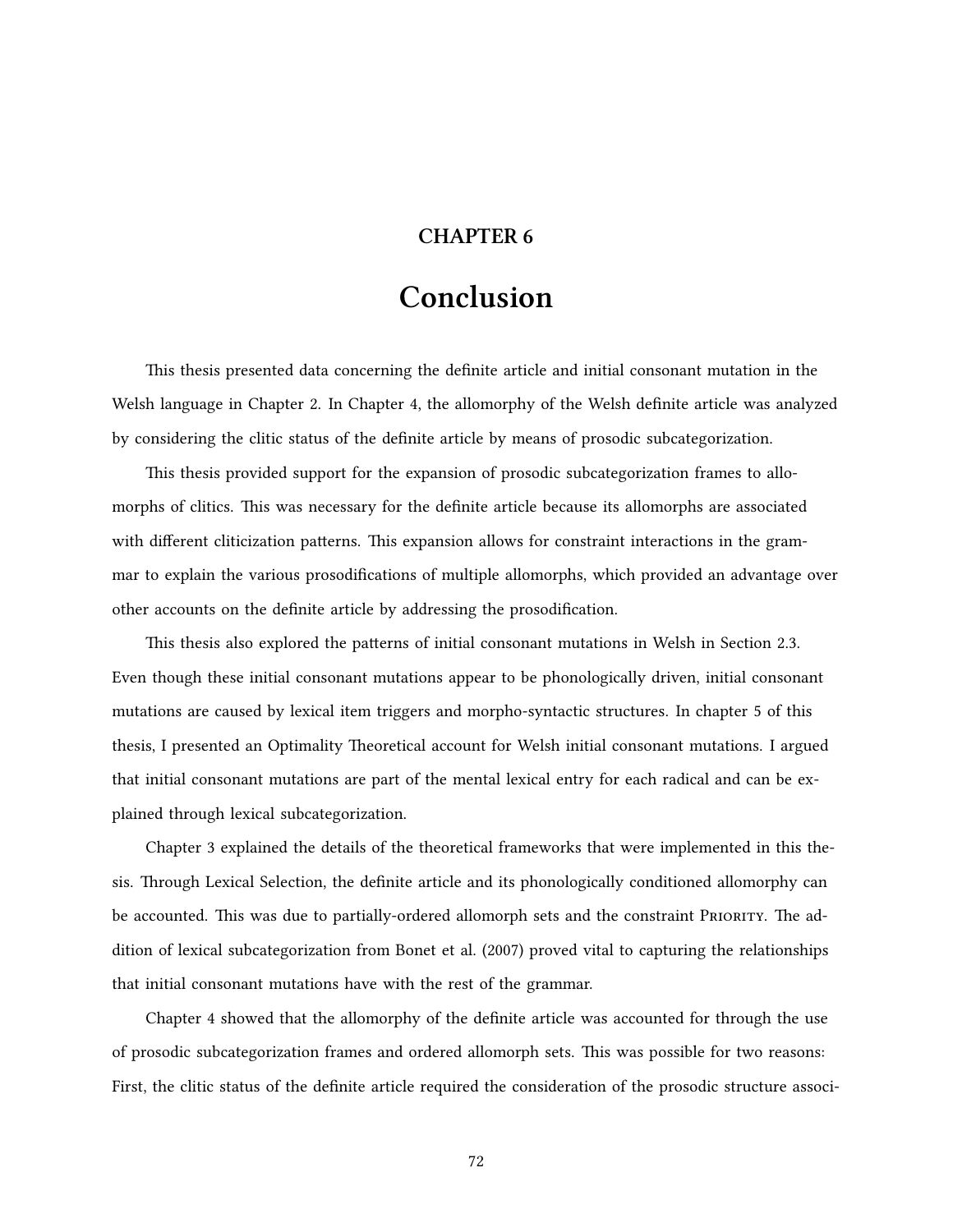ated with these lexical items. If the prosodic structure that these forms are associated with is ignored critical aspects of the distribution are missed and will lead to erroneous analyses from the improper applications of tools not designed to account for these forms. Second, through the use of ordered allomorph sets the preferential treatment of the enclitic allomorph was modeled.

Chapter [5](#page-67-0) illustrated that the through lexical listing and lexical prespecification the initial consonant mutation can be accounted for by the grammar. The lexical listing of each of the different mutations allowed for the lexical prespecification of the mutation triggers to select the correct mutation. Additionally, lexical ordering allowed for the radical to be selected when there was not a trigger. This analysis also provided an account for the lexical exceptions to initial consonant mutations. This is due to those lexical items lacking the mutated forms in the input. Any change to these lexical exceptions resulted in faithfulness violations. Chapter [5](#page-67-0) also showed that an account of the interaction of the definite article and initial consonant mutation was possible within Optimality Theory.

This thesis offered a solution to the interaction of morphology and phonology within Optimality Theory as illustrated by the Welsh definite article allomorphy. This thesis also offered evidence in the form of the Welsh definite article allomorphy against a morphological subcategorization approach to phonologically conditioned allomorphy, as proposed by [Paster](#page-85-3) ([2015\)](#page-85-3) and showed that the "P*≫*M" model of allomorphy [\(McCarthy & Prince](#page-85-5) [1993a](#page-85-5),[b\)](#page-85-6) is better suited to account for phonology conditioned allomorphy.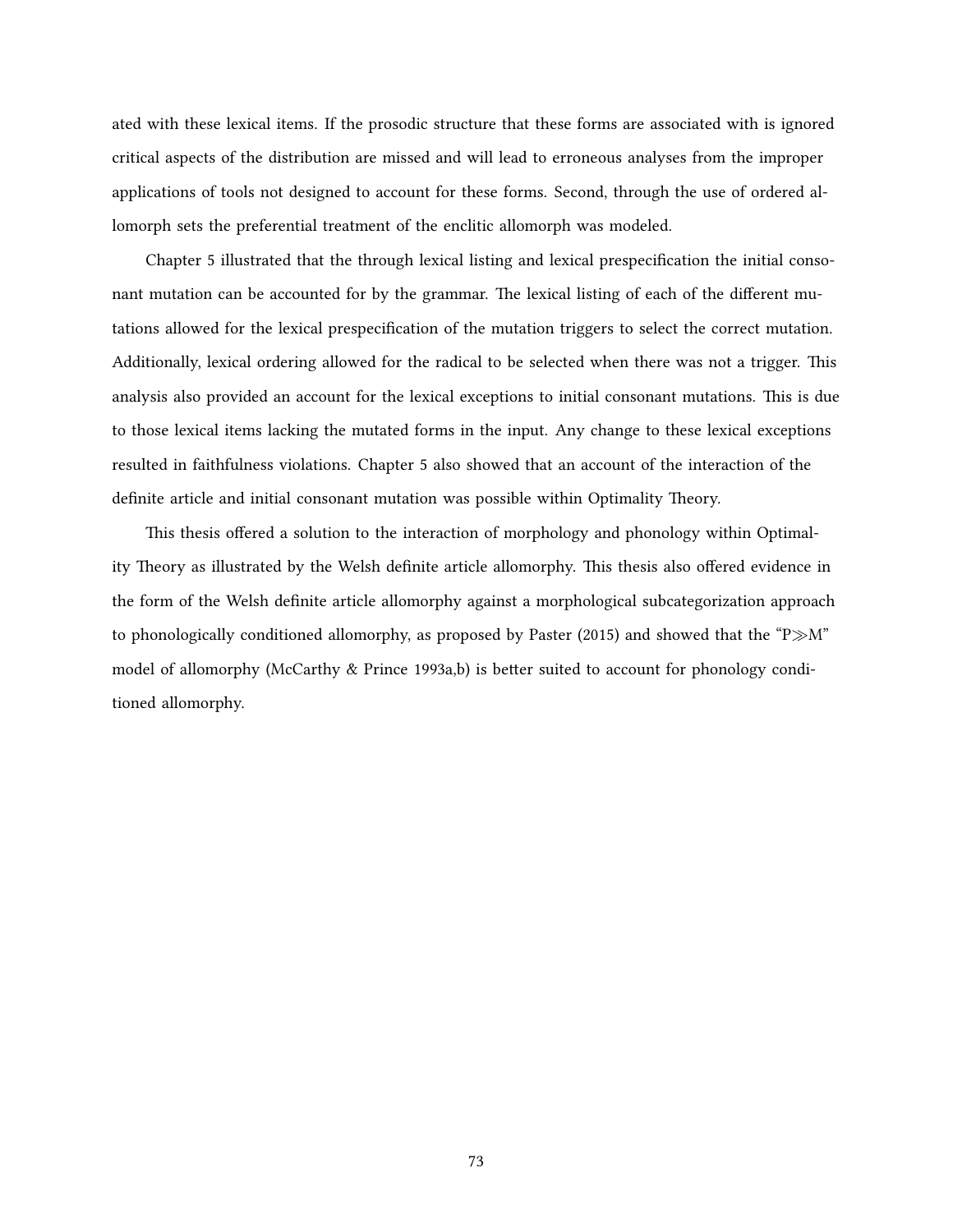#### **REFERENCES**

- Anderson, Stephen. 2005. *Aspects of the Theory of Clitics*. Oxford: Oxford University Press. <http://dx.doi.org/10.1093/acprof:oso/9780199279906.001.0001>. [http://](http://www.oxfordscholarship.com/view/10.1093/acprof:oso/9780199279906.001.0001/acprof-9780199279906) www*.*oxfordscholarship*.*com/view/10*.*[1093/acprof:oso/9780199279906](http://www.oxfordscholarship.com/view/10.1093/acprof:oso/9780199279906.001.0001/acprof-9780199279906)*.*001*.*0001/acprof-[9780199279906](http://www.oxfordscholarship.com/view/10.1093/acprof:oso/9780199279906.001.0001/acprof-9780199279906).
- Bennett, Ryan. 2018. Recursive prosodic words in Kaqchikel ( Mayan ). *Glossa: a journal of general linguistics* 3(1). 1–33.
- Bennett, Ryan, Emily Elfner & James McCloskey. 2016. Lightest to the Right: An Apparently Anomalous Displacement in Irish. *Linguistic Inquiry* 47(2). 169–234. [http://dx.doi.org/10.1162/LING\\_a\\_00209.](http://dx.doi.org/10.1162/LING_a_00209) http://www*.*[mitpressjournals](http://www.mitpressjournals.org/doi/10.1162/LING{_}a{_}00209)*.*org/doi/10*.*1162/LING{}a{}00209.
- Bennett, Ryan, Boris Harizanov & Robert Henderson. 2018. Prosodic Smothering in Macedonian and Kaqchikel. *Linguistic Inquiry* 49(2). 195–246. https://muse*.*jhu*.*[edu/article/690043](https://muse.jhu.edu/article/690043).
- <span id="page-83-2"></span>Bonet, Eulàlia, Maria-Rosa Lloret & Joan Mascaró. 2007. Allomorph selection and lexical preferences: Two case studies. *Lingua* 117(6). 903–927. [http://dx.doi.org/10.1016/j.lingua.2006.04.009.](http://dx.doi.org/10.1016/j.lingua.2006.04.009) [http://](http://linkinghub.elsevier.com/retrieve/pii/S0024384106001100) linkinghub*.*elsevier*.*[com/retrieve/pii/S0024384106001100](http://linkinghub.elsevier.com/retrieve/pii/S0024384106001100).
- Borsley, Robert D, Maggie Tallerman & David Willis. 2007. *The Syntax of Welsh* Cambridge Syntax Guides. Cambridge: Cambridge University Press. <http://dx.doi.org/10.1017/CBO9780511486227>. http://ebooks*.*cambridge*.*[org/ref/id/CBO9780511486227](http://ebooks.cambridge.org/ref/id/CBO9780511486227).
- Brinkerhoff, Mykel Loren. 2019. Optimality Theory with Lexical Selection needs multiple PRIOR-ITIES: A case study in Welsh allomorphy. *Proceedings of the Linguistic Society of America* 4(1). 25. <http://dx.doi.org/10.3765/plsa.v4i1.4528>. https://journals*.*[linguisticsociety](https://journals.linguisticsociety.org/proceedings/index.php/PLSA/article/view/4528)*.*org/ proceedings/index*.*[php/PLSA/article/view/4528](https://journals.linguisticsociety.org/proceedings/index.php/PLSA/article/view/4528).
- Bye, Patrik. 2007. Allomorphy selection, not optimization. In Sylvia Blaho, Patrik Bye & Martin Krämer (eds.), *Freedom of analysis?*, 63–92. Berlin: Walter de Gruyter. [http://dx.doi.org/10.1515/9783110198591.63.](http://dx.doi.org/10.1515/9783110198591.63) https://www*.*degruyter*.*[com/view/books/](https://www.degruyter.com/view/books/9783110198591/9783110198591.63/9783110198591.63.xml) [9783110198591/9783110198591](https://www.degruyter.com/view/books/9783110198591/9783110198591.63/9783110198591.63.xml)*.*63/9783110198591*.*63*.*xml.
- Cardinaletti, Anna & Lori Repetti. 2009. Phrase-level and word-level syllables: Resyllabification and prosodization of clitics. *Phonological Domains: Universals and Deviations* 16. 77—-102.
- Embick, David & Alec Marantz. 2008. Architecture and Blocking. *Linguistic Inquiry* 39(1). 1–53.
- Embick, David & Rolf Noyer. 2006. Distributed morphology and the syntax-semantics interface. *The Oxford Handbook of Linguistic Interfaces* (1994). 289–324.
- <span id="page-83-3"></span>Emonds, Joseph. 2002. A common basis for syntax and morphology: tri-level lexical insertion. In Paul Boucher (ed.), *Many morphologies*, 235–262. Somerville, MA: Cascadilla Press.
- <span id="page-83-0"></span>Green, Antony D. 2006. The independence of phonology and morphology: The Celtic mutations. *Lingua* 116(11). 1946–1985. <http://dx.doi.org/10.1016/j.lingua.2004.09.002>. [http://](http://linkinghub.elsevier.com/retrieve/pii/S0024384105000781) linkinghub*.*elsevier*.*[com/retrieve/pii/S0024384105000781](http://linkinghub.elsevier.com/retrieve/pii/S0024384105000781).
- <span id="page-83-1"></span>Green, Antony D. 2007. *Phonology limited*. Potsdam: Universitätsverlag Potsdam.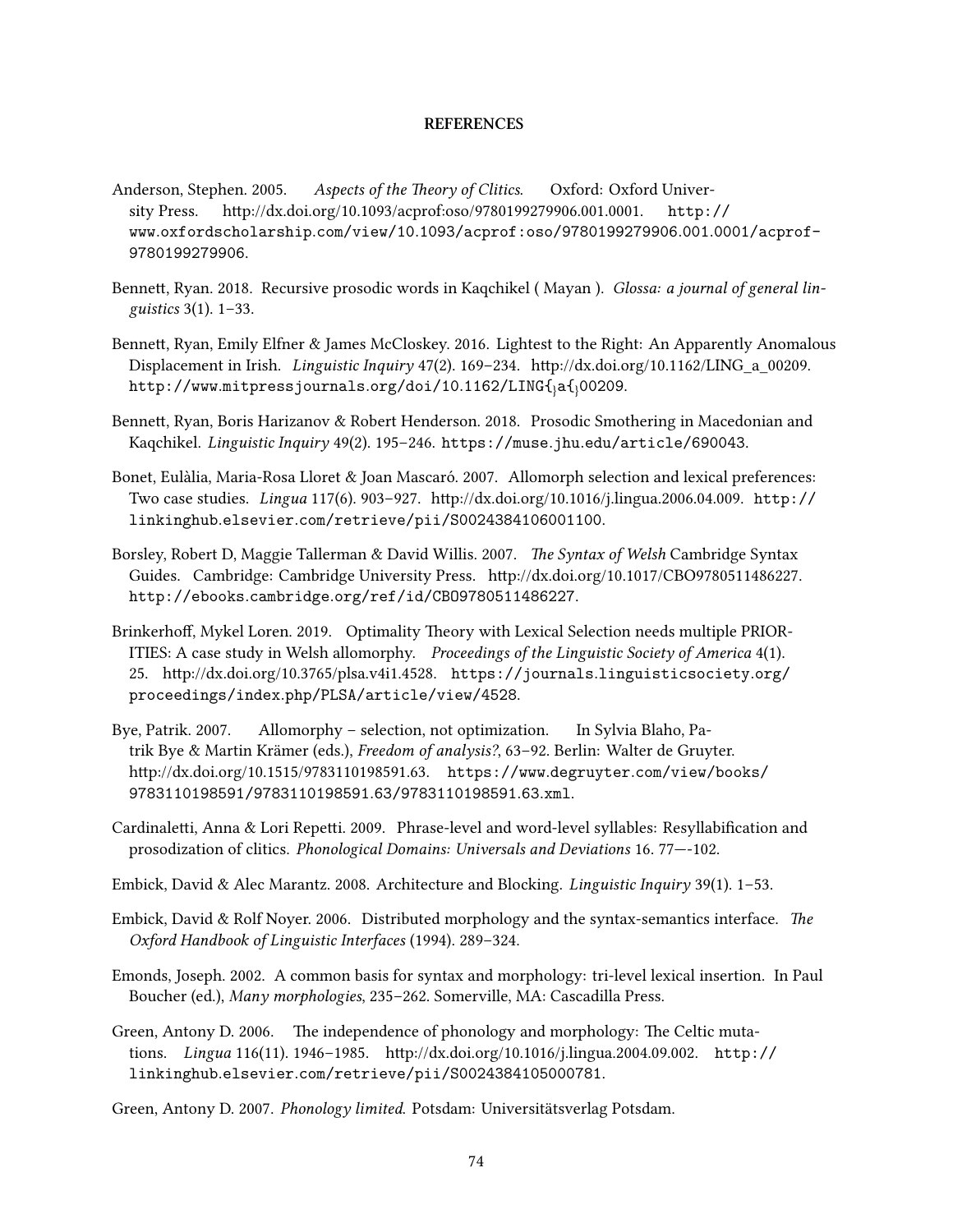- Halle, Morris & Alec Marantz. 1993. Distributed morphology and the pieces of inflection. In Kenneth Hale & Samuel Jay Keyser (eds.), *The view from building 20*, 111–176. Cambridge, MA: MIT Press.
- <span id="page-84-0"></span>Hannahs, S. J. 2011. Celtic Mutations. In *The blackwell companion to phonology*, 2807–2830. Oxford, UK: John Wiley & Sons, Ltd. [http://dx.doi.org/10.1002/9781444335262.wbctp0117.](http://dx.doi.org/10.1002/9781444335262.wbctp0117) [http:](http://doi.wiley.com/10.1002/9781444335262.wbctp0117) //doi*.*wiley*.*com/10*.*[1002/9781444335262](http://doi.wiley.com/10.1002/9781444335262.wbctp0117)*.*wbctp0117.
- <span id="page-84-2"></span>Hannahs, S. J. 2013a. Celtic initial mutation: pattern extraction and subcategorisation. *Word Structure* 6(1). 1–20. [http://dx.doi.org/10.3366/word.2013.0033.](http://dx.doi.org/10.3366/word.2013.0033) http://www*.*[euppublishing](http://www.euppublishing.com/doi/abs/10.3366/word.2013.0033)*.*com/doi/abs/ 10*.*[3366/word](http://www.euppublishing.com/doi/abs/10.3366/word.2013.0033)*.*2013*.*0033.
- Hannahs, S. J. 2013b. *The phonology of Welsh*. Oxford: Oxford University Press.
- <span id="page-84-3"></span>Hannahs, S. J. & Maggie Tallerman. 2006. At the interface: selection of the Welsh definite article. *Linguistics* 44(4). 781–816. [http://dx.doi.org/10.1515/LING.2006.025.](http://dx.doi.org/10.1515/LING.2006.025) [https://www](https://www.degruyter.com/view/j/ling.2006.44.issue-4/ling.2006.025/ling.2006.025.xml)*.*degruyter*.*com/ view/j/ling*.*2006*.*44*.*[issue-4/ling](https://www.degruyter.com/view/j/ling.2006.44.issue-4/ling.2006.025/ling.2006.025.xml)*.*2006*.*025/ling*.*2006*.*025*.*xml.
- Inkelas, Sharon. 1990. *Prosodic Constituency in the Lexicon*. New York, London: Routledge. <http://dx.doi.org/10.4324/9780429455209>. https://www*.*[taylorfrancis](https://www.taylorfrancis.com/books/9780429455209)*.*com/books/ [9780429455209](https://www.taylorfrancis.com/books/9780429455209).
- Inkelas, Sharon. 1993. Deriving Cyclicity. In *Studies in lexical phonology*, 75–110. Elsevier. [http://dx.doi.org/10.1016/B978-0-12-325071-1.50009-1.](http://dx.doi.org/10.1016/B978-0-12-325071-1.50009-1) [https://linkinghub](https://linkinghub.elsevier.com/retrieve/pii/B9780123250711500091)*.*elsevier*.*com/ [retrieve/pii/B9780123250711500091](https://linkinghub.elsevier.com/retrieve/pii/B9780123250711500091).
- Iosad, Pavel. 2007. Phonological processes as lexical insertion: more evidence from {Welsh} and elsewhere.
- Iosad, Pavel. 2016. *Prosodic structure and suprasegmental features*, vol. 19 3. Springer Netherlands. [http://dx.doi.org/10.1007/s10828-016-9083-8.](http://dx.doi.org/10.1007/s10828-016-9083-8) http://link*.*springer*.*com/10*.*[1007/s10828-016-](http://link.springer.com/10.1007/s10828-016-9083-8) [9083-8](http://link.springer.com/10.1007/s10828-016-9083-8).
- Iosad, Pavel. 2017. Welsh svarabhakti as stem allomorphy. *Transactions of the Philological Society* 115(2). 141–175. <http://dx.doi.org/10.1111/1467-968X.12085>. [http://doi](http://doi.wiley.com/10.1111/1467-968X.12085)*.*wiley*.*com/10*.*1111/1467- 968X*.*[12085](http://doi.wiley.com/10.1111/1467-968X.12085).
- Itô, Junko & Armin Mester. 2009a. The Extended Prosodic Word. In Janet Grijzenhout & Bariş Kabak (eds.), *Phonological domains: Universals and deviations* 1, 135–194. Berlin: Mouton de Gruyter. <http://dx.doi.org/10.1515/9783110217100.2.135>.
- Itô, Junko & Armin Mester. 2009b. The onset of the prosodic word. In Steve Parker (ed.), *Phonological argumentation: Essays on evidence and motivation*, 227–260. London: Equinox.
- Kager, René. 1996. On affix allomorphy and syllable counting. In Ursula Kleinhenz (ed.), *Interfaces in phonology*, 155–171. Berlin: Akademie Verlag.
- <span id="page-84-1"></span>Kibre, N J. 1995. *A model of mutation in Welsh*: UCSB Master's thesis.
- King, Gareth. 2015. *Modern Welsh: A Comprehensive Grammar*. Routledge third edit edn.
- <span id="page-84-4"></span>Kiparsky, Paul. 1973. 'Elsewhere' in phonology. In Stephen R. Anderson & Paul Kiparsky (eds.), *A festschrift for morris halle*, 93–106. New York: Holt, Rinehart, and Winston.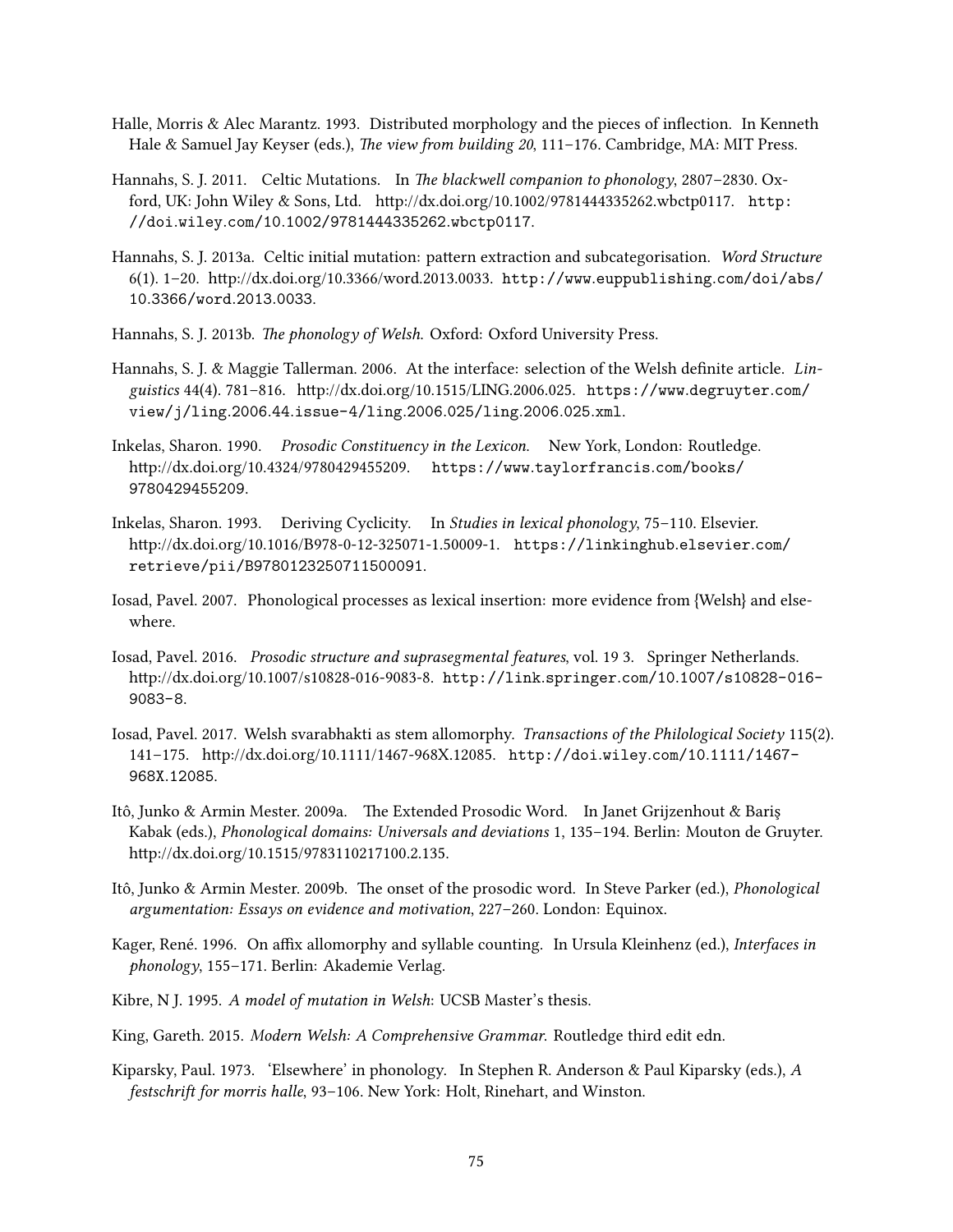- <span id="page-85-4"></span>Kiparsky, Paul. 1982. From cyclic phonology to lexical phonology. In Harry van der Hulst & Norval Smith (eds.), *The structure of phonological representations*, 131–175. Dordrecht: Foris.
- <span id="page-85-2"></span>Lieber, Rochelle. 1980. *On the orginatization of the lexicon*: Massachusetts Institute of Technology Doctoral dissertation.
- Mascaró, Joan. 2007. External Allomorphy and Lexical Representation. *Linguistic Inquiry* 38(4). 715–735. [http://dx.doi.org/10.1162/ling.2007.38.4.715.](http://dx.doi.org/10.1162/ling.2007.38.4.715) http://www*.*[mitpressjournals](http://www.mitpressjournals.org/doi/10.1162/ling.2007.38.4.715)*.*org/doi/10*.*1162/ ling*.*[2007](http://www.mitpressjournals.org/doi/10.1162/ling.2007.38.4.715)*.*38*.*4*.*715.
- Mascaró, Joan. 2008. External Allomorphy as Emergence of the Unmarked. In *Optimality theory in phonology*, 513–522. Oxford, UK: Blackwell Publishing Ltd. <http://dx.doi.org/10.1002/9780470756171.ch28>. [http://doi](http://doi.wiley.com/10.1002/9780470756171.ch28)*.*wiley*.*com/10*.*1002/ [9780470756171](http://doi.wiley.com/10.1002/9780470756171.ch28)*.*ch28.

McCarthy, John J. 2008. *Doing Optimality Theory: Applying theory to data*. Oxford: Blackwell.

- <span id="page-85-5"></span>McCarthy, John J. & Alan Prince. 1993a. Generalized Alignment. In G. Booij & J. Van Marle (eds.), *Yearbook of morphology*, vol. 1993, 79–153. [http://dx.doi.org/10.1007/978-94-017-3712-8\\_4](http://dx.doi.org/10.1007/978-94-017-3712-8_4). [http:](http://link.springer.com/10.1007/978-94-017-3712-8{_}4) //link*.*springer*.*com/10*.*[1007/978-94-017-3712-8{](http://link.springer.com/10.1007/978-94-017-3712-8{_}4)}4.
- <span id="page-85-6"></span>McCarthy, John J. & Alan Prince. 1993b. Prosodic Morphology I: Constraint interaction and satisfication.
- McCarvel, Miranda Kelly. 2016. *Harmonic Serialism with Lexical Selection: Evidence from Jèrriais allomorphy*: University of Utah Doctoral dissertation.
- <span id="page-85-0"></span>Mohanan, Karuvannur Puthanveettil. 1982. *Lexical Phonology*: MIT Doctoral dissertation.
- <span id="page-85-1"></span>Mohanan, Karuvannur Puthanveettil. 1986. *The theory of lexical phonology* (Studies in natural language and linguistic theory v. 6). Dordrecht ; Boston : Norwell, MA: D. Reidel Pub. Co.
- Morris-Jones, J. 1913. *A Welsh Grammar: Historical and Comparative*. Oxford: Clarendon Press.
- Nespor, Marina & Irene Vogel. 2007 [1986]. Prosodic phonology :with a new foreword.
- Paster, Mary. 2005. Subcategorization vs. Output Optimization in Syllable-Counting Allomorphy. In John Alderete, Chung-hye Han & Alexei Kochetov (eds.), *Proceedings of the 24th west coast conference on formal linguistics*, 326–333. Somerville, MA: Cascadilla Proceedings Project.
- Paster, Mary. 2006. *Phonological Conditions on Affixation*: University of California, Berkeley Doctoral dissertation.
- Paster, Mary. 2009. Explaining phonological conditions on affixation: Evidence from suppletive allomorphy and affix ordering 1. *Word Structure* 2(1). 18–37. <http://dx.doi.org/10.3366/E1750124509000282>. http://www*.*euppublishing*.*com/doi/abs/10*.*[3366/E1750124509000282](http://www.euppublishing.com/doi/abs/10.3366/E1750124509000282).
- <span id="page-85-3"></span>Paster, Mary. 2015. Phonologically Conditioned Suppletive Allomorphy: Cross-linguistic Results and Theoretical Consequences. In Eulàlia Bonet, Maria-Rosa Lloret & Joan Mascaró (eds.), *Understanding allomorphy: Perspectives from optimality theory*, 218–253. London: Equinox Publishing Ltd. [http://dx.doi.org/10.1558/equinox.25219.](http://dx.doi.org/10.1558/equinox.25219) [https://journals](https://journals.equinoxpub.com/index.php/books/article/view/25219)*.*equinoxpub*.*com/index*.*php/books/ [article/view/25219](https://journals.equinoxpub.com/index.php/books/article/view/25219).
- Pater, Joe. 2010. Morpheme-Specific Phonology: Constraint Indexation and Inconsistency Resolution. In Steve Parker (ed.), *Phonological argumentation: Essays on evidence and motivation*, London: Equinox.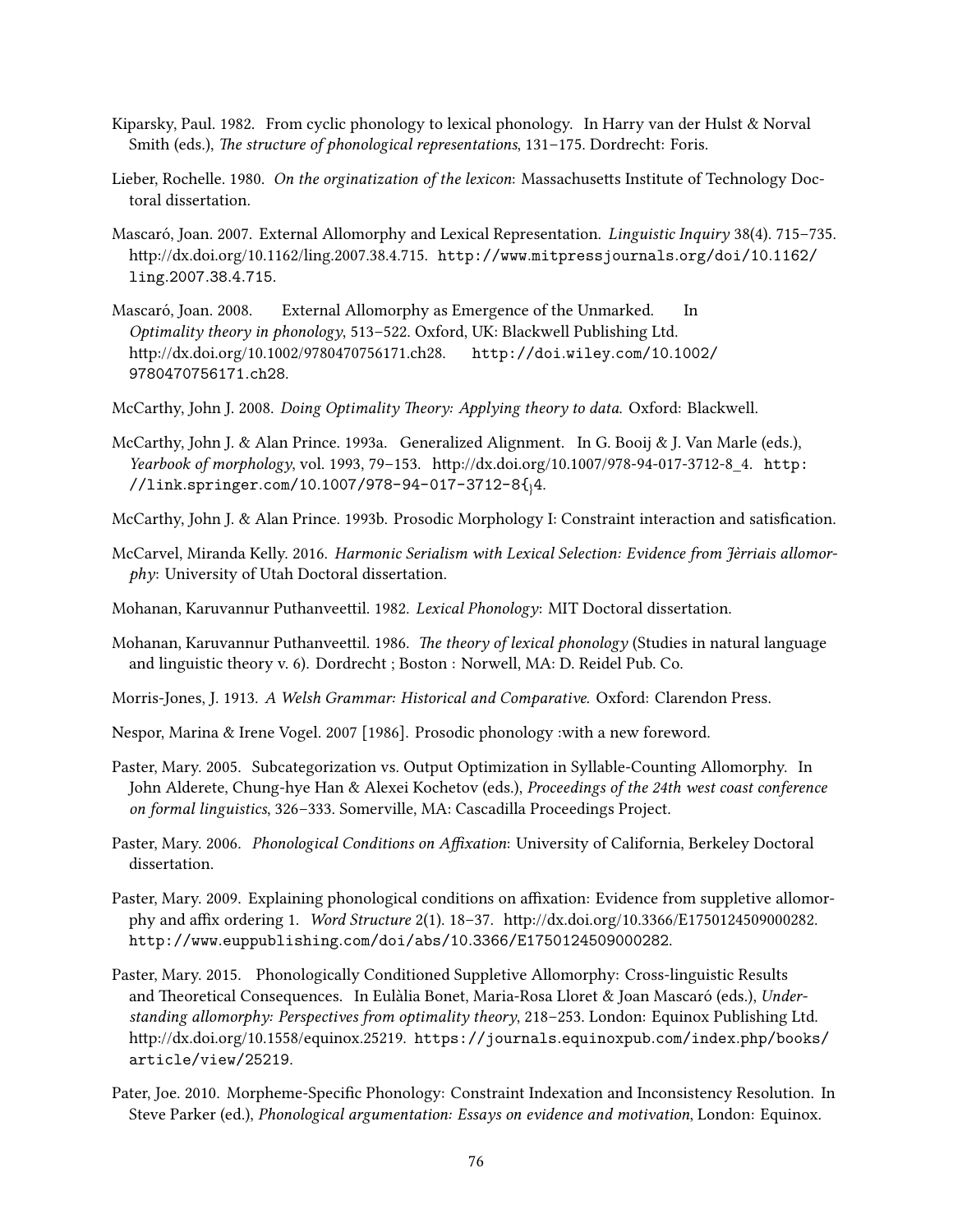- Pilch, Hebbert. 1957. Das kymrische Lautsystem. *Zeitschrift für vergleichende Sprachforschung auf dem Gebiete der Indogermanischen Sprachen* 75(1/2). 24–57. https://www*.*jstor*.*[org/stable/40848002](https://www.jstor.org/stable/40848002).
- Prince, Alan & Paul Smolensky. 2004 [1993]. *Optimality Theory: Constraint Interaction in Generative Grammar*. Oxford, UK: Blackwell Publishing Ltd. [http://dx.doi.org/10.1002/9780470759400.](http://dx.doi.org/10.1002/9780470759400) http://doi*.*wiley*.*com/10*.*[1002/9780470759400](http://doi.wiley.com/10.1002/9780470759400).
- Schuler, Kathryn D., Charles Yang & Elissa L. Newport. 2016. Testing the Tolerance Principle : Children form productive rules when it is more computationally efficient to do so. In A. Papafragou, D. Grodner, D. Mirman & J.C. Trueswell (eds.), *Proceedings of the 38th annual conference of the cognitive science society*, vol. 5 1958, 37082. Austin, TX: Cognitive Science Society.
- Selkirk, Elisabeth. 1981. On prosodic structure and its relation to syntactic structure. In Thorstein Fretheim (ed.), *Nordic prosody ii: Papers from a symposium*, 111 – 140. Trondheim: TAPIR.
- Selkirk, Elisabeth. 1984. *Phonology and Syntax: The relation between sound and structure.* Cambridge, MA: MIT Press.
- Selkirk, Elisabeth. 2009. On Clause and intonational phrase in Japanese: The syntactic grounding of prosodic constituent structure. *Gengo Kenkyu* 2009(136). 35–73.
- Selkirk, Elisabeth. 2011. The Syntax-Phonology Interface. In *The handbook of phonological theory*, 435–484. Oxford, UK: Wiley-Blackwell. <http://dx.doi.org/10.1002/9781444343069.ch14>. [http:](http://doi.wiley.com/10.1002/9781444343069.ch14) //doi*.*wiley*.*com/10*.*[1002/9781444343069](http://doi.wiley.com/10.1002/9781444343069.ch14)*.*ch14.
- Smith, Jennifer L. 2012. The formal definition of the ONSET constraint and implications for Korean syllable structure. *Prosody matters: Essays in honor of Elisabeth Selkirk* (2). 73–108.
- Tallerman, Maggie. 2006. The syntax of Welsh "direct object mutation" revisited. *Lingua* 116(11). 1750–1776. <http://dx.doi.org/10.1016/j.lingua.2004.10.004>. [https://linkinghub](https://linkinghub.elsevier.com/retrieve/pii/S0024384105000859)*.*elsevier*.*com/ [retrieve/pii/S0024384105000859](https://linkinghub.elsevier.com/retrieve/pii/S0024384105000859).
- Thomas, Peter Wynn. 1996. *Gramadeg y Gymraeg*. Caerdydd: Gwasg Prifysgol Cymru.
- Thorne, David. 1993. *A Comprehensive Welsh Grammar/Gramadeg Cymraeg Cynhwysfawr*. Oxford: Blackwell.
- Tyler, Matthew. 2019. Simplifying MATCH WORD: Evidence from English functional categories. *Glossa: a journal of general linguistics* 4(1). 1–30. [http://dx.doi.org/10.5334/gjgl.631.](http://dx.doi.org/10.5334/gjgl.631) [http://www](http://www.glossa-journal.org/articles/10.5334/gjgl.631/)*.*glossajournal*.*[org/articles/10](http://www.glossa-journal.org/articles/10.5334/gjgl.631/)*.*5334/gjgl*.*631/.
- Williams, Briony Jane. 1983. *Stress in modern Welsh*. Cambridge: Universty of Cambridge Doctoral dissertation. <http://dx.doi.org/10.17863/cam.16507>.
- Wolf, Matthew Adam. 2008. *Optimal interleaving: Serial phonology-morphology interaction in a constraint-based model*: University of Massachusetts Amherst Doctoral dissertation.
- Wolf, Matthew Adam. 2015. Lexical Insertion occurs in the phonological component. In Eulàlia Bonet, Maria-Rosa Lloret & Joan Mascaró (eds.), *Understanding allomorphy: Perspectives from optimality theory*, 361–407. <http://dx.doi.org/10.1558/equinox.25223>.
- Zec, Draga. 2005. Prosodic differences among function words. *Phonology* 22(1). 77–112. [http://dx.doi.org/10.1017/S0952675705000448.](http://dx.doi.org/10.1017/S0952675705000448)